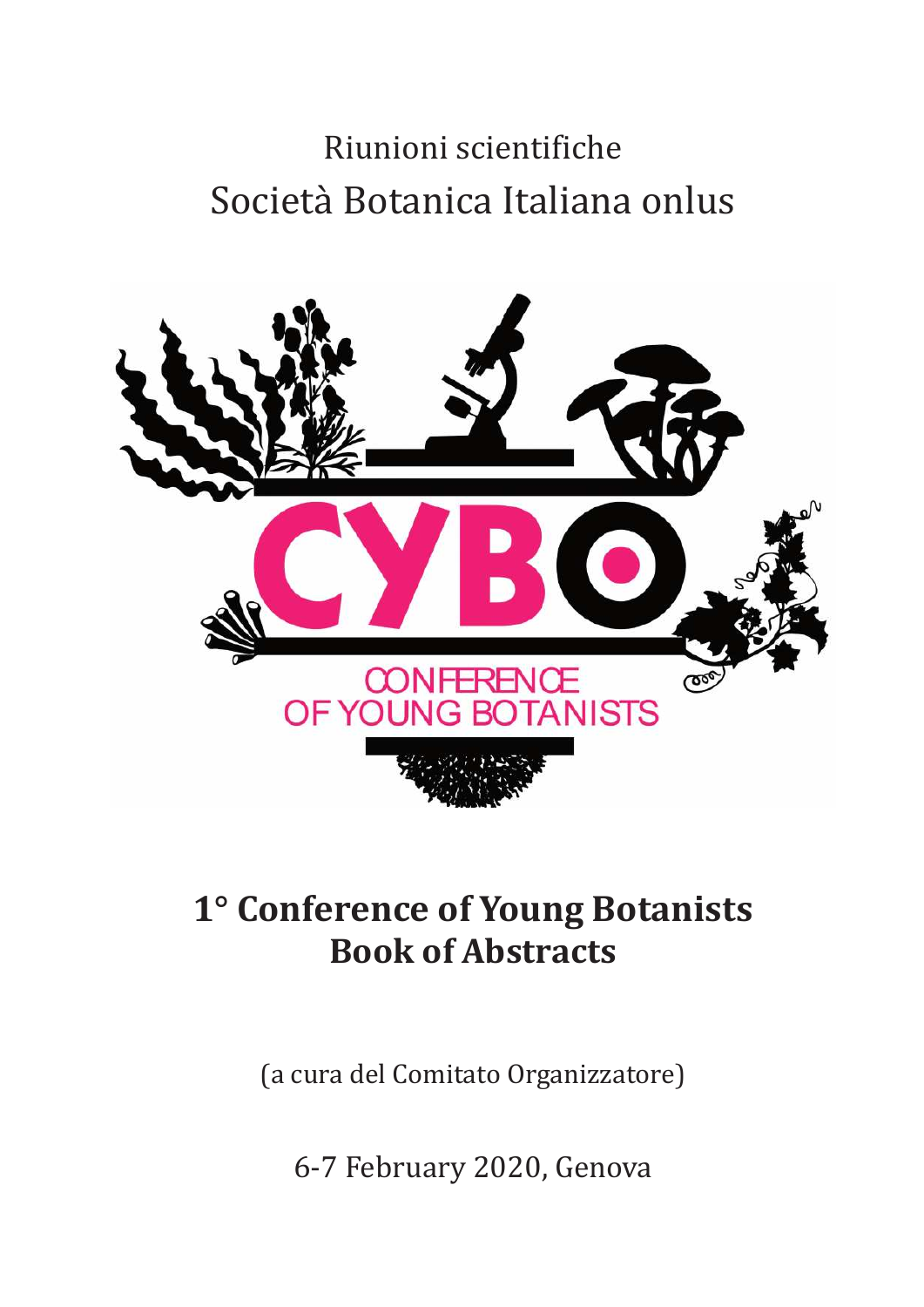"Nothing in life is to be feared, it is only to be understood. Now is the time to understand more, so that we may fear less" ‐ Marie Curie In copertina: logo di Marco Fiorello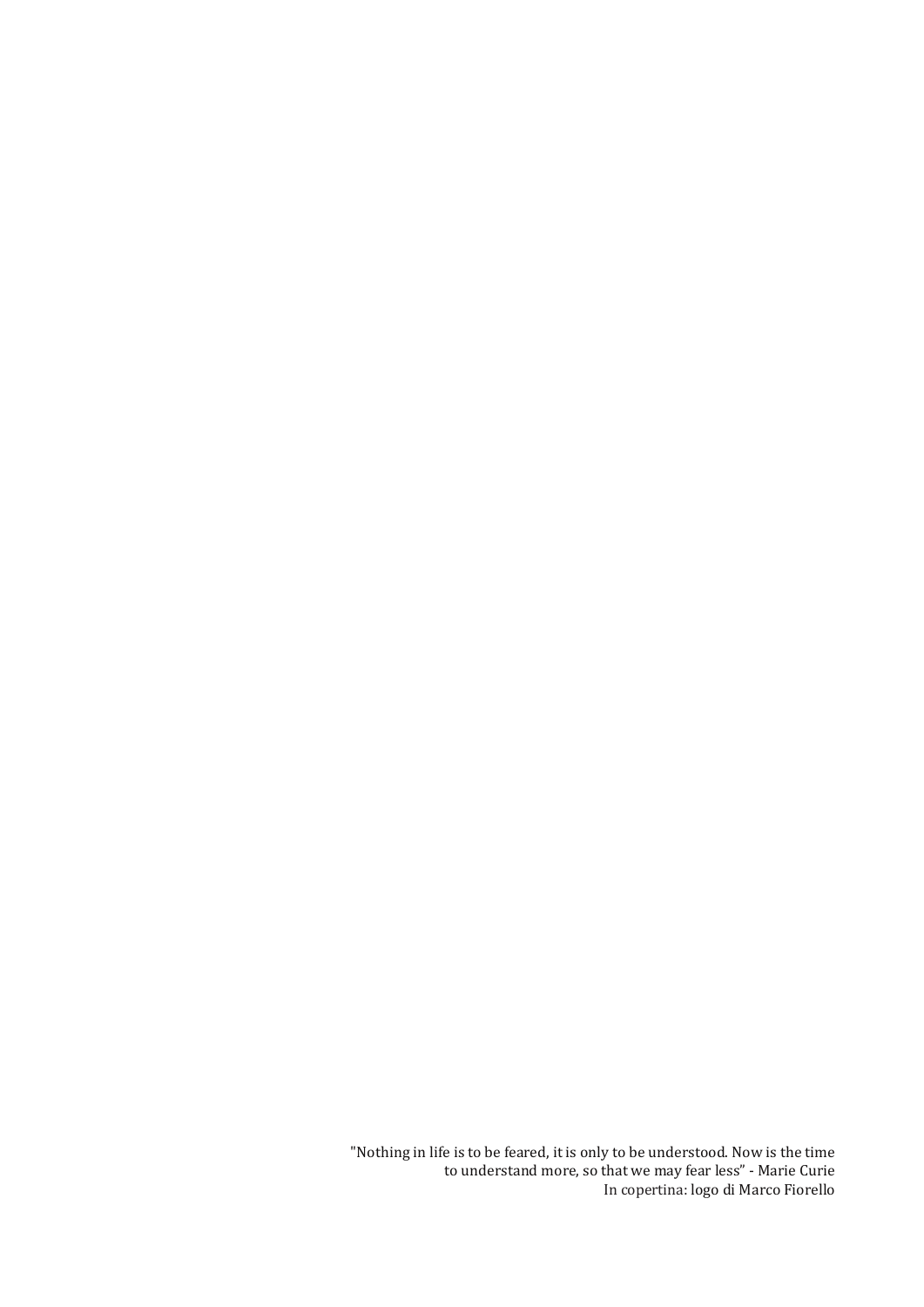# **Constitutive and herbivore‑induced emission of Volatile Organic Compounds (VOCs) by** *Prunus armeniaca* **L. plants infested by** *Capnodis tenebrionis* **(L.) beetles**

### E. Secomandi, E. de Lillo, F. Rapparini

**Key words:** mediterranean flat‐headed root‐borer, plant‐insect interaction, plant volatile analysis, Prunus species, volatile organic compounds

Volatile organic compounds (VOCs) emitted by plants play important roles in biotic‐abiotic stress responses (Tholl et al. 2006, Brilli et al. 2019). *Capnodis tenebrionis* (L.) (Coleoptera: Buprestidae) affects many plant species of Rosaceae, such as apricot, peach and cherry (Bari et al 2019). This pest is subject of plant health provisions of EPPO (European and Mediterranean Plant Protection Organization) as it is increasingly causing the death of the Rosaceae. In this study we analyzed the interaction between the *C. tenebrioni*s (L.) and *Prunus ar‑ meniaca* (L) plants in order to understand the potential role of plant VOCs as infochemical cues in orienteering the insect adults. VOCs analyses were carried by a combination of off-line and on-line methods of VOCs measurements: a branch enclosure system was combined to both gas chromatography-mass spectrometry (GC-MS) analysis in order to identify and quantify VOCs, and to proton‐transfer mass spectrometry (PTR‐MS) analysis for monitoring time-dependent changes of volatiles (Tholl et al. 2006). The GC-MS analyses allowed the identification of different VOCs in the emission profile of apricot plants. The emission of the C6 and C5 volatiles (alde‐ hydes, alcohols, esters), and several monoterpenes (i.e. linalool, β‐myrcene) were induced after the herbivore attack. The PTR‐MS measurements showed that emission of several monoterpenes followed a diurnal rhythm, while the release of other terpenes and several VOCs, i.e. C6 compounds, increased as a result of the feeding activity. The obtained profiling of VOCs emissions by apricot provide a pool of chemicals to be assayed using ol‐ factometer and electron‐antennography in order to test their influence on the *Capnodis* behavior and, thus, for developing eco‐friendly crop protection strategies (Brilli et al. 2019; Bari et al. 2019).

#### **References**

Bari G, Scala A, Garzone V, Salvia R, Yalcin C, Vernile P, Aresta AM, Facini O, Baraldi R, Bufo SA, Vogel H, de Lillo E, Rapparini F, Falabella P (2019) Chemical Ecology of *Capnodis tenebrionis* (L.) (Coleoptera: Buprestidae): Behavioral and Biochemical Strategies for Intraspecific and Host Interactions. Frontiers in Physiology https://doi.org/10.3389/fphys.2019.00604

Brilli F, Loreto F, Baccelli I (2019) Exploiting plant volatile organic compounds (VOCs) in agriculture to improve sustainable defense strategies and productivity of crops. Frontiers in Plant Science https://doi.org/10.3389/fpls.2019.00264

Tholl D, Boland W, Hansel A, Loreto F, Rose USR, Schnitzler JP (2006) Practical approaches to plant volatile analysis. The Plant Journal 45(4): 540‐60.

#### **AUTHORS**

Elena Secomandi<sup>1</sup>, Enrico de Lillo<sup>2</sup>, Francesca Rapparini<sup>1</sup>

1 Department of Biology, Agriculture and Food Sciences, BioEconomy Institute, National Research Council, Via Piero Gobetti 101, 40129 Bologna, Italy

<sup>2</sup> Department of Soil, Plant and Food Sciences, University of Bari Aldo Moro, Via G. Amendola 165/a, 70126 Bari, Italy Corresponding author: Elena Secomandi (elena.secomandi@studio.unibo.it)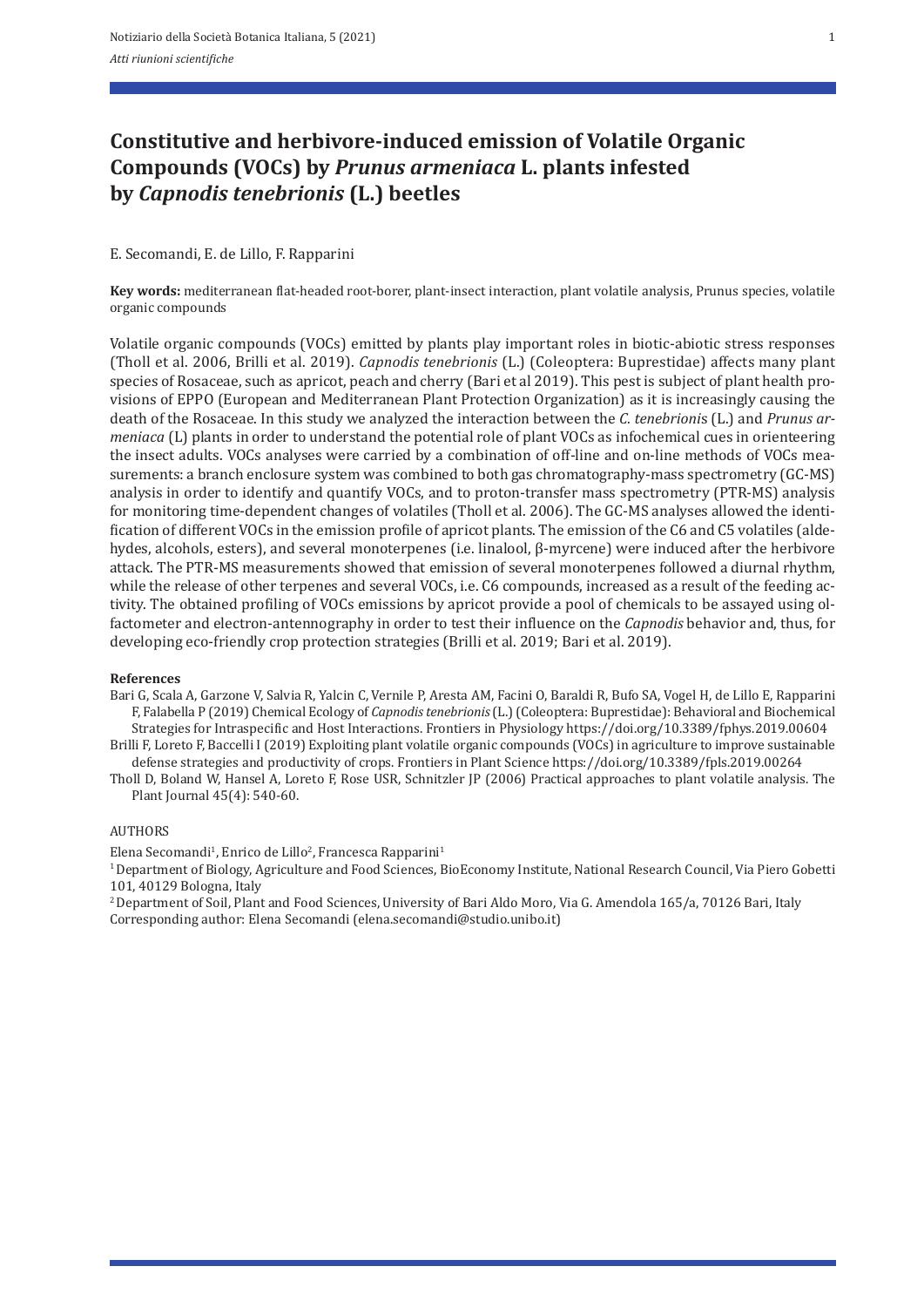# **The fungal genus** *Trichoderma***: can be useful for the biodegradation of used engine oil?**

C. Daccò, M.E.E. Temporiti, L. Nicola, B. Mannucci, F. Corana, S. Tosi

**Key words:** biodegradation, enzymes, hydrocarbons, *Trichoderma* 

*Trichoderma* is an ascomycete genus that can produce a set of non‐specific extracellular enzymes involved in the degradation of different recalcitrant compounds. However, the literature concerning the capacity of *Tricho‑ derma* of degrading hydrocarbons is still limited. Engine oil is a complex mixture of aliphatic and aromatic hy‐ drocarbons, engine additives and metals; for these reasons, it can be very toxic to living organisms and finding strategies for its sustainable disposal is of great importance. The aim of this work was to investigate the ability of *Trichoderma* of exploiting used engine oil as the sole carbon source in the prospect of bioremediation of contaminated substrates. Four different strains, isolated in our laboratory and belonging to *T. asperellum* (F1020), *T. atroviride* (F12) and *T. harzianum* (F26, F58), were tested. The fungi were inoculated in a minimum liquid medium in direct contact with used engine oil and after 45 days the samples were analysed by gas chromatography‐mass spectrometry (GC‐MS). The results reported that all strains (except F1020) significantly changed the oil composition decreasing the aromatic fraction in favour of the aliphatic one. In particular, F26 showed a significant reduction of the BTEX fraction and an increase in short-chain aliphatics C1-C20. Enzymatic tests for laccase and peroxidase have also been carried out, demonstrating that every strain had a different efficacy in the biodegradation of used engine oil and seems to express different mode of action. The genus *Trichoderma*  shows characteristics that could contribute in the bioremediation process of substrata polluted by complex mix‐ ture of hydrocarbons.

#### AUTHORS

Chiara Daccò<sup>1</sup>, Marta Elisabetta Eleonora Temporiti<sup>1</sup>, Lidia Nicola<sup>1</sup>, Barbara Mannucci<sup>2</sup>, Federica Corana<sup>2</sup>, Solveig Tosi<sup>1</sup> <sup>1</sup> Laboratory of Mycology, Department of Earth and Environmental Sciences, University of Pavia, Via Ferrata 1, 27100 Pavia, Italy

<sup>2</sup> Centro Grandi Strumenti, University of Pavia, Via Agostino Bassi 21, 27100 Pavia, Italy Corresponding author: Chiara Daccò (chiara.dacco01@universitadipavia.it))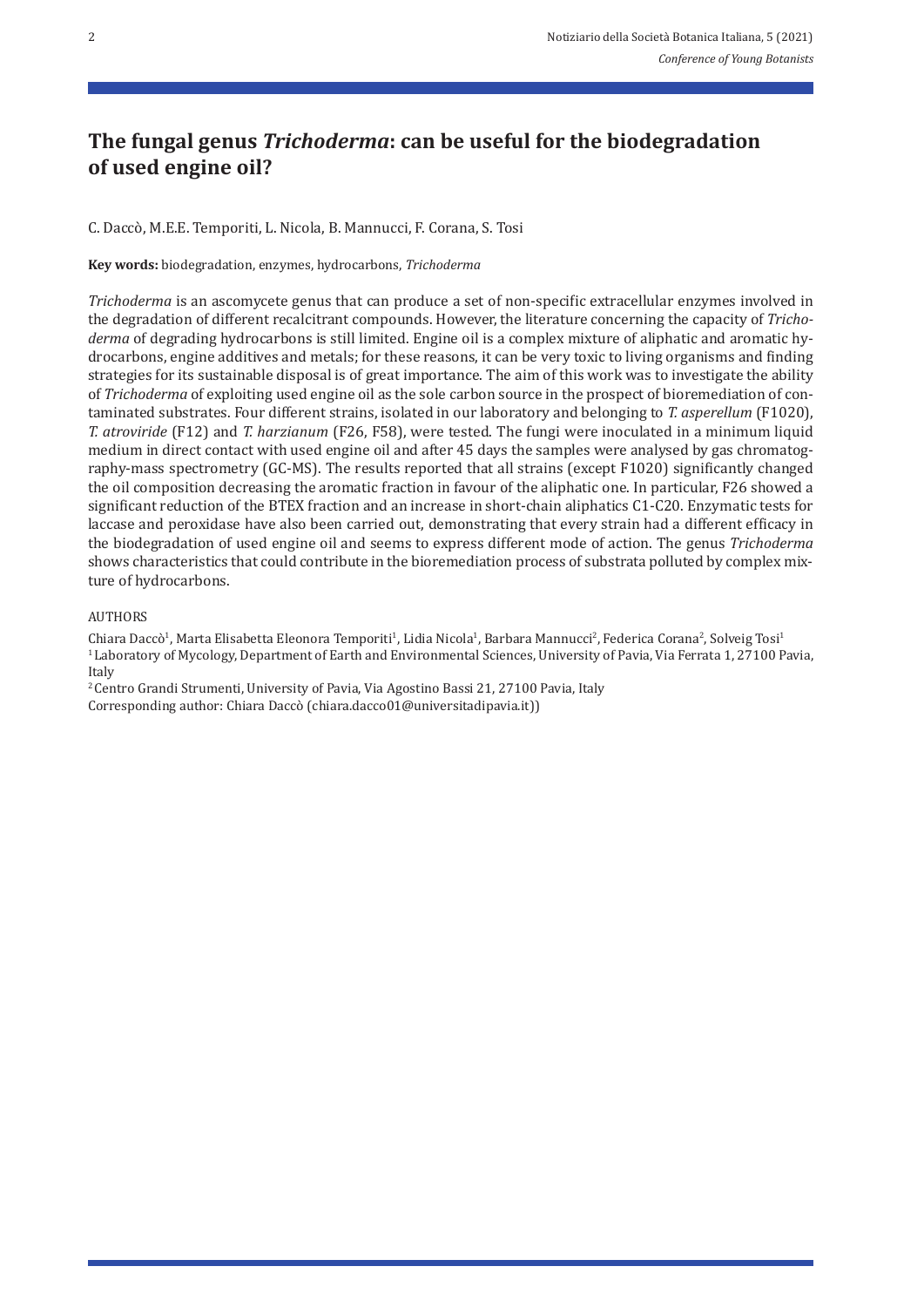# **Insights into the genome of Antarctic cryptoendolithic black fungi**

### C Coleine, J.E. Stajich, L. Selbmann

Key words: Antarctica, black fungi, comparative genomics, cryptoendolithic communities, extremophiles, stress-adaptation

Black yeasts (namely black fungi or Rock‐Inhabiting Fungi, RIF) form a polyphyletic morpho‐ecological group in Ascomycota and share a number of characters, such as strong melanisation, thick and even multi‐layered cell wall, and exo-polysaccharide (EPS) production, resulting in an extraordinary ability to survive in extreme habitats and tolerate chemical and physical stresses as extreme pH, high and low temperature, desiccation, UV, ionizing radiation and even alpha particles. Studies on the genome evolution of black yeasts, colonizing a diverse array of inhospitable ecological niches, will help to understand the genetic factors that enable their success in extreme niches such as cryptoendolithic communities of Victoria Land, Continental Antarctica. There, the pro‐ hibitive conditions are incompatible with an active life on rock surfaces, and microorganisms dwell inside rock porosity to find more protected habitat where and the last chance to survive. Our knowledge on the evolution and adaptation strategies of this peculiar group of fungi remains still scant. We, therefore, generated first draft genomes of seven Antarctic cryptoendolithic strains (*Friedmanniomyces endolithicus, F. simplex*, *Cryomyces minteri*, *Rachicladosporium* sp., *R. antarcticum*, *Hortaea thailandica*, and *Exophiala mesophila*) (Coleine et al. 2017, 2019, 2020) and predicted genes were functionally assigned to the Pfam, MEROPS and CAZy databases. The size of genomes here compared ranged from 23.88 Mb to 46.75 Mb and gene predicted from 8,778 to 18,027, showing evidence for an ancient Whole Genome Duplication in most of cases.

#### **References**

- Coleine C, Masonjones S, Selbmann L, Zucconi L, Onofri S, Pacelli C, Stajich JE (2017) Draft genome sequences of the antarctic endolithic fungi *Rachicladosporium antarcticum* CCFEE 5527 and *Rachicladosporium* sp. CCFEE 5018. Genome announce‐ ments 5(27).
- Coleine C, Masonjones S, Sterflinger K, Onofri S, Selbmann L, Stajich JE (2020) Peculiar genomic traits in the stress‐adapted cryptoendolithic Antarctic fungus *Friedmanniomyces endolithicus*. Fungal Biology 124(5): 458‐467.
- Coleine C, Selbmann L, Masonjones S, Onofri S, Zucconi L, Stajich JE (2019) Draft Genome Sequence of an Antarctic Isolate of the Black Yeast Fungus *Exophiala mesophila*. Microbiology resource announcements 8(19).

#### AUTHORS

Claudia Coleine<sup>1</sup>, Jason E. Stajich<sup>2</sup>, Laura Selbmann<sup>1,3</sup>

- 1 Department of Ecological and Biological Sciences, University of Tuscia, Via S.M. in Gradi 4, 01100 Viterbo, Italy
- 2 Department of Microbiology and Plant Pathology and Institute of Integrative Genome Biology, University of California, Riverside, CA, USA
- 3 Italian National Antarctic Museum (MNA), Mycological Section, Genova, Italy

Corresponding author: Claudia Coleine (coleine@unitus.it)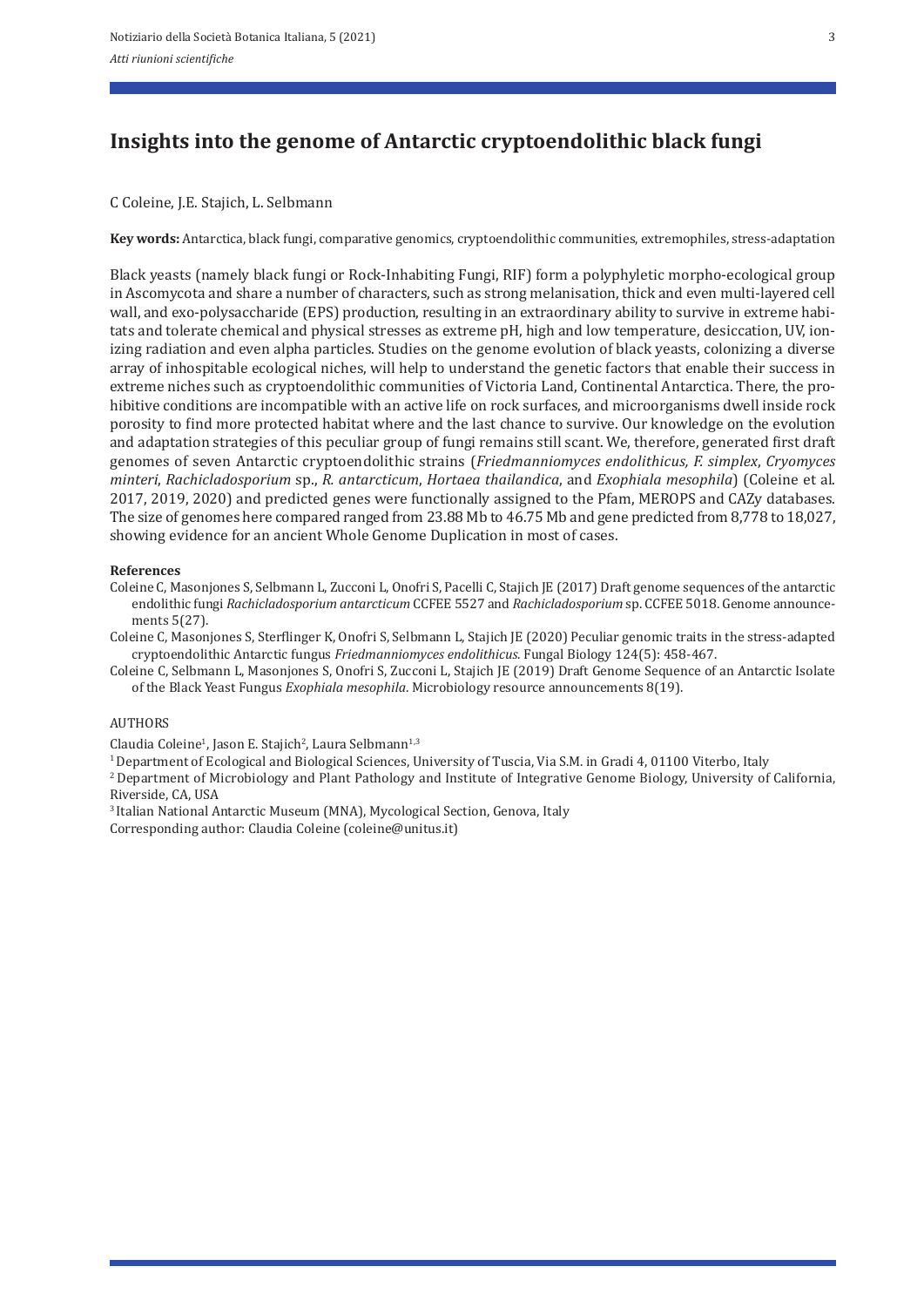# **Is plant water content a useful tool for predicting the risk of drought‑induced mortality?**

E. Abate, P. Trifilò, M.A. Lo Gullo, A. Nardini

**Key words:** climate changes, drought, tree die‐off, water content

Increasing frequency of intense and/or prolonged drought events, as a consequence of ongoing climate changes, has caused widespread mortality of forest trees in different biomes, including the Mediterranean one (Allen et al. 2010). Considering the roles of forests on global carbon and water cycles, tree mortality may have profound consequences on natural ecosystems and crops and are also expected to produce feedbacks on climate change. Therefore, it is very urgent to identify simple and reliable indicators of mortality risk to predict and/or mitigate the negative effects of drought on forests and crops (McDowell et al. 2011). Studies in the past decades have clearly demonstrated that tree die‐off under drought is induced by two interrelated physiological mechanisms: plant water transport dysfunction and negative plant carbon balance (Hartmann et al. 2018). However, a reliable indicator of the risk of plant mortality, easy to measure at a large spatial scale and related to the two main physiological mechanisms leading to plant death, is still lacking. In the present study, we measured the relative water content (RWC) of root, stem, and leaf of potted seedlings of *Populus nigra* L. and *Quercus ilex* L. in response to increasing drought. The aim of the study was to check the predictive power of water content for monitoring mortality risk, also considering possible links with remotely sensed estimates of canopy water content. Intriguing correlations between RWC plant organs and different physiological parameters were recorded. Our data support the hypothesis that RWC is a useful tool for predicting the risk of irreversible plant decline and mortality.

#### **References**

- Allen CD, Macalady AK, Chenchouni H, Bachelet D, McDowell N, Vennetier M, Kitzberger T, Rigling A, Breshears DD, Hogg ET (2010) A global overview of drought and heat-induced tree mortality reveals emerging climate change risks for forests. Forest Ecology and Management 259: 660‐684.
- Hartmann H, Moura CF, Anderegg WR, Ruehr NK, Salmon Y, Allen CD, Arndt SK, Breshears DD, Davi H, Galbraith D (2018) Research frontiers for improving our understanding of drought-induced tree and forest mortality. New Phytologist 218: 15‐28.
- McDowell NG, Beerling DJ, Breshears DD, Fisher RA, Raffa KF, Stitt M (2011) The interdependence of mechanisms underlying climate‐driven vegetation mortality. Trends in Ecology & Evolution 26: 523‐532.

#### **AUTHORS**

Elisa Abate<sup>1</sup>, Patrizia Trifilò<sup>1</sup>, Maria Assunta Lo Gullo<sup>1</sup>, Andrea Nardini<sup>2</sup>

1 Dipartimento di Scienze Chimiche, Biologiche, Farmaceutiche ed Ambientali, Università di Messina, salita F. Stagno D'Al‐ contres 31, 98166 Messina, Italy

2 Dipartimento di Scienze della Vita, Università di Trieste, Via L. Giorgieri 10, 34127 Trieste, Italy

Corresponding author: Elisa Abate (eliabate@unime.it)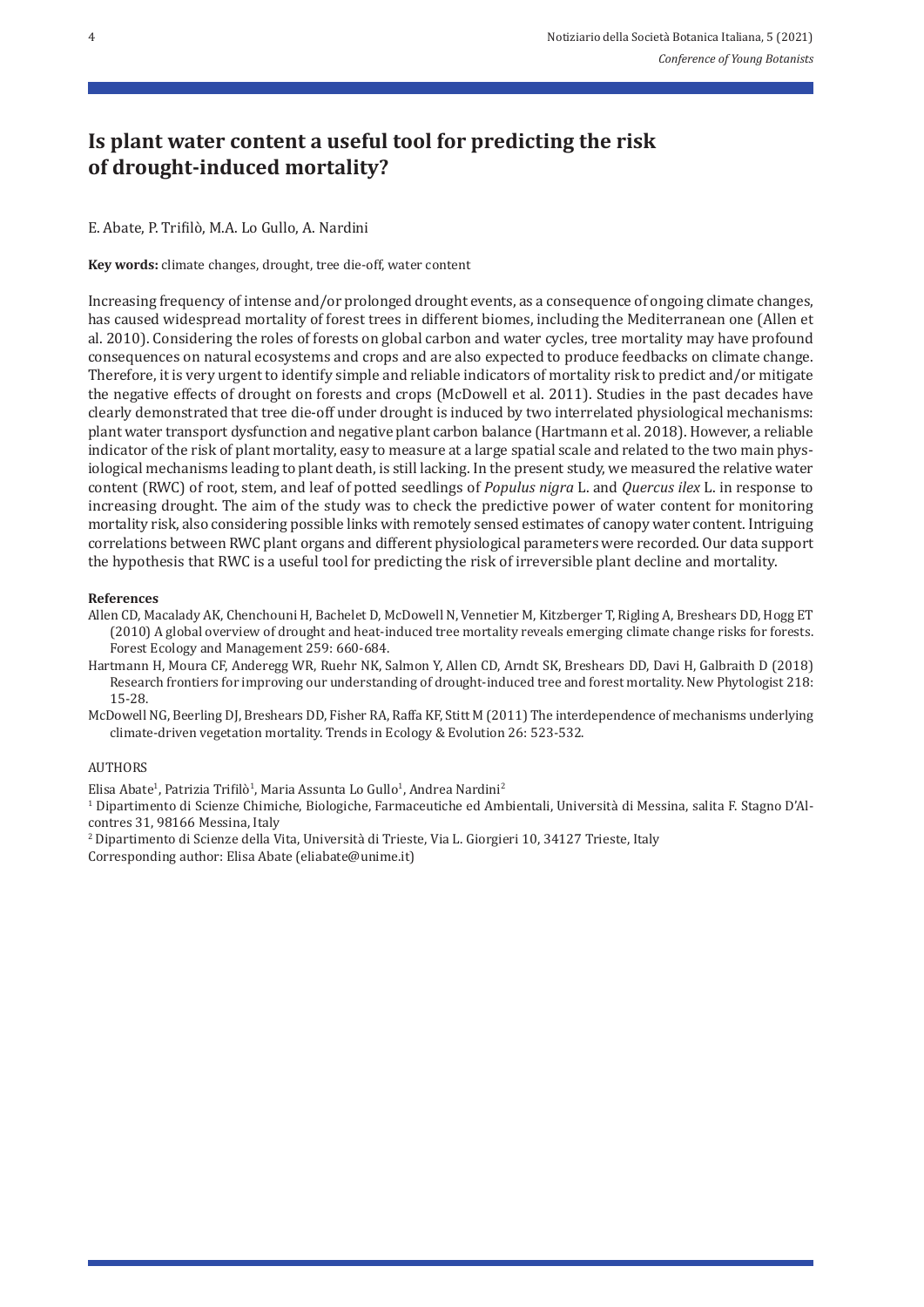# **How vegetation analysis can renew soil bioengineering for slope stabilization**

### L. Giupponi, G.B. Bischetti, A. Giorgi

**Key words:** ecological indices, monitoring, soil bioengineering, vegetation

Mountain environments play a crucial role in maintaining biodiversity despite becoming more vulnerable to colluvial processes primarily induced by extreme meteorological events. Soil bioengineering stabilizes mountain slopes and limits impacts on ecosystems and is increasingly used worldwide, yet its effectiveness requires better assessment through post-intervention environmental monitoring. However, such studies are only rarely performed even though they are essential to improve future intervention. This research reports soil and vegetation monitoring data of an area in the Italian Alps in which soil bioengineering work was carried out to restore an area hit by landslides. The monitoring involved an analysis of the floristic-vegetational and ecological features of the plant communities of the area of the soil bioengineering intervention, as well as an analysis of the chem‐ ical-physical characteristics of the soils where these communities were established. Vegetation analysis was carried out by applying recent ecological indices developed by Giupponi et al. (Giupponi et al 2015, 2017a, 2017b). The results of the monitoring have highlighted some lines of research and action that should be undertaken by technicians, researchers, and politicians to innovate and to make work aimed at the stabilization of landslides more effective. In particular, it would be extremely useful to study the biotechnical characteristics of herbaceous plants that are still "unknown" in soil bioengineering and to evaluate their possible effects on ecosystems in order to produce seed mixtures that, besides being useful for soil stabilization, can accelerate vegetation dy‐ namics, therefore maximizing the success of such works (Giupponi et al. 2019).

#### **References**

- Giupponi L, Bischetti GB, Giorgi A (2015) Ecological index of maturity to evaluate the vegetation disturbance of areas af‐ fected by restoration work: a practical example of its application in an area of the Southern Alps. Restoration Ecology 23: 635‐644.
- Giupponi L, Bischetti GB, Giorgi A (2017a) A proposal for assessing the success of soil bioengineering work by analysing the vegetation: results of two case studies in the Italian Alps. Landscape and Ecological Engineering 13: 305‐318.
- Giupponi L, Bischetti GB, Giorgi A. (2017b) Vegetation analysis and estimation of forest reconstitution time in protected areas of Val Camonica (Southern Alps) where a commercial mixture of seeds was sown. Eco.mont 9: 22‐29.
- Giupponi L, Borgonovo G, Giorgi A, Bischetti GB (2019) How to renew soil bioengineering for slope stabilization: some pro‐ posals. Landscape and Ecological Engineering 15: 37‐50.

#### **AUTHORS**

Luca Giupponi<sup>1</sup>, Gian Battista Bischetti<sup>2</sup>, Annamaria Giorgi<sup>1,2</sup>

<sup>1</sup> Centre of Applied Studies for the Sustainable Management and Protection of Mountain Areas - CRC Ge.S.Di.Mont., University of Milan, Via Morino 8, 25048 Edolo (Brescia), Italy

2 Department of Agricultural and Environmental Sciences ‐ Production, Landscape and Agroenergy, University of Milan, Via Celoria 2, 20133 Milano, Italy

Corresponding author: Luca Giupponi (luca.giupponi@unimi.it)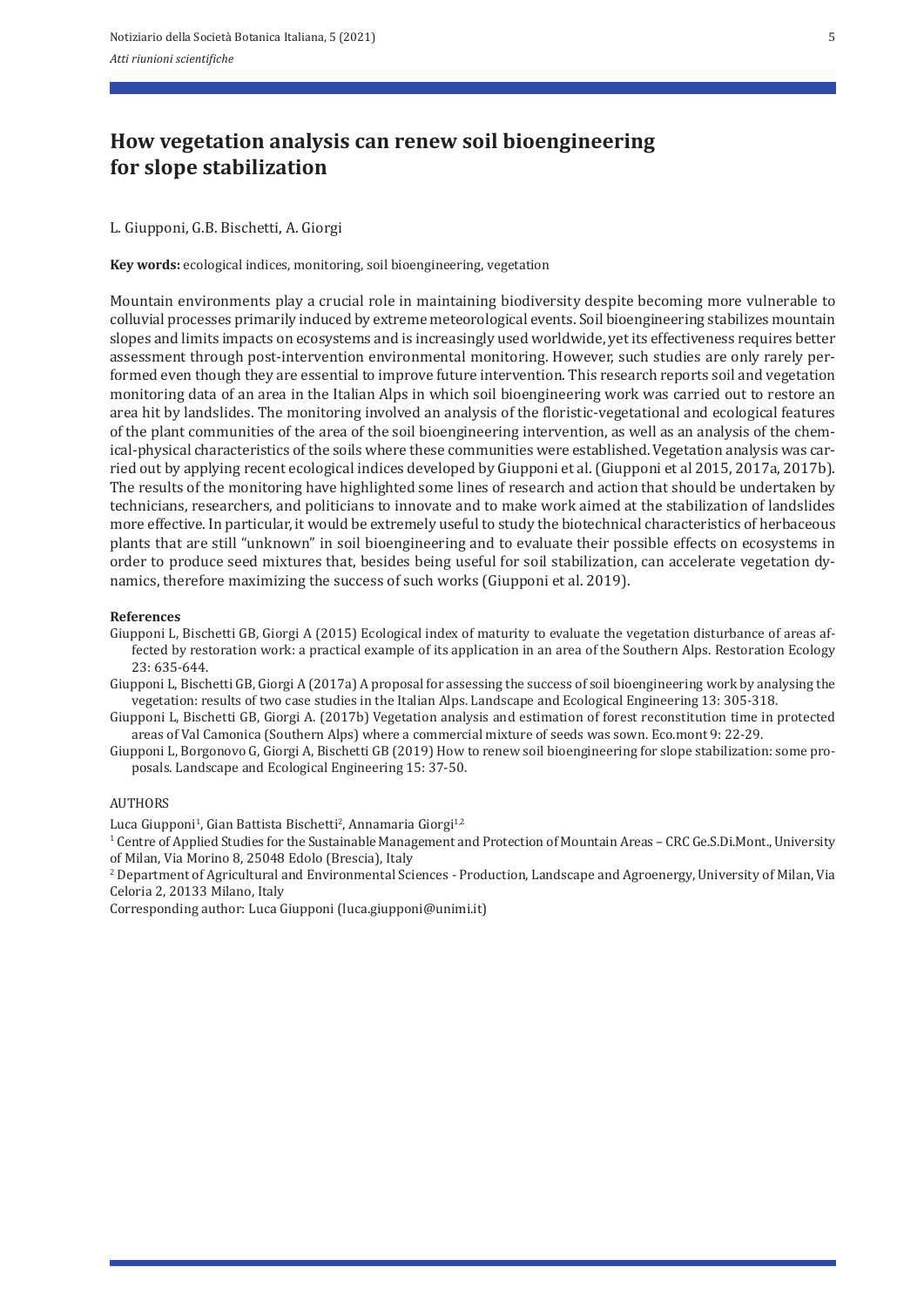# **Hyphal melanisation in microcolonial fungi: a prerequisite for the penetration into marble?**

C. Tonon, O. Voigt, N. Knabe, R. Breitenbach, J. Schumacher, A. Gorbushina, S.E. Favero Longo

Microcolonial fungi (MCF) are a heterogeneous group of organisms known for their ability to tolerate stress on sun- and atmosphere-exposed substrates. The ability of MCF to colonise bare rock surfaces in deserts and on monuments is supported by their constitutive melanogenesis and their ability to penetrate into the depth of solid porous materials. Melanin production has been linked to the mechanisms of hyphal penetration (HP) for phytopathogens MCFs, but few researches focused on its involvement in the penetration of stone materials. The role of melanins in the HP of the MCF *Knufia petricola* A95 was investigated in standardized lab experiments. We compared the wild-type and three mutants with introduced targeted mutations of polyketide-synthases (melanin production), and/or phytoene dehydrogenase (carotenoid synthesis). Fungi were inoculated on marble powder pellets of different porosity. The HP after 5, 10, 17 and 27 weeks was quantified through the depth and the spread of mycelium into the PAS‐stained cross‐sections of pellets. These data were collected for (i) melanized toruloid hyphae, with swelling cells typical of MCF growth, and (ii) hyaline, elongated hyphae of smaller diameter. A mycelial growth was observed on and within the pellets for every strain considered, albeit with variabilities in patterns and depths of penetration. Nevertheless, the HP values of the mutant strains did not significantly differ from the wild-type, rejecting the hypothesis of a mandatory involvement of melanin in penetration processes. The possible influence of pellet porosity and environment on HP and mycelium morphological plasticity will be discussed.

### AUTHORS

Chiara Tonon<sup>1</sup>, Oliver Voigt<sup>2</sup>, Nicole Knabe<sup>2</sup>, Romy Breitenbach<sup>2</sup>, Julia Schumacher<sup>2</sup>, Anna Gorbushina<sup>2,3</sup>, Sergio E. Favero  $Longo<sup>1</sup>$ 

<sup>1</sup> Department of Life Science and Systems Biology, University of Turin, Viale P.A. Mattioli 25, 10125 Torino, Italy

2 Bundesanstalt für Materialforschung und –prüfung, Germany

3 Freie Universität Berlin, Germany

Corresponding author: Chiara Tonon (chiara.tonon@unito.it)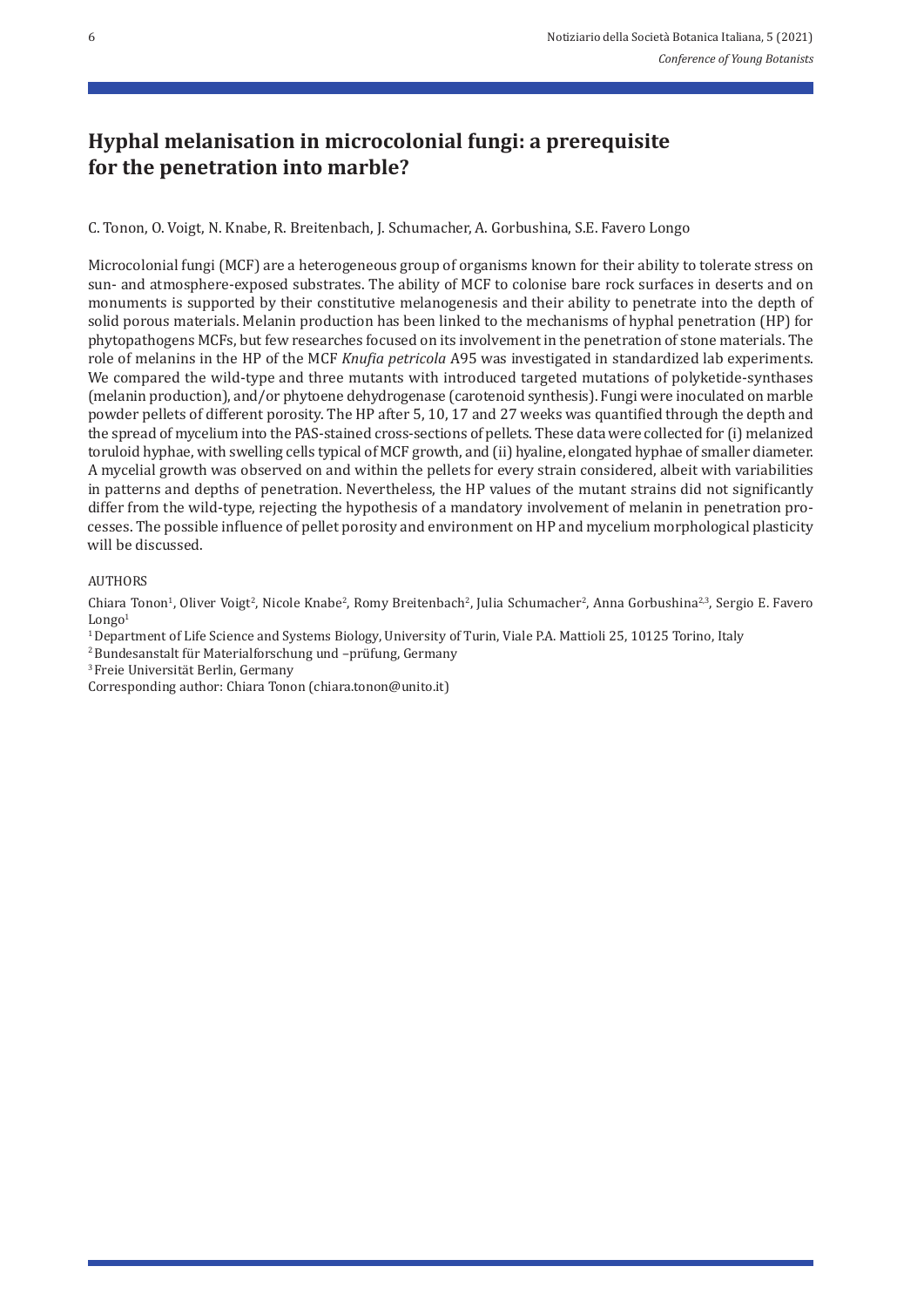# **The role of the arbuscular mycorrhizal symbiosis on tomato resilience to combined stress: from phenomics to functional genomics approaches**

## M. Chialva, M. Novero, P. Bonfante, L. Lanfranco

**Key words:** arbuscular mycorrhiza, drought, RNA‐seq, stress resilience, symbiosis, tomato

A predicted outcome of climate change is the reduction in water availability, which can have a severe impact on crop yield (Saadi et al. 2015). Among Mediterranean crops, tomato (*Solanum lycopersicum* L.) will be one of the most disadvantaged, and innovative solutions, from genotypes selection to growing practices, are required. A sustainable strategy can reside in the exploitation of the beneficial plant microbiota and, in particular, arbuscular mycorrhizal (AM) fungi, that establish a mutualistic symbiosis with roots of most land plants, including tomato. These fungi not only improve plant mineral nutrition, that allows to reduce the use of chemical fertilizers, but also plant resilience to drought (Fracasso et al. 2020). Within the 'TOMRES' European project we are character‐ izing a panel of selected tomato accessions for their responsiveness to AM symbiosis under combined water‐ nutrient stress. Following a multidisciplinary approach and using a laboratory model system we characterized susceptibility and growth responses to the AM symbiosis of 6 tomato accessions and 2 wild-relative species. Results allowed us to identify responsive and non-responsive genotypes in terms of growth and AM colonization. Notably, *S. pennellii*, which is known to be drought tolerant, results one of the less responsive genotypes and an RNA‐seq analysis of mycorrhizal *versus* non‐mycorrhizal roots suggests that this may be related to some defects in strigolactones metabolism, which are crucial during early stages of the plant-AM fungus interaction. This work will enlarge our knowledge on the effect of the AM symbiosis on plant responses to water and nutrients limiting conditions, possibly highlighting biotechnologically‐relevant alleles involved in plant resilience.

### **References**

Fracasso A, Telò L, Lanfranco L, Bonfante P, Amaducci S (2020) Physiological beneficial effect of *Rhizophagus intraradices* inoculation on tomato plant yield under water deficit conditions. Agronomy 10: 71. doi:10.3390/agronomy10010071 Saadi S, Todorovic M, Tanasijevic L, Pereira LS, Pizzigalli C, Lionello P (2015) Climate change and Mediterranean agriculture: Impacts on winter wheat and tomato crop evapotranspiration, irrigation requirements and yield. Agricultural Water Management 147: 103–115. https://doi.org/10.1016/j.agwat.2014.05.008

### AUTHORS

Matteo Chialva<sup>1</sup>, Mara Novero<sup>1</sup>, Paola Bonfante<sup>1</sup>, Luisa Lanfranco<sup>1</sup>

1 Department of Life Sciences and System Biology, University of Torino, Viale P.A. Mattioli 25, 10125 Torino, Italy. Corresponding author: Matteo Chialva (matteo.chialva@unito.it)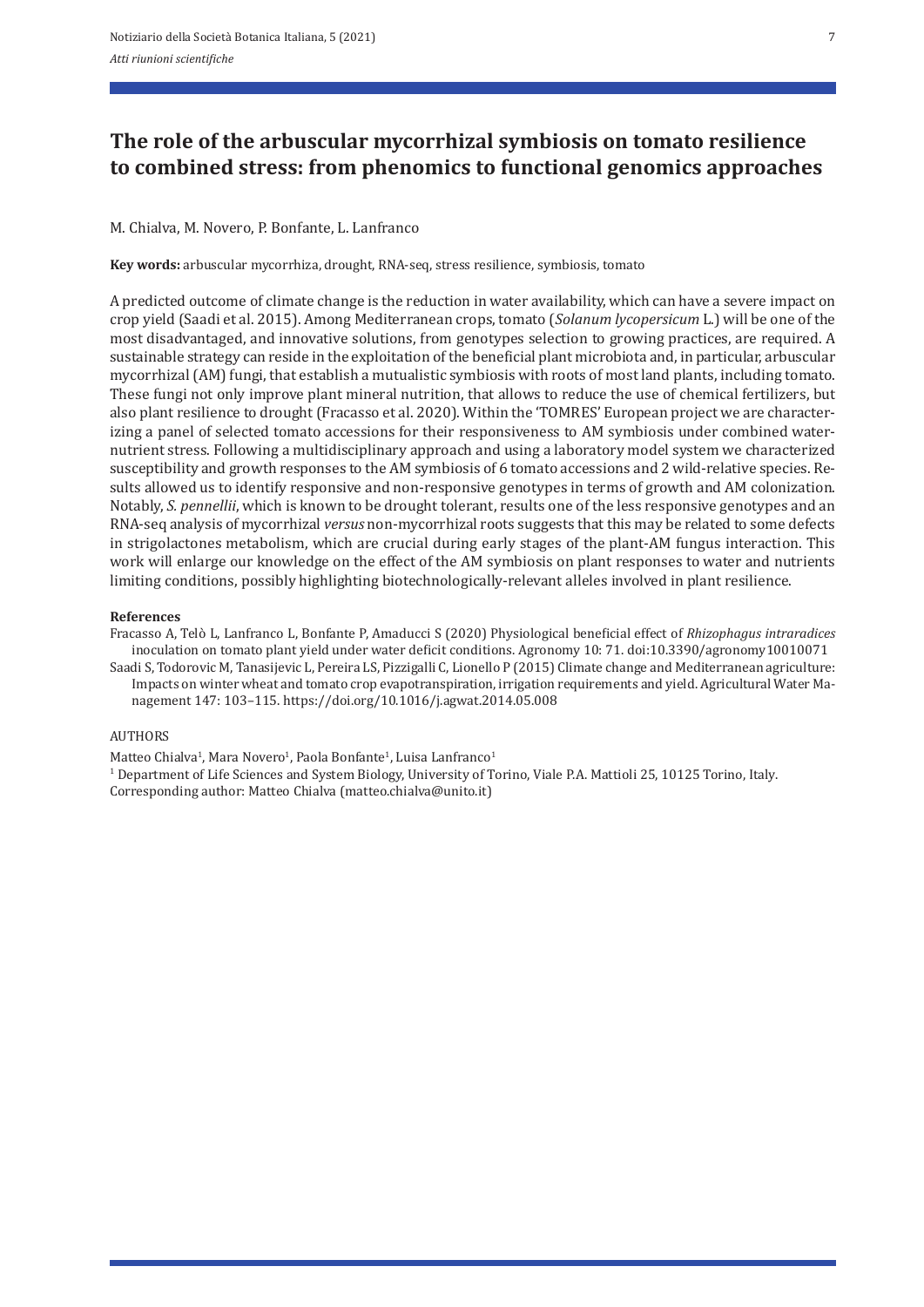# **Mycoremediation of heavy metals in the waters of the Port of Genoa (EU Interreg Project V‑A Italy France Maritime 2014 – 2020 "GEREMIA ‑ Waste management for the improvement of port waters'')**

G. Cecchi, L. Cutroneo, S. Di Piazza, M. Capello, M. Zotti

"Blue Growth" is the European long‐term strategy to support a sustainable growth in the marine and maritime sectors. The evaluation of anthropogenic impacts and pressures on ecosystems will be developed on a solid scientific foundation as suggested by modern management approaches (Ecosystem‐based Management). Following this approach, pollution risk management must be shared on a cross‐border basis. The Interreg Maritime Project "GEREMIA" aims to train and support, with innovative tools and solutions, the management of port waters. The combination of modelling, monitoring and analysis of the procedures of risk management will lead to the preparation of a Decision Support System (DSS) developed for port companies. The strategies of proposal management will be applied in pilot actions on the reality of the Port of Genoa, together with the realization of a method for the mycoremediation and containment of port wastewater, and the exercises of the intervention procedures. In particular, autochthonous marine fungi and selected macrofungi will be employed for the decontamination and ordinary cleaning of the Port of Genoa waters due to the fungal capability to bioaccumulate and bioadsorb pol‐ lutants and heavy metals (Cecchi et al. 2019).

### **References**

Cecchi G, Vagge G, Cutroneo L, Greco G, Di Piazza S, Faga M, Zotti M, Capello M (2019) Fungi as potential tool for polluted port sediment remediation. Environmental Science and Pollution Research 1‐8. DOI 10.1007/s11356‐019‐04844‐5

#### AUTHORS

Grazia Cecchi<sup>1</sup>, Laura Cutroneo<sup>2</sup>, Simone Di Piazza<sup>1</sup>, Marco Capello<sup>2</sup>, Mirca Zotti<sup>1</sup>

<sup>1</sup> Laboratory of Mycology, Department of Environmental, Earth and Life Sciences, University of Genoa, Corso Europa 26, 16132 Genova, Italy

2 Laboratory of Oceanography, Department of Environmental, Earth and Life Sciences, University of Genoa, Corso Europa 26, 16132 Genova, Italy

Corresponding author: Grazia Cecchi (grazia.cecchi@edu.unige.it)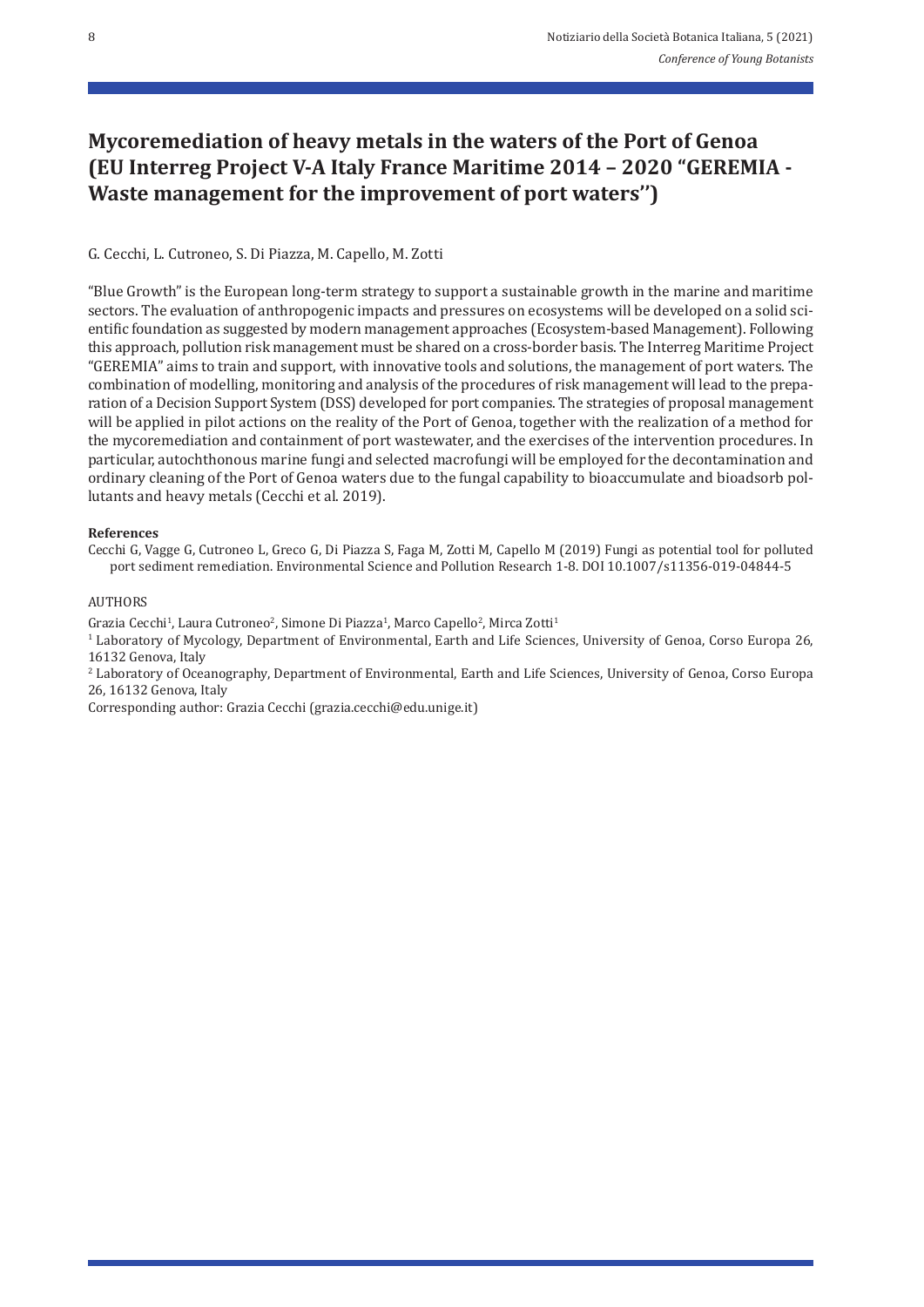# **Assisted phytoremediation of a former mine soil using biochar and iron sulphate: effects on As soil immobilization and accumulation in three Salicaceae species**

M. Simiele, M. Lebrun, F. Miard, D. Trupiano, P. Poupart, O. Forestier, G.S. Scippa, S. Bourgerie, D. Morabito

Assisted phytoremediation using amendments is a cost-effective and environmentally friendly approach to control soil pollution (Zhang et al. 2019). However, amendment type, combination and application can influence process effectiveness. In the present study, the effect of two different biochar amendment applications (biochar added on all the soil surface and biochar addition on the soil upper layer) combined with iron sulphate addition was investigated on a former mine soil, highly contaminated by arsenic (Simiele et al 2020). In detail, a mesocosm experiment of assisted phytoremediation was performed in order to evaluate changes in: i) physico-chemical soil properties and ii) growth and metal(loid) uptake of three Salicaceae species (*Populus euramericana* (Dode) Guinier clone I45/51, *Salix purpurea* L. and *Salix viminalis* L.). Results showed that the biochar‐iron sulphate combination improved soil characteristics by increasing pH and electrical conductivity and reducing soil pore water metal(loid) concentrations. Between the two biochar application methods, the addition of biochar on all soil surface showed better results. But for such contaminated soil, biochar, in combination with iron sulphate, had no positive effect on plant growth, especially when incorporating on the soil upper layer. Finally, *S. purpurea* presented high root metal(loid) concentrations associated to the better growth compared to *P. euramericana* and *S. viminalis*, making it a better candidate for phytostabilization of the studied soil. Further studies are needed to assess: i) the difference between the different ways of applying biochar in field; ii) the combination of biochar and iron sulphate in phytoremediation processes and iii) the mechanisms of interaction involved in plant-bacteria‐amendment association in soils contaminated by arsenic.

#### **References**

Simiele M, Lebrun M, Miard F, Trupiano D, Poupart P, Forestier O, Scippa GS, Bourgerie S, Morabito D (2020) Assisted phy‐ toremediation of a former mine soil using biochar and iron sulphate: effects on As soil immobilization and accumulation in three Salicaceae species. Science of The Total Environment. doi: https://doi.org/10.1016/j.scitotenv.2019.136203 (in press).

Zhang M, Wang J, Bai SH, Zhang Y, Teng Y, Xu Z (2019) Assisted phytoremediation of a co-contaminated soil with biochar amendment: Contaminant removals and bacterial community properties. Geoderma 348: 115‐123.

#### **AUTHORS**

Melissa Simiele<sup>1</sup>, Manhattan Lebrun<sup>2</sup>, Florie Miard<sup>2</sup>, Dalila Trupiano<sup>1</sup>, Philippe Poupart<sup>3</sup>, Olivier Forestier<sup>3</sup>, Gabriella S. Scippa<sup>1</sup>, Sylvain Bourgerie<sup>2</sup>, Domenico Morabito<sup>2</sup>

1 Dipartimento di Bioscienze e Territorio, Università degli Studi del Molise, 86090 Pesche (Isernia), Italy

2 INRA USC1328, LBLGC EA1207, rue de Chartres, University of Orleans, BP 6759, 45067 Orléans Cedex 2, France 3 Office Nationale des Forêts, Pôle national des ressources génétiques forestières, 44290 Guéméné‐Penfao, France

Corresponding author: Melissa Simiele (melissa.simiele@studenti.unimol.it)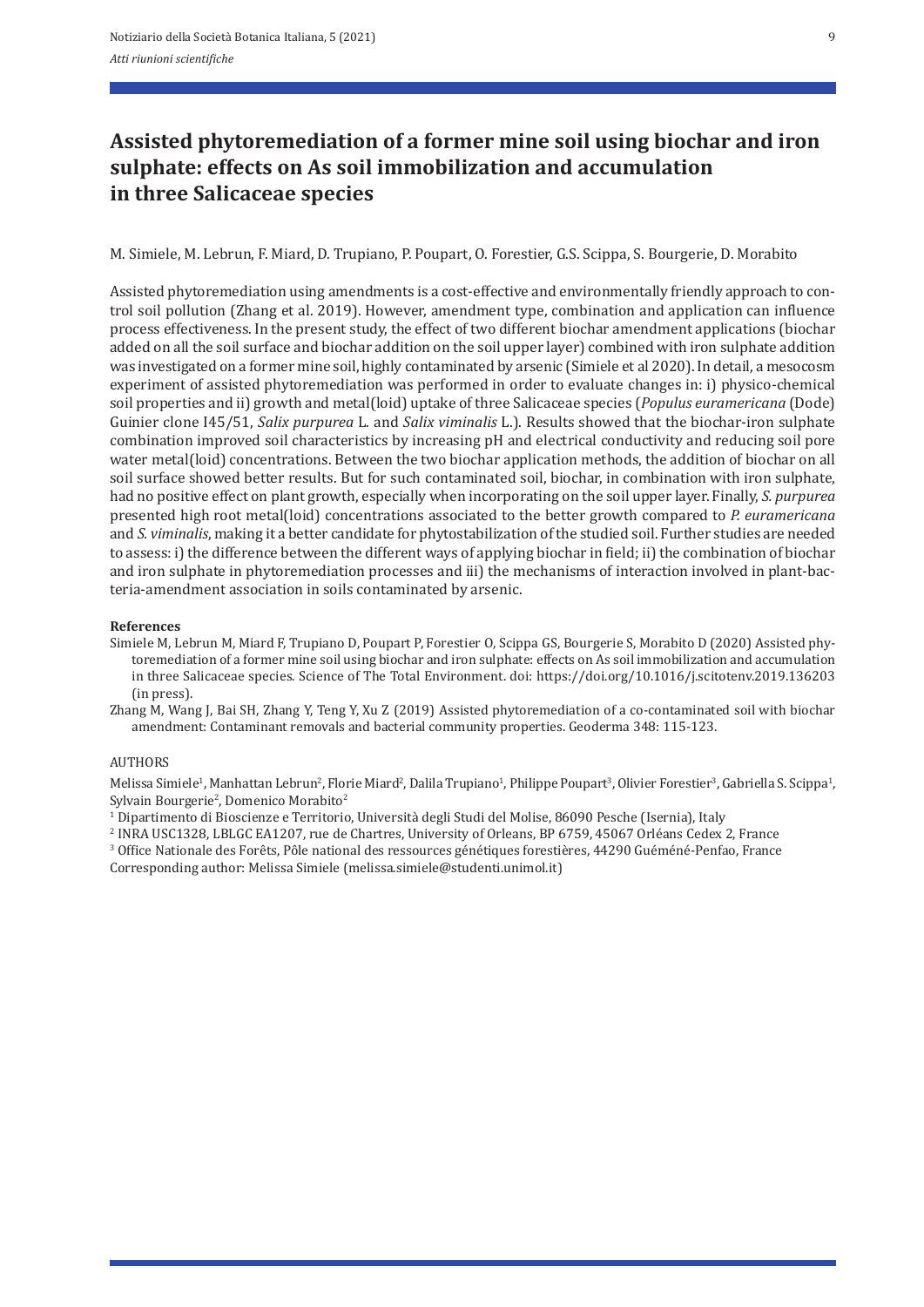# **MADS‑box genes and development of flower and fruit in** *Nymphaea caerulea***: modern traits and old inventions**

S. Moschin, S. Nigris, I. Ezquer Garin, S. Masiero, S. Cagnin, E. Cortese, L. Colombo, G. Casadoro, B. Baldan

**Key words:** early‐diverging angiosperms, evolution, flower development, fruit development, MADS‐box genes, water‐lily

MADS domain transcription factors are involved in controlling many developmental processes in all the green plants. In angiosperms their roles range from pollen and embryo sac development to root, flower, and fruit de‐ velopment. In some model‐species of flowering plants the MADS‐box genes responsible for the correct floral organs specification have been extensively studied, while their involvement and characterization in early‐di‐ verging Angiosperms is still an open and excited field of study. In this work we isolated and characterized several MADS‐box genes in the water‐lily *Nymphaea caerulea* Savigny (an early‐diverging angiosperm). Different RNA‐ seq experiments provided transcripts from both floral and fruit tissues. Overall, we were able to identify MADS‐ box genes related to all traditional function classes. According to the highly complex floral morphology of *N. caerulea* we characterized a complex expression pattern of the isolated genes in the various floral components. Moreover, with the purpose to discern specific functions of the three *AGAMOUS‑*like genes identified, they were functionally characterized by complementation experiments in *Arabidopsis* mutants of C and D class. By studying fruit development we discovered that the fleshy multicarpellate fruits form characteristic abscission zones (AZs) which are of a crucial importance for the actual opening of the fruit and the subsequent release of seeds. According to this finding we identified putative key regulators of those specific regions, such for instance a *JOINT‑ LESS‑*like gene. Among the water‐lily reproductive structures it appeared particularly interesting also the presence of the arils around the mature seeds which allow them to float, hence to be dispersed.

#### AUTHORS

Silvia Moschin<sup>1,2</sup>, Sebastiano Nigris<sup>1,2</sup>, Ignacio Ezquer Garin<sup>3</sup>, Simona Masiero<sup>3</sup>, Stefano Cagnin<sup>2,4</sup>, Enrico Cortese<sup>2</sup>, Lucia Colombo<sup>3</sup>, Giorgio Casadoro<sup>1</sup>, Barbara Baldan<sup>1,2</sup>

<sup>1</sup> Botanical Garden, University of Padova, Via Orto Botanico 15, 35123 Padova, Italy

<sup>2</sup> Department of Biology, University of Padova, Via Ugo Bassi 58/B, 35121 Padova. Italv

3 Department of Biosciences, University of Milan, Via G. Celoria 26, 20133 Milano, Italy

4 CRIBI Biotechnology Center, University of Padova, Via Ugo Bassi 58/B, 35121 Padova, Italy Corresponding author: Silvia Moschin (silvia.moschin@unipd.it)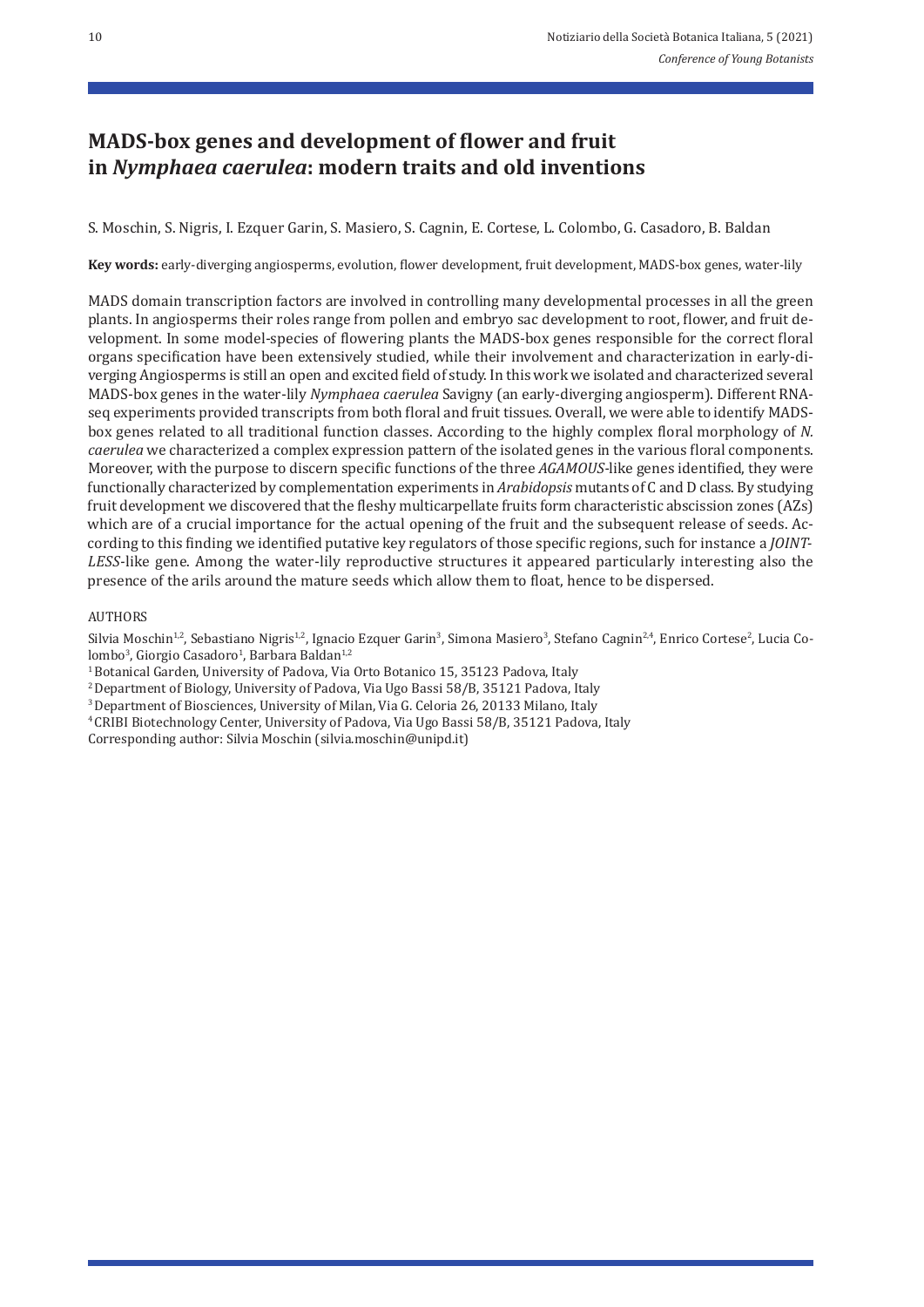# **Small functional foods: phytochemical and nutritional analyses of five Brassicaceae species microgreens**

R. Ascrizzi, I. Marchioni, C. Gabbrielli, M. Martinelli, G. Flamini, L. Pistelli, L. Pistelli

**Key words: a**nthocyanins, antioxidant activity, Brassicaceae, carotenoids, essential oil, isothiocyanates, polyphenols

Microgreens are early shoots of herbs and vegetables, harvested at the development of their two cotyledon leaves, sometimes at the emergence of their rudimentary first pair of true leaves (Samuoliene et al. 2018, Kamal et al. 2019). Their nutritional profile is high in vitamins, minerals, and antioxidants (Kamal et al. 2019). Indeed, they represent a functional food whose consumption is steadily increasing (Xiao et al. 2019): the species be‐ longing to the Brassicaceae family are among the most used in this consumption form. In the present study, we analysed the essential oil (EO) composition, as well as the content of chlorophyll (Chla, Chlb, Chltot), polyphenols, carotenoids, anthocyanins and ascorbic acid (ASA), and the antioxidant activity of five species of the Brassicaceae family: arugula (*Eruca vesicaria* (L.) Cav.), broccoli (*Brassica oleracea* L.), daikon (*Raphanus raphanistrum* subsp. *sativus* (L.) Domin), mustard (*Brassica juncea* (L.) Czern.), and watercress (*Nasturtium officinale* R.Br.). Isothio‐ cyanates were the most abundant compounds in the EOs of broccoli (4‐pentenyl isothiocyanate), mustard (allyl isothiocyanate) and watercress (benzyl isothiocyanate), whilst arugula and daikon exhibited higher contents of monoterpene hydrocarbons (myrcene) and non-terpene hydrocarbons (*n*-pentacosane), respectively. Arugula exhibited the lowest antioxidant activity, followed by mustard (confirmed by its lowest polyphenol and carotenoid contents, although it had the highest ASA content). Broccoli had the highest polyphenol and antho‐ cyanin contents, with a good antioxidant power, comparable to those of daikon (due to polyphenols and carotenoids) and watercress (due to anthocyanins)**.** 

#### **Acknowledgments**: Azienda L'Ortofruttifero, Pisa, Italy.

#### **References**

- Kamal KY, El‐Tantawy AA, Moneim DA, Salam AA, Qabil N, Ash‐shormillesy SMAI, Attia A, Ali MAS, Herranz R, El‐Esawi MA, et al. (2019) Evaluation of 21 *Brassica microgreens* growth and nutritional profile grown under different red, blue and green LEDs combination. bioRxiv 705806.
- Samuoliene G, Brazaityte A, Jankauskiene J, Viršile A, Sirtautas R, Novičkovas A, Sakalauskiene S, Sakalauskaite J, Duchovskis P (2013) LED irradiance level affects growth and nutritional quality of *Brassica microgreens*. Central European Journal of Biolology 8: 1241‐1249.

Xiao Z, Rausch SR, Luo Y, Sun J, Yu L, Wang Q, Chen P, Yu L, Stommel JR (2019) Microgreens of Brassicaceae: Genetic diversity of phytochemical concentrations and antioxidant capacity. LWT Food Science and Technology 101: 731‐737.

#### AUTHORS

Roberta Ascrizzi<sup>1</sup>, Ilaria Marchioni<sup>2</sup>, Costanza Gabbrielli<sup>1</sup>, Marco Martinelli<sup>3</sup>, Guido Flamini<sup>1,4</sup>, Laura Pistelli<sup>2,4</sup>, Luisa Pistelli<sup>1,4</sup> <sup>1</sup> Department of Pharmacy, University of Pisa, Via Bonanno 6, 56126 Pisa, Italy

2 Department of Agriculture, Food and Environment, University of Pisa, Via del Borghetto 80, 56126 Pisa, Italy

3 PlantLab, Institute of Life Sciences, Scuola Superiore Sant'Anna, 56127 Pisa, Italy

4 Interdepartmental Research Center "Nutraceuticals and Food for Health", University of Pisa, Via del Borghetto 80, 56126 Pisa, Italy

Corresponding author: Roberta Ascrizzi (roberta.ascrizzi@gmail.com)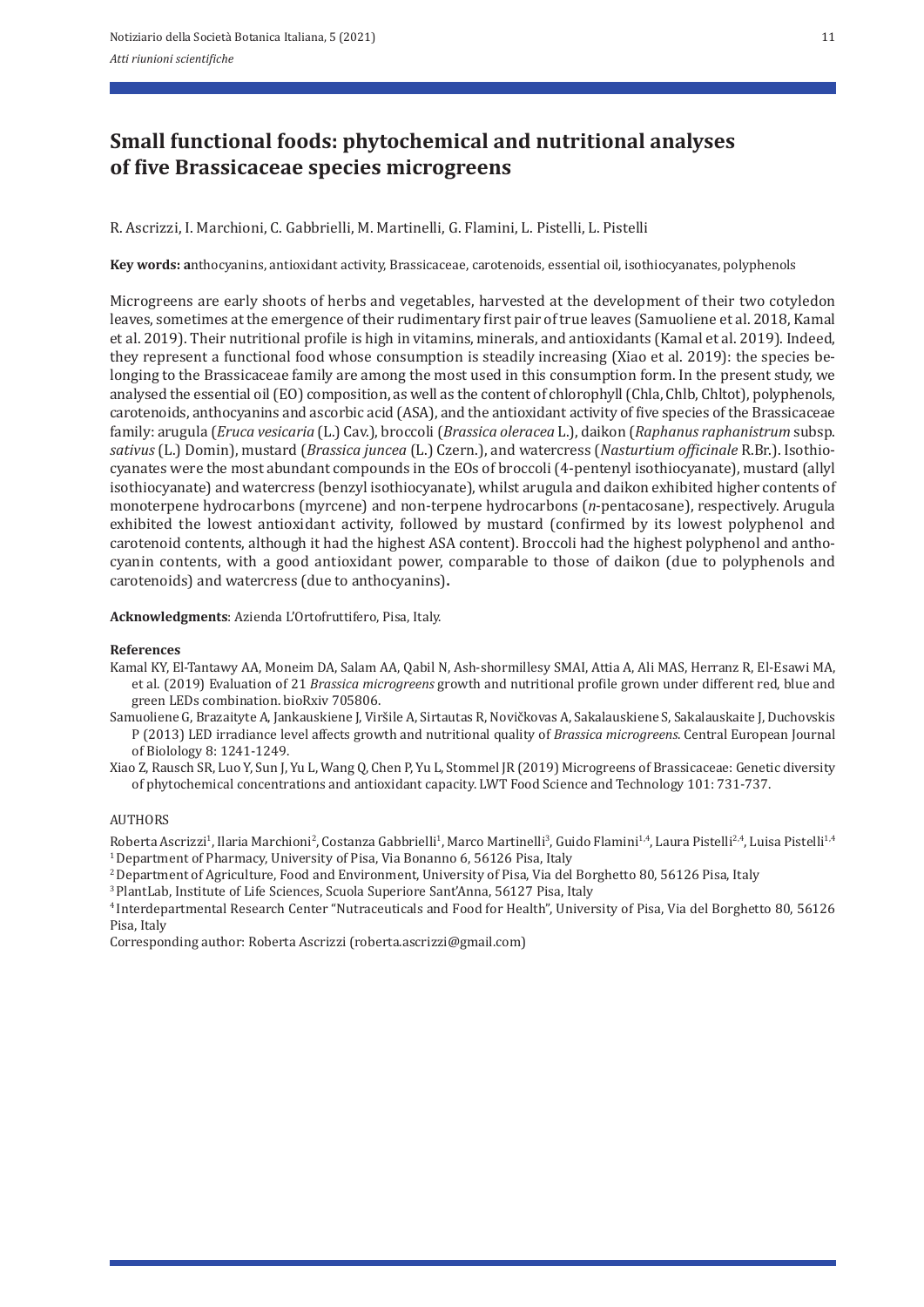# *Viburnum tinus* **L.: investigation on its spontaneous from shoot system**

B. Najar, B. Ferri, P.L. Cioni, L. Pistelli

**Key words:** flower, fruits, laurustinus, leaf, SPME, stem

*Viburnum tinus* L., commonly named "laurustinus", is an evergreen perennial shrub from Adoxaceae family, in‐ digenous to Africa, Europe, Middle East and is a typical component of the thicket as well as of the Mediterranean under‐wood (Alkurdi et al. 2014). Viburnum species have been used in Chinese folk medicine for a long time as sedatives and muscle relaxing (Wang et al. 2008). *V. tinus* grows spontaneously in Italy mainly along the coast in the Southern regions. It is cultivated for ornamental purposes in parks and gardens due to its showy flowers, berries and fragrance and can be employed as isolated specimen, in group or in mass for hedges. Previous in‐ vestigation on *V. tinus* was focused on the isolation and identification of several iridoid glucosides from leaf and branch extracts (Mohamed et al. 2005). The aim of this work was to analyse the aroma profile of *V. tinus* from different organs, at various developmental stages, using the solid phase micro extraction (SPME). More than 90% of the identified fraction was represented by non-terpenes in both young and adult leaves (94.2% and 94.3%. respectively), as well as in inter fruits of different ages: unripe and ripe (red and black) (93.1%, 90.6% and 90.9%, respectively). This latter class was also the predominant one in crushed fruits (the set of pericarps and seeds) (67.0%); on the contrary, bud and flower emission highlighted a good percentage of oxygenated monoterpenes (80.0% and 75.0%, respectively), while the stem composition was characterized by not-terpenes (34.6%) followed by sesquiterpenes hydrocarbons (29.0%) and a good amount of oxygenated monoterpenes (17.6%).

### **References**

- Alkurdi MIS, Supuka J, Feriancová L, Bihunová M (2014) *Viburnum tinus* L. as a new Mediterranean element for central Europe urban landscapes. IOSR Journal of Agriculture and Veterinary Sciences 7: 50‐58. https://doi.org/10.9790/2380‐ 07615058
- Mohamed MA, Marzouk MS, Moharram FA, El‐Sayed MM, Baiuomy AR (2005) Phytochemical constituents and hepatopro‐ tective activity of *Viburnum tinus*. Phytochemistry 66(23): 2780‐2786. https://doi.org/10.1016/j.phytochem.2005. 07.01.019
- Wang LQ, Chen YG, Xu JJ, Liu Y, Li XM, Zhao Y, Hemsl V (2008) Compounds from *Viburnum* Species and Their Biological Ac‐ tivities. Chemistry and Biodiversity 5: 1879‐1899.

#### AUTHORS

Basma Najar<sup>1</sup>, Benedetta Ferri<sup>1</sup>, Pier Luigi Cioni<sup>1</sup>, Luisa Pistelli<sup>1,2</sup>

<sup>1</sup> Department of Pharmacy, University of Pisa, Via Bonanno 33, 56126 Pisa, Italy

2 Interdepartmental Research Centre NUTRAFOOD "Nutraceuticals and Food for Health", University of Pisa, Via del Borgetto 80, 56126 Pisa, Italy

Corresponding author: Basma Najar (basmanajar@hotmail.fr)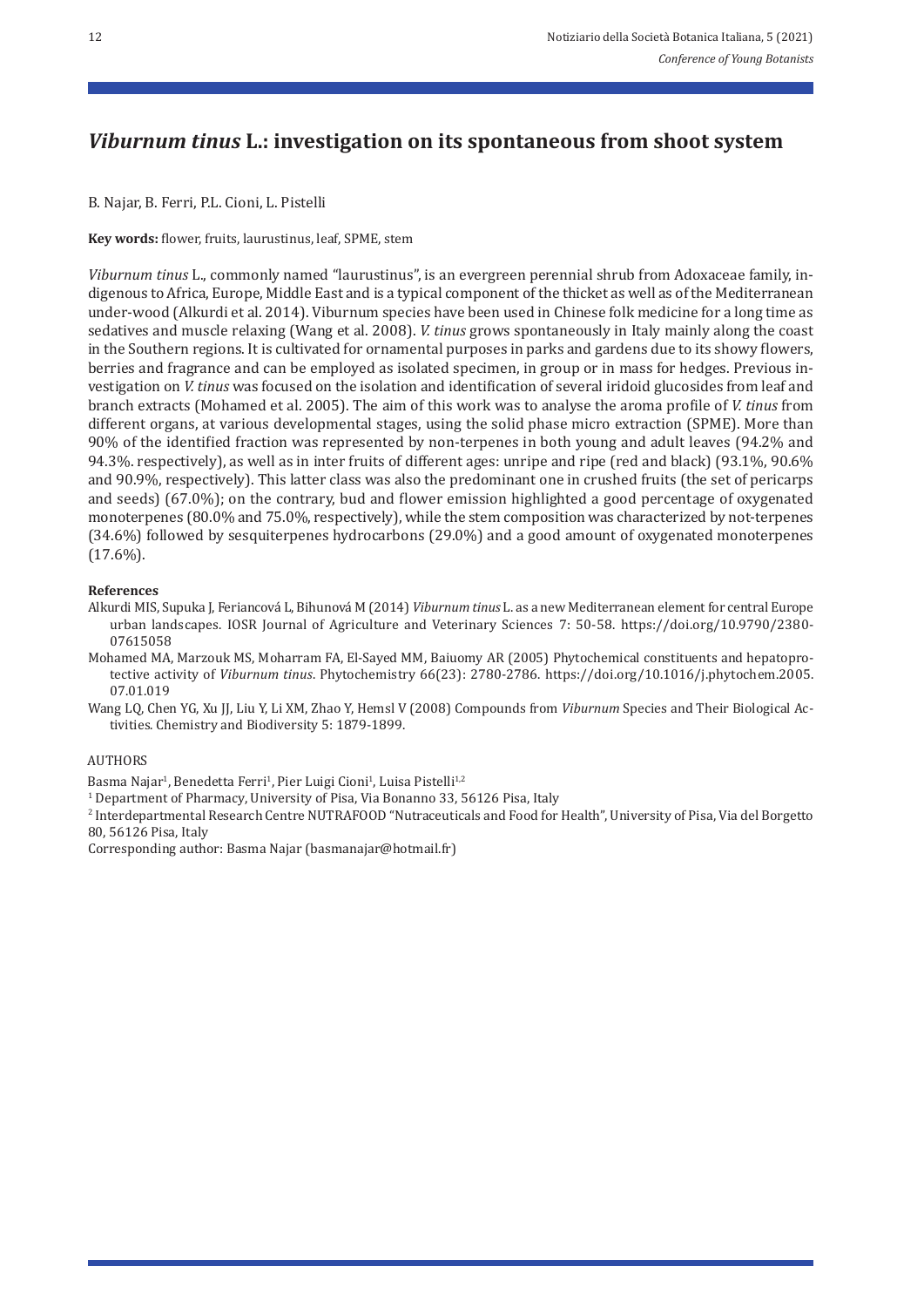# *Porphyra dioica* **J.Brodie et L.M.Irvine; a first look to a mass cultivation of a European species**

D. Spagnuolo, A. Manghisi, M. Morabito, J. Cremades, G. Genovese

### **Key words:** nori cultivation, *Porphyra/ Pyropia*

*Porphyra*/*Pyropia* species have an important economic relevance (FAO 2018). This study was focused on *Por‑ phyra dioica* J.Brodie & L.M.Irvine, a European species (Holmes, Brodie 2004) considered suitable for aquaculture (Pereira et al. 2004). The present research aimed to study the influence of different environmental parameters on thalli growth to improve the knowledge on mass cultivation methods. *P. dioica* were collected along the coasts of Galicia. The main target was to test the effects on biomass yield of photoperiod (12L: 12D, 16L: 8D and 8L: 16D) and irradiance (250, 140 and 70  $\mu$ E m<sup>-2</sup> s<sup>-1</sup>). Furthermore, we tested the "free-living" growth conditions on the conchocelis phase, traditionally cultivated on a calcareous substrate. To support the obtained data, the health status of the gametophytes was evaluated by the Fv/Fm index. The highest growth of thalli was obtained at the photoperiod 16:8 and the light intensity of 140  $\mu$ E m<sup>-2</sup> s<sup>-1</sup>. The further increase of light intensity caused a reduction in the growth due to high light stress, as shown by the Fv/Fm index. The cultivation of conchocelis stage in free‐living conditions present excellent results.

#### **References**

FAO (2018) The State of World Fisheries and Aquaculture 2018‐Meeting the sustainable development goals. FAO Rome, Italy. Holmes MJ, Brodie J (2004). Morphology, seasonal phenology and observations on some aspects of the life history in culture of *Porphyra dioica* (*Bangiales*, Rhodophyta) from Devon, UK. Phycologia 43 (2):176‐188.

Pereira R, Sousa‐Pinto I, Yarish C (2004) Field and culture studies of the life history of *Porphyra dioica* (*Bangiales*, Rhodophyta) from Portugal. Phycologia 43 (6): 756‐767.

#### AUTHORS

Damiano Spagnuolo<sup>1,2</sup>, Antonio Manghisi<sup>1</sup>, Marina Morabito<sup>1</sup>, Javier Cremades<sup>2</sup>, Giuseppa Genovese<sup>1</sup>

1 University of Messina, Department of Chemical, Biological, Pharmaceutical and Environmental Sciences, Salita Sperone 31, 98166 Messina, Italy

2 University of A Coruña, Centro de Investigaciones Cientificas Avanzadas (CICA), Campus de Zapateira s/n, 15071 A Coruña, Spain

Corresponding author: Damiano Spagnuolo (damiano.spagnuolo@unime.it)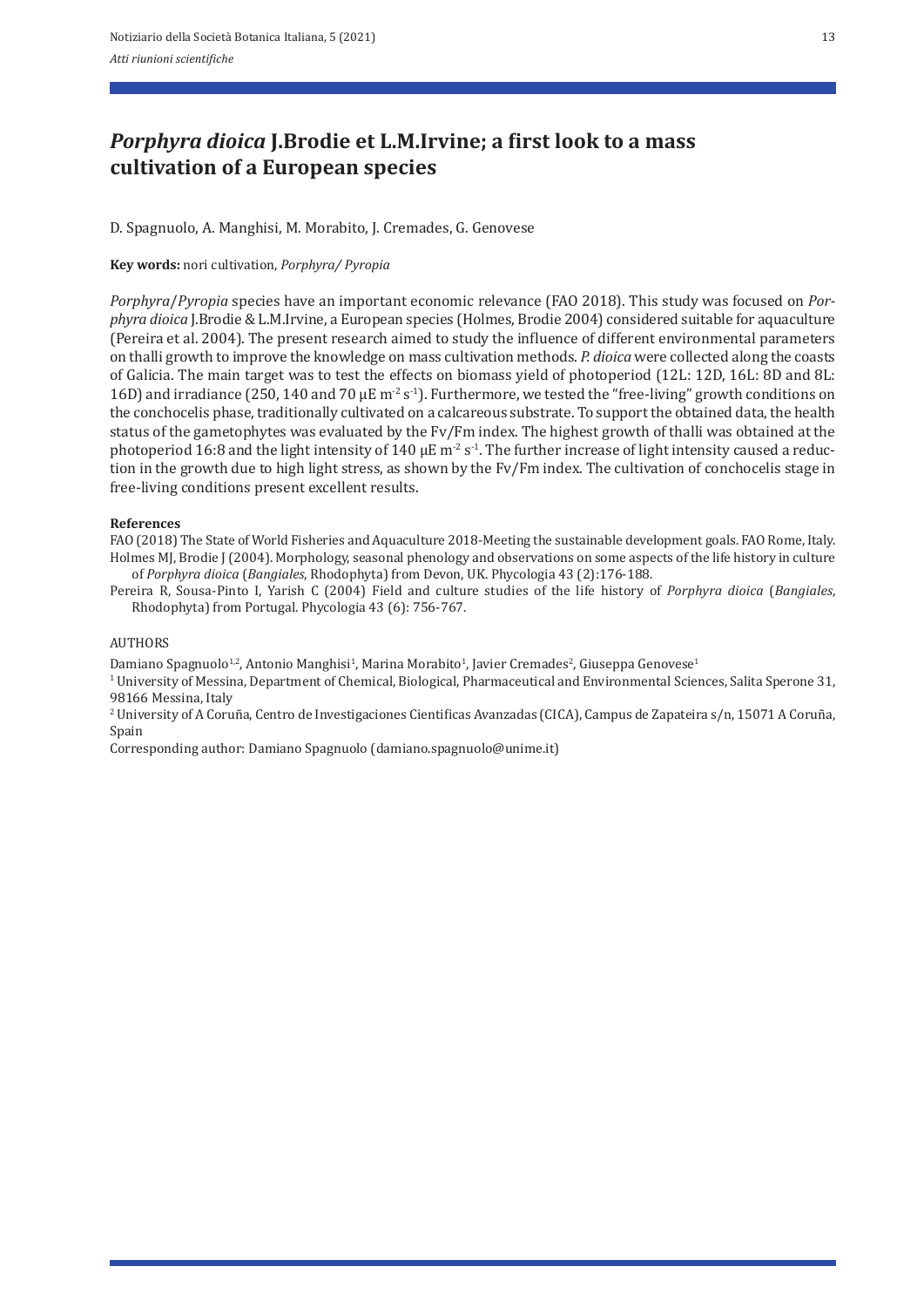# **Value‑added co‑products from biomass of the diatoms**  *Staurosirella pinnata* **and** *Phaeodactylum tricornutum*

# S. Savio

**Key words:** bioactivity, biorefinery, diatoms biotechnology, drug discovery, lipids

Diatoms are a promising resource for biotechnology (Bozarth et al. 2009), with multiple extractions, and inter‐ mediate valorisation protocols able to open new paths in biomedical (Gilbert‐López et al. 2017), food and feed (Hildebrand et al. 2012), and bioenergy fields (Wang, Seibert 2017). In this work we have obtained different value-added co-products from a single biomass of two intensively cultivated diatoms strains: the isolated diatom *Staurosirella pinnata* (Ehrenberg) D.M. Williams & Round, and the model organism *Phaeodactylum tricornutum* Bohlin. Hydrophilic fractions of crude extracts were characterized for their small metabolites content by Nuclear Magnetic Resonance (NMR), which allowed to identify 52 small metabolites including amino acids, organic acids, sugars and nucleosides. The antiproliferative potential of this fractions was assessed on HaCaT (human ker‐ atinocytes) and CHL‐1 (human melanoma) cell lines in a 24 h dose‐response assay. The results showed that *S. pinnata* extract had a strong cytotoxic effect on the CHL‐1, while no significant cell death was detected on the HaCaT. For *P. tricornutum* extract, we observed a significant cell death only at the highest doses used (10 mg/ml). Lipids were extracted from the residual biomass, resulting from the first extraction step, and their chromato‐ graphic profiles evidenced that cis‐9‐hexadecenoic and eicosapentaenoic acids were the most abundant fatty acids in *S. pinnata*, while eicosapentaenoic, docosanoic and hexadecanoic acids, were the most abundant in *P. tricornutum*. Finally, the exhausted biomasses were subjected to anaerobic digestion in order to evaluate their Biochemical Methane Potential (BMP). Our results suggest that exhausted diatom biomass can be a suitable sub‐ strate for biomethane production.

### **References**

Bozarth A, Maier UG, Zauner S (2009) Diatoms in biotechnology: Modern tools and applications*.* Applied Microbiology and Biotechnology. https://doi.org/10.1007/s00253‐008‐1804‐8

Gilbert‐López B, Barranco A, Herrero M, Cifuentes A, Ibáñez E (2017) Development of new green processes for the recovery of bioactives from *Phaeodactylum tricornutum*. Food Research International. https://doi.org/10.1016/j.foodres.2016.04.022 Hildebrand M, Davis AK, Smith SR, Traller JC, Abbriano R (2012) The place of diatoms in the biofuels industry. Biofuels.

https://doi.org/10.4155/BFS.11.157 Wang JK, Seibert M (2017) Prospects for commercial production of diatoms. Biotechnology for Biofuels. https://doi.org/ 10.1186/s13068‐017‐0699‐y

#### AUTHORS

Saverio Savio1

<sup>1</sup> Laboratory of Biology of Algae, Department of Biology, University of Rome 'Tor Vergata", Via Cracovia 1, 00133 Roma, Italy Corresponding author: Saverio Savio (saverio.savio@gmail.com)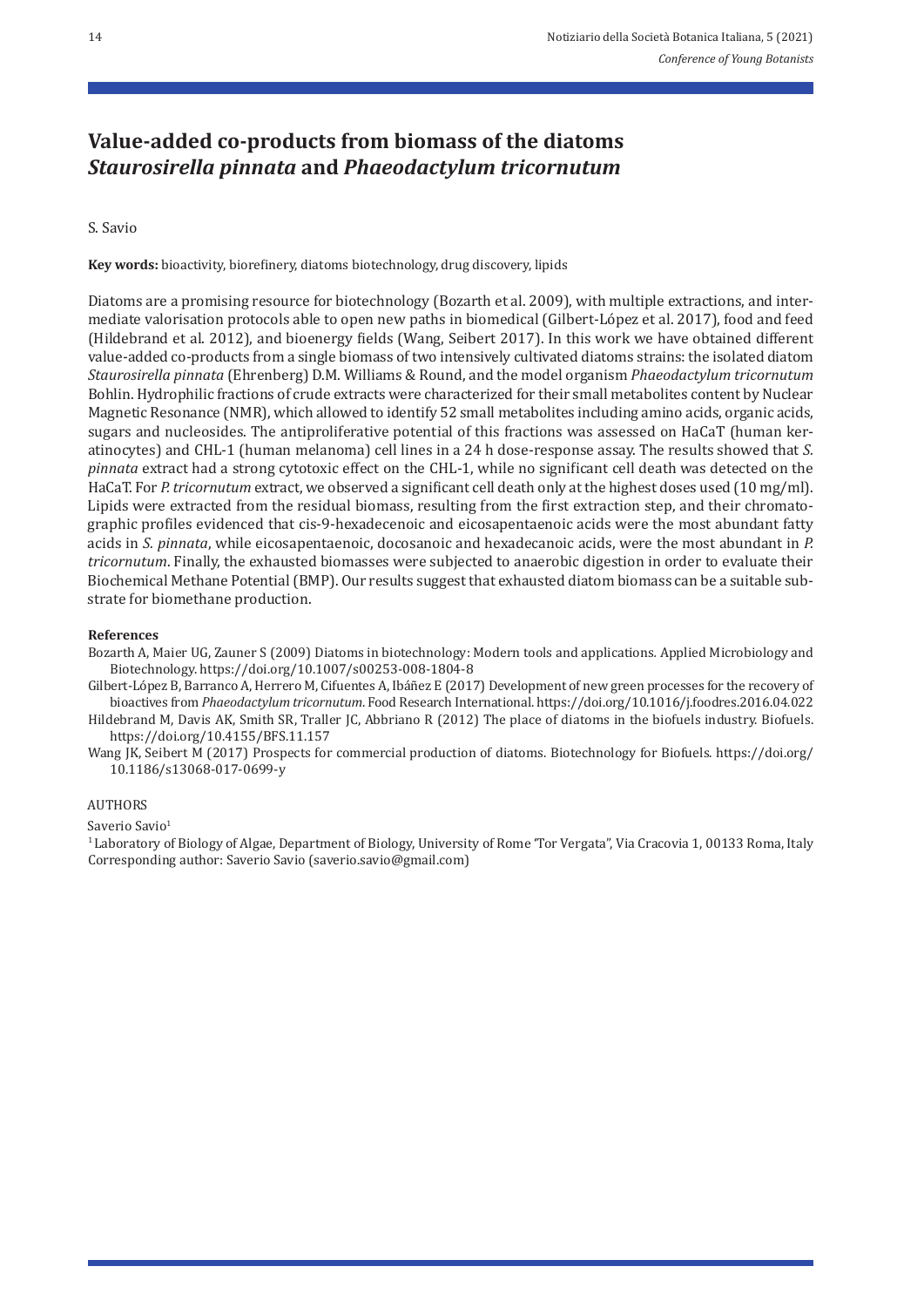# **Microfungal communities in a paddy irrigation system water and effect of fungicides and mechanical management**

### D. Manzi, G. Cecchi, A.M. Picco

The need of water is crucial for crop production. Nevertheless, water is a potential risk factor. If the water carries undesirable chemicals or microbes, an entire crop may be threatened. Various fungi occur in open irrigation systems (Zappia et al. 2014). Both saprotrophic and pathogenic fungi can be listed and monitored in relation to the agricultural practices taking place along the water flow. In this study a section of the Marocco cable channel, a stretch of irrigation ditch and a rice paddy situated in Vistarino (Lombardy, Italy) were investigated about fun‐ gal communities in summer 2018. In the Marocco canal, two mechanical managements have been carried out, one in June and the next in July and August. A low number of colonies forming units (CFUs) and many genera and species were found in the channel on June. On July and August, the number of CFUs increased, while genera and species decreased (from 16 to 8 and from 13 to 6) after the mixing of the bottom. *Aspergillus* species became dominant on August. About the ditch, the CFUs resulted constant and all the main genera were present. The paddy was initially characterized by many CFUs (369), genera (15) and species (19) while, after the fungicide treatment, on July 27th, they significantly decreased (163 CFUs, 9 genera and 13 species). On August 30th fungi started to increase again (565 CFUs, 13 genera and 14 species): this could be due to the efficacy of the fungicide (pre‐harvest interval about 30 days). In paddy water fungi reflected this trend: *Fusarium*, *Trichoderma* and *Rhi‑ zopus* genera disappeared after chemical treatments.

#### **References**

Zappia RE, Huberli D, Hardy GEStJ, Bayliss JKL (2014) Fungi and oomycetes in open irrigation systems: knowledge gaps and biosecurity implications. Plant Pathology 63: 961‐972.

### AUTHORS

Danilo Manzi<sup>1</sup>, Grazia Cecchi<sup>2</sup>, Anna Maria Picco<sup>1</sup>

<sup>1</sup> Dipartimento di Scienze della Terra e dell'Ambiente, Università degli Studi di Pavia, Via Ferrata 1, 27100 Pavia, Italy <sup>2</sup> Dipartimento di Scienze della Terra, dell'Ambiente e della Vita, Università degli Studi di Ge Genova, Italy

Corresponding author: Danilo Manzi (danilo.manzi01@universitadipavia.it)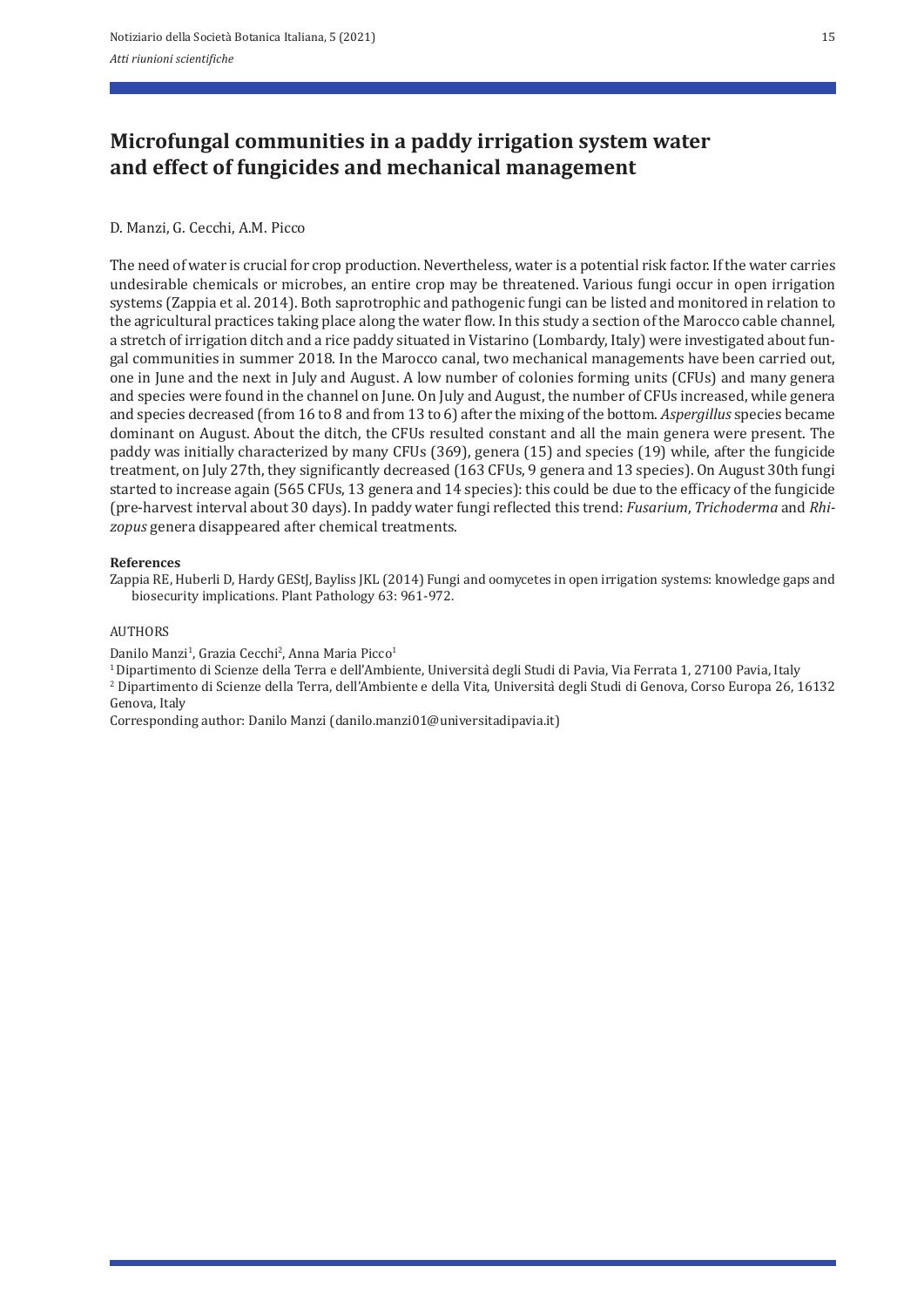# **Studies on** *Hericium erinaceus* **for a better use of its medicinal properties in central nervous system**

C.E. Girometta, V. Cesaroni, R.M. Baiguera, F. Corana, B. Mannucci, D. Ratto, P. Rossi, E. Savino

**Key words:** erinacines, *Hericium erinaceus,* hericenones, strains

Despite the growing popularity of mushroom biomass or extracts as dietary supplements, functional foods and novel prebiotics, the main problem concerns safety, standardization, regulatory aspects, efficacy and information on the bioactive molecules and their mechanisms of action. The aim of the study was to improve knowledge on the effects of *Hericium erinaceus* oral supplementation on cognitive functions during aging in animal models. *H. erinaceus* strains were isolated from specimens collected in Tuscany; based on ITS region, they belong to a strongly supported clade including both European and American strains. Thanks to pure analytical standards neuroactive metabolites erinacine A and hericenones C and D were detected in the following samples: wild and cultivated sporophores; lyophilized mycelium; primordium. Expectedly, erinacine A was recorded from mycelium only; contrarily, hericenones were recorded from sporophores only. Hericenes were also detected in mycelia and sporophores. Cultivated sporophores resulted in significantly higher concentrations than wild ones. *In vivo* tests confirmed and reinforced the hypothesis that recognition memory is made of two distinct components, namely "knowledge" and "remember" in hippocampus and parahippocampus respectively. In order to use a translational approach to transfer all the results obtained in preclinical model to clinical trials on humans, during physiological aging mice were fed with mycelium and sporophore extract mimicing the dose used in humans. Locomotor and cognitive performances were monitored for tuning a frailty index. Two months *H. erinaceus* oral supplementation were successful in: reverting the cognitive frailty during aging; improving recognition memory; enhancing hippocampal and cerebellar neurogenesis and cell proliferation.

## AUTHORS

Carolina Elena Girometta<sup>1</sup>, Valentina Cesaroni<sup>1</sup>, Rebecca Michela Baiguera<sup>1</sup>, Federica Corana<sup>2</sup>, Barbara Mannucci<sup>2</sup>, Daniela Ratto<sup>3</sup>, Paola Rossi<sup>3</sup>, Elena Savino<sup>1</sup>

<sup>1</sup> Dipartimento di Scienze della Terra e dell'Ambiente, Università di Pavia, Via Ferrata 1, 27100 Pavia, Italy<br><sup>2</sup> Centro Grandi Strumenti, Università di Pavia, Via Bassi 21, 27100 Pavia, Italy<br><sup>3</sup>Dipartimento di Biologia Corresponding author: Carolina Elena Girometta (carolinaelena.girometta@unipv.it)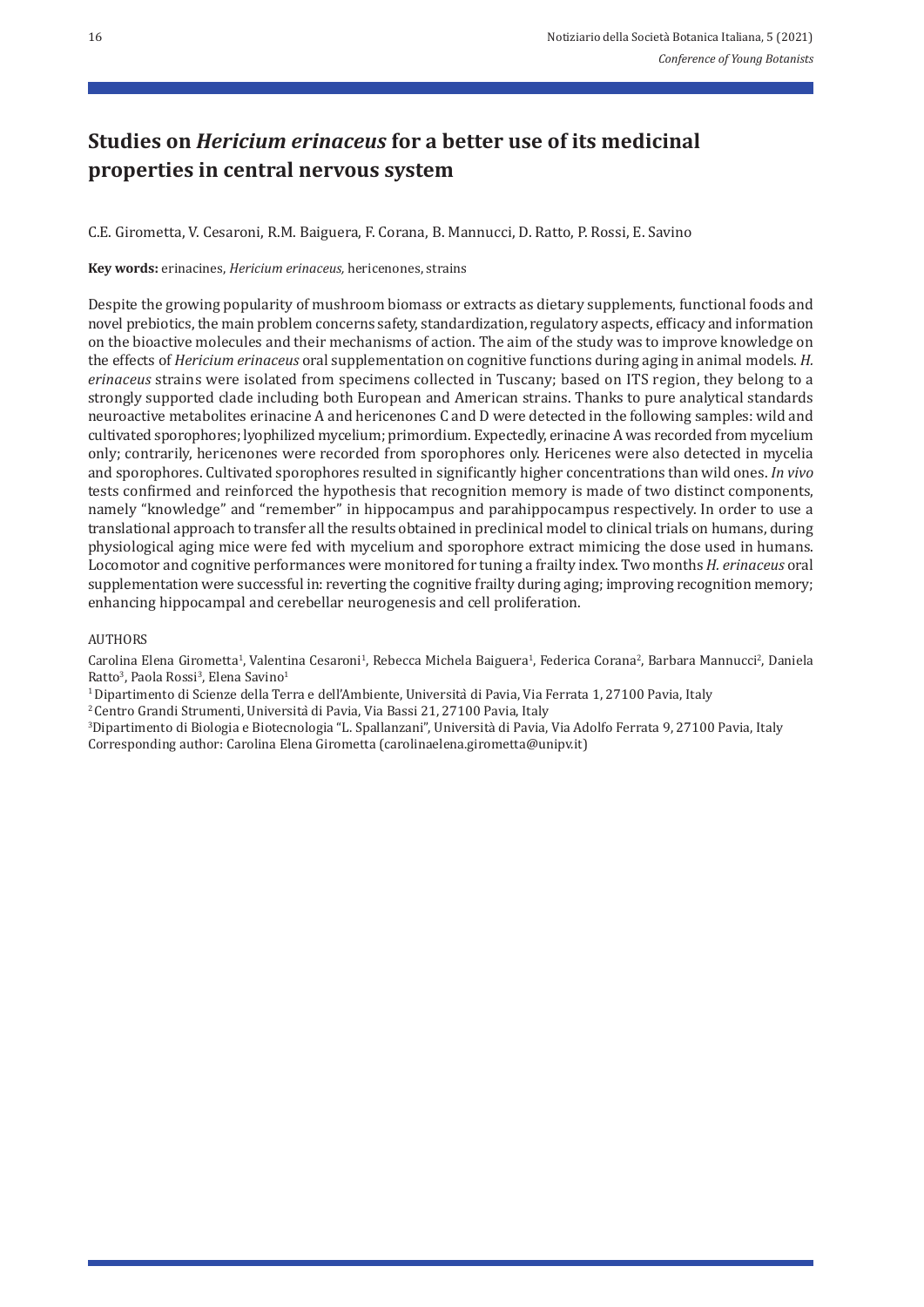# **Photoprotection in** *Selaginella martensii* **Spring (Lycopodiophyta) acclimated to different light regimes**

# A. Colpo, S. Pancaldi, L. Ferroni

**Key words:** lycophytes, light regime, photoinhibition, photoprotection, photosynthesis, *Selaginella martensii*

*Selaginella martensii* Spring is an extant representative of lycophytes, early divergent vascular plants, and can serve as a model species to study light energy management in ancestral tracheophytes. In fact, this rainforest shade plant is able to acclimate also to high light without significant impairment of its photosynthetic apparatus (Ferroni et al. 2016). Information on the photoprotection mechanisms in this species and, more in general, in this plant group is still incomplete. In this research, the onset of photosystem II (PSII) photoinhibition upon in‐ creasing irradiance has been compared in *S. martensii* plants acclimated to extreme shade or intermediate shade or high light regimes, in the hypothesis of a gradient in photoprotection capacity. To this aim we used a PAM‐ fluorimetry method developed in the last years, which is based on the calculation of the parameter of photochemical quenching measured in the dark (qPd) from light‐response curves (Ruban, Murchie 2012). qPd is sensitive to the onset of photoinhibition and is also influenced by PSII antenna uncoupling (Ware et al. 2015). We found that in high-light grown plants the photoinhibition occurring at the highest irradiances was associated with an extensive antenna uncoupling. An opposite scenario characterized extreme shade plants, but photoinhibition at the highest light intensities was surprisingly more strictly controlled than expected for a deep shade plant.

#### **References**

Ferroni L, Suorsa M, Aro EM, Baldisserotto C, Pancaldi S (2016) Light acclimation in the lycophyte *Selaginella martensii* de‐ pends on changes in the amount of photosystems and on the flexibility of the light-harvesting complex II antenna association with both photosystems. New Phytologist 211(2): 554‐568.

Ruban AV, Murchie EH (2012) Assessing the photoprotective effectiveness of non-photochemical chlorophyll fluorescence quenching: a new approach. Biochimica et Biophysica Acta (BBA)‐Bioenergetics 1817(7): 977‐982.

Ware MA, Belgio E, Ruban AV (2015) Photoprotective capacity of non-photochemical quenching in plants acclimated to different light intensities. Photosynthesis research 126(2‐3): 261‐274.

### AUTHORS

Andrea Colpo<sup>1</sup>, Simonetta Pancaldi<sup>1</sup>, Lorenzo Ferroni<sup>1</sup>

1 Laboratory of Plant Cytophysiology, Department of Life Sciences and Biotechnology, University of Ferrara, Corso Ercole I d'Este 32, 44121 Ferrara, Italy

Corresponding author: Andrea Colpo (clpndr@unife.it)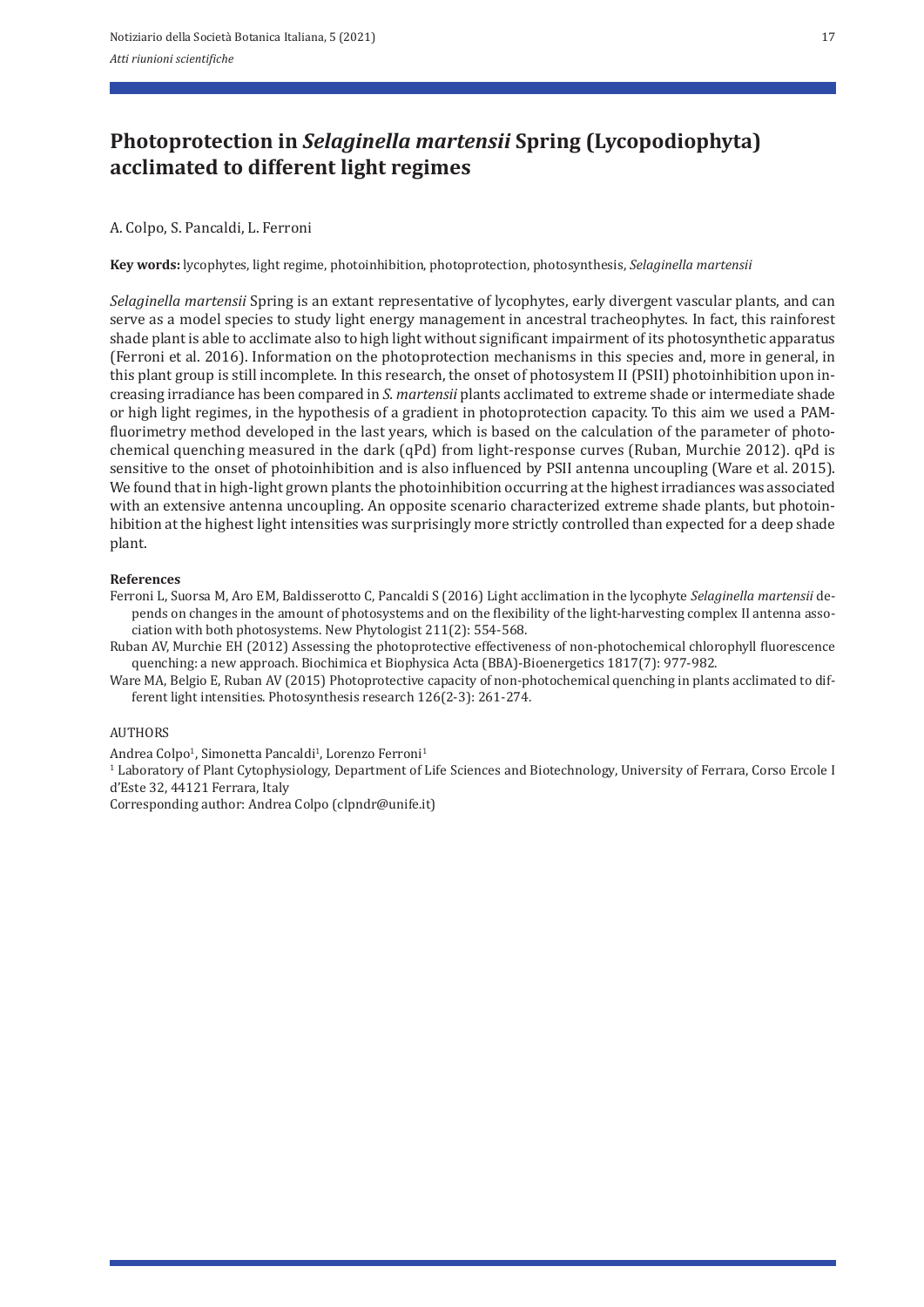# **What it takes to be a plant growth promoter: characterization of two strains of soil saprotrophic fungi** *Minimedusa polyspora* **and**  *Chaetomium globosum*

## V. Spinelli, A. Ceci, F. Pinzari, A.M. Persiani

**Key words: a**pplied mycology, *Chaetomium globosum*, *Minimedusa polyspora*, plant growth promotion, soil saprotrophic fungi

The development of new nature-based solutions for the cultivation of food and medicinal crops is a key strategy to promote environmentally sustainable agriculture. Fungi can promote plants' growth through different mechanisms, such as improvement of nutrition, biostimulation, bioprotection and soil bioremediation from toxic compounds or altered functions (Owen et al. 2015). Therefore, it is crucial to identify and characterize fungal strains with plant growth promotion abilities. This study focused on the characterization of two strains of saprotrophic soil fungi: *Minimedusa polyspora* (Hotson) Weresub & P.M. LeClair and *Chaetomium globosum* Kunze. In order to characterize these strains, we evaluated the growth kinetics and the phenotypic profile. Phenotype microarray system allowed, through measurements of respiration and biomass production, to assess strains' ability to use and metabolize a wide range of different substrates. Furthermore, siderophores production is considered an important function related to plants' nutrition improvement and bioprotection. Fungi producing siderophores can promote the dissolution of insoluble minerals and the transfer of iron (Fe), or other cations, into the soil solution as chelates, making them available to plants. Additionally, siderophores play a significant role in the biological control of phytopathogens, since they behave as competitors in Fe uptake (Ahmed, Holmström 2014). Therefore, we also evaluated the production of siderophores of the tested fungal strains by means of the chrome azurol S assay (Milagres et al. 1999). The results of the study showed that the two fungal strains have a high growth rate, which makes them suitable for a biotechnological application. Both of them were able to grow on a wide range of substrates (respectively 50 for *C. globosum* and 29 for *M. polyspora*) as resulted from the phe‐ notypic profiles, therefore not requiring particular nutritional conditions. Finally, the chrome azurol S assay showed that both strains can produce siderophores. However, at the same growth‐time, siderophores of *C. glo‑ bosum* showed a higher chelation activity than those of *M. polyspora*. In conclusion, the results of this study show that these strains have promising characteristics for plant growth promotion applications, and therefore will be further tested on plants.

### **References**

Ahmed E, Holmström SJM (2014) Siderophores in environmental research: roles and applications. Microbial Biotechnology 7: 196‐208.

Milagres AMF, Machuca A, Napoleão D (1999) Detection of siderophore production from several fungi and bacteria by a mod‐ ification of chrome azurol S (CAS) agar plate assay. Journal of Microbiological Methods 37: 1‐6.

Owen D, Williams AP, Griffith GW, Withers PJA (2015) Use of commercial bio‐inoculants to increase agricultural production through improved phosphorus acquisition. Applied Soil Ecology 86: 41‐54.

#### AUTHORS

Veronica Spinelli<sup>1</sup>, Andrea Ceci<sup>1</sup>, Flavia Pinzari<sup>2</sup>, Anna Maria Persiani<sup>1</sup>

1 Department of Environmental Biology, Sapienza University of Rome, Piazzale Aldo Moro 5, 00185 Roma, Italy

<sup>2</sup> Council for Agricultural Research and Economics (CREA), Research Centre for Agriculture and Environment, Via Po 14, 00198 Roma, Italy

Corresponding author: Veronica Spinelli (veronica.spinelli@uniroma1.it)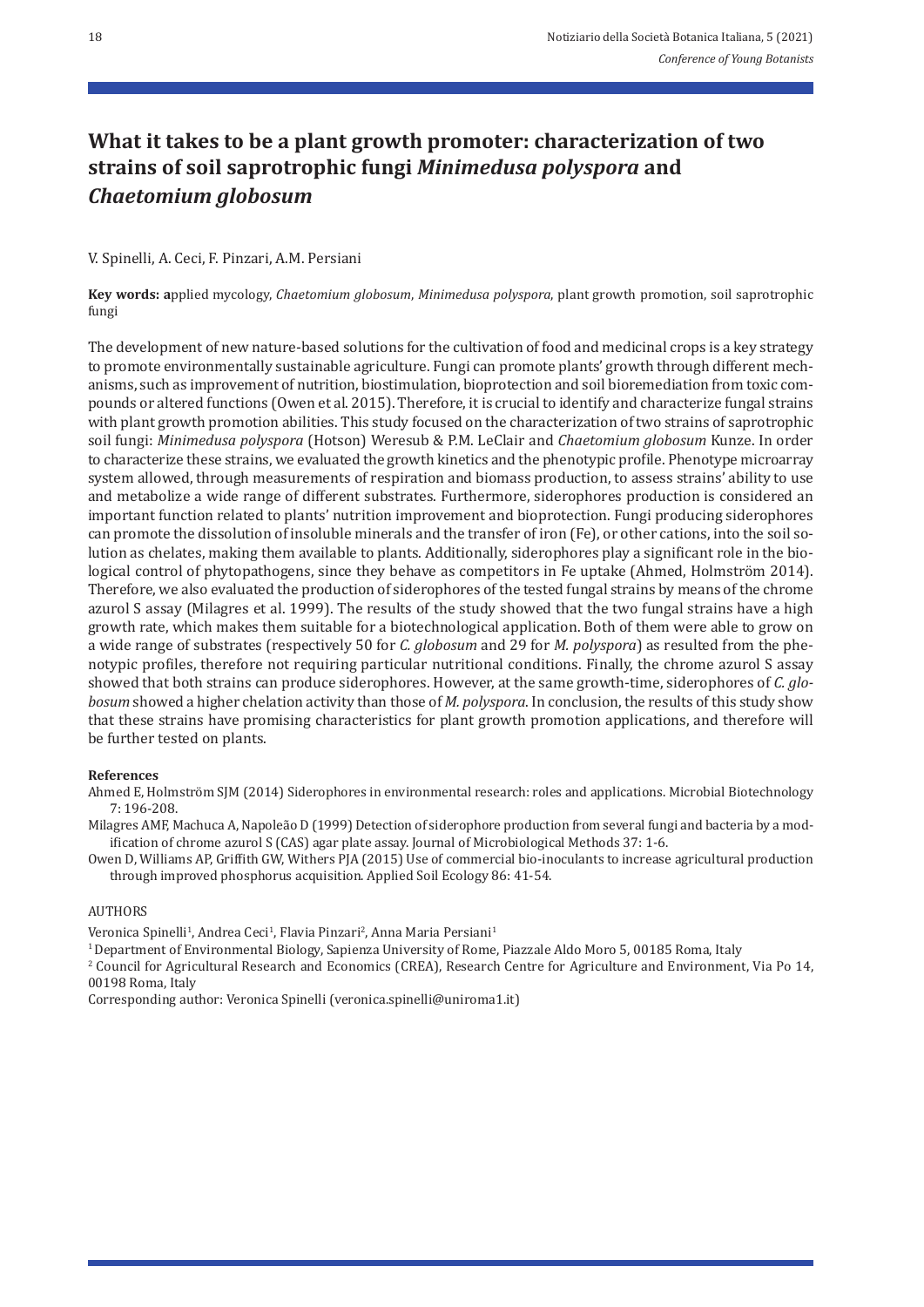# **Homeostatic needs and toxicity of metals: characterization of phytochelatin synthase in the liverwort** *Marchantia polymorpha*

## E. Bellini, L. Bruno, L. Sanità di Toppi

**Key words:** *Marchantia polymorpha*, metals, phytochelatins, **p**hytochelatin synthase

The enzyme phytochelatin synthase (PCS) is a ubiquitous enzyme in land plants, and it is responsible for the synthesis of phytochelatins (PCn) (Grill et al. 1985). Previous studies suggest that the PCS likely plays a pivotal role in the response to metal homeostatic needs and toxicity in all tracheophytes (Gupta et al. 2013), but until now only a few handful investigations have been addressed to the characterization of PCS from bryophytes (De‐ gola et al. 2014, Petraglia et al. 2014). In this study, we focused on the PCS of the model‐liverwort *Marchantia polymorpha* L. (MpPCS). In particular, we used a recombinant MpPCS protein, highlighting that the *MpPCS* gene encodes a 530 amino acid polypeptide with a molecular mass of ~57 kDa. In order to evaluate the PCS activation in response to metals, the recombinant protein was used to perform *in vitro* activity assays using Cd, Zn, Cu and Fe. In line with all other known PCSs, HPLC‐ESI‐MS‐MS analyses showed that MpPCS is able to catalyze a transpeptidation reaction and is fully activated by Cd, followed by Zn>Cu and much less by Fe. The PCS role in metal homeostatic needs or toxicity was investigated through *in vivo* experiments in condition of metal excess, physiological concentrations of Fe, Cu and Zn and total starvation of the aforementioned metals. Thus, we were able to demonstrate, via biochemical and molecular analyses, the key role of MpPCS in detoxification of heavy metals and its involvement in homeostatic control of physiological needs of some metal micronutrients.

#### **References**

- Degola F, De Benedictis M, Petraglia A, Massimi A, Fattorini L, Sorbo S, Basile A, Sanità di Toppi L (2014) A Cd/Fe/Zn-responsive phytochelatin synthase is constitutively present in the ancient liverwort *Lunularia cruciata* (L.) Dumort. Plant and Cell Physiology 55: 1884‐1891.
- Grill E, Winnacker EL, Zenk MH (1985) Phytochelatins: The Principal Heavy‐Metal Complexing Peptides of Higher Plants. Science 230: 674‐676
- Gupta DK, Vandenhove H, Inouhe M (2013) Role of Phytochelatins in Heavy Metal Stress and Detoxification Mechanisms in Plants. In: Gupta DK, Dharmendra K, Corpas FJ, Palma JM (Eds.) Heavy Metal Stress in Plants: 73‐94. Springer Berlin Hei‐ delberg, Berlin, Heidelberg.
- Petraglia A, De Benedictis M, Degola F, Pastore G, Calcagno M, Ruotolo R, Mengoni A, Sanità di Toppi L (2014) The capability to synthesize phytochelatins and the presence of constitutive and functional phytochelatin synthases are ancestral (ple‐ siomorphic) characters for basal land plants. Journal of Experimental botany 65: 1153‐1163.

### AUTHORS

Erika Bellini<sup>1,2</sup>, Laura Bruno<sup>1</sup>, Luigi Sanità di Toppi<sup>2</sup>

<sup>1</sup> Department of Biology, University of Roma 'Tor Vergata", Via della Ricerca Scientifica 1, 00133 Roma, Italy <sup>2</sup> Department of Biology, University of Pisa, Via Luca Ghini 13, 56126 Pisa, Italy

Corresponding author: Erika Bellini (erikabellini1990@gmail.com)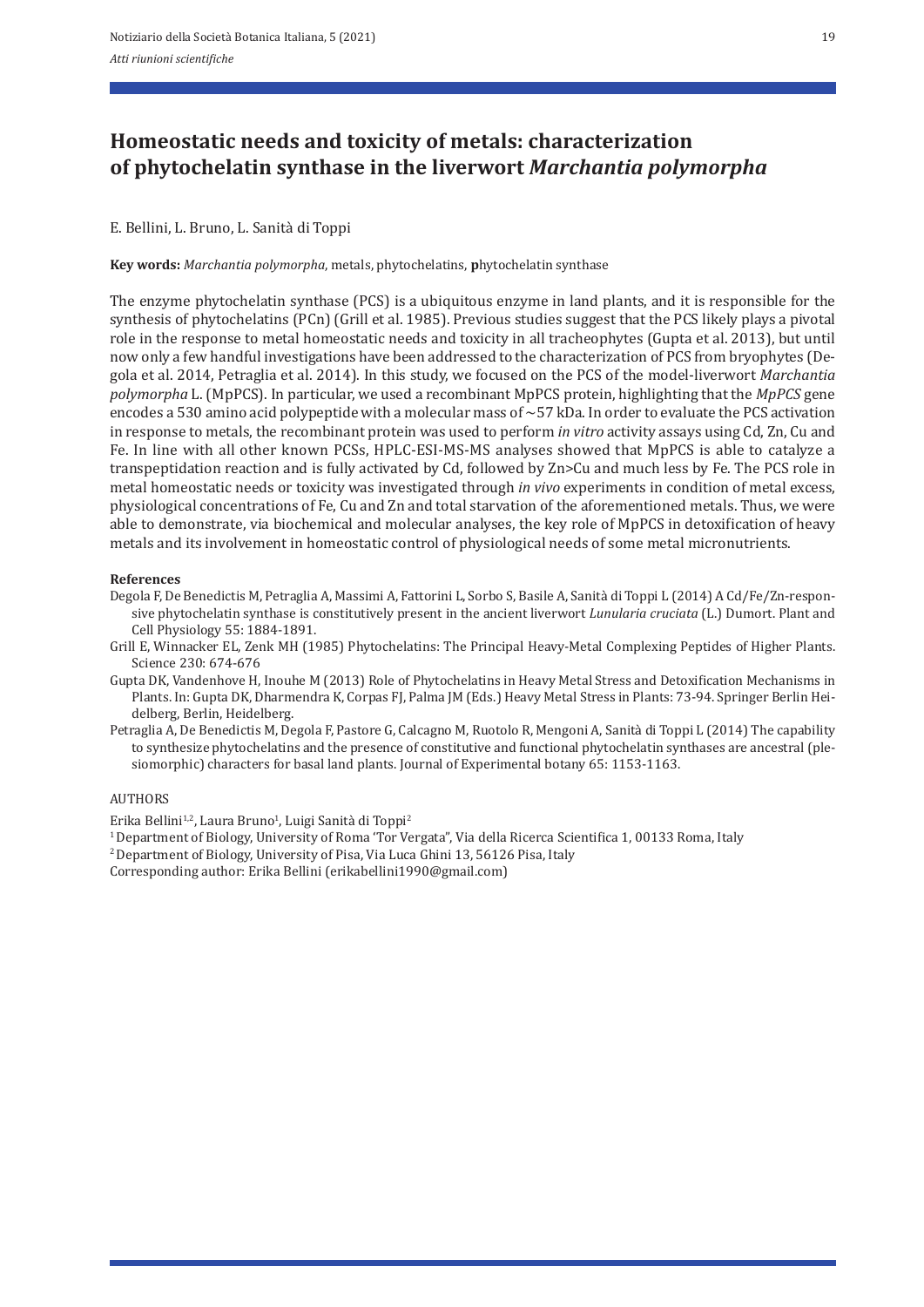# **Experimental design to assess integrated phytoremediation approach**

S. Romeo, S. Rosatto, S. Di Piazza, G. Cecchi, M. Zotti, M. Mariotti, E. Roccotiello

The use of native hyperaccumulator plant species and the related rhizobiota for phytoremediation allows im‐ proving the metal uptake by the root system and increasing the phytoextraction of metals (Rosatto et al. 2019). The goal of the study is to standardize an integrated phytoremediation approach to be used in joint bioremedi‐ ation protocols (plant-rhizobiota). The experimental design and testing in mesocosm of the Nickel-hyperaccumulator species *Alyssoides utriculata* (L.) Medik., and *Noccaea caerulescens* (J. & C. Presl.) F.K. Mey. is presented. The metalliferous soil was sampled in the Ophiolithic Massif of the Voltri Group (Sassello, GE) where total Ni is 1600‐2500 mg kg‐1 (Marescotti et al. 2019). Selected bacterial and fungal strains have been isolated, screened and consisted of *Trichoderma harzianum* Rifai group 'Serp05S' and *Pseudomonas* sp. 'SERP1' (Rosatto et al. 2019). For each plant species, 5 experimental groups were prepared in pot containing approx. 2.5 L of soil: 1) 'Control' (native soil used as is), 2) 'Dry': (dried at 60 °C); 3) 'Fungi' (sterilized at 130 °C and inoculated with *T. harzianum* 'Serp05S'), 4) 'Bacteria' (sterilized at 130 °C and inoculated with *Pseudomonas* sp. 'SERP1'), 5) Mix (sterilized at 130 °C and co‐inoculated with *T. harzianum* 'Serp05S' and *Pseudomonas* sp. 'SERP1'). The experi‐ mental design consisted of 5 pot groups randomized in 3 rows for both species, to obtain replicates of each group assuring the inferential statistical processing. Before sowing, soils were monitored pre- and post-inoculation of selected bacterial and fungal strains to assess any possible microbial interaction and succession.

#### **References**

Marescotti P et al. (2019) Potential toxic elements in ultramafic soils: a study from metamorphic ophiolites of the Voltri massif (Western Alps, Italy*)*. Mineral 9: 502.

Rosatto S, Roccotiello E, Di Piazza S, Cecchi G, Greco G, Zotti M, Vezzulli L, Mariotti M (2019) Rhizosphere response to nickel in a facultative hyperaccumulator. Chemosphere 232: 243‐253.

#### AUTHORS

Sara Romeo<sup>1</sup>, Stefano Rosatto<sup>1</sup>, Simone Di Piazza<sup>1</sup>, Grazia Cecchi<sup>1</sup>, Mirca Zotti<sup>1</sup>, Mauro Mariotti<sup>1</sup>, Enrica Roccotiello<sup>1</sup> 1 Department for the Earth, Environment and Life Sciences (DISTAV), University of Genoa, Corso Europa 26, 16132 Genova, Italy

Corresponding Author: Sara Romeo (sara.romeo.genova@gmail.com)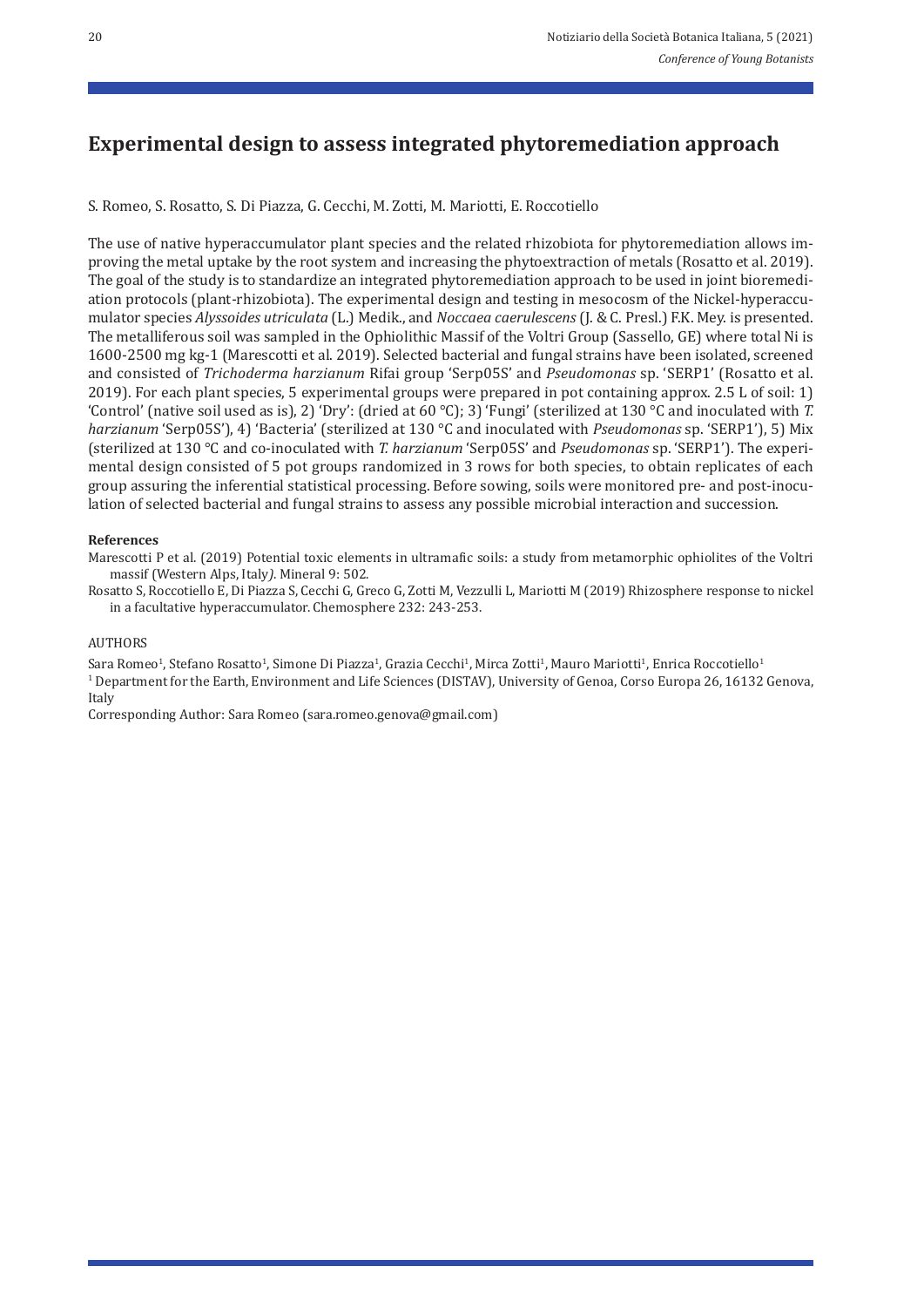# **Do you manage it, or do you want help? Effect of self‑ and cross‑pollination on the seed set of two** *Ophrys* **species**

M. Bazzicalupo, S. Priarone, A. Alberto, C. Turcato, J. Calevo, L. Cornara

**Key words:** cross pollination, seed viability, self‐compatibility, self‐pollination

Although many plant taxa evolve their floral traits to avoid inbreeding, for other species facultative self‐pollina‐ tion occurs if there are no pollinator visits at all. Selfing is widespread in Orchidaceae but, although it guarantees some reproductive success (Tabalaj et al. 2017), it negatively affects plant fitness and the percentage of embryonated seeds (Jersáková et al. 2006). Therefore, we aimed to compare the effect of self and cross‐pollination on the seed quality of two *Ophrys* species showing different caudicles' flexibility and pollination strategy. The autogamous *Ophrys apifera* Huds. is known for its flexible columns, which leads to the bending of pollinia on the stigmatic surface; the allogamous *O. holosericea* (Burm. f.) Greuter, instead, possesses more rigid columns that do not refold on the stigma (Claessens, Kleynen 2002). For each species, we collected 3 self- and 3 cross-pollinated seed pods from different localities. Seed and embryo width/length, percentage of embryonated seeds, and seed viability via FDA test were checked. For both species, cross‐pollination produced seeds and embryos significantly bigger. In *O. apifera*, all seeds from both self- and cross-pollination were embryonated, but embryo viability was significantly higher for outcrossed seeds (53% vs 29%). In *O. holosericea* outcrossed seeds were 100% embryonated, against 86% of selfed seeds, while seed viability was 51% and 2%, respectively. Our complex of data confirms that *O. holosericea* is self‐incompatible, while *O. apifera* is self‐compatible although cross‐pol‐ lination significantly improves seed quality. Our results are useful to obtain a better knowledge of orchid's reproductive biology and for the hand‐pollination programs included in LIFEorchids project (LIFE17NAT/IT/000596).

#### **References**

Claessens J, Kleynen J (2002) Investigations on the autogamy in *Ophrys apifera* Hudson. Jahresbericht des Naturwis‐ senschaftlichen Vereins Wuppertal 55: 62‐77.

Jersáková J, Johnson SD, Kindlmann P (2006) Mechanisms and evolution of deceptive pollination in orchids. Biological Re‐ views of the Cambridge Philosophical Society 81(2): 219‐35.

Tałałaj I, Ostrowiecka B, Włostowska E, Rutkowska A, Brzosko E (2017) The Ability of Spontaneous Autogamy in Four Orchid Species: *Cephalanthera rubra, Neottia ovata, Gymnadenia conopsea*, and *Platanthera bifolia*. Acta Biologica Cracoviensia s. Botanica. 10.1515/abcsb‐2017‐0006

#### AUTHORS

Miriam Bazzicalupo<sup>1</sup>, Silvia Priarone<sup>1</sup>, Alex Alberto<sup>1</sup>, Claudia Turcato<sup>1</sup>, Jacopo Calevo<sup>2</sup>, Laura Cornara<sup>1</sup>

1 Department of Earth, Environment and Life Sciences (DISTAV), University of Genoa, Corso Europa 26, 16132 Genova, Italy 2 Department of Life Sciences and Systems Biology, University of Turin, Viale Mattioli 25, 10125 Torino, Italy

Corresponding author: Miriam Bazzicalupo (miriamb91@hotmail.it)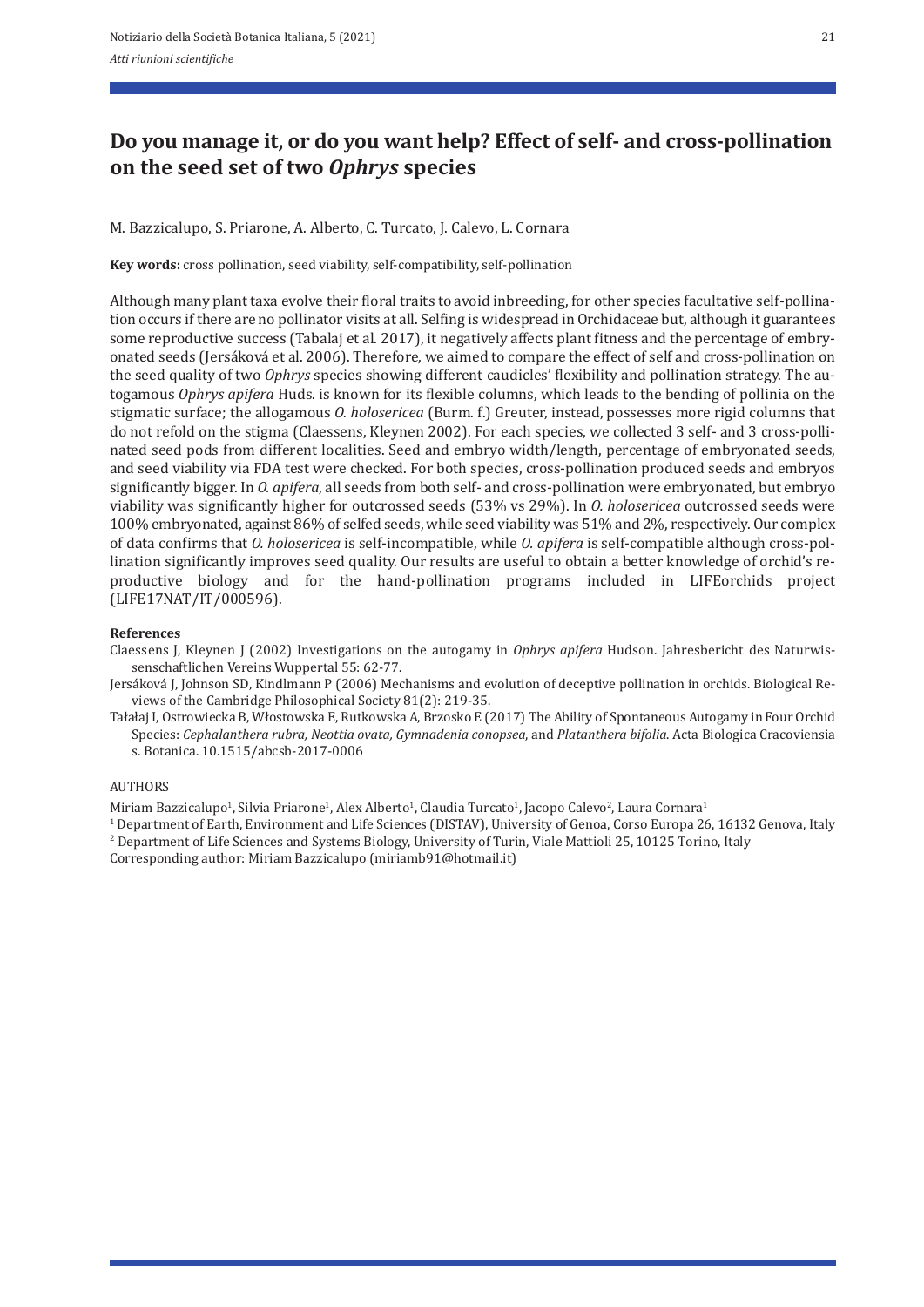# **Characterization and Antioxidant Activity of Sympatric Orchid Species' Essential Oils from two Ligurian localities**

C. Ugolotti, F.S. Robustelli della Cuna, E. Bari, P. Moro, J. Calevo

**Key words:** *Anacamptis coriophora*, *Anacamptis pyramidalis*, *Ophrys holosericea*, *Orchis patens*, *Orchis x fallax*, *Orchis provin‑ cialis*, *Serapias vomeracea*, volatiles

The volatile fraction from fresh inflorescences of terrestrial Mediterranean orchids *Anacamptis coriophora* (L.) R. M. Bateman, Pridgeon & M. W. Chase subsp. *fragrans* (Pollini), *Anacamptis pyramidalis* (L.) R., *Ophrys holosericea* (Burm.) Greuter, *Serapias vomeracea* (Burm. f.) B., collected in Pompeiana (Imperia, Italy), and *Orchis patens* Desf., *Orchis provincialis* Balb. ex Lam. & DC., *Orchis* x *fallax* (De Not.) Willk. in M.Willkomm & J.M.C.Lange, collected in Lavagna (Genoa, Italy), in May 2016, according to the regional law and with the legal permission of Regional Authorities, was isolated by steam distillation and analyzed by GC/FID and GC/MS. Saturated hydrocarbons were quantified as the major constituents of the volatile fractions (47.87–81.57% of the total essential oil), of which long‐chain monounsaturated hydrocarbons accounted from 3.72% to 32.04% of the total essential oils. Aldehydes (from 2.92% to 18.18% of the total essential oils), alcohols (from 0.19% to 13.48%), terpenes (from 0.98% to 2.50%) and acids (0.30% to 16.84%) were also detected. These volatile compounds may repre‐ sent a particular feature of these plant species, playing a critical role in the interaction with pollinators. DPPH assay of the essential oils was carried out, showing a dose‐dependent antioxidant activity.

### AUTHORS

Carlo Ugolotti<sup>1</sup>, Francesco Saverio Robustelli della Cuna (fsaveriorobustelli@unipv.it) (F.S.R.)<sup>1</sup>, Elia Bari (elia.bari@unipv.it) (E.B.)<sup>1</sup>, Paola Moro (paola.moro@unipv.it) (PM)<sup>1</sup>, Jacopo Calevo (jacopo.calevo@unito.it)<sup>2</sup>

<sup>1</sup> DDS Department of Drug Sciences, University of Pavia, Viale Taramelli 12, 27100 Pavia, Italy

2 DBIOS Department of Life Sciences and Systems Biology, University of Torino, Viale Mattioli 25, 10125 Torino, Italy Corresponding author: Carlo Ugolotti (ugolotti.carlo@gmail.com)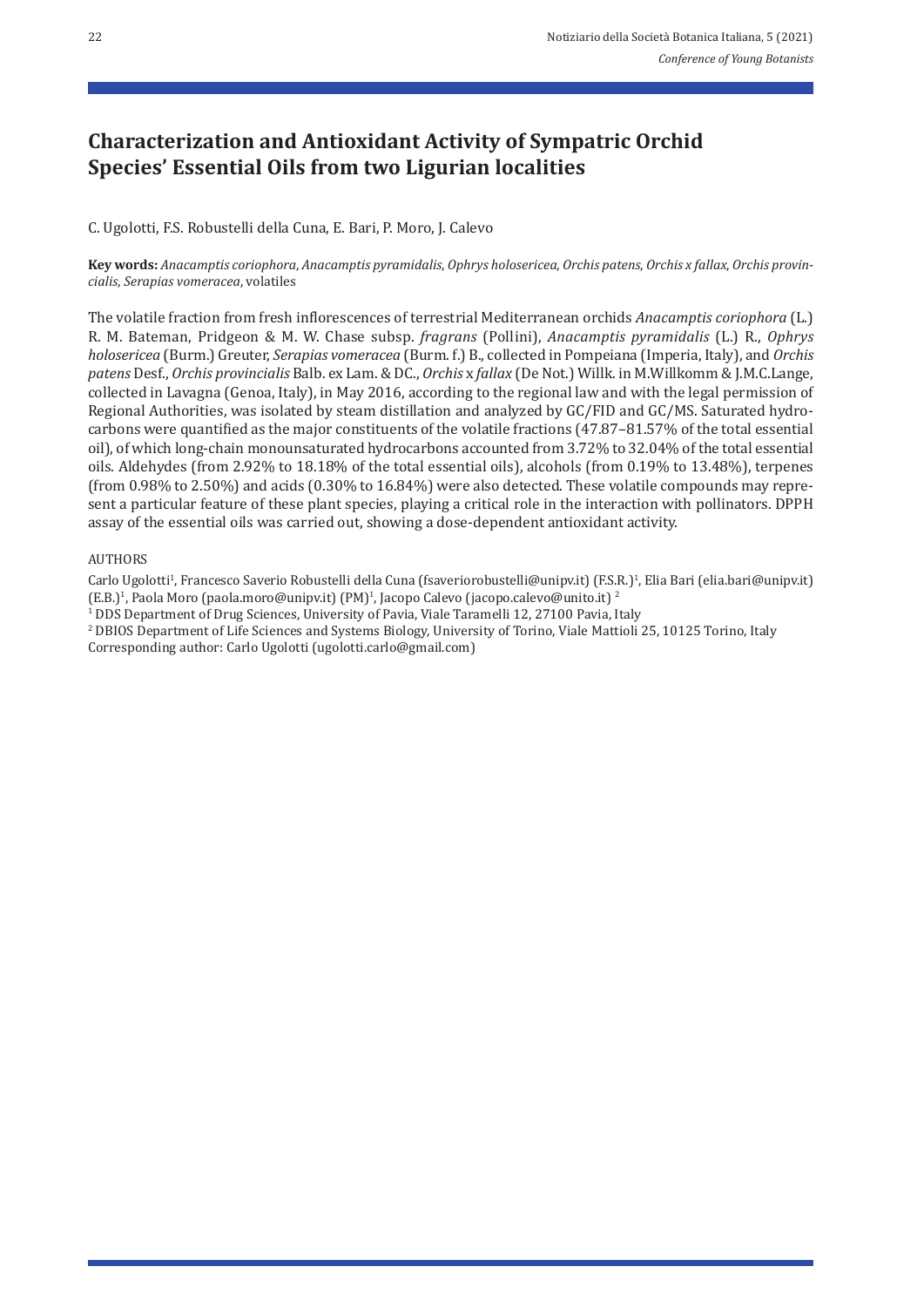# **Effect of volcanogenic heavy metals on seed germination of Mt. Etna native plants**

C. Bladino, E. Falcone, C. Federico, V. Ranno, G. Giusso del Galdo

**Key words:** adaptation, seed germination, volcanogenic heavy metals

Volcanic emissions are important sources of metals bearing gases and particles in the atmosphere. However, at‐ mospheric depositions around volcanoes have reached little attentions. A first assessment of atmospheric de‐ positions in the form of rain and particulate was made by Calabrese (Calabrese et al. 2011) on Mount Etna, the most active volcano of Europe featured by a continuous summit activity. Since the prevalent wind direction on Mt. Etna is west to north-west, it was found that deposition of volcanogenic elements from the plume is significantly greater on the downwind, eastern flank of the mountain. Heavy metals carried in the plume may potentially affect plant fitness and seed germination. Main aim of our research is to compare the regeneration by seed of a pool of species at a comparable altitude on the eastern, southern and western flanks of the volcano, differ‐ entially affected by plume deposition. The species targeted by the study are: *Astragalus siculus* Biv., *Erysimum etnense* Jord., *Rumex aetnensis* C. Presl, *Saponaria sicula* Rafin. and *Silene sicula* (Ucria) Jeanm., and they were selected according to their presence on all investigated stands. Germination tests will be conducted on substrates collected on the three stands, testing seed populations from each site on each substrate until no germination will be recorded for 14 consecutive days. Laboratory germination tests will be coupled with germination tests performed in situ. Finally, the elemental analysis of plant tissue will highlight if there is any differential heavy metal accumulation in the roots, leaves and seeds, and if there are differences among the surveyed sites. Here we present the results of the germination tests. No difference in germination across populations and soils were observed for *S. sicula* and *E. aetnensis*. However, significantly less seeds reached the stage of seedling on soils from Galvarina, richer in organic matter. Germination patterns differed significantly between the two populations tested of both *A. siculus* and *R. aetnensis*. In both cases the difference could be interpreted as intrinsic to the seed populations (different levels of dormancy and viability) rather than as an effect of the soil. *S. sicula* did not germinated in any of the condition tested.

### **References**

Calabrese S, Aiuppa A, Allard P, Bagnato E, Bellomo S, Brusca L, Dalessandro W, Calabrese S, Aiuppa A, Allard P, Bagnato E, Bellomo S, Brusca L, ... & Parello F (2011) Atmospheric sources and sinks of volcanogenic elements in a basaltic volcano (Etna, Italy). Geochimica et Cosmochimica Acta 75(23): 7401‐7425.

### **AUTHORS**

Cristina Blandino<sup>1</sup>, Elisa Falcone<sup>2</sup>, Cinzia Federico<sup>2</sup>, Veronica Ranno<sup>1</sup>, Gianpietro Giusso del Galdo<sup>1</sup>

1 Dipartimento di Scienze Biologiche, Geologiche ed Ambientali, Università degli Studi di Catania, Corso Italia57, 95129 Catania, Italy<br><sup>2</sup> Istituto Nazionale di Geofisica e Vulcanologia, Sezione di Palermo, Via Ugo La Malfa 153, Palermo, Italy

Corresponding author: Cristina Blandino (cristinablandino85@gmail.com)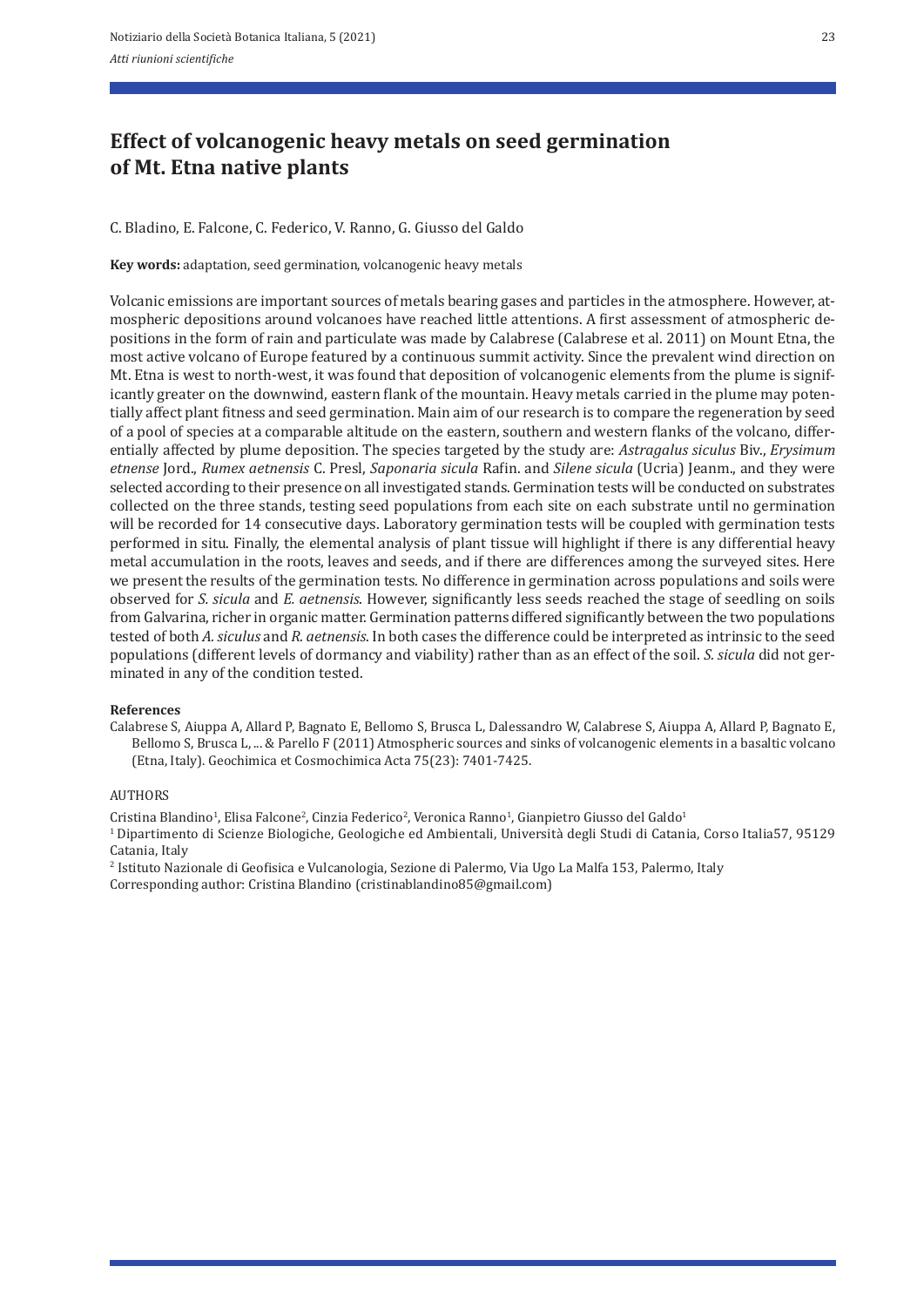# **Plants, people and traditions in the Gran Paradiso National Park (Western Alps, Italy)**

C. Danna, L. Poggio, L. Cornara

**Key words:** ethnobotany, ethnomedicine, nature reserve, phytoalimurgia, traditional knowledge

From 2017 to 2019, an ethnobotanical study was carried out in an area characterized by a high naturalistic interest represent by three valleys (Cogne, Valsavarenche, Rhêmes) of the Gran Paradiso National Park (Aosta Valley, Italy). A total of 68 people (mean age 70) were interviewed through extensive dialogues. Informants were requested to indicate the most important plants locally used. Among a total of 199 vascular plants cited, Compositae (25 species), Rosaceae (14), and Lamiaceae (11) were the most represented families. Collected data mainly referred to wild taxa, while cultivated or traded plants were less frequent. A total of 8 categories of use were found, of which the most frequent ones were medicinal (42%) and food (33%). Among medicinal taxa, the most cited were *Peucedanum ostruthium* (L.) W.D.J. Koch, *Malva neglecta* Wallr., *Juniperus communis* L*.*, *Arnica montana* L., *Viola calcarata* L., *Tussilago farfara* L., *Cetraria islandica* (L.) Ach.*,* and *Pinus* sppl. Medicinal uses mainly concerning the treatment of respiratory (22%), digestive (19%), and skin (13%) diseases. Among edible species, the most quoted were *Urtica dioica* L., *Taraxacum officinale* Weber ex Wiggers, *Persicaria bistorta* (L.) Samp., and *Blitum bonus‑henricus* (L.) Rchb. Similar to other Italian alpine regions (Pieroni et al. 2009, Cornara et al. 2014, Vitalini et al. 2015) liqueurs made by using *Artemisia genipi* Weber ex Stechm., *Achillea herba‑rotta* All., *Gentiana punctate* L., *Carum carvi* L., and *Tanacetum vulgare* L. were considered preparations with medicinal properties. The traditional knowledge of plants and their use are still alive in the Aosta Valley, an area also in‐ teresting from the linguistic point of view, due to the use of the dialectal language *patois*. However, many practices are no longer in use, only surviving in elderly people. This rapidly vanishing cultural baggage needs to be studied and documented.

### **References**

Cornara L, La Rocca A, Terrizzano L, Dente F, Mariotti MG (2014) Ethnobotanical and phytomedical knowledge in the North‐ Western Ligurian Alps. Journal of Ethnopharmacology 155: 463‐484.

Pieroni A, Giusti ME (2009) Alpine ethnobotany in Italy: traditional knowledge of gastronomic and medicinal plants among the Occitans of the upper Varaita valley. Piedmont. Journal of Ethnobiology and Ethnomedicine 5: 32.

Vitalini S, Puricelli C, Mikerezic I, Iriti M (2015) Plants, people and traditions: ethnobotanical survey in the Lombard Stelvio National Park and neighbouring areas (Central Alps, Italy). Journal of Ethnopharmacology 173: 435‐458.

### AUTHORS

Cristina Danna1, Laura Poggio2, Laura Cornara1

<sup>1</sup> Department of Earth, Environment and Life Sciences, University of Genoa, Corso Europa 26, 16132 Genova, Italy 2 Forest Botanical Conservation Office, PNGP, Paradisia Alpine Botanic Garden 44, 11012 Valnontey (Aosta), Italy Corresponding author: Cristina Danna (cristinadanna95@yahoo.it)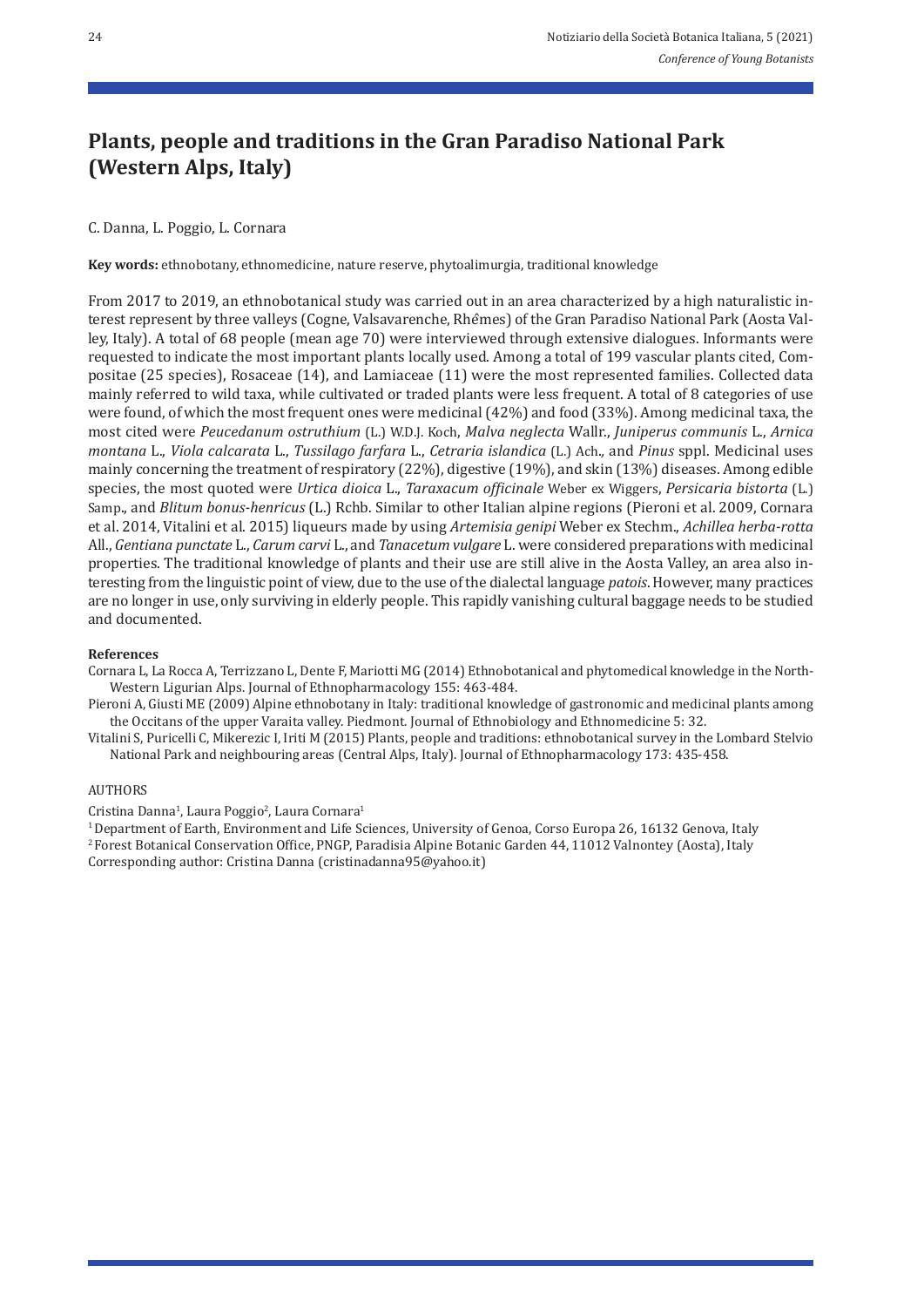# *Citrus x bergamia* **Risso & Poiteau: quality assessment and authentication via PCR‑based molecular analysis**

## V. Fochi, A. De Paolis, M. Arlorio

**Key words:** authentication, bergamot, botanicals, DNA, plant dietary supplements, polyphenols

Since ancient time, the use of botanicals played a fundamental role in human health. Nowadays, plant food sup‐ plements (capsules, tablets and pills) represent a modern and convenient way to renew traditional practices. These supplements are being perceived by an increasing portion of the population as "natural" and, therefore, "safe", even if their safety strongly depends on correct and conscious consumption. Efficient screening and de‐ tection techniques are required to cope with fraudulent practices and unintentional plants swaps in this rapidly growing market. DNA‐targeted approaches are officially recognized as a powerful identification tool, especially when the research is focused on processed material where traditional morphology-based methods are not applicable (Böhme et al. 2019). When dealing with intensively processed matrices, a challenging but fundamental step for unequivocal detection is the setup of an optimal DNA extraction procedure, together with the selection of a robust, species‐specific molecular marker. In this study, we focus on bergamot (*Citrus* x *bergamia* Risso & Poiteau), an Italian product of excellence typical of Calabria area, generally known for its essential oil. Its value drastically increased after the discovery of dyslipidemia‐correcting and anti‐diabetic effects, determined by a wide pattern of flavonoids with statin-like activity (Janda et al. 2016). We provide here a comparison of different genomic DNA extraction techniques from fruit, spray-dried juice and bergamot-based dietary supplements. Furthermore, we present a preliminary screening for molecular markers specific to bergamot (a natural hybrid), with the aim to develop a multiplex PCR assay, which was proved to be an effective technique for botanical origin authentication of herbal products.

### **References**

Böhme K, Calo‐Mata P, Barros‐Velázquez J, Ortea I (2019) Review of recent DNA‐based methods for main food‐authentication topics. Journal of Agricultural Food Chemistry 67(14): 3854‐3864.

Janda E, Lascala A, Martino C, Ragusa S, Nucera S, Walker R, Gratteri S, Mollace V (2016) Molecular mechanisms of lipid‐ and glucose‐lowering activities of bergamot flavonoids. Pharma Nutrition 4: S8‐S18.

## AUTHORS

Valeria Fochi<sup>1</sup>, Angelo De Paolis<sup>2</sup>, Marco Arlorio<sup>1</sup>

1 Department of Pharmaceutical Sciences ‐ Food Chemistry, Biotechnology and Nutrition Unit ‐ University of Piemonte Ori‐ entale "A. Avogadro", Largo Donegani 2, 28100 Novara, Italy

2 Istituto di Scienze delle Produzioni Alimentari (ISPA)‐CNR, Via Prov.le Lecce‐Monteroni, 73100 Lecce, Italy Corresponding author: Valeria Fochi (valeria.fochi@uniupo.it)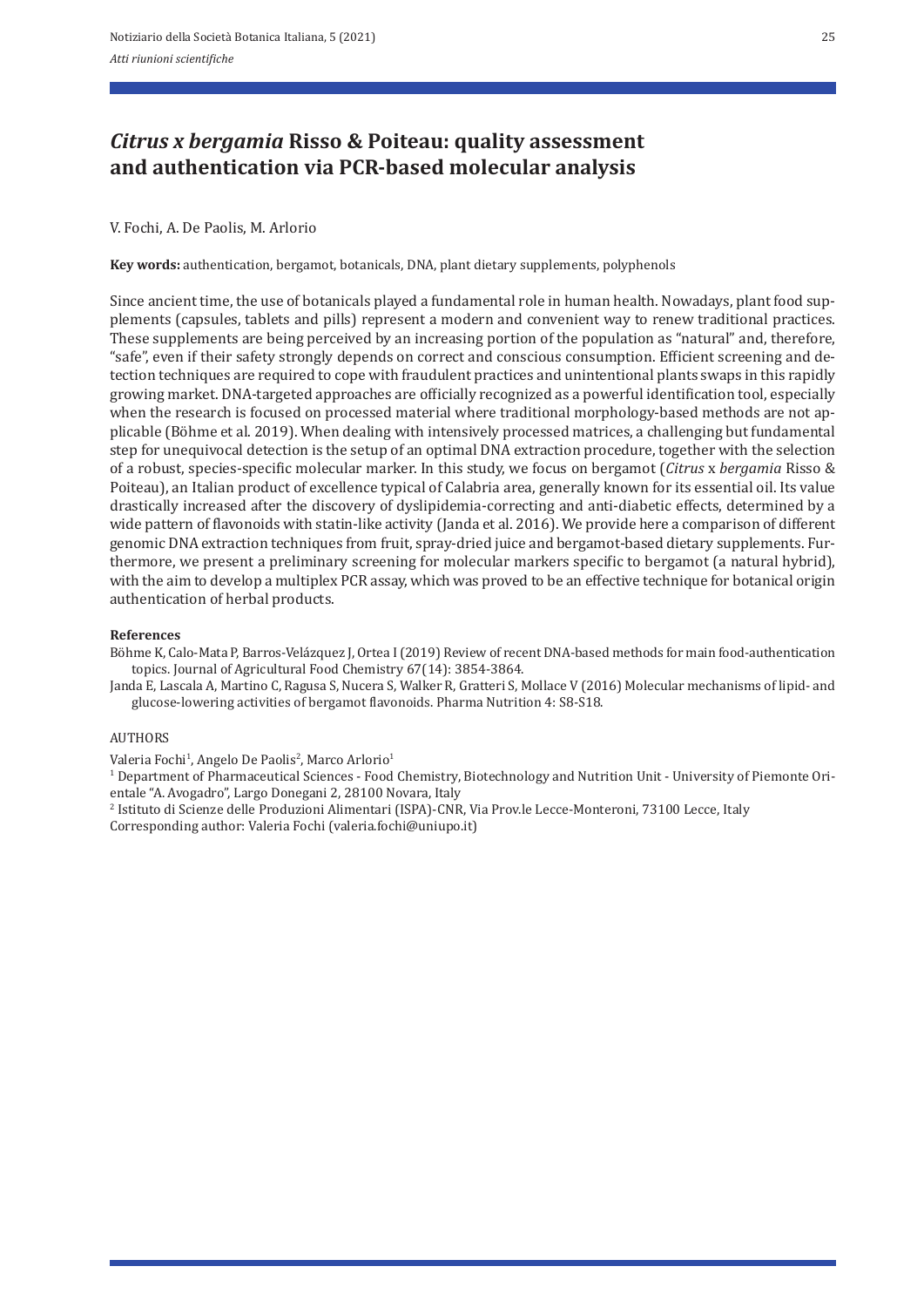# **Use of two exotic plant extracts against the venom from** *Velella velella* **(Cnidaria: Hydrozoa)**

A. Cascini, M. Bazzicalupo, G.L. Mariottini, B. Burlando, L. Cornara

**Key words:** *Ananas comosus*, *Carica papaya*, cnidarians, keratinocytes

Natural compounds from plants, such as phenolics, alkaloids, acids, and proteins can be used to treat evenoma‐ tion. Traditional herbal medicines are also utilized in marine environments, where venomous stings from cnidar‐ ians are one of the main problems for occupational or recreational activities. Cnidarians attract much interest from the pharmaceutical sector: firstly, natural substances produced by these organisms may be potential sources of therapeutics (Killi et al. 2019); on the other hand, the study of protective formulations against their poison represents an interesting commercial objective. Starting from ethnobotanical information about the pro‐ tective effect of *Carica papaya* L. (Omara et al. 2019) and *Ananas comosus* (L.) Merr. on animal toxins (Gomes et al. 2010), our aim was to investigate the anti-venom properties of their commercial extracts against venom-containing suspensions of discharged nematocyst obtained from the pelagic hydrozoan *Velella velella* L. The cytoprotective properties of the plant extracts were evaluated by *in vitro* cell‐culture methods. HaCaT keratinocytes, purchased from DKFZ (Germany) (Boukamp et al. 1988), were co-incubated for 48h with either of the plant extracts and increasing doses of nematocyst venom, and then processed for MTT assay. Data showed that both ex‐ tracts possess cytoprotective properties and anti‐venom potential, with a stronger activity recorded for *C. papaya* with respect to *A. comosus*. These results suggest that the two herbal extracts, especially *C. papaya*, are potentially useful for the formulation of products preventing cnidarian injury to skin.

### **References**

Boukamp P, Petrussevska RT, Breitkreutz D, Hornung J, Markham A, Fusenig NE (1988) Normal keratinization in a sponta‐ neously immortalized aneuploid human keratinocyte cell line. Journal of Cell Biology 106: 761‐771.

Gomes A, Das R, Sarkhel S, Mishra R, Mukherjee S, Bhattacharya S, Gomes A (2010) Herbs and herbal constituents active against snake bite. Indian Journal of Experimental Biology 48: 865‐878.

Killi, N, Bonello G, Mariottini GL, Pardini P, Pozzolini M, Cengiz S. (2019) Nematocyst Types and Venom Effects of *Aurelia aurita* and *Velella velella* from the Mediterranean Sea. Toxicon 10.1016/j.toxicon.2019.12.155

Omara T, Kagoya S, Openy A, Omute T, Ssebulime S, Kiplagat KM, Bongomin O (2019) Antivenin Plants Used for Treatment of Snakebites in Uganda: Ethnobotanical Reports and Pharmacological Evidences. Tropical Medicine and Health 48: 6.

### **AUTHORS**

Alberta Cascini<sup>1</sup>, Miriam Bazzicalupo<sup>1</sup>, Gian Luigi Mariottini<sup>1</sup>, Bruno Burlando<sup>2</sup>, Laura Cornara<sup>1</sup><br><sup>1</sup> DISTAV - Department of Earth, Environment and Life Sciences, University of Genoa, Corso Europa 26, 16132 Genova,

Corresponding author: Alberta Cascini (albertacascini@hotmail.it)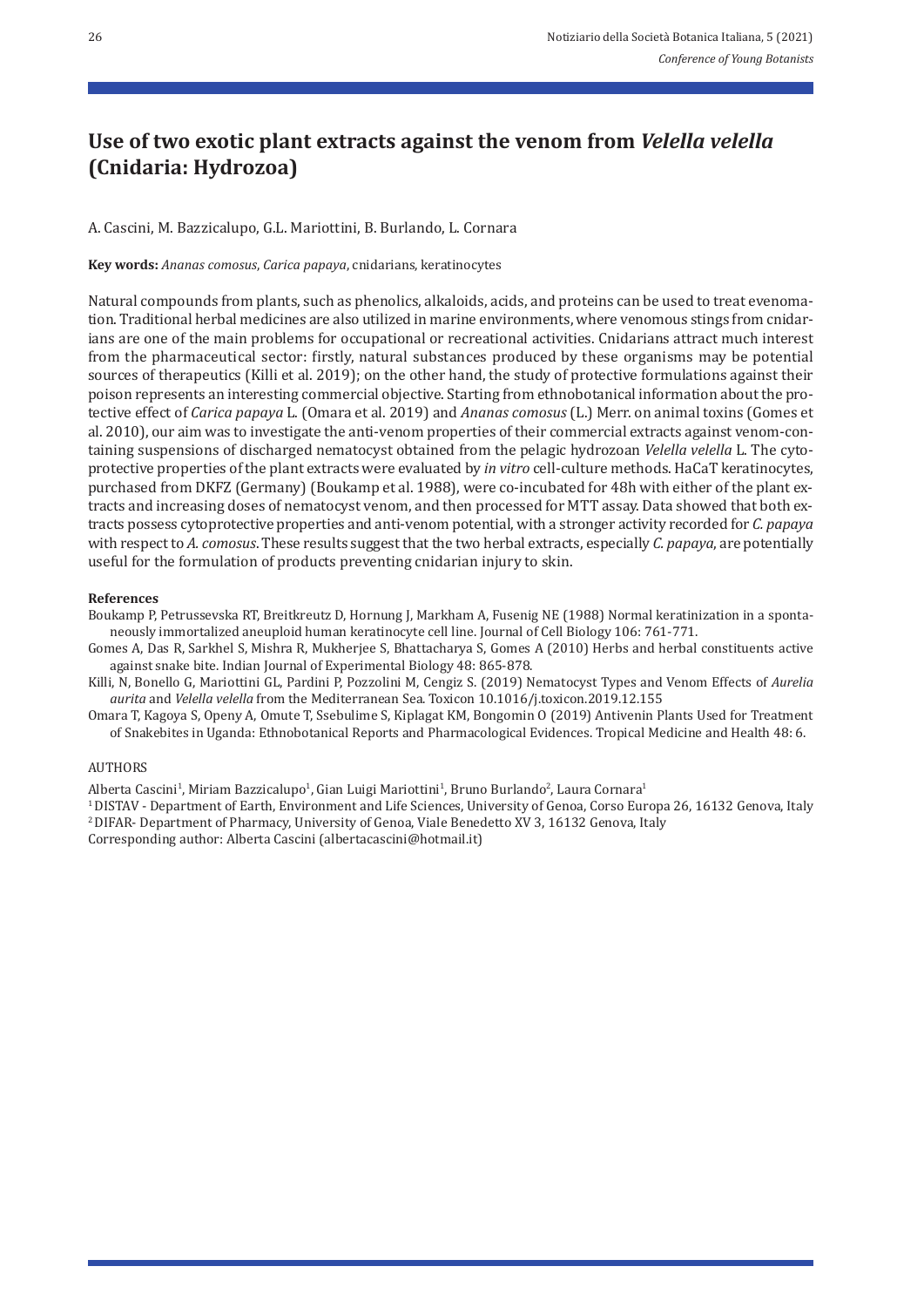# **Characterization of polyketide synthases in an ericoid endomycorrhizal fungus using a molecular approach**

S. Belmondo, S. Daghino, S. Miyauchi, G. Wu, D. Meloni, C. Aiello, S, Collin, A. Kohler, S. Perotto, E. Martino, C. Jacob

Fungi produce biologically active secondary metabolites, a large proportion of them being polyketides, a group of compounds synthesized by polyketide synthases (PKSs) and characterized by great structural diversity. Sev‐ eral functions have been attributed to fungal polyketides, ranging from ecological and evolutionary adaptation of fungi (Keller 2019) to plant‐pathogenic fungi interactions. Potential roles of polyketides have not been inves‐ tigated so far in mycorrhizal fungi, although a recent comparative genomics and transcriptomics study (Martino et al. 2018) has revealed in *Oidiodendron maius* Barron, an ericoid endomycorrhizal fungus, the highest number of PKSs encoding genes, some of them being regulated in symbiosis. As *O. maius* is one of the few genetically tractable mycorrhizal fungi, we started a multidisciplinary project aiming at investigate the potential role of *O. maius* PKSs including: i) in silico prediction of Biosynthetic Gene Clusters in the genome and analysis of the expression in symbiosis; ii) domain prediction, phylogenetic analysis and comparison of *O. maius* PKSs with other fungal functionally characterized enzymes; iii) generation of mutants lacking PKSs genes highly regulated in symbiosis, in order to analyse their mycorrhizal phenotype ; iv) heterologous expression of these *O. maius* PKSs in yeast, in order to identify the polyketide produced; v) investigation of the role of *O. maius* polyketides in bio‐ control activities and in vi) response to abiotic stress. Our investigation should provide a picture of *O. maius* genetic potential in the polyketide biosynthetic pathway and the characterization of some of these compounds and potential role in symbiosis, biocontrol and stress response.

#### **References**

Keller NP (2019) Fungal secondary metabolism: regulation, function and drug discovery. Nature Reviews Microbiology 17:167‐180.

Martino E et al. (2018) Comparative genomics and transcriptomics depict ericoid mycorrhizal fungi as versatile saprotrophs and plant mutualists. New Phytologist 217 (3): 1213‐1229.

#### AUTHORS

Simone Belmondo<sup>1</sup>, Stefania Daghino<sup>1</sup>, Shingo Miyauchi<sup>2</sup>, Gang Wu<sup>3</sup>, Domitilla Meloni<sup>1</sup>, Carola Aiello<sup>1</sup>, Sabrina Collin<sup>4</sup>, Annegret Kohler<sup>2</sup>, Silvia Perotto<sup>1</sup>, Elena Martino<sup>1</sup>, Christophe Jacob<sup>4</sup>

1 Department of Life Sciences and Systems Biology, University of Turin, Via Verdi 8,10124 Torino, Italy

2 INRAE/Université de Lorraine, UMR Interactions Arbres/Microorganismes, Laboratoire d'Excellence ARBRE, Centre INRAE‐ Grand Est Nancy, Champenoux, France

<sup>3</sup> CAS Key Laboratory for Plant Diversity and Biogeography of East Asia, Kunming Institute of Botany, Chinese Academy of Sciences, Kunming 650201, Yunnan, China

4 UMR 7365, Ingénierie Moléculaire et Physiopathologie Articulaire (IMoPA), CNRS‐Université de Lorraine, Biopôle de l'Uni‐ versité de Lorraine, Campus Biologie Santé, Vandœuvre‐lès‐Nancy Cedex, France

Corresponding author: Simone Belmondo (simone.belmondo@unito.it)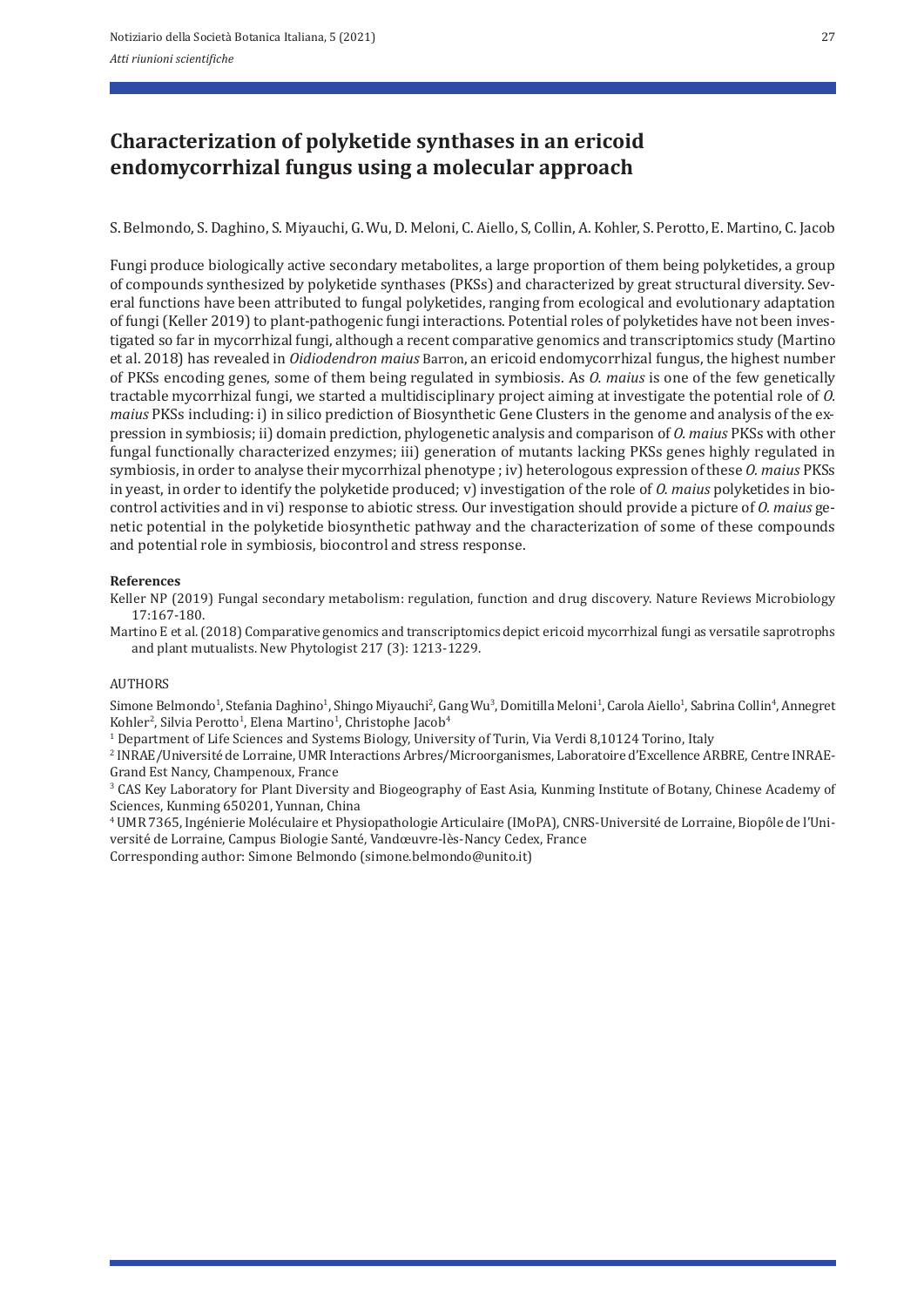# **Application of forensic botany to veterinary medicine**

# F. Betuzzi, L. Cornara

**Key words:** animal poisoning, micromorphological characterization, plant remnants, toxic plants

Plant poisoning of pets and cattle is very common worldwide (Cortinovis et al. 2017). The identification of plant fragments found in biological samples from poisoned animals can provide useful information about the plant involved, allowing veterinarians to adopt suitable therapeutic measures. The aim of this work is to highlight the characteristic features of some toxic plants by Light and Scanning Electron Microscopy, to create an atlas helpful for intoxication diagnosis. Our study was focused on six species, selected on the basis of data reported by Caloni et al. (2013) and by Turnquist et al. (2001), and representative of different contexts and environments. These species included the indoor Christmas plant *Anthurium andraeanum* Lind., the weed *Datura stramonium* L., the outdoor shrub *Nerium oleander* L., the terrace suffrutex *Pelaragonium tomentosum* Jacq., and the grasses *Setaria italica* subsp. *viridis* (L.) Thell. and *S. pumila* (Poir.) Roem. & Schult. Data show that each species has distinguish‐ ing features, like glandular and non‐glandular trichomes, types of stomata and crystals, enabling the microscopic identification of plant remnants present in the stomach, vomit and faeces of poisoned animals. The micromorphological characterization of remnants can increase our knowledge on the toxic plants typical of a specific geographic area or socio‐cultural context. This represents a support tool for veterinarians to improve poisoning diagnosis, and an aid for pet owners to safeguard the health of their animals.

## **References**

Caloni F, Cortinovis C, Rivolta M, Alonge S, Davanzo F (2013) Plant Poisoning in domestic animals: epidemiological data from an Italian survey (2000‐2011). Veterinary record 172(22): 580.

Cortinovis C, Caloni F (2017) Plants toxic to farm and companion animals. In: Gopetalakrishnakone P et al. (Eds.) Plant Toxins: 107‐134. Springer Science+Business Media, Dordrecht.

Turnquist SE, Ostlund EN, Kreeger JM, Turk JR (2001) Foxtail‐induced ulcerative stomatitis outbreak in a Missouri stable. Journal of Veterinary Diagnostic Investigation 13: 238‐240.

### **AUTHORS**

Federica Betuzzi<sup>1</sup>, Laura Cornara<sup>1</sup>

1 Department of Earth, Environment and Life Sciences (DISTAV), University of Genoa, Corso Europa 26, 16132 Genova, Italy Corresponding author: Federica Betuzzi (federica\_betuzzi@libero.it)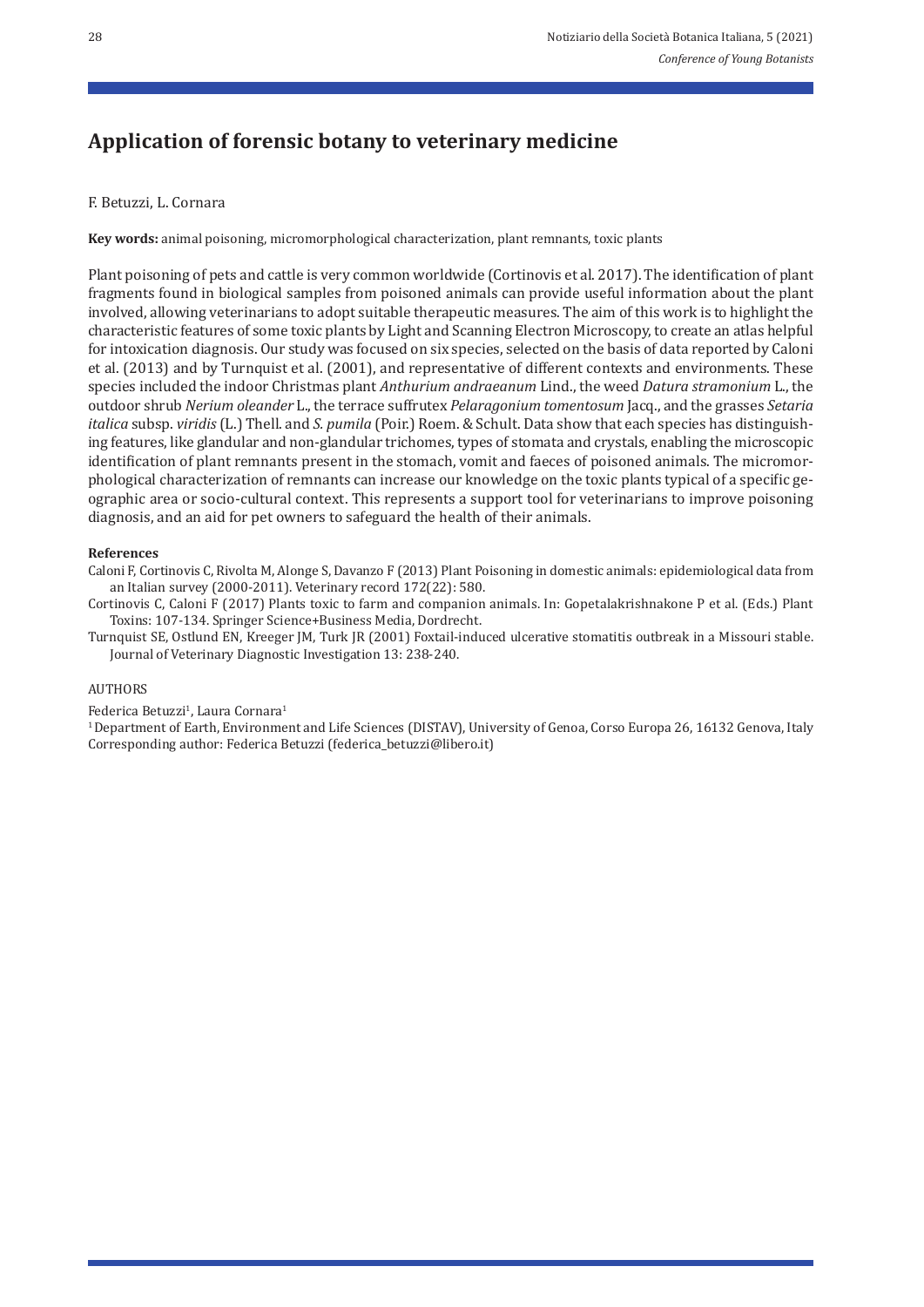# **Medicinal plants used to treat skin diseases in rural villages of Kavrepalanchowk District, Central Nepal**

G. Ambu, L. Cornara

**Key words:** ethnobotany, medicinal plants, Nepal, skin diseases

The present study examined the traditional uses of medicinal plants by ethnic communities living in some rural villages of the Kavrepalanchowk District (Nepal). We studied 19 medicinal plants belonging to 15 botanical fam‐ ilies with a special focus on those used to treat the most common skin problems. People from Kavrepalanchowk, live in rural areas, characterized by poor hygiene and sanitation and the access to the government health system is very difficult (Government of Nepal; http://origin.searo.who.int/nepal/areas/ Strategic\_Priority\_6/en/). Therefore, people highly depend on medicinal plants for primary healthcare and treatment of common illnesses (Ananda et al. 2007, Panthi et al. 2013). Skin diseases represent one of the most diffuse health problems and a serious problem for the population since they cause physical discomforts and can produce discrimination due to ancestral fears and beliefs in rural villages (Kam et al. 2010, Shrestha et al. 2012). Our findings suggest that the most representative botanical families were *Asteraceae* and *Euphorbiaceae* (3 species respectively). Only two species were cultivated: *Daphne papyracea* Wall. ex G.Don (Thymelaceae) and *Tagetes patula* L. *.*(Asteraceae). The other was wild plants, widespread and easy to find near villages. The herbal remedies were administered through direct application of the plant parts on the injured skin. For medicinal preparations, aerial parts, latex and fruits were mainly used. According to Ethnobotanical indices, *Calotropis gigantea* (L.) Dryand. (Apocynaceae) showed the highest Fidelity Level value (100%) for dermatological diseases (Saratha et al. 2011). Collected data showed that indigenous people of Kavrepalanchowk District have a rich body of knowledge about flora. Nevertheless, also still poorly explored plant species should be taken into consideration in future phytochemical in‐ vestigations to study in depth their therapeutic potential.

### **References**

- Ananda Raj J, Kunjani J (2007) Ethnomedicinal Plants Used Against Skin Diseases in Some Villages of Kali Gandaki, Bagmati and Tadi Likhu Watersheds of Nepal. Ethnobotanical Leaflets 11: 235‐246.
- Government of Nepal, Ministry of Health and Population, Department of Health Services Annual Report, 2074/75 (2017/18). http://origin.searo.who.int/nepal/areas/Strategic\_Priority\_6/en/
- Karn D, Khatri R, Timalsina M (2010) Prevalence of Skin Diseases in Kavre District, Nepal. Nepal Journal of Dermatology, Venereology & Leprology 9(1): 7‐9.
- Panthi MP, Singh AG (2013) Ethnobotany of Arghakhanchi District, Nepal: plants used in dermatological and cosmetic dis‐ orders. International Journal of Applied Science and Biotechnology 1(2): 27‐32.
- Saratha V, Iyyam Pillai S, Subramanian S (2011) Isolation and characterization of lupeol, a triterpenoid from *Calotropis gi‑ gantea* latex. International Journal of Pharmaceutical Sciences Review and Research 10(2): 54‐57.
- Shrestha DP et al. (2012) Prevalence of skin diseases and impact on quality of life in hilly region of Nepal. Journal of Institute of Medicine 34 (3): 44‐49.

### **AUTHORS**

Gabriele Ambu<sup>1</sup>, Laura Cornara<sup>1</sup>

1 Department of Earth, Environment and Life Sciences (DISTAV), University of Genoa, Corso Europa 26, 16132 Genova, Italy Corresponding author: Gabriele Ambu (frategabriele@libero.it)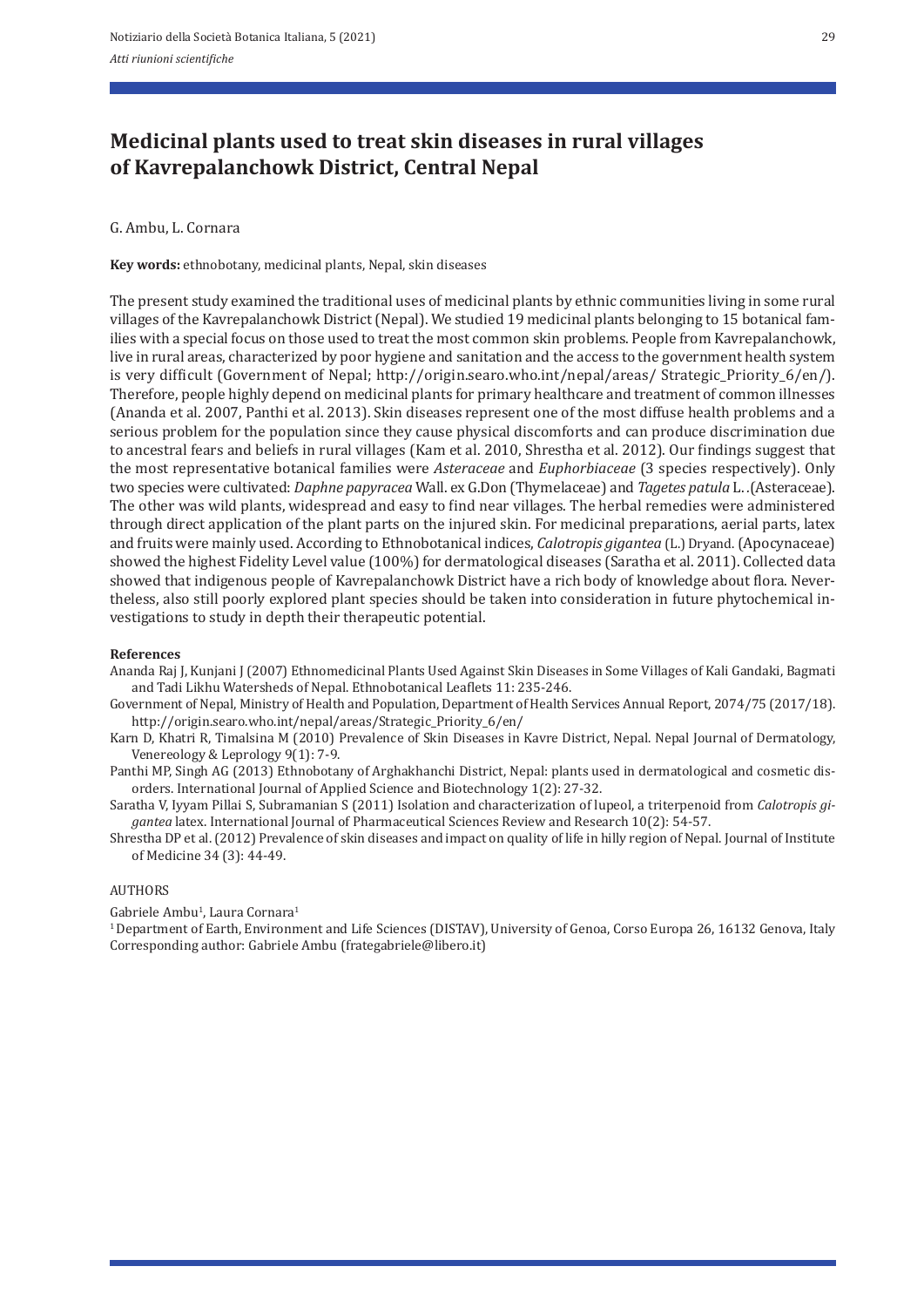# **Morphological characterization of the developing ovules of** *Ginkgo biloba* **and associated molecular pathways involved in the development of the fleshy sarcotesta**

## G. D'Apice, S. Nigris, S. Moschin, C. Tessari, B. Baldan

**Key words:** fleshy sarcotesta, fruits, gymnosperms, *Ginkgo Biloba*, ovule development

*Ginkgo biloba* L. is a gymnosperm and is the only representative of the clade Ginkgophyta. Therefore, *Ginkgo* is morphologically unique in several aspects, including the architecture of its reproductive structures (Douglas et al. 2007). Being a gymnosperm *Ginkgo* does not produce fruits, and only the seed coat protects the embryo when the seed is mature. The seed coat derives from the ovule integument and differentiates during its development into three different layers: a soft and fleshy outer layer (sarcotesta), a hard and woody middle layer (sclerotesta), and a thin and membranous inner layer (endotesta) (Singh et al. 2008). The outermost layer of the integument becomes fleshy and ripens like a fruit, thus having the functional characteristic of a fleshy fruit, as occurs in many flowering plants. The project aims to understand, from an evolutionary point of view, which are the molecular pathways controlling the transformation of the ovule integument into seed integument, and the mechanisms involved in the differentiation of a single integument into three layers. In order to investigate these processes, we are analyzing transcriptomic data obtained from ovules at different developmental stages, and preliminary results show that the majority of the changes that happen at the transcriptome level, and therefore the main rearrangements in the growing ovule, occur early in the ovule development. Next, we are planning to do in situ hybridization on *Ginkgo* ovules at different stages, using homologues of selected transcription factors known to be involved in the ovule development and in the differentiation of integuments in model angiosperms, such as MADS-box transcription factors. MADS-box genes are essential for the regulation of reproductive structures development in angiosperms, and similarly, they seem to be involved in ovule and seed coat differentiation also in gymnosperms, enabling them to make their own fruit‐like structures (Lovisetto et al. 2011). Together with molecular analysis, we are also studying the morphological features of the developing ovules at different stages to obtain a full vision of the processes.

#### **References**

Lovisetto A, Guzzo F, Tadiello A, Toffali K, Favretto A, Casadoro G (2011) Molecular analyses of MADS‐box genes trace back to Gymnosperms the invention of fleshy fruits. Molecular Biology and Evolution 29(1): 409‐419.

Douglas AW, Stevenson DW, Little DP (2007) Ovule development in *Ginkgo biloba* L., with emphasis on the collar and nucellus. International Journal of Plant Sciences 168(9): 1207‐1236.

Singh B, Kaur P, Singh R D, Ahuja PS (2008) Biology and chemistry of *Ginkgo biloba*. Fitoterapia 79(6): 401‐418.

#### AUTHORS

Greta D'Apice<sup>1,2</sup>, Sebastiano Nigris<sup>1,2</sup>, Silvia Moschin<sup>1,2</sup>, Chiara Tessari<sup>1,2</sup>, Barbara Baldan<sup>1,2</sup>

<sup>1</sup> Botanical Garden, University of Padova, Via Orto Botanico 15, 35123 Padova, Italy

2 Department of Biology, University of Padova, Via Ugo Bassi 58/B, 35121 Padova, Italy

Corresponding author: Greta D'Apice (greta.dapice@studenti.unipd.it)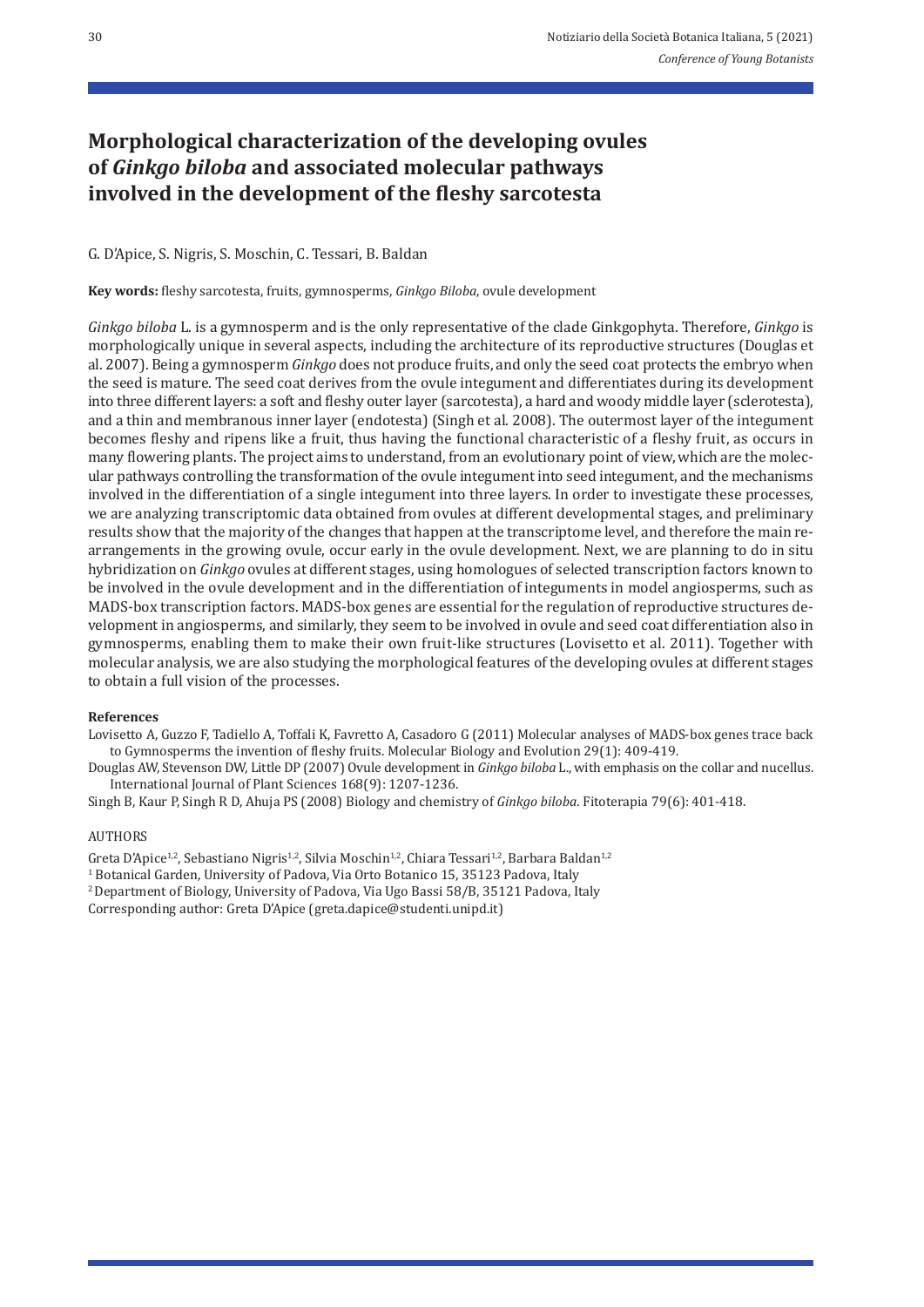# **An evolutionary approach for the study of spatial diversity of freshwater macrophytes in Central and Northern Italy**

M.B. Castellani, R. Bolpagni, A. Coppi, A. Dalla Vecchia, L. Lastrucci, P. Villa

**Key words:** macrophytes, macroDIVERSITY, phylogenetic diversity, wetlands

Over the past decades, several studies elucidated the effect of the loss of aquatic plant diversity in freshwater ecosystems. Several strategies and approaches for macrophytes diversity conservation have considered taxonomical or functional features, and only in the last years the evolutive dimension of plant communities was also considered (Jordan et al. 2011). Phylogenetic diversity (PD) dimension, reflecting the accumulation of genetic, phenotypic and phenological differences between evolutionary lineages, may have an important role in the bio‐ diversity conservation. Consequently, preserving sites with the greatest amount of phylogenetic variability will, in turn, preserve the greatest variation in organismal features and, in some cases, functions (Winter et al. 2013). From 2020 and 2023, macroDIVERSITY project (PRIN 2017) aims at integrating spectral (SD) and phylogenetic (PD) diversity to map the functional diversity of freshwater macrophyte communities at different spatial scales and trophic gradients. Within the framework of macroDIVERSITY, we will collect data on macrophyte diversity from plots sampled over selected lakes in Central and Northern Italy, based on a robust experimental design. The PD of each plot will be quantified using the Faith's metric. The Net Relatedness Index (NRI) and the Nearest Taxon Index (NTI) will also be used to quantify the degree of the community phylogenetic clustering/overdis‐ persion among species within each plot (Pérez‐Harguindeguy et al. 2013). Using the described approach, we aim to 1) delineate the evolutionary relationships within the wetland communities; 2) obtain PD metrics of each macrophyte community/ecosystem; 3) achieve a feedback on wetlands genetic sustainability of Central and Northern Italy.

### **References**

Jordan SJ, Stoffer J, Nestlerode JA (2011) Wetlands as Sinks for Reactive Nitrogen at Continental and Global Scales: A Meta-Analysis. Ecosystems 14(1): 144‐155.

Pérez-Harguindeguy N, Diaz S.... et al. (2013) New handbook for standardised measurement of plant functional traits worldwide. Australian Journal of Botany 61: 167‐234.

Winter M, Devictor V, Schweiger O (2013) Phylogenetic diversity and nature conservation: where are we? Trends in Ecology & Evolution 28(4): 199‐204.

### AUTHORS

Maria Beatrice Castellani<sup>2</sup>, Rossano Bolpagni<sup>3</sup>, Andrea Coppi<sup>2</sup>, Alice Dalla Vecchia<sup>3</sup>, Lorenzo Lastrucci<sup>4</sup>, Paolo Villa<sup>1</sup>

<sup>1</sup> Institute for Electromagnetic Sensing of the Environment, National Research Council of Italy (CNR-IREA), Milano, Italy <sup>2</sup> Department of Biology, University of Florence, Via La Pira 4, 50121 Firenze, Italy

3 Department of Chemistry, Life Sciences and Environmental Sustainability, University of Parma, Parco Area delle Scienze 11/a, 43124 Parma, Italy

4 Natural History Museum, University of Florence, Via La Pira 4, 50121 Firenze, Italy

Corresponding author: Maria Beatrice Castellani (mariabeatrice.castellani@unifi.it)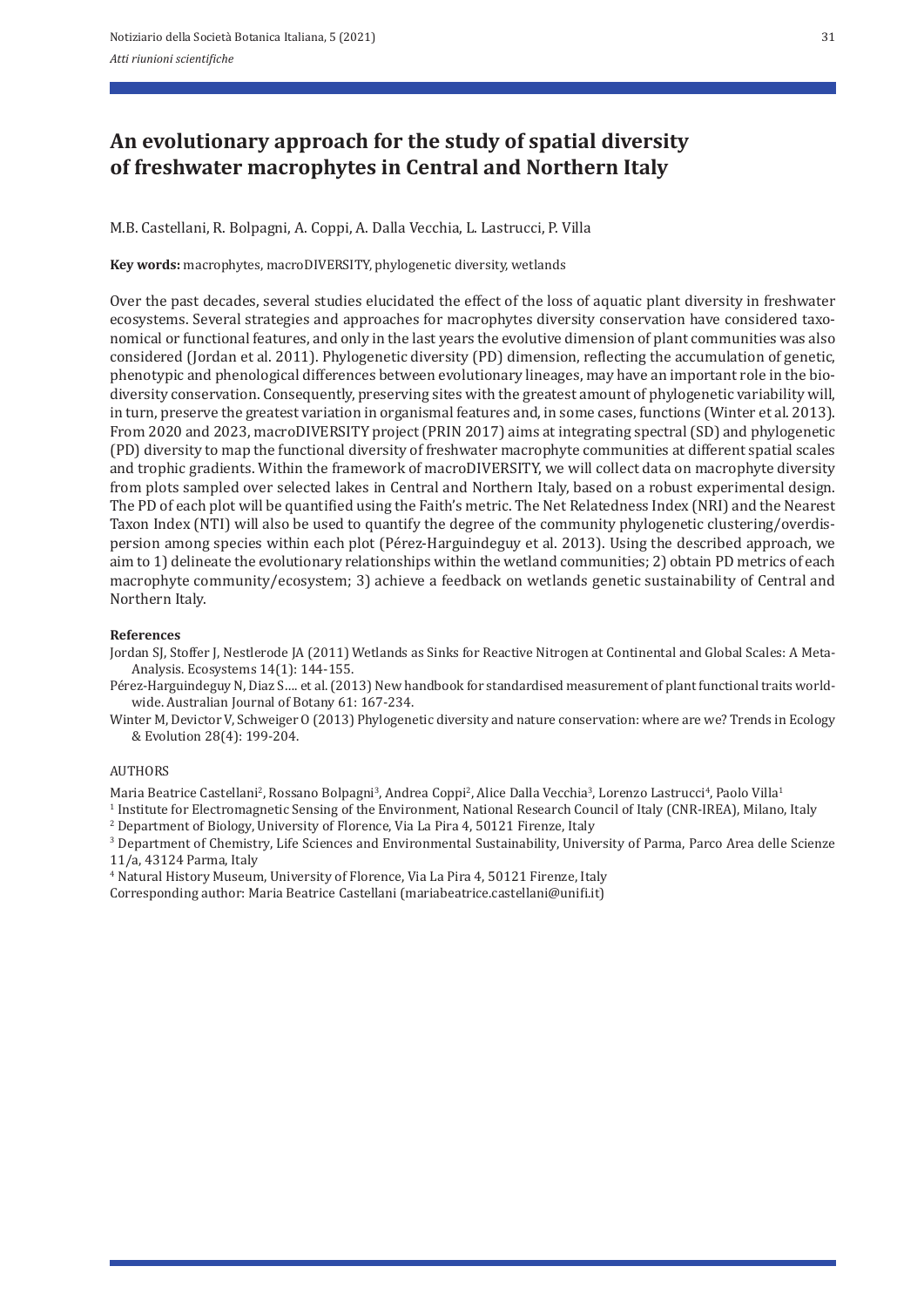# **A possible endophytic symbiont of** *Androsace brevis* **(Hegetschw.) Cesati (Primulaceae)**

E. Dinatale, M. Bonelli, E. Eustacchio, A. Minici, M. Caccianiga, L. Gianfranceschi

*Androsace brevis* (Hegetschw.) Cesati is a narrow endemic plant living on ridges in a restricted area of Southern Alps in Lombardy and Switzerland, preferring acid soils with low nitrogen content. This species is proposed as a model to study biotic interactions in mountain ecosystems. During *A. brevis* genome sequencing, carried out in a previous work, a significant amount of prokaryotic DNA not compatible with an environmental contamination was detected. The aim of the present work is to identify and characterize this microorganism. The bacterial genome was *de novo* assembled and identified as belonging to the Beijerinkiaceae family, *Rhizobiales* order. The Beijerinckiaceae family includes bacteria living in the phyllosphere, often methylotrophs or methanotrophs sharing N-fixation capability and promoting plant growth. To evaluate the diffusion of the bacterium, specific PCR primers were designed and tested on *A. brevis* specimen belonging to eight different natural populations: the presence of the identified bacteria was confirmed in all samples tested. We tried to isolate the bacterium from plant tissues using different growth media and conditions; unfortunately, all attempts were unsuccessful, so far. The bacterial genome was investigated to identify predicted functional domains, confirming a likely symbiotic relationship with the plant and the ability of the bacteria to metabolize methane as source of carbon and energy. We plan to test more growth media and conditions and to extend the analysis to the microbiota of *A. brevis* and other alpine species living the same area, to investigate the fascinating network of plant-microbe relationships existing in such challenging environments.

### AUTHORS

Erica Dinatale<sup>1</sup>, Marco Bonelli<sup>1</sup>, Elena Eustacchio<sup>1</sup>, Alessio Minici<sup>1</sup>, Marco Caccianiga<sup>1</sup>, Luca Gianfranceschi<sup>1</sup> <sup>1</sup> Department of Biosciences - University of Milan, Via Celoria 26, 20133 Milano, Italy Corresponding author: Erica Dinatale (erica.dinatale@studenti.unimi.it)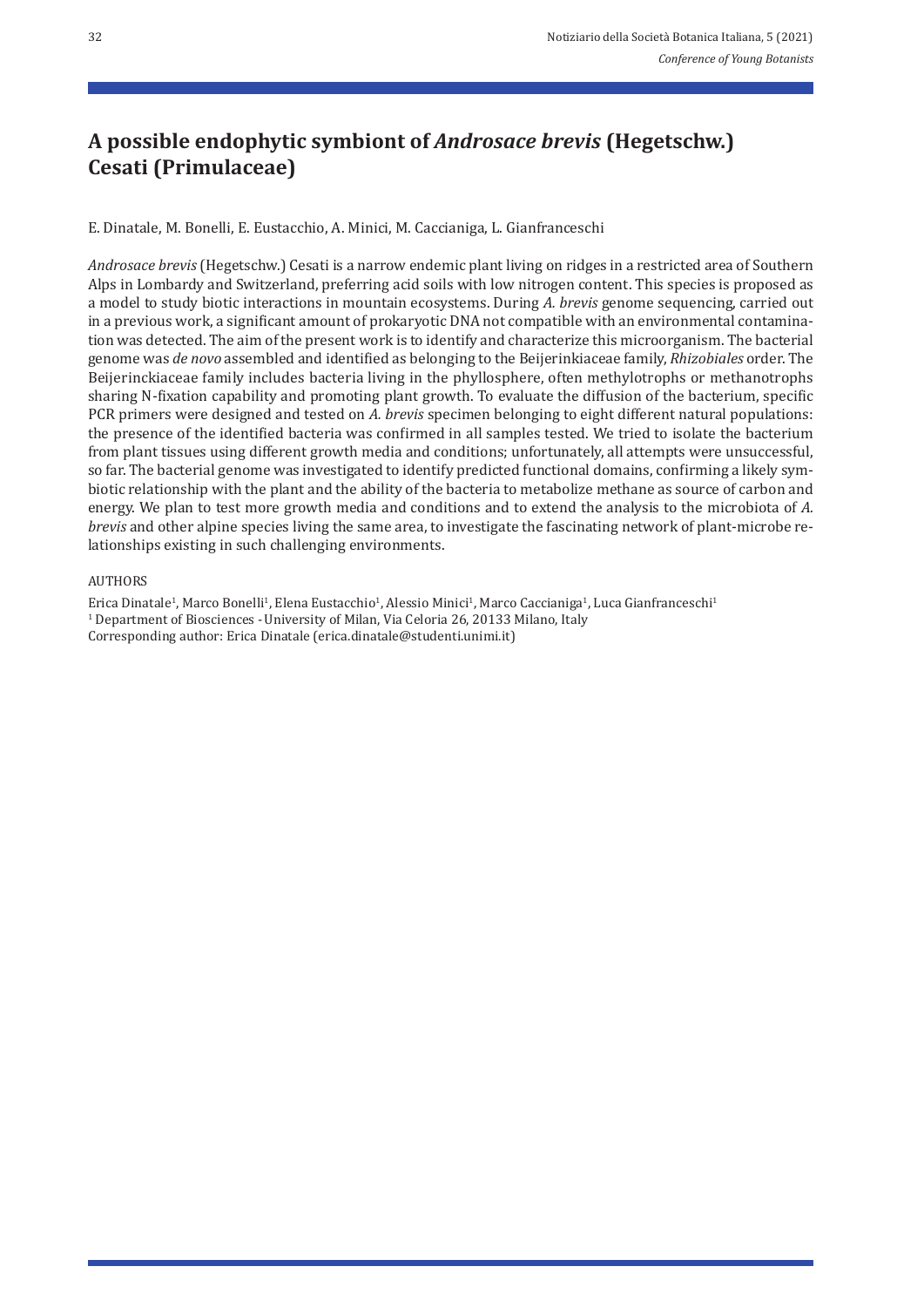# **Co‑cultivation of** *Tisochrysis lutea* **and** *Nannochloropsis oculata***: preliminary tests on cultivation medium and starter inoculum variations**

M. Maglie, C. Baldisserotto, A. Guerrini, S. Pancaldi

**Key words:** co‐cultivation, microalgae, *Nannochloropsis oculate, Tisochrysis lutea* 

Nowadays, the great biodiversity of microalgae and their different biochemical composition make them attractive as commercial sources of a wide range of biomolecules (vitamins, aminoacids, PUFA, pigments, etc.) (Borowitzka 2013, Matos 2017). Many studies aim at lowering production costs, optimizing culture systems. In this context, some studies have focused on co-cultivations of different organisms, a strategy based on community ecology approaches (Zhu 2015). In this regard, the aim of our research is to test the co‐cultivation of *Tisochrysis lutea* EL M.Bendif & I.Probert 2013 (Haptophyta) and *Nannochloropsis oculata* (Droop 1955) Hibberd 1981 (Ochrophyta) to obtain compounds, such as pigments and lipids. In the preliminary phase of experimentation, we used f/2 medium and inoculum of  $0.6x10^6$  cells ml<sup>-1</sup> for *T. lutea* and  $5x10^6$  cells ml<sup>-1</sup> for *N. oculata*. Both microalgae did not benefit from co‐cultivation, especially *T. lutea*. However, an increase in the concentration of chlorophylls and carotenoids was shown in both strains. At the end of experiment, lipids were analysed by GC‐MS: there was no increase in the amount of lipids in co-cultivated cells as compared to the mono-cultivated ones. An improvement of algal co-cultivation still needs further research. To this purpose, we are preliminarily testing co-cultivation in SWES medium with addiction of vitamins and inoculum of  $1x10^6$  cells ml<sup>-1</sup> for both strains. Co-cultivation in SWES stimulated growth of *N. oculata. T. lutea* grew better in mono-cultivation than co-cultivation, but monocultivated *T. lutea* grew better in SWES than f/2. Further researches will permit to set up optimal culture conditions for the co-cultivation of the two microalgal strains.

### **References**

Borowitzka MA (2013) High-value products from microalgae—their development and commercialisation. Journal of Applied Phycology 25: 743‐756.

Matos AP (2017) The Impact of Microalgae in Food Science and Technology. Journal of the American Oil Chemists' Society 94: 1333‐1350.

Zhu L (2015) Microalgal culture strategies for biofuel production: a review. Biofuels, Bioproducts and Biorefining 9: 801‐814.

# AUTHORS

Michele Maglie<sup>1</sup>, Costanza Baldisserotto<sup>1</sup>, Alessandra Guerrini<sup>2</sup>, Simonetta Pancaldi<sup>1</sup>

<sup>1</sup> Department of Life Sciences and Biotechnology, University of Ferrara, C.so E. I d'Este 32, 44121 Ferrara, Italy

<sup>2</sup> Department of Life Sciences and Biotechnology, University of Ferrara, P.le L. Chiappini 3, 44121 Ferrara, Italy

Corresponding author: Michele Maglie (mglmhl@unife.it)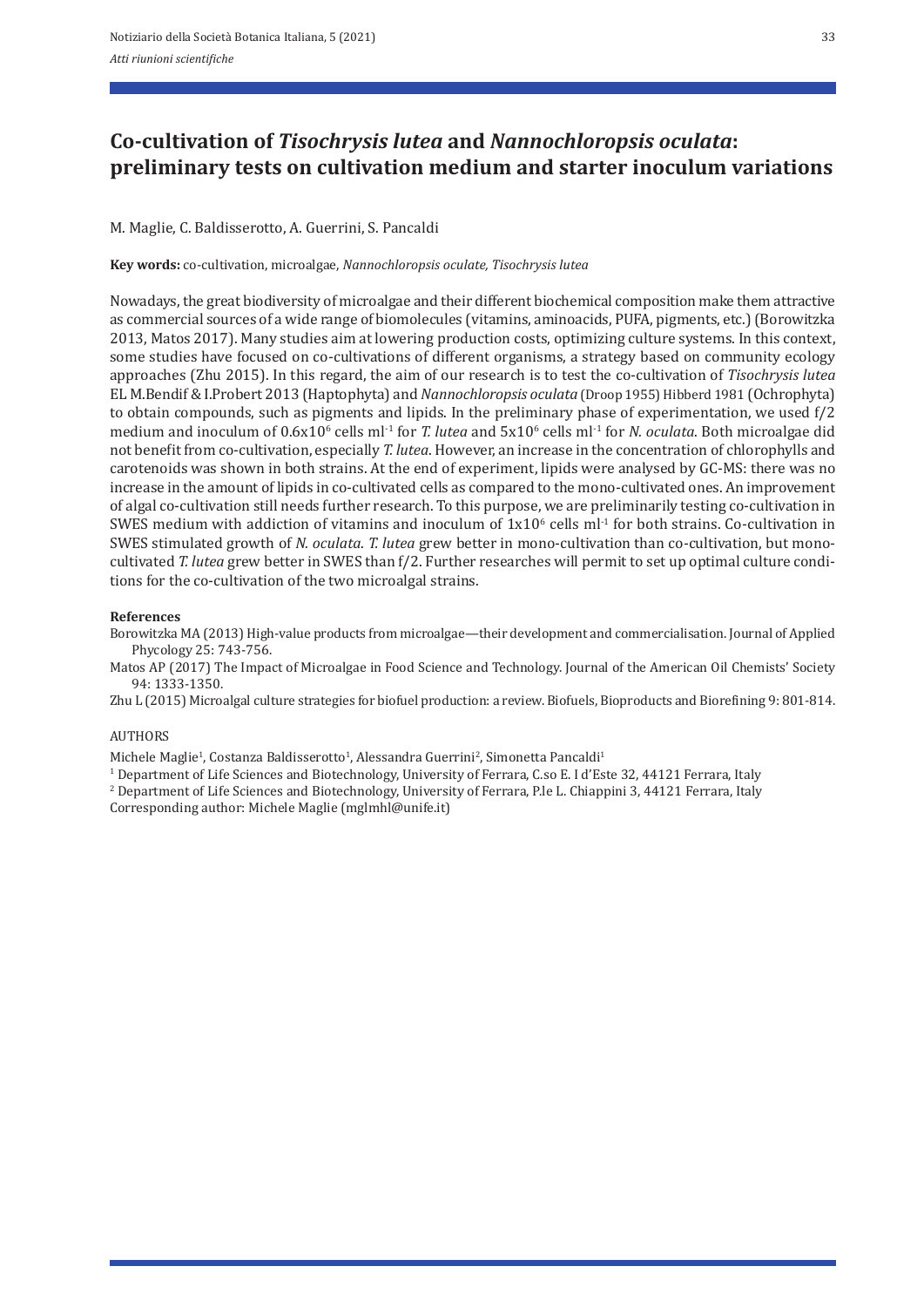# **Chitin oligomers extraction from fungal biomass and their use as promoters of arbuscular mycorrhizal symbiosis**

A. Crosino, E. Moscato, F. Spina, M. Blangetti, G. Carotenuto, V. Volpe, S. Bordignon, C. Prandi, C. Varese, R. Gobetto, A. Genre

Chito‐oligosaccharides (COs) are chitin and chitosan derivative molecules. Several studies confirm the presence of COs (Myc‐COs) in germinated spore exudates from arbuscular mycorrhizal (AM) fungi, the widespread root symbionts that improve plant nutrition and stress resistance. When perceived by host plants, Myc-COs activate a symbiotic signalling, which includes the triggering of repeated oscillations in nuclear Ca2+ concentration and regulates the expression of AM‐related genes and root colonization by the symbiotic fungi (Genre et al. 2013, Volpe et al. 2019). These discoveries point to possible applications of Myc‐COs to enhance AM establishment in crops. Currently, commercial COs are obtained from fishing waste processing industries. This presents some drawbacks due to seasonal availability and environmental pollution. The aim of this work is to isolate, charac‐ terize and to test the biological activity and the AM development of Myc‐COs obtained from the biomasses of three fast-growing fungal species, as a low-cost alternative to commercially available molecules. NMR analyses were used to characterize products from each fungus. Purified Myc‐COs were applied to *Medicago truncatula* Gaertn. root cultures to confirm their ability to trigger nuclear Ca2+ spiking in epidermal cells. Lastly, the effectiveness of the best‐fungal vs crustacean Myc‐COs treatment was verified in *M. truncatula* potted system. Our results indicate that the purification protocol efficiently isolates bio‐active Myc‐COs from both fungi. Production scale-up, the choice of cheaper substrates for fungal culture and an optimization of the extraction protocol are expected to reduce costs, making the use of Myc-COs in agricultural context an achievable goal in the near future.

#### **References**

- Genre A, Chabaud M, Balzergue C, Puech Pagès V, Novero M, Rey T, Fournier J, Rochange S, Bécard G, Bonfante P, Barker DG (2013) Short chain chitin oligomers from arbuscular mycorrhizal fungi trigger nuclear Ca 2 spiking in *Medicago trun‑ catula roots and their production is enhanced by strigolactone. New Phytologist 198(1): 190-202.*
- Volpe V, Carotenuto G, Berzero C, Cagnina L, Puech Pagès V, Genre A (2019) Short chain chito oligosaccharides promote ar‐ buscular mycorrhizal colonization in *Medicago truncatula*. Carbohydrate Polymers https://doi org/ 10 1016 /j carbpol 2019 115505

# AUTHORS

Andrea Crosino<sup>1</sup>, Elisa Moscato<sup>1</sup>, Federica Spina<sup>1</sup>, Marco Blangetti<sup>2</sup>, Gennaro Carotenuto<sup>1</sup>, Veronica Volpe<sup>1</sup>, Simone Bordignon<sup>2</sup>, Cristina Prandi<sup>2</sup>, Cristina Varese<sup>1</sup>, Roberto Gobetto<sup>2</sup>, Andrea Genre<sup>1</sup>

- 1 Department of Life Sciences and Systems Biology, University of Turin, Viale P.A. Mattioli 25, 10125 Torino, Italy
- 2 Department of Chemistry, University of Turin, Via Pietro Giuria 7, 10125 Torino, Italy

Corresponding author: Andrea Crosino (andrea.crosino@unito.it)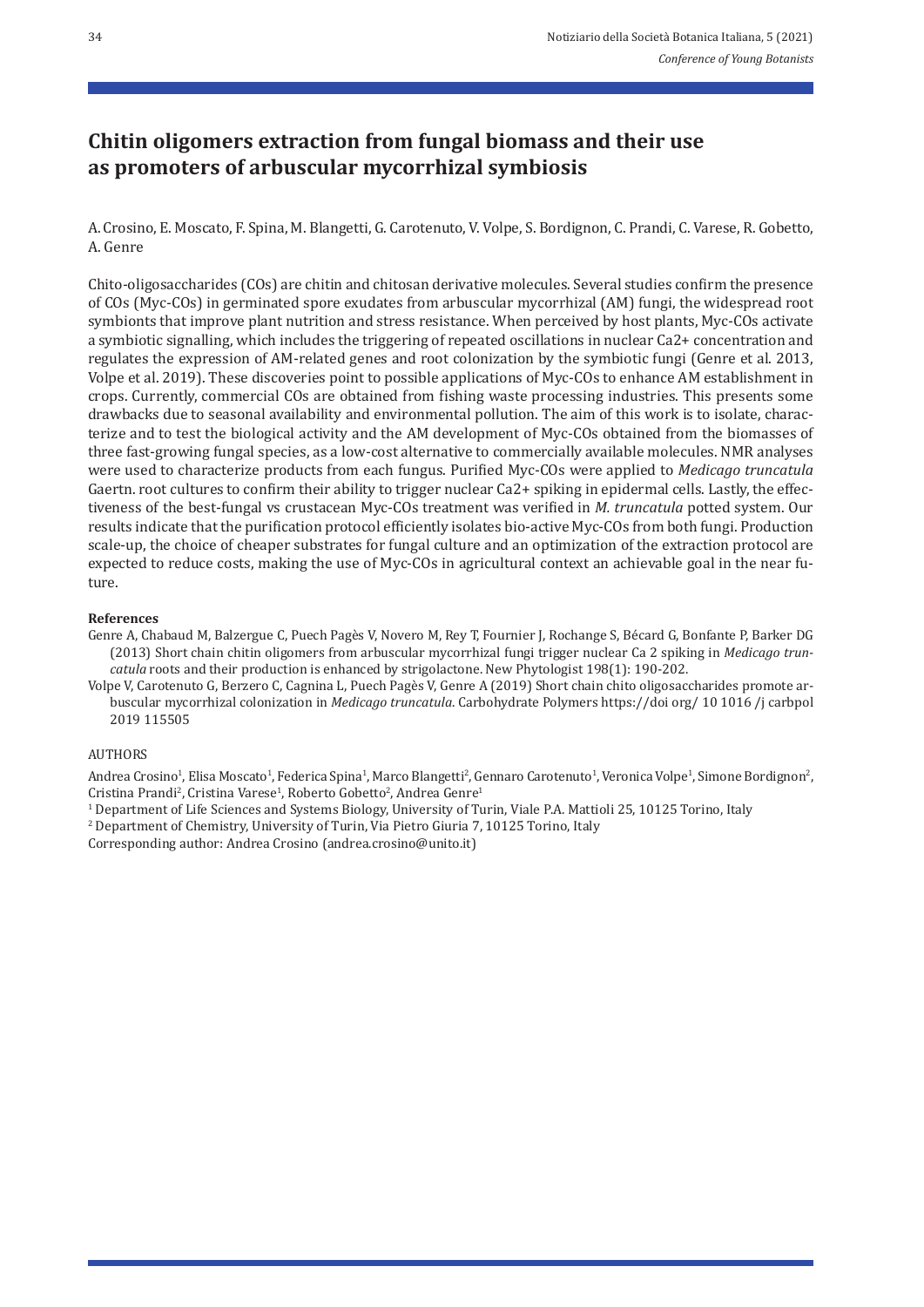# **Biotechnological strategies to improve salt stress resistance in** *Brassica napus* **L.**

### M. Rossi, G. Platamone, M.M. Del Gallo, C. Forni

**Key words:** *Brassica napus*, Plant Growth Promoting Bacteria, salt stress, seed priming

Salt stress is an enormous worldwide problem for agriculture. The presence of salts in soils, due to wrong agricultural practices together with climatic changes, leads to a severe plant growth reduction. Salt stress induces, at cellular level, a severe osmotic and oxidative stress, which severity depends on salt concentration. To counteract this stress plants can rely on morphological and physiological responses, depending on their genotype and the intensity of the stress. Entailing these responses, with pre-sowing treatments on seeds, is a good strategy to overcome salt stress. *Brassica napus* L., a salt sensitive plant (glycophytes), is an important plant for biodiesel, food, fodders and secondary metabolites productions. Salt stress leads to a severe biomass reduction in *B. napus*  plantations, causing a severe economical loss. As mentioned before, pre‐sowing treatments on seeds can help plants to overcome salt stress. In our work we are testing the effect of seed priming and inoculation with Plant Growth Promoting Bacteria (PGPB) as a strategy to entail *B. napus* salt tolerance. Both strategies gave us good results (enhanced roots and shoots length, reduction of membrane damaging, higher amount of phenols and proline to overcome respectively oxidative and osmotic stress and enhanced enzymatic antioxidant activity), entailing *B. napus* growth in highly salinized soils.

### AUTHORS

Massimiliano Rossi<sup>1</sup>, Giovanbattista Platamone<sup>1</sup>, Maria Maddalena Del Gallo<sup>2</sup>, Cinzia Forni<sup>1</sup>

1Department of Biology, Laboratory of Botany and Phytotechnologies, University of Rome Tor Vergata, Via della Ricerca Sci‐ entifica 1, 00133 Roma, Italy<br><sup>2</sup> Department of Life, Health and Environmental Sciences, University of L'Aquila, Piazzale Salvatore Tommasi 1, 67100 Coppito

(L'Aquila), Italy

Corresponding author: Massimiliano Rossi (massimilioano87rossi@hotmail.com)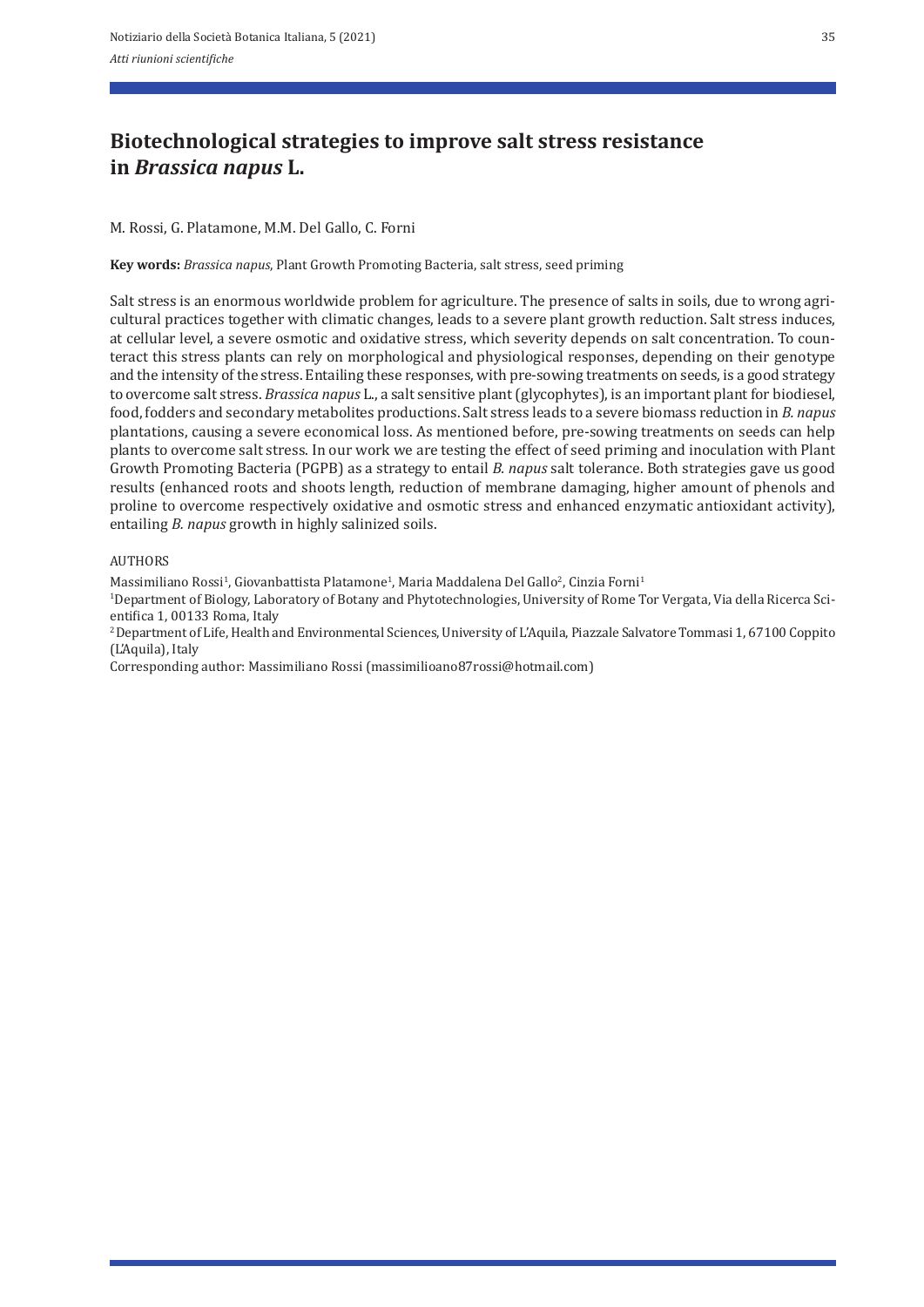## **Toward understanding differences in lateral root formation from** *Arabidopsis* **root in primary and secondary structure**

A. Rossi, G.S. Scippa, A. Montagnoli, D. Chiatante, C. Caprari, D. Trupiano

**Key words:** pericycle, vascular cambium, xylem pole pericycle

The control of root system architecture is a fundamental part of plant development, enabling plants to grow in changing environmental conditions. Lateral root (LR) formation and growth is one of the most important factors that controls root system architecture. In the primary root, the competent pericycle cells are necessary to renew mitotic activity to become founder cells of the lateral root (Möller et al. 2017). The root in the secondary structure is also able to produce new lateral roots in sectors in which the primary tissues (including the pericycle) are re‐ leased. Recently, Chiatante et al. (2018) have suggested that only some stem cells in the vascular cambium of the roots are competent to initiate secondary lateral roots, and their competence may be inherited directly from those competent pericyclic cells that were in front of the xylem. This competence could be correlated to the abil‐ ity of the cells of the pericycle to perceive specific signals and, in turn, to activate/suppress specific genes as well as the transcription factors necessary to trigger the initiation events of the lateral root. To verify this hypothesis, three *Arabidopsis thaliana* (L.) Heynh. xylem pole pericycle cell marker lines (J0121, GATA23 and RALF34) were used to identify by confocal analysis the competent cells able to initiate LR formation in the primary and secondary root (Pariotz et al. 2008, De Rybel et al. 2010, Murphy et al. 2016). Successively, to evaluate similarities and differences between primary and secondary lateral root formation processes, specific molecular factors and mechanisms will be deciphered by using tissue/cell "omic" analysis.

### **References**

- Chiatante D, Rost T, Bryant J, Scippa GS (2018) Regulatory networks controlling the development of the root system and the formation of lateral roots: a comparative analysis of the roles of pericycle and vascular cambium. Annals of Botany 122: 697‐710.
- De Rybel B, Vassileva V, Parizot P, Emeulenaere M, Grunewald W, Audenaert D, Van Campenhout J, Overvoorde P, Jansen L, Vanneste S, Moller B, Wilson M, Holman T, Van Isterdael G, Brunoud G, Vuylsteke M, Vernoux T, De Veylder L, Inze´ D, Wei‐ jers D, Bennett MJ, Beeckman T (2010) A novel Aux/IAA28 signaling cascade activates GATA23-dependent specification of lateral root founder cell identity. Current Biology 20(19):1697‐1706.

Möller BK, Xuan W, Beeckman T (2017) Dynamic control of lateral root positioning. Current Opinion in Plant Biology 35: 1‐7. Murphy E, Dai Vu L, Van den Broeck L, Lin Z, Ramakrishna P, Van de Cotte B, Gaudinier A, Goh T, Slane D, Beeckman T, Inzé D, Brady SM, Fukaki H, De Smet I (2016) RALFL34 regulates formative cell divisions in *Arabidopsis* pericycle during lateral root initiation. Journal of Experimental Botany 67 (16): 4863‐4875.

Parizot B, Laplaze L, Ricaud L, Boucheron‐Dubuisson E, Bayle V, Bonke M, De Smet I, Poethig SR, Helariutta Y, Haseloff J, Chriqui D, Beeckman T, Nussaume L (2008) Diarch symmetry of the vascular bundle in *Arabidopsis* root encompasses the pericycle and is reflected in distich lateral root initiation. Plant Physiology 146(1):140-148.

### AUTHORS

Andrea Rossi<sup>1</sup>, Gabriella Stefania Scippa<sup>1</sup>, Antonello Montagnoli<sup>2</sup>, Donato Chiatante<sup>2</sup>, Claudio Caprari<sup>1</sup>, Dalila Trupiano<sup>1</sup> 1 Department of Biosciences and Territory, University of Molise, Contrada Fonte Lappone, 86090 Pesche (Iernia), Italy <sup>2</sup> Department of Biotechnology and Life Science, University of Insubria, Via J-H Dunant 3, 21100 Varese, Italy Corresponding author: Dalila Trupiano (dalila.trupiano@unimol.it)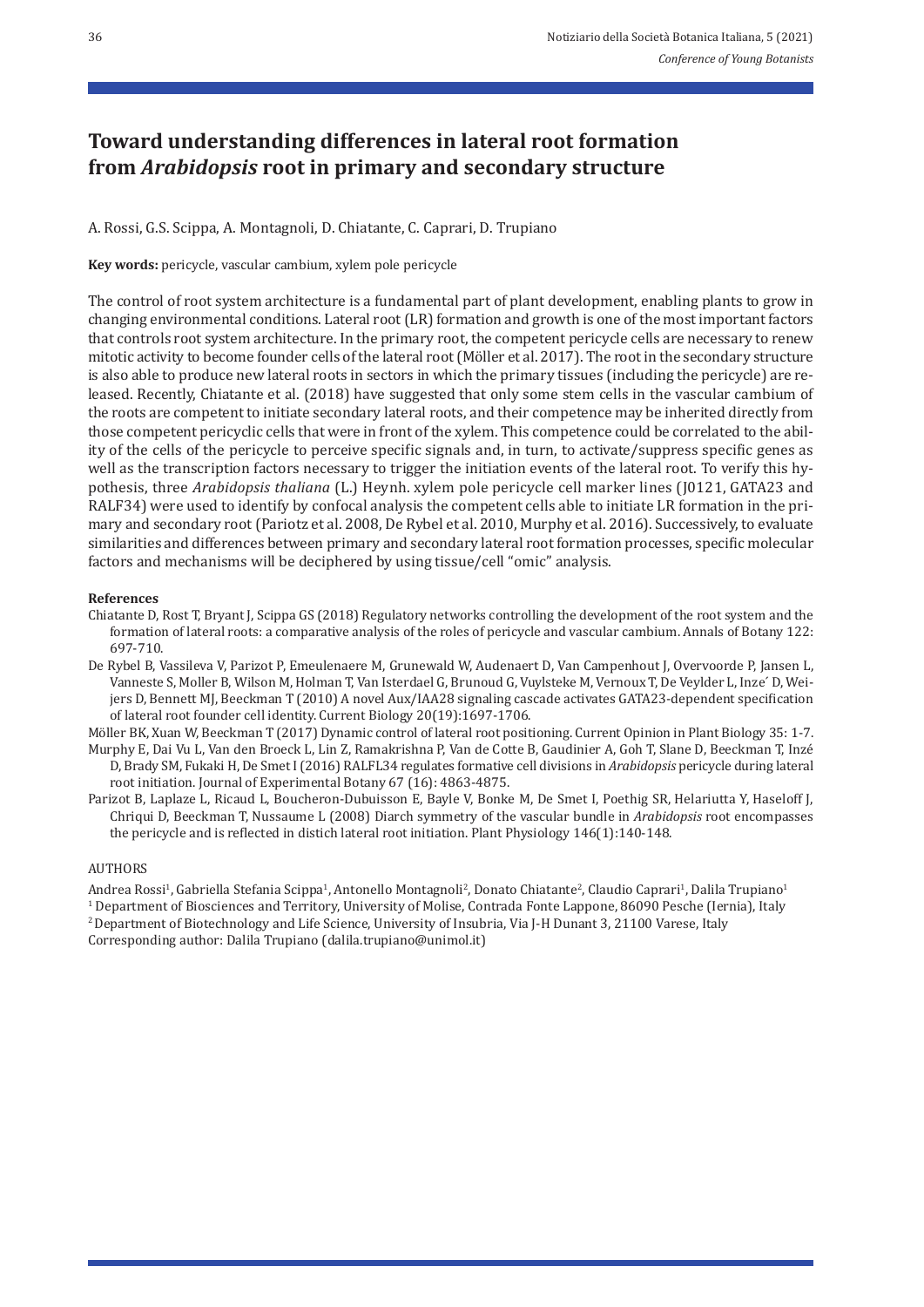## **Fungal education and outreach aims**

E. Rosa, G. Cecchi, S. Di Piazza, M. Mariotti, E. Roccotiello, L. Vezzulli, M. Zotti

**Key words:** environmental education, fungi, mycology, outreach

The Laboratory of mycology works on different areas of mycology and disseminates the results through intense outreach activity. The latter is aimed at teaching people about the world of fungi, their relationships with other living organisms, their role in nature, and their importance for humanity (Timmis et al. 2019). To achieve this purpose the Natural History Museum and the Botanic Garden of Genoa have been designed two activities for schools. These practical activities are devoted to the students from 10 to 19 years old and they are called "Funghi, virus, batteri, questi sconosciuti!" and "Piante e funghi contro l'inquinamento". The first run in cooperation with the Laboratory of Microbiology, the last with the Applied Botany Laboratory of University of Genova. The Uni‐ versity of Genoa organizes events where it is possible to speak about fungi. In the last few years, the laboratory of mycology participated in several events like "Festival della scienza", "Festival del mare", and "UniverCity". These activities were carried out by a group of students and/or educational guides with the support of the my‐ cology laboratory staff. While the concept of a plant or an animal is quite easy to understand also for a child, more complex is teaching what a mushroom is to people in general. Since the kingdom of Fungi is an important part of communities and everyday life, it is very important to disseminate information on mycology both for adults and children.

#### **References**

Timmis K, Cavicchioli R, Garcia JL, Nogales B, Chavarría M, Stein L, ... & de Lorenzo V (2019) The urgent need for microbiology literacy in society. Environmental microbiology 21(5): 1513‐1528.

#### AUTHORS

Ester Rosa<sup>1</sup>, Grazia Cecchi<sup>1</sup>, Simone Di Piazza<sup>1</sup>, Mauro Mariotti<sup>1</sup>, Enrica Roccotiello<sup>1</sup>, Luigi Vezzulli<sup>1</sup>, Mirca Zotti<sup>1</sup> 1 Department of Earth, Environment and Life Sciences, University of Genoa, C.so Europa 26, 16136 Genova, Italy Corresponding author: Ester Rosa (ester.rosa@edu.unige.it)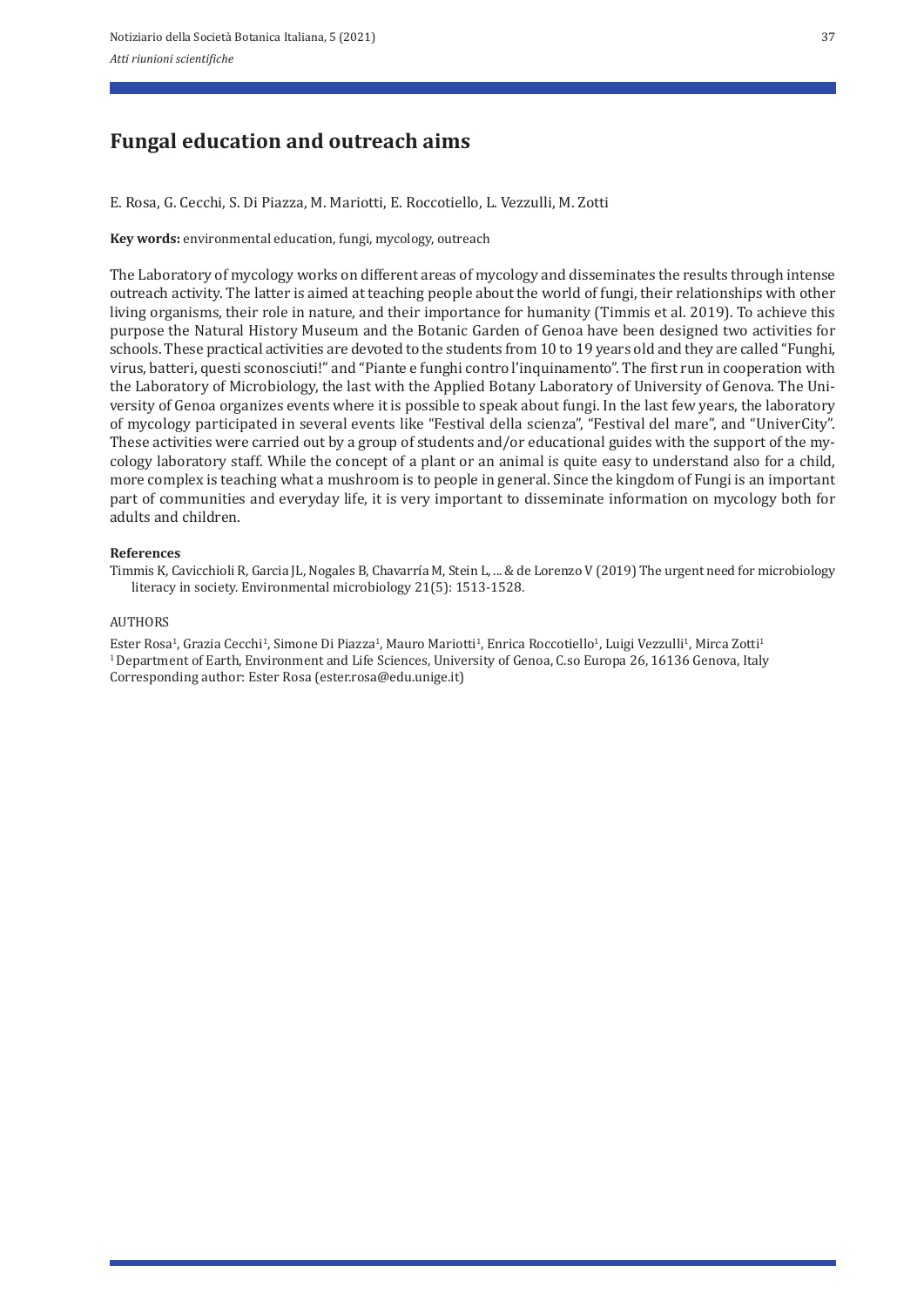## **Latitudinal and elevation gradient differently drives species understory coexistence in beech forests of Apennine chain (Italy)**

## A. Bricca, F.M. Tardella, M. Cutini, A. Catorci

Key words: beech forests, climatic filtering, community-weighted-mean, functional diversity, plant trait

The research aim was to understand whether and to what extent the latitudinal range affects the functional structure of the herbaceous layer of calcareous beech forests in Apennines, managed as high‐forest. We selected 163 plots (20 x 20 m), ranging from central to southern Italy, using a random stratified sampling design. We chose plant traits related to clonal strategies, storage organ, leaf phenology and reproductive strategies. We cor‐ related the effect sizes of traits' CWM, and functional diversity (calculated as FDis and Rao's Q), with the main axes of variation in species composition, linked to the latitudinal range and elevation. Despite the weak variation in species composition along geographic range, functional diversity of storage organs and vegetative spread resulted negative correlated with the latitudinal range. Functional diversity of pollen/spore dispersal system was negatively related to elevation. Our study suggested that different environmental conditions filter different strategies across large‐spatial scales (Grime et al. 2006). Increasing of winter cold stress towards central Italy seems act as a climatic filter on clonal strategies, suggesting that persistence of species is guaranteed by the presence of particular clonal strategies (increasing rhizome and bulbs, decreasing runner and root with adventitious bud) and storage organs (secondary storage root) rather than leaf or reproductive strategies. Contrary, the persistence in higher elevation was ensured by the presence of reproductive strategies shared by the species (i.e., decreasing of wind pollination and increase of insect pollination). Finally, we provide an evidence that FDis and Rao's Q are equivalent metrics in detecting the assembly rules.

### **References**

Grime JP (2006) Trait convergence and trait divergence in herbaceous plant communities: mechanisms and consequences. Journal of Vegetation Science 17(2): 255‐260.

### AUTHORS

Alessandro Bricca<sup>1</sup>, Federico Maria Tardella<sup>2</sup>, Maurizio Cutini<sup>3</sup>, Andrea Catorci<sup>1</sup>

<sup>1</sup> School of Biosciences and Veterinary Medicine, University of Camerino, Via Pontoni 5, 62032 Camerino (Macerata), Italy

2 Herbarium Universitatis Camerinensis, School of Biosciences and Veterinary Medicine, University of Camerino, Via Pontoni 5, 62032 Camerino (Macerata), Italy

<sup>3</sup> Department of Science, University of Roma Tre, Viale G. Marconi 446, 00146 Roma, Italy

Corresponding Author: Alessandro Bricca (alessandro.bricca@unicam.it)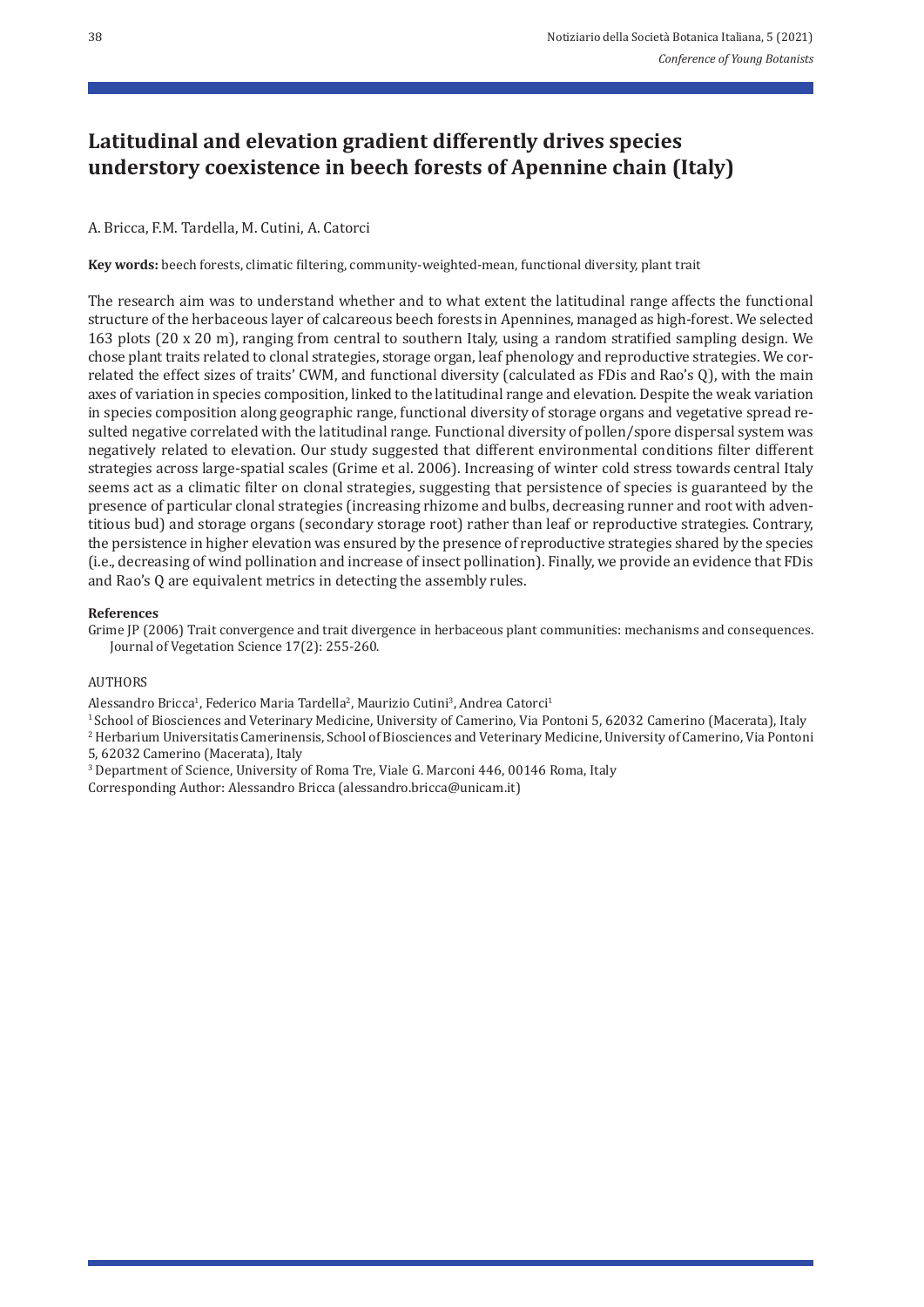# **How fine‑scale abiotic and biotic variations affect taxonomic diversity in abandoned sub‑Mediterranean grasslands**

### A. Ferrara, A. Bricca, A. Catorci

**Key words:** abandoned grasslands, abiotic features, biotic features, taxonomic diversity

Abandonment of semi‐natural grasslands throughout Europe is causing the invasion of coarse tall grasses with competitive stress‐tolerant strategies, leading to a decrease in biodiversity (Louault et al. 2002). Our questions were i) Does the variation in micro- and mesic-scale features affect dominant species and taxonomic diversity of plant communities? ii) Does the increase of dominant species affect negatively taxonomic diversity? The study area was "Montagna di Torricchio" Natural Reserve (central Apennines). In abandoned grasslands dominated by *Bromus erectus* Huds., *Sesleria nitida* Ten. and *Brachypodium rupestre* (Host) Roem. & Schult., we randomly selected 53 plots (5x5 m) recording plant species cover, topographic and soil variables. We ran RDAs to investigate the effect of abiotic variables on dominant species and the effect of both biotic and abiotic variables on species richness, evenness and exponential of Shannon index. We assessed the single contribution and combination of abiotic variables, dominant species, and *B. rupestre* cover on taxonomic diversity through Variation Partitioning. *S. nitida* was found dominating less dry grasslands whereas *B. erectus* the xeric grasslands. Fur‐ thermore, *B. erects* and *B. rupestre* were found on sites which had deeper soils, suggesting the soil as the main driver for the spreading of *B. rupestre*. Both abiotic features exerted a significant effect on plant community. Flat landforms and deep soils tend to enhance taxonomic diversity. Finally, we found a negative effect of *B. erectus* and *S. nitida* on plant community, in agreement with the prediction of competitive exclusion exerted by dominant species (Grime 2001).

#### **References**

Grime JP (2001) Plant strategies, vegetation processes, and ecosystem properties. 2nd edn. Wiley, Chichester, UK. 417pp. Louault F, Soussana JF, Perrodin M (2002) Long-term effects of a reduced herbage use in a semi-natural grassland. I - Plant functional traits and plant response groups. Grassland Science in Europe 7: 338‐339.

#### AUTHORS

Arianna Ferrara<sup>1</sup>, Alessandro Bricca<sup>1</sup>, Andrea Catorci<sup>1</sup> <sup>1</sup> School of Biosciences and Veterinary Medicine, University of Camerino, Via Pontoni 5, 62032 Camerino (Macerata), Italy Corresponding author: Arianna Ferrara (arianna.ferrara@studenti.unicam.it)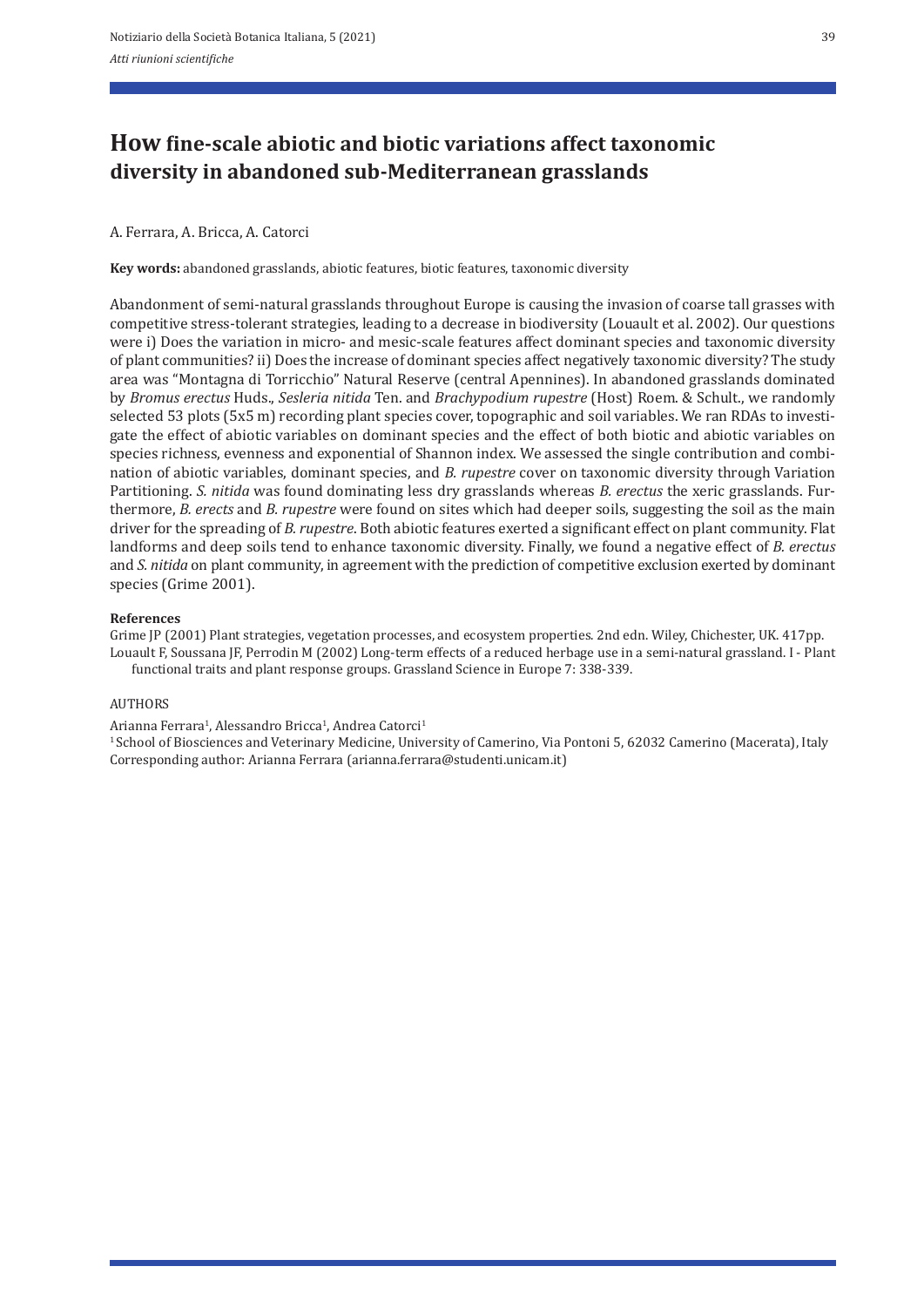# **Comparative seed germination patterns of alpine plants in the context of climate change**

F. Porro, S. Rosback, G. Rossi, A. Mondoni

In alpine habitats seeds are considered the main vehicle for plant migration (Parolo et al. 2008), establishment (Walck et al. 2011), and persistence (Schwienbacher et al. 2010). Regeneration from seeds is under strong en‐ vironmental control, suggesting that climate change will inevitably affect recruitment success. Here we evaluated the role of germination patterns as a driver of species response to climate warming. To this end, seeds of 76 species, collected from five long‐term monitoring sites (project GLORIA, http://www.gloria.ac.at/) depending on whether their population a) increased, b) decreased or c) remained stable, were exposed to six incubation temperatures (T) in the laboratory (5°, 10°, 15°, 20°, 25°, 30° C), with and without a cold stratification (CS) pe‐ riod. Germination data were analyzed with GLMs. We hypothesized that 1) species increasing in nature germi‐ nate better at warmer temperatures, 2) have a wider temperature range for germination, and 3) are less dormant than stable and decreasing species. Increasing species showed the highest final germination percentage at the widest range of temperatures. Contrary to our hypothesis, these species germinated better at cold T (5°C), after CS. Species from the other groups showed lower seed germination, with a high percentage at high T (20, 25° C), after CS. Our results indicate that species able to germinate at low temperatures are favored in a present and a future warmer climate, by eliciting seedling emergence right after snowmelt, when water is available and drought hazards are low. On the contrary, germination synchronized with higher temperatures may promote seedling emergence in seasons becoming less suitable with climate warming.

#### **References**

Parolo G, Rossi G (2008) Upward migration of vascular plants following a climate warming trend in the Alps. Basic and Ap‐ plied Ecology 9(2): 100‐107.

Schwienbacher E, Marcante S, Erschbamer B (2010) Alpine species seed longevity in the soil in relation to seed size and shape–A 5-year burial experiment in the Central Alps. Flora-Morphology, Distribution, Functional Ecology of Plants 205(1): 19‐25.

Walck JL, Hidayati SN, Dixon KW, Thompson KEN, Poschlod P (2011) Climate change and plant regeneration from seed. Global Change Biology 17(6): 2145‐2161.

#### AUTHORS

Francesco Porro<sup>1</sup>, Sergey Rosbakh<sup>2</sup>, Graziano Rossi<sup>1</sup>, Andrea Mondoni<sup>1</sup>

- <sup>1</sup> Department of Earth and Environmental Sciences, University of Pavia, Via Ferrata 1, 27100 Pavia, Italy
- 2 Institute of Botany, University of Regensburg, Universitätsstrasse 31, 93053 Regensburg, Germany

Corresponding author: Francesco Porro (francesco.porro2@gmail.com)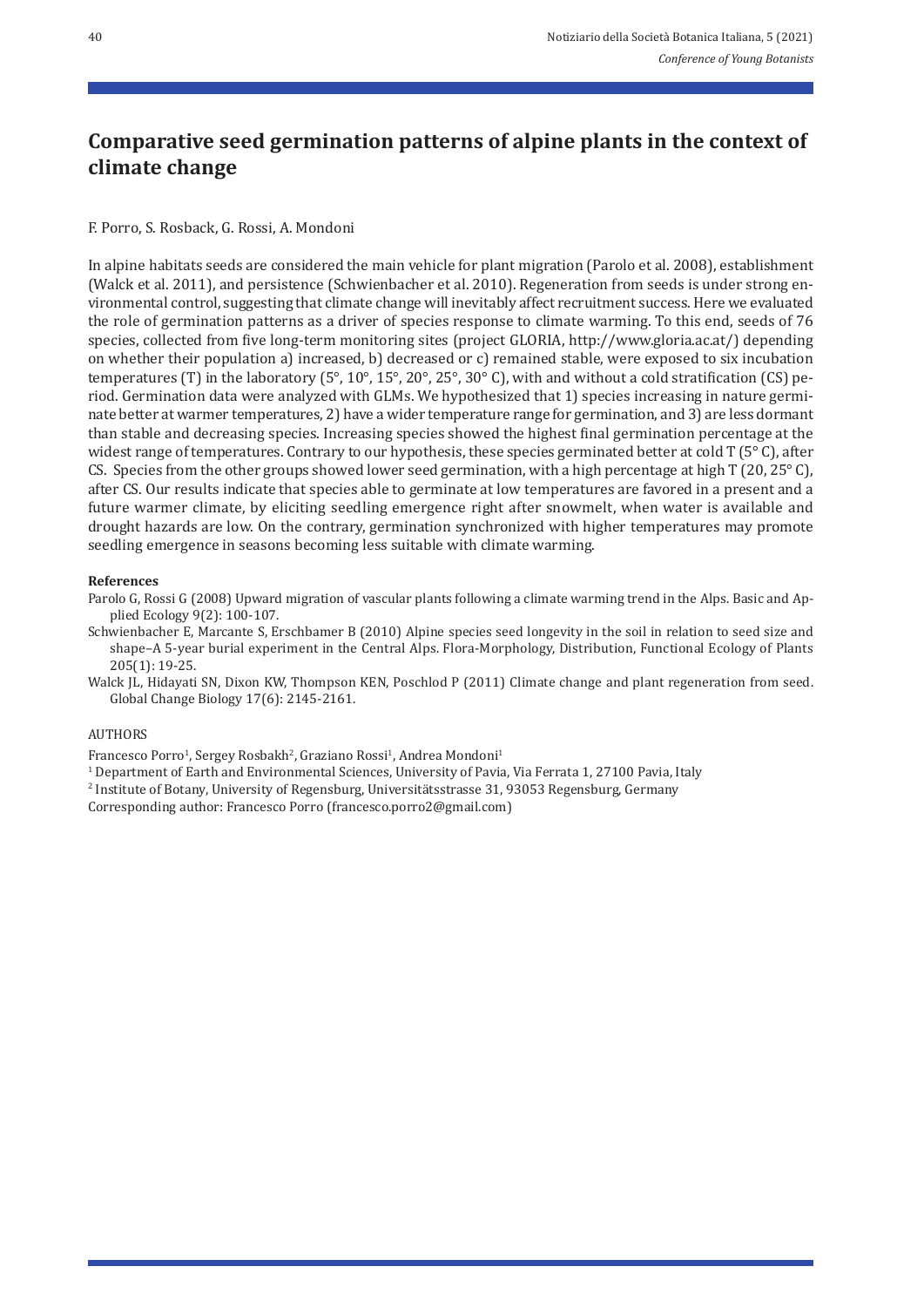# **Intraspecific variability is the main driver of functional changes in lichen communities**

P. Hurtado, M. Prieto, G. Aragón, F. de Bello, I. Martínez

**Key words**: climate, functional trait variation, intraspecific variability, latitudinal gradient, lichen, species turnover

Traditional approaches in trait‐based community ecology typically expect that trait filtering across broad envi‐ ronmental gradients is largely due to the replacement of species, rather than intraspecific trait adjustments. Un‐ fortunately, few studies quantify the relative importance of species turnover versus intraspecific variability mediating the response of communities different from vascular plants. To fill this gap, we studied the functional changes in epiphytic lichen communities within 23 beech forests across large latitudinal and environmental gradients in Europe to quantify the relative contribution of species turnover and intraspecific variability and the role of climate controlling community-level trait changes. Our results showed that intraspecific trait variability explained most of the functional changes in lichen communities in response to the latitudinal gradient. Further, such functional changes were determined by the covariation between intraspecific trait variability and species turnover, which varied in sign depending on the trait considered. Finally, different climatic predictors explained functional variation due to both intraspecific trait variability and species turnover. We propose that lichen communities cope with contrasting climatic conditions by adjusting the functional trait values of the most abundant species within the communities rather than by the replacement of the species. Consequently, intraspe‐ cific variability should be explicitly incorporated to better understand the effect of environmental changes on lichen communities, even over large environmental variations. Our results challenge the universality of the hy‐ pothesis that species turnover chiefly drives functional trait changes across large environmental gradients and call for a wider test of such important assumptions in trait‐ecology in different organism types and ecosystems.

### AUTHORS

Pilar Hurtado<sup>1</sup>, María Prieto<sup>1</sup>, Gregorio Aragón<sup>1</sup>, Francesco de Bello<sup>2,3</sup>, Isabel Martínez<sup>1</sup>

1 Área de Biodiversidad y Conservación, Departamento de Biología, Geología, Física y Química Inorgánica, ESCET, Universidad Rey Juan Carlos, c/Tulipán s/n, 28933 Móstoles, Spain

2 Department of Botany, Faculty of Sciences, University of South Bohemia, Branišovská 1760, 370 05 České Budějovice, Czech Republic

3 Centro de Investigaciones sobre Desertificación (CSIC‐UV‐GV), Carretera Moncada‐Náquera km. 4.5, 46113 Valencia, Spain Corresponding author: Pilar Hurtado (pilar.hurtado@urjc.es)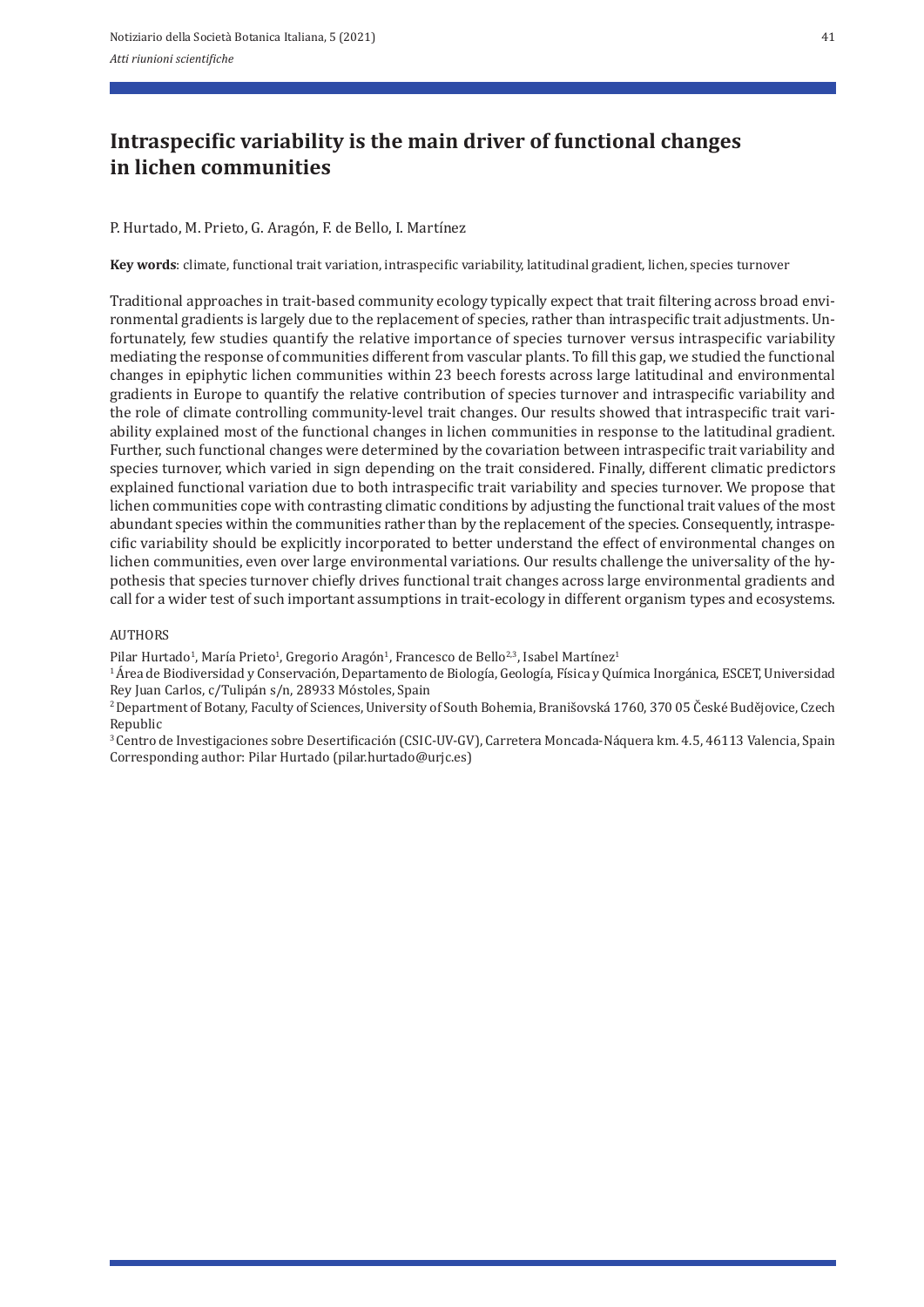## **High‑mountain plant‑pollinators interactions: the case of the narrow endemic alpine plant** *Androsace brevis* **(Hegetschw.) Ces. (Primulaceae)**

E. Eustacchio, M. Bonelli, A. Minici, A. Melotto, E. Dinatale, M. Gobbi, L. Gianfranceschi, M. Casartelli, M. Caccianiga

Climate change is a key threat to biodiversity. In Europe, plant species that most suffer its effects are those re‐ stricted to mountains environments. Some of these are characterized by a very early flowering, that occurs just after snowmelt. An emblematic example of that is *Androsace brevis*(Hegetschw.) Ces. (Primulaceae), a narrow en‐ demic species that lives only on peaks and ridges of siliceous mountains above 2000 m a.s.l. in the western Alps (Lombardy) and adjacent Switzerland (Ticino) within an area of 800 km2 Climate warming represents a serious menace to this species, since the upward shift of its range is almost impossible. Moreover, an anticipation of its already very early flowering could cause mismatches with pollinators. We investigated the reproductive biology of *A. brevis* and the role of arthropods as pollinators through the identification of flower-visiting arthropods and quali‐quantitative palynological analysis, to discover the main pollinators of this species and reconstruct the pollination network that characterize these high‐altitude ecosystems in early season. We sampled flower‐visiting arthropods belonging to 30 families and to 8 orders. We observed pollen belonging to 23 plant families and *A. brevis* pollen was observed only on Hymenoptera and Diptera that were also the most abundant taxa. In conclusion we demonstrated the important role of Diptera Anthomyiidae and Hymenoptera Apoidea as pollinators of *A. brevis* and we assessed the taxa spectrum active on its flower. These results are important to explain the pollination biology of *A. brevis* and can provide the basis to develop conservation plans applicable also to other threatened alpine species.

### AUTHORS

Elena Eustacchio<sup>1</sup>, Marco Bonelli<sup>1</sup>, Alessio Minici<sup>1</sup>, Andrea Melotto<sup>2</sup>, Erica Dinatale<sup>1</sup>, Mauro Gobbi<sup>3</sup>, Luca Gianfranceschi<sup>1</sup>, Morena Casartelli<sup>1</sup>, Marco Caccianiga<sup>1</sup>

<sup>1</sup> Department of Biosciences, University of Milan, Via Celoria 26, 20133 Milano, Italy

<sup>2</sup> Department of Environmental Science and Policy, University of Milan, Via Celoria 2, 20133 Milano, Italy  $3$  MuSe Science Museum – Section of Invertebrate Zoology and Hydrobiology, Trento, Italy

Corresponding Author: Elena Eustacchio (elena.eustacchio@studenti.unimi.it)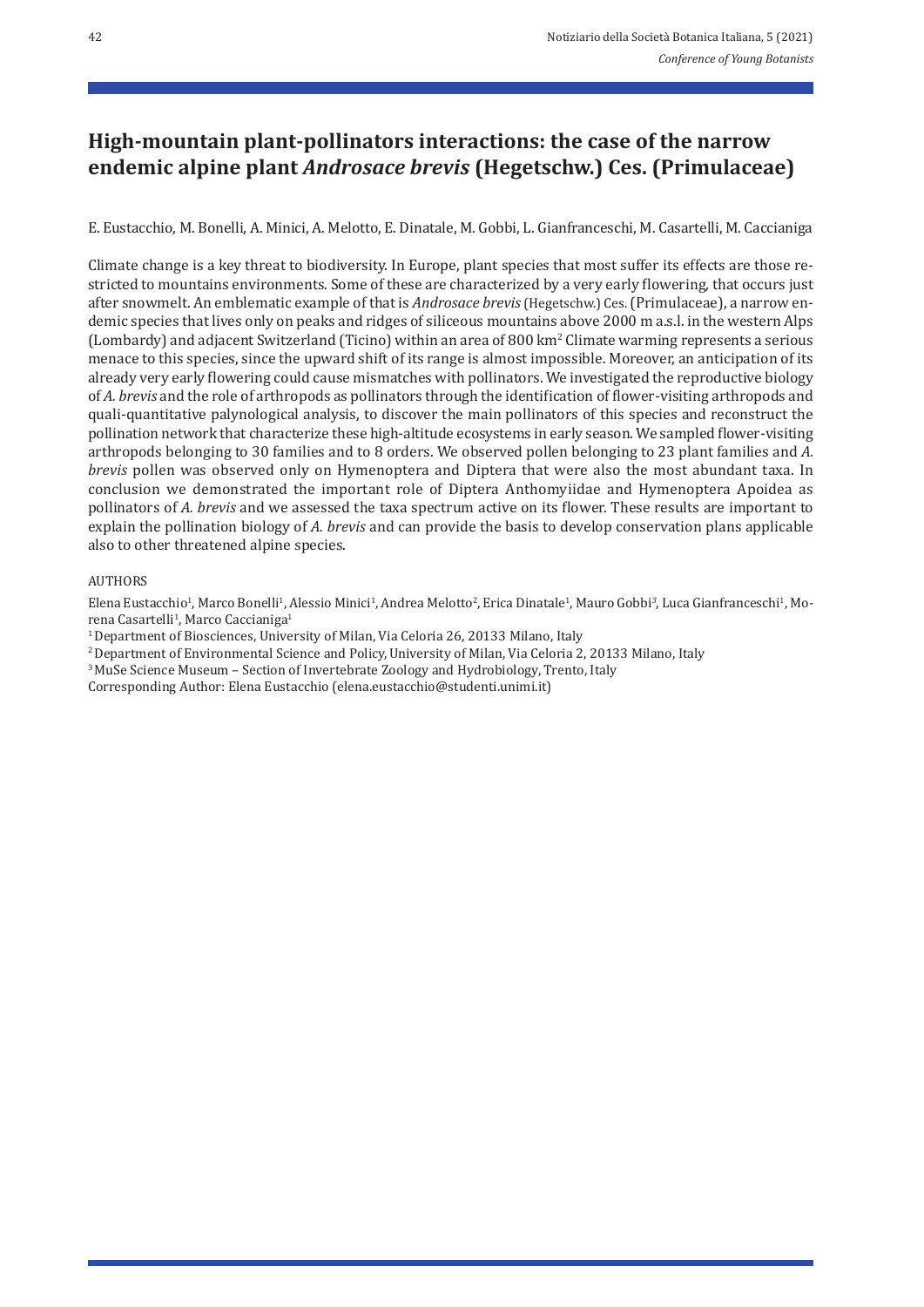# **Videorecordings as an innovative method to investigate the behaviour of arthropods on high altitude plants. The case study of** *Androsace brevis* **(Hegetschw.) Cesati (Primulaceae)**

A. Minici, A. Melotto, M. Bonelli, E. Eustacchio, E. Dinatale, M. Gobbi, L. Gianfranceschi, M. Casartelli, M. Caccianiga

*Androsace brevis* (Hegetschw.) Ces. is a narrow endemic plant that grows on siliceous peaks and ridges above 2000 m a.s.l. in the western Alps of Lombardy and neighbouring Switzerland. This species is representative of mountain species threatened by the ongoing climate warming. In particular, *A. brevis* is characterized by a very early flowering, occurring immediately after snowmelt (May-June) and lasting few weeks. Therefore, a key risk for this plant could be represented by climate change-driven mismatches between its flowering and pollinator presence and activity. Recent studies have found that *A. brevis* needs pollinators to ensure its reproduction; a pollinator network has also been identified through the capture of the arthropods visiting the flowers. To evaluate the occurrence and ethology of *A. brevis* flower-visiting arthropods in-field video recording sessions were conducted. Environmental parameters were also monitored to investigate their influence on recorded arthropods activity. We recorded 165 videos for a total of about 42 hours and analysed them with a behavioural ob‐ servation software (BORIS). Our results allowed the identification of taxa involved in *A. brevis* pollination, but also revealed the existence of a great variability in the activity and behaviour among flower‐visiting arthropods, suggesting that this plant can represent an essential resource for high-altitude arthropod community. This innovative approach, less invasive than human direct observation and sampling, is expected to represent a powerful instrument to finely define the relationship between plants and associated fauna in this particularly vulnerable environment, providing crucial knowledge for their conservation.

### **AUTHORS**

Alessio Minici<sup>1</sup>, Andrea Melotto<sup>2</sup>, Marco Bonelli<sup>1</sup>, Elena Eustacchio<sup>1</sup>, Erica Dinatale<sup>1</sup>, Mauro Gobbi<sup>3</sup>, Luca Gianfranceschi<sup>1</sup>, Morena Casartelli<sup>1</sup>, Marco Caccianiga<sup>1</sup>

<sup>1</sup> Department of Biosciences, University of Milan, Via Celoria 26, 20133 Milano, Italy

<sup>2</sup> Department of Environmental Science and Policy, University of Milan, Via Celoria 2, 20133 Milano, Italy  $3$  MuSe Science Museum – Section of Invertebrate Zoology and Hydrobiology, Trento, Italy

Corresponding author: Alessio Minici (alessio.minici@studenti.unimi.it)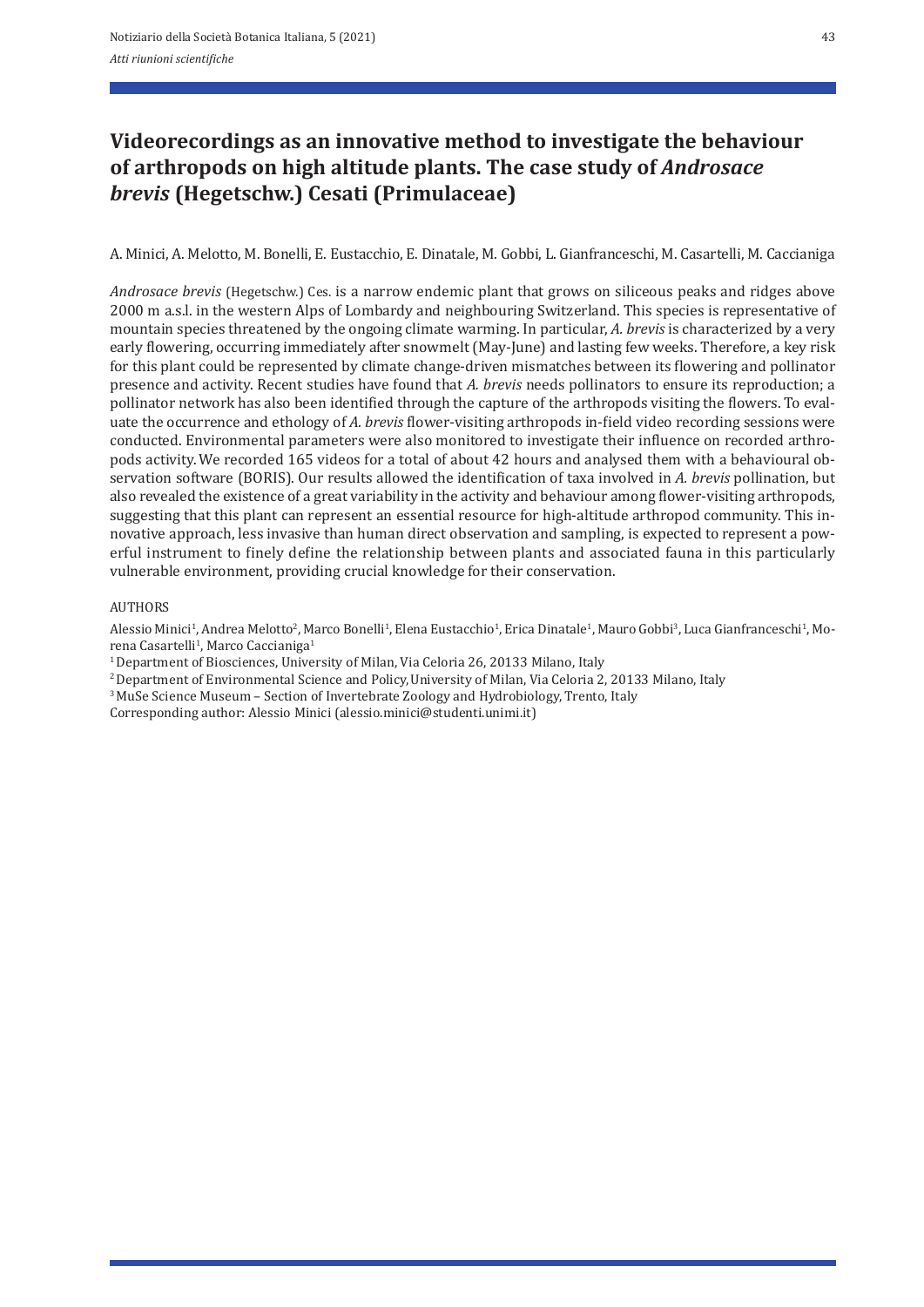# **Subalpine vegetation changes triggered by mining and livestock husbandry close to a recently excavated medieval settlement (Piani di Sasso, Lombardy Alps)**

M.D. Novellino, G. Furlanetto, R. Pini, C. Ravazzi, S. Casini, E. Croce

**Key words**: archeology, forest, human impact, mining, paleoecology, pollen, pasture

We present a new paleoecological record from a peat bog close to a medieval settlement in the subalpine Valle Brembana, Lombardy Alps. The present‐day vegetation structure of the area is the result of interaction between climate change and human activity since the Late Neolithic/Bronze Age (Furlanetto et al. 2018). A recent ar‐ chaeological excavation at the "Piani di Sasso" (1690 m a.s.l.) unearthed a settlement dating back to the Early Medieval Period. The site was possibly an iron ore processing site. Iron mines are historically attested in the valley at least from the High Middle Ages (Cucini Tizzoni 1994, Riceputi 2004), as supported by dated charcoal burner sites located close to the settlements. Interestingly, such a medieval village was (still is) lying close to a peat bog archive which was investigated to provide information on cultural interference on ecosystems. The pa‐ leoecological analysis, supported by radiocarbon dating, is aimed at reconstructing the vegetation history all along the period of strong human impact including prior pristine forests. Pollen spectra point to dense spruce forests during the II millennium b.C., followed by an opening during the Iron Age testified by increasing abun– dance of pollen from shrubs (*Alnus viridis* (Chaix) DC. and *Corylus*). After the III sec b.C. the record of *Juglans* starts, slightly anticipating *Castanea*. From the IV/V century AD a peak in charcoal deposition mirrors the ex‐ ploitation of local woody resources to power the furnaces. Charcoal production and livestock husbandry trig‐ gered the demise of pristine subalpine forests into pastures. In the Late Middle Ages charcoal deposition decreases, while pasture proxies persist with high values.

#### **References**

Cucini Tizzoni C (1994) Miniere e metallurgia in alta Val Brembana ‐ Bergamo (secoli XII‐XVI). Bergomum 2: 47‐98.

Furlanetto G, Ravazzi C, Pini R, Vallè F, Brunetti M, Comolli R, Novellino MD, Garozzo L, Maggi V (2018) Holocene vegetation history and quantitative climate reconstructions in a high‐elevation oceanic district of the Italian Alps. Evidence for a middle to late Holocene precipitation increase. Quaternary Science Reviews 200: 212‐236.

Riceputi F (2004) Per una storia della Val Fondra. *Li homini de Fondra, Branciis, Carona, Valle Levi et Fopulo*. Ferrari Edizioni.

### AUTHORS

Massimo Domenico Novellino<sup>1</sup>, Giulia Furlanetto<sup>1</sup>, Roberta Pini<sup>1</sup>, Cesare Ravazzi<sup>1</sup>, Stefania Casini<sup>2</sup>, Enrico Croce<sup>3</sup> 1 CNR‐IGAG, Gruppo di Ricerche Stratigrafiche Vegetazione, Clima e Uomo, Lab. di Palinologia e Paleoecologia, Piazza della Scienza 1, 20126 Milano, Italy

2 Civico Museo Archeologico di Bergamo, Piazza Cittadella 9, 24129 Bergamo, Italy

3 Dipartimento di Lettere e Filosofia, Università degli Studi di Trento, Via Tommaso Gar 14, 38122 Trento, Italy Corresponding author: Massimo Domenico Novellino (massimodomenico.novellino@gmail.com)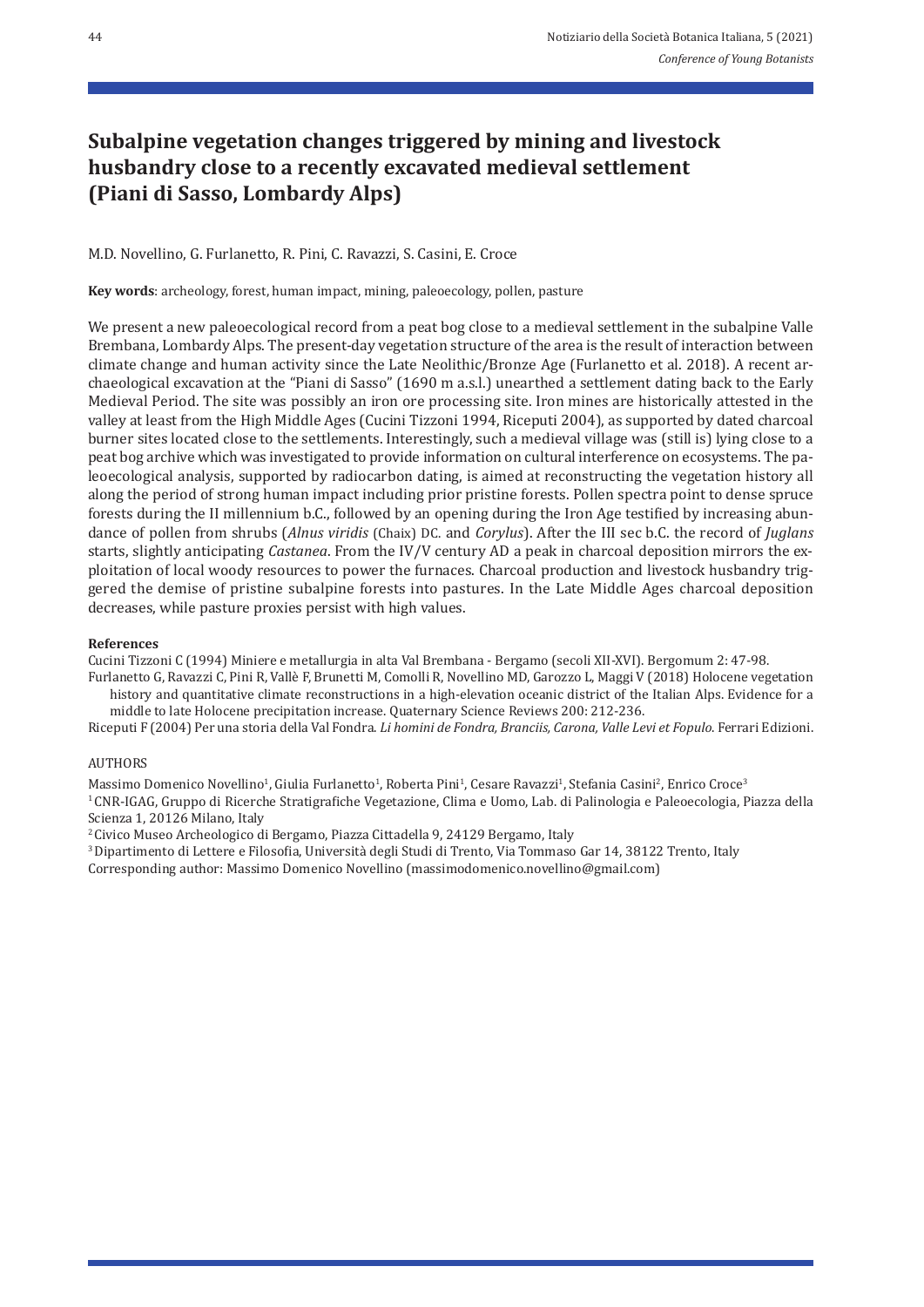## **The effect of exotic plant species on phylogenetic diversity of common reeds communities**

C. D'Ercole, M.B. Castellani, D. Gigante, L. Lastrucci, L. Lazzaro, L. Reale, A. Coppi

**Key words**: common reeds, exotic plant, phylogenetic diversity

Macrophytes have a pivotal role as point of interaction between many of the organisms, and the water and sediment chemistry in a freshwater system. Despite their low floristic diversity, reeds beds can support a wide range of wildlife, and provide a variety of functions for the wetland ecosystems. Recent studies show the existence of a threshold effect of alien plant cover or density on plant communities dominated by *Phragmites australis* (Cav.) Trin. Ex Steud., whereby more increased the alien plant impact is, more reduced may be the native plant species diversity (Houlahan, Findlay 2004, Thomaz, Michelan 2011). However, many of these studies were based on taxonomical or traits inform ation (van Kleunen et a. 2010), whereas no investigations have considered the phylogenetic dimension so far (Lishawa et al. 2019). This study aims to investigate the incidence of alien species on the phylogenetic diversity of wetland vegetation dominated by *P. australis*. To do this, we investigated the floristic composition of a total of 98 natural reeds beds from Tuscany, Umbria, and Lazio, analysing separately lentic and lotic communities. We constructed a phylogenetic tree of the plant species and compared the differ‐ ences in taxonomic/functional/phylogenetic diversity, evaluating the role of the incidence of the alien species. The results showed that the relative abundance of exotic plant species is positively related to the taxonomic diversity of the common reeds communities and doesn't affect the phylogenetic diversity. Probably, the human impact promoted the entrance of the exotic species already represented at evolutionary level. Also, the presence of exotic species influenced functional diversity, especially it promoted the adaptive strategies ruderals of the communities.

#### **References**

Houlahan JE, Findlay CS (2004) Effect of Invasive Plant Species on Temperate Wetland Plant Diversity. Conservation Biology: 1132‐1138.

Lishawa SC, Lawrence BA, Albert DA, Larkin DJ, Tuchman NC (2019) Invasive species removal increases species and phylo‐ genetic diversity of wetland plant communities. Ecology and Evolution 9: 6231‐6244.

Thomaz SM, Michelan TS (2011) Associations between a highly invasive species and native macrophytes differ across spatial scales. Springer Science+Business Media B.V.

van Kleunen M, Weber E, Fischer M (2010) A meta-analysis of trait differences between invasive and non-invasive plant species. Ecology Letters 13: 235‐245.

### AUTHORS

Claudia D'Ercole<sup>1</sup>, Maria Beatrice Castellani<sup>1</sup>, Daniela Gigante<sup>2</sup>, Lorenzo Lastrucci<sup>3</sup>, Lorenzo Lazzaro<sup>1</sup>, Lara Reale<sup>2</sup>, Andrea  $Coppi<sup>1</sup>$ 

<sup>1</sup> Department of Biology, University of Florence, Via La Pira 4, 50121 Firenze, Italy

2 Department of Chemistry, Biology and Biotechnology, University of Perugia, Via Elce di Sotto 8, 06123 Perugia, Italy

3 Natural History Museum, University of Florence, Via La Pira 4, 50121 Firenze, Italy

Corresponding author: Claudia D'Ercole (claudia.dercole@stud.unifi.it)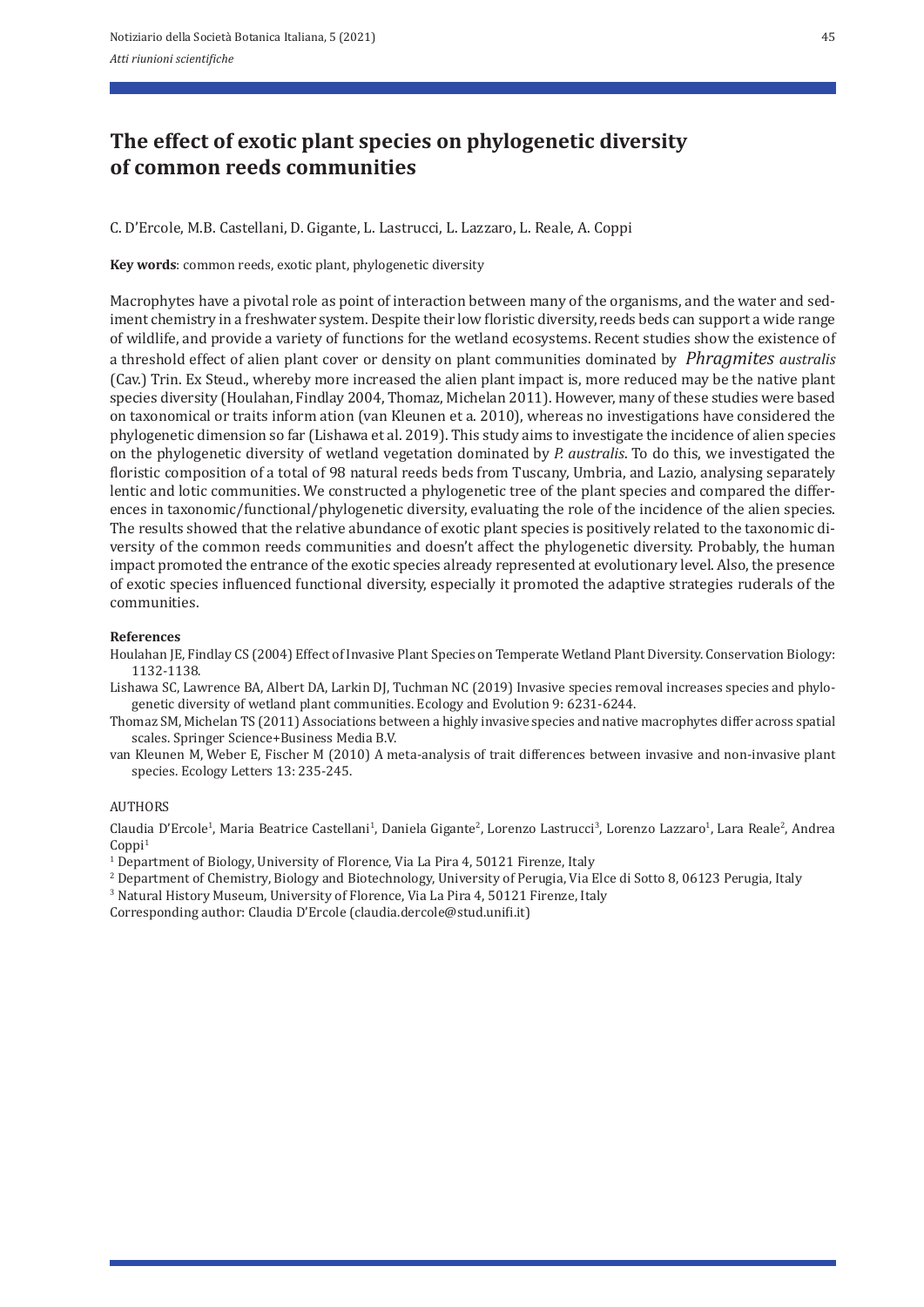## **Habitat 3170\* ‑ Mediterranean temporary ponds (Directive 92/43/EEC): distribution and characterization in Liguria**

## I. Briozzo, D. Dagnino, C. Turcato, L. Minuto

**Key words:** amphibious vegetation, microhabitat, phytosociology, temporary ponds, conservation priority

According to the Council Directive 92/43/EEC, several "micro‐habitats" are fundamental for biodiversity preser‐ vation. Specifically, Mediterranean temporary ponds (code 3170\*), a priority habitat, host many rarefying species, mainly amphibian therophytes (*Isoëto-Nanojuncetea*). We have investigated habitat 3170<sup>\*</sup> in Liguria (North‐West Italy), where it is formally listed in several Special Areas of Conservation, but its present distribution is largely unknown, due to their phytosociological interpretation which is controversial because of its affinity with other amphibian habitats. We analyzed a floristic richness map (obtained from 600 occurrences of 90 species related to the habitat) through three Mediterranean climatic indices and photointerpretation, identifying 90 potentially suitable sites. Where in the selected sites an amphibian vegetation occurred, phytosociological surveys and transects were performed. According to our results, a relevant vegetation (belonging to the order *Nanocyperetalia flavescentis* Klika) occurs only in small patches in three sites along the Magra and Vara valleys (East Liguria). The only best‐preserved site occurs within a swamp system (*Magnocaricion elatae* Koch) in the Magra's alluvial plain, while the others occur on river muddy banks, showing many catenal contacts with both aquatic and amphibian habitats (e.g. 3140, 3260, 3270). These results confirm the exceptional rarity of Mediterranean temporary ponds in Liguria. However, according to the phytosociological interpretation proposed by several authors (Evans 2006, Bagella et al. 2007, Mariotti 2008) the surveyed sites should more correctly be attributed to the habitat 3130 (Oligotrophic to mesotrophic standing waters with vegetation of *Littorelletea uni‑ florae* and/or of the *Isoëto‑Nanojuncetea*), suggesting that the habitat 3170\* is probably absent in Liguria.

### **References**

Bagella S, Caria MC, Farris E, Filigheddu R (2007) Issues related to the classification of Mediterranean temporary wet habitats according with the European Union Habitats Directive. Fitosociologia 44(2) suppl. 1: 245:249.

Evans D (2006) The Habitats of the European Union Habitats Directive. Biology and Environment: Proceedings of the Royal Irish Academy 106B (3): 167‐176.

Mariotti MG s.d. (2008) Atlante degli Habitat Natura 2000 in Liguria. Regione Liguria, A.R.P.A.L. 592 pp.

### AUTHORS

Ian Briozzo<sup>1</sup>, Davide Dagnino<sup>1</sup>, Claudia Turcato<sup>1</sup>, Luigi Minuto<sup>1</sup>

1 Department of Earth Sciences, Environment and Life, University of Genoa, Corso Europa 26, 16132 Genova, Italy Corresponding author: Ian Briozzo (ianbriozzo@hotmail.com)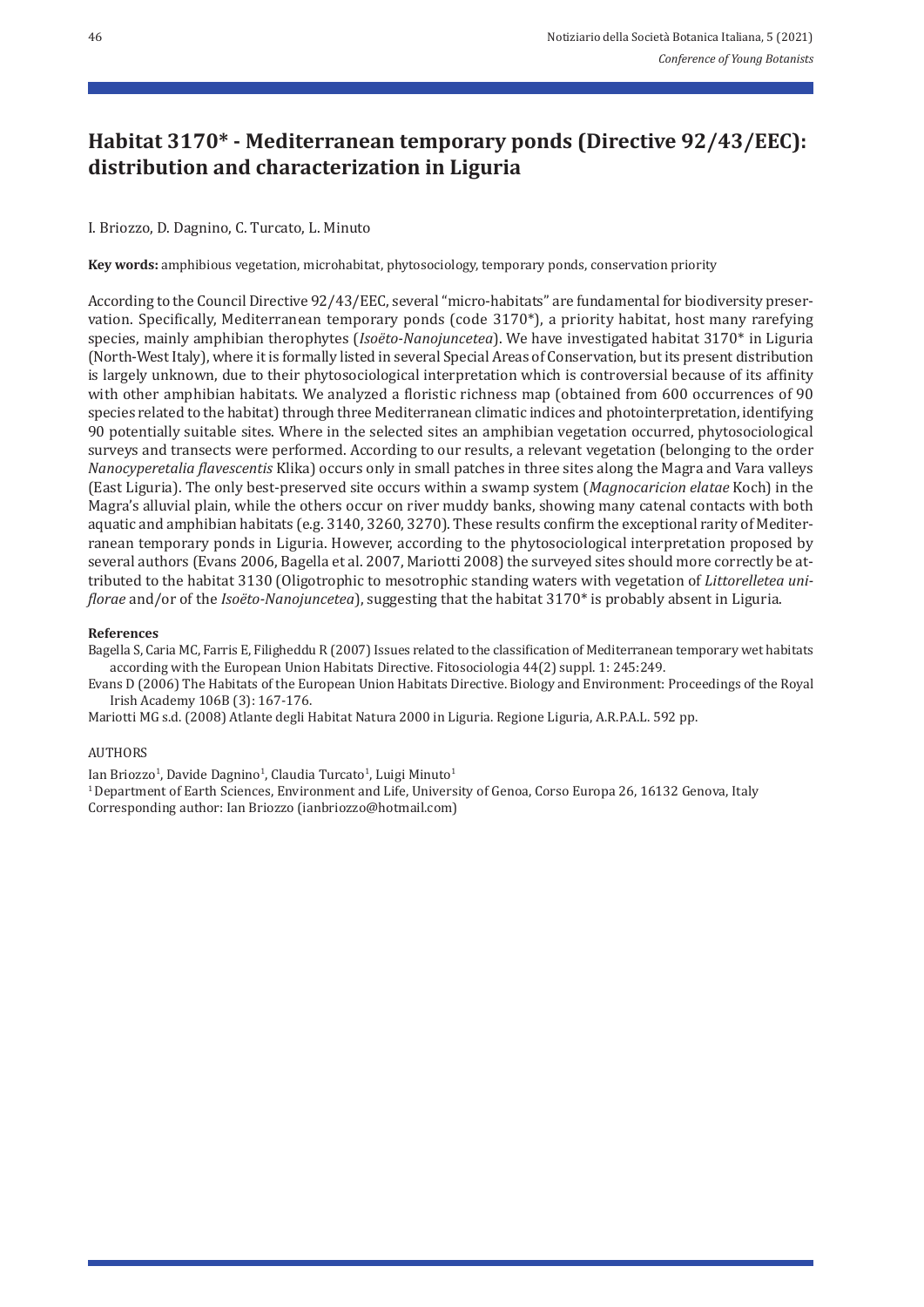# **Temporal changes in the floristic composition, ecology and structure on high mountain grasslands: preliminary observations in the Matese LTER Site (LTER\_EU\_IT\_022)**

### M. Varricchione, A. Stanisci, M.L. Carranza

**Key words:** Ellenberg indicator, global warming, life forms, vegetation monitoring

Several ecosystems are threatened by the effects of climate change and high mountains ecosystems are among the most sensitive ones (Thuiller et al. 2005, Gottfried et al. 2012). The present study aims to analyze floristic and functional changes in high mountain ecosystems occurred during the last decade in a massif of Central Apennines (Matese massif, Italy) and its relation with global change. We analyzed floristic data collected according with GLORIA protocol (GLobal Observation Research Initiative in Alpine environments) (Pauli et al. 2004) in two summits in the years 2007 (T1) and 2015 (T2). In the same sites we have registered daily soil temperatures. We explored floristic data by Principal Component Analysis (PCA), followed by similarity percentage procedure (SIMPER) for identifying species related with different time steps, summits and aspects (N, E, S, W). We examined vegetation structure and ecology using the life form categories of Raunkiaer (Raunkiær 1934) and the Ellenberg indicators (Ellenberg 1974). Specifically we tested the presence of significant differences in the two time steps using Mann Whitney test. Our results underline significant variations in floristic composition and an increase of some life forms as *Hemicryptophytes Caespitose* mainly because the expansion of *Festuca laevigata* Gaudin. The analysis of the Ellenberg bioindicator values shows an increase in T (Temperature value), specifically of montane (T4) and euri-mediterranean (T7) species. The monitoring data of Apennine vegetation could be part of a wider analysis aimed at improving our knowledge on ecological changes in alpine vegetation.

#### **References**

Ellenberg H (1974) Indicator Values of Vascular Plants in Central Europe. Scripta Geobotanica 9: 7‐122.

Gottfried M, Pauli H, Futschik A, Akhalkatsi M, Barančok P, Benito Alonso JL, Coldea G, Dick J, Erschbamer B, Fernández Cal‐ zado MG, Kazakis G, Krajči J, Larsson P, Mallaun M, Michelsen O, Moiseev D, Moiseev P, Molau U, Merzouki A, Nagy L, Nakhutsrishvili G, Pedersen B, Pelino G, Puscas M, Rossi G, Stanisci A, Theurillat JP, Tomaselli M, Villar L, Vittoz P, Vo‐ giatzakis I, Grabherr G (2012) Continent‐wide response of mountain vegetation to climate change. Nature Climate Change 2: 307‐320.

Pauli H, Gotffried M, Hohenwallner D, Reiter K, Casale R, Grabherr G (2004) The GLORIA field manual ‐ multi‐Summit ap‐ proach. European Commission, Luxembourg.

Raunkiær CC (1934) The Life Forms of Plants and Statistical Plant Geography. Oxford University Press, Oxford, UK. 632 pp. Thuiller W, Lavorel S, Araújo MB, Sykes MT, Colin Prentice I (2005) Climate change threats to plant diversity in Europe. PNAS 102(23): 8245‐8250.

### AUTHORS

Marco Varricchione<sup>1</sup>, Angela Stanisci<sup>1</sup>, Maria Laura Carranza<sup>1</sup>

1 Department of Biosciences and Territory, University of Molise, C. da Fonte Lappone, 86090 Pesche (Isernia), Italy Corresponding author: Marco Varricchione (m.varricchione@studenti.unimol.it)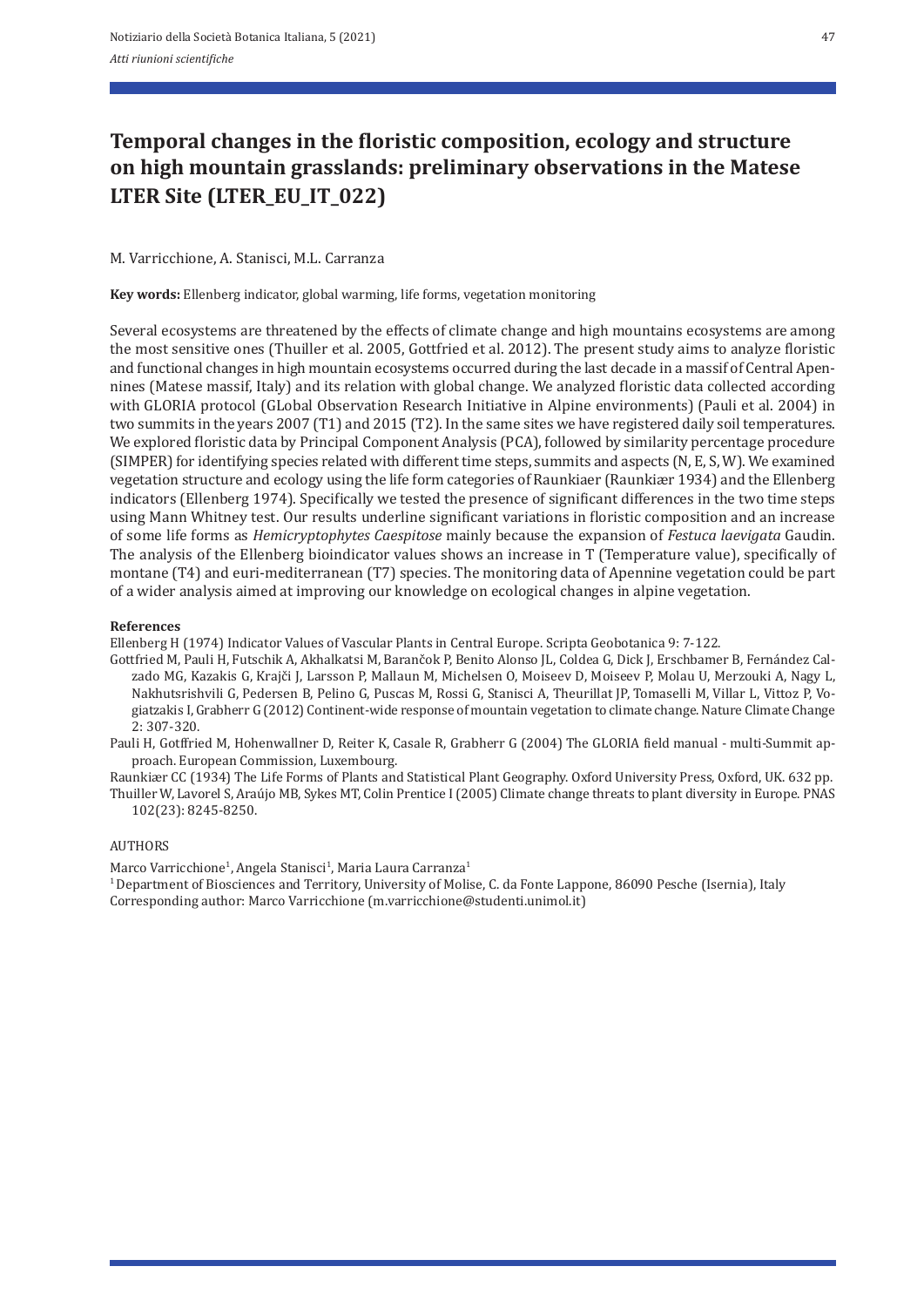## **Different plant communities hosting** *Ionopsidium savianum* **(Caruel) Arcang. in Tuscany: taxonomic and functional diversity**

E. Corti, M. Mugnai, L. Lazzaro, D. Viciani

**Key words:** community ecology, CSR strategies, functional traits

This research analyses two different plant communities hosting *Ionopsidium savianum* (Caruel) Arcang., a species of European concern (Gigante et al. 2014). Despite these two communities present common traits guaranteeing the presence of *I. savianum* (e.g. no presence of trees, high solar irradiation), they occur in areas ecologically very different, particularly concerning the substratum type: limestone (Monte Calvi) and serpentine (Monte Pelato). The communities have been analyzed focusing on taxonomic  $\alpha$ - and  $\beta$ -diversity, functional diversity and ecological strategies sensu Grime (Grime, Pierce 2012). Taxonomic β‐diversity has been studied using the SDR simplex model by Podani et al. (2013), while the functional traits measurement has been based on the main functional traits according to literature: Leaf area (LA), Leaf dry matter content (LDMC) and Specific leaf area (SLA). The adaptive strategies have been determined following Pierce et al. (2016). Our results highlight signif‐ icant differences in both taxonomic α‐diversity, showing a greater number of species on Monte Calvi, and β‐di‐ versity, resulting in a higher value through the comparison of the two sites. Measurements of functional traits in Monte Calvi community presented a higher level of SLA and conversely a lower LDMC, with regard to the measurements in Monte Pelato community. The analysis of ecological strategies showed greater importance of the S strategy (stress‐tolerant species), emerging more evident in Monte Pelato community, whereas R strategy (ruderal species) resulted more important in Monte Calvi one. Accordingly, we can conclude that the two com‐ munities differ significantly from each other, confirming that the substrate type leads to relevant taxonomic and ecological and functional differences.

### **References**

Gigante D, Attorre F, Caldarola L, De Sanctis M, Foggi B, Gennai M, Montagnani C, Serafini Sauli A, Viciani D (2014) *Jonopsidium savianum* (Caruel) Arcang. Schede per una Lista Rossa della Flora vascolare e crittogamica Italiana. Informatore botanico italiano 46 (1): 93‐152.

Grime JP, Pierce S (2012) The evolutionary strategies that shape ecosystems. Oxford, Wiley-Blackwell. 264 pp.

Pierce S, Negreiros D, Cerabolini BEL, Kattge J, Díaz S, Kleyer M, Shipley B, Wright SJ, Soudzilovskaia NA, Onipchenko VG, Van Bodegom PM, Frenette‐Dussault C, Weiher E, Pinho BX, Cornelissen JHC, Grime JP, Thompson K, Hunt R, Wilson PJ, Buffa G, Nyakunga OC, Reich PB, Caccianiga M, Mangili F, Ceriani RM, Luzzaro RM, Brusa G, Siefert A, Barbosa NPU, Chapin III FS, Cornwell WK, Fang J, Wilson Fernandez G, Garnier E, Le Stradic S, Peñuelas J, Melo FPL, Slaviero A, Tabarrelli M, Tam‐ pucci D (2016) A global method for calculating plant CSR ecological strategies applied across biomes world-wide. Functional Ecology 31: 444‐457.

Podani J, Ricotta C, Schmera D (2013) A general framework for analyzing beta diversity, nestedness and related communitylevel phenomena based on abundance data. Ecological Complexity 15: 52‐61.

### AUTHORS

Emilio Corti<sup>1</sup>, Michele Mugnai<sup>1</sup>, Lorenzo Lazzaro<sup>1</sup>, Daniele Viciani<sup>1</sup> 1 Dipartimento di Biologia, Università degli Studi di Firenze, Via La Pira 4, 50121 Firenze, Italy Corresponding author: Emilio Corti (emilio.corti@unifi.it)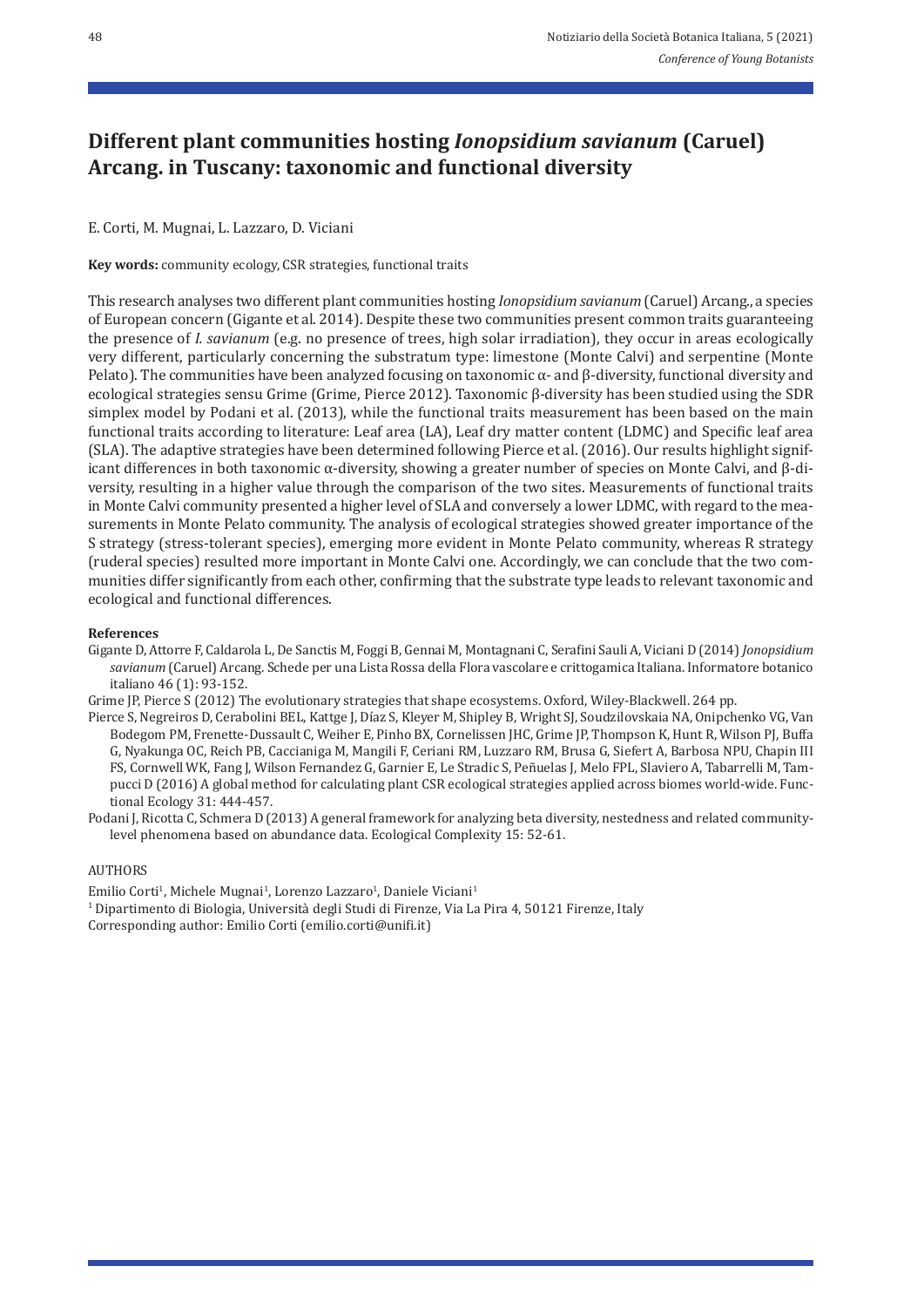# **How biyearly mowing and** *Brachypodium rupestre'***s features affects plant community**

## F. Tolu, A. Bricca, F.M. Tardella, A. Catorci

**Key words:** *Brachypodium rupestre* (Host) Roem. & Schult., Mediterranean grassland, mowing, plant trait

Land-use cessation in sub-Mediterranean grasslands causes the spread of dominant unpalatable tall grasses, causing a drop in the biodiversity and affecting ecosystem functioning (Louault et al. 2002). Mowing is known to increase plant diversity after invasion (Bonanomi et al. 2006) but the mechanisms acting at fine scale are poorly investigated. This research was aimed to understand the effect of biyearly mowing events and variation of *Brachypodium rupestre*'s plant height and phytomass on the fine scale functional composition of a grassland invaded by *B. rupestre*. Since 2010 in Central Apennines, we fenced a grassland invaded by *B. rupestre*, and we divided it in two blocks, half of each mowed biyearly and half unmown. In 2017 we selected twenty 20 x 20 cm plots per block, collecting data on species occurrences, *B. rupestre* height, and phytomass. We selected traits re‐ lated to life history, plant architecture, seed mass, vegetative propagation, storage organ, leaf anatomy and phenology. We performed linear mixed‐effects models to investigate the effect of *B. rupestre* plant height and phytomass and recurrent mowing on functional composition of the community. Overall, recurrent mowing and changes of *B. rupestre* features affects the plant community at micro‐scale leading to changes in their functional composition. Recurrent mowing fosters the spread of avoidance strategy species (e.g. annual life span) and tolerance strategies species as well (e.g. clonal strategy). Increasing of *B. rupestre* height promotes temporal phe‐ nological shift of the coexistence species and foster the presence of taller species, more able to compete for light acquisition (Lepš 2014).

### **References**

Bonanomi G, Caporaso S, Allegrezza M (2006) Short‐term effects of nitrogen enrichment, litter removal and cutting on a Mediterranean grassland. Acta Oecologica 30(3): 419‐425.

Lepš J (2014) Scale-and time-dependent effects of fertilization, mowing and dominant removal on a grassland community during a 15‐year experiment. Journal of Applied Ecology 51(4): 978‐987.

Louault F, Soussana JF, Perrodin M (2002) Long-term effects of a reduced herbage use in a semi-natural grassland: I – plant functional traits and plant response groups. Grassland Science in Europe 7: 338–339.

### AUTHORS

Fabio Tolu<sup>1</sup>, Alessandro Bricca<sup>1</sup>, Federico Maria Tardella<sup>2</sup>, Andrea Catorci<sup>1</sup>

1 School of Biosciences and Veterinary Medicine, University of Camerino, Via Pontoni 5, 62032 Camerino (Macerata), Italy 2 Herbarium Universitatis Camerinensis, School of Biosciences and Veterinary Medicine, University of Camerino, Via Pontoni

5, 62032 Camerino (Macerata), Italy

Corresponding author: Fabio Tolu (fabio.tolu@unicam.it)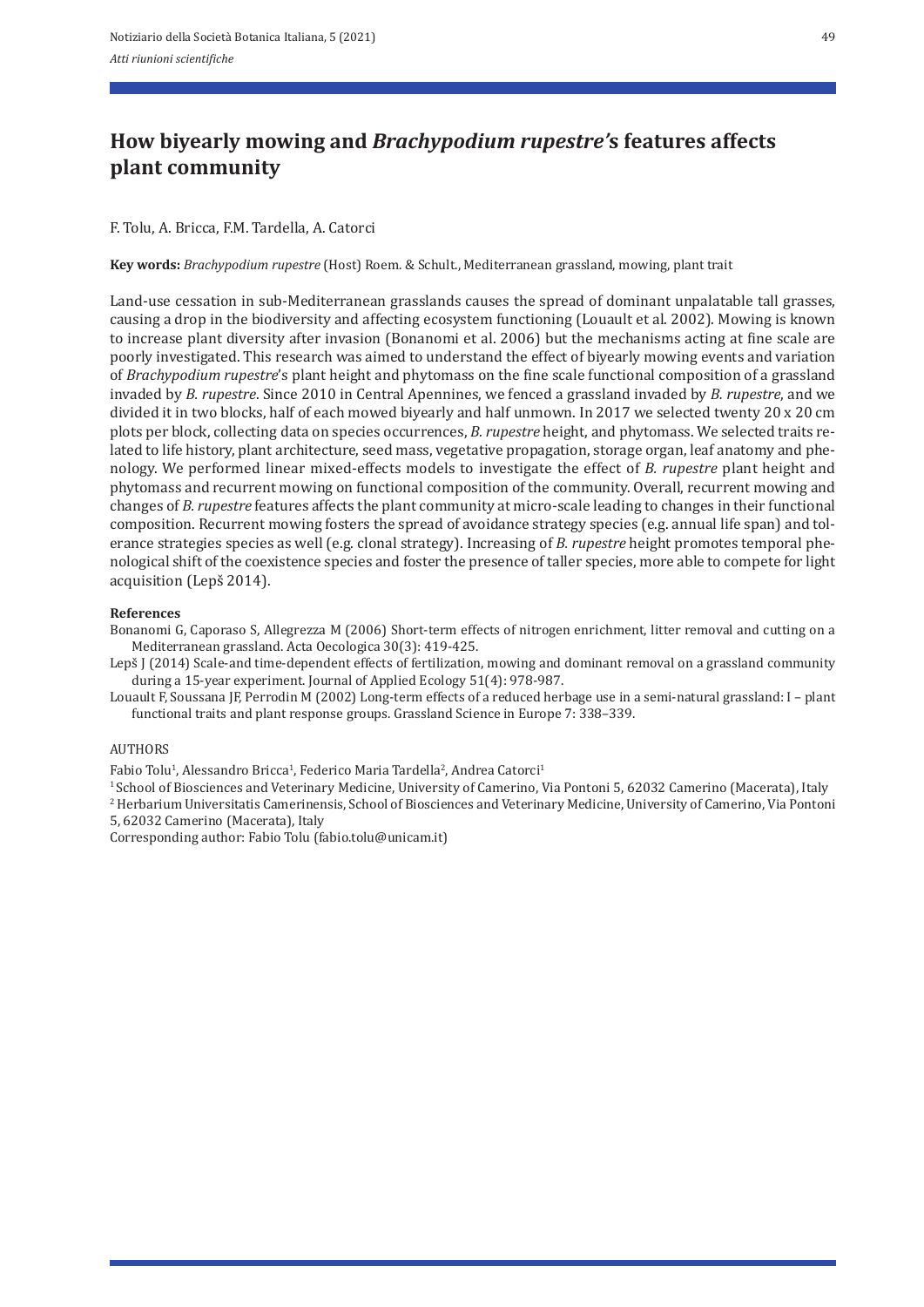# **Ecological features of supraglacial plant communities along the Alps and the role of Debris‑covered glaciers as refugia for cold‑stenotherm species**

### B. Valle, M. Tognetti, M. Caccianiga

**Key words:** climate change, cold‐adapted species, Debris‐Covered Glaciers, refugia

The number of Debris-Covered Glaciers (DCG) is increasing due to the climate change (Citterio et al. 2007); such landforms are assuming a key biological role: the debris cover has a strong impact on the evolution of glaciers, reducing the rate of ice ablation, but can also allow the colonization of glaciers by many organisms. Indeed, de‐ spite of the instability of the substrate and the severe microclimatic conditions, the supraglacial debris could provide a refuge for cold‐adapted plant species (Tampucci et al. 2017). Comparing surveys of plant species per‐ formed throughout different sites in the Alps, within the Alpine altitudinal belt, it is possible to describe the ecology and the composition of supraglacial plant communities. For this work these sites have been chosen: Peirabroc glacier (Maritime Alps, Cuneo), Amola glacier (Adamello group, Trento), Sorapiss glaciers (Dolomites, Belluno). Data were collected performing vegetation surveys in 12 plots for each glacier on the glacier debris, each consisting of a 5 x 5 metres square area. Soil samples were taken in each plot to describe the main soil features influencing plant growth. The mean number of species for glacier is six; among these taxa, the genus *Sax‑ ifraga* is represented on every glacier. The biological spectrum consists of two components: Hemicryptophytes and Chamaephytes, despite the diverse specific and chorotype composition. Species are cold‐adapted and require medium humidity values, low humus content and low-medium values of nutrients. The specificity of ecological requirements of these species and the different specific composition of DCGs, with respect to nearby iceless landforms, confirm the important role of DCG as refugia during warm periods (Fickert et al. 2007).

#### **References**

- Citterio M, Diolaiuti G, Smiragli C., D'Agata C, Carnielli T, Stella G, Siletto GB (2007) The fluctuations of Italian glaciers during the last century: a contribution to knowledge about Alpine glacier changes. Geografiska Annaler 89A (3): 167‐184.
- Fickert T, Friend D, Grueninger F, Molnia B, Richter M (2007) Did Debris‐Covered Glaciers Serve as Pleistocene Refugia for Plants? A New Hypothesis Derived from Observations of Recent Plant Growth on Glacier Surfaces, Arctic Antarctic and Alpine Research 39(2): 245‐257.
- Tampucci D, Azzoni RS, Boracchi P, Citterio C, Compostella C, Diolaiuti G, Isaia M, Marano G, Smiraglio C, Gobbi M, Caccianiga M (2017) Debris‐covered glaciers as habitat for plant and arthropod species: Environmental framework and colonization patterns. Ecological Complexity 32:42‐52.

#### AUTHORS

Barbara Valle<sup>1</sup>, Marta Tognetti<sup>1</sup>, Marco Caccianiga<sup>1</sup> 1 Dipartimento di Bioscienze, Università Statale di Milano, Via Giovanni Celoria 26, 20133 Milano, Italy Corresponding author: Barbara Valle (barbara.valle@unimi.it)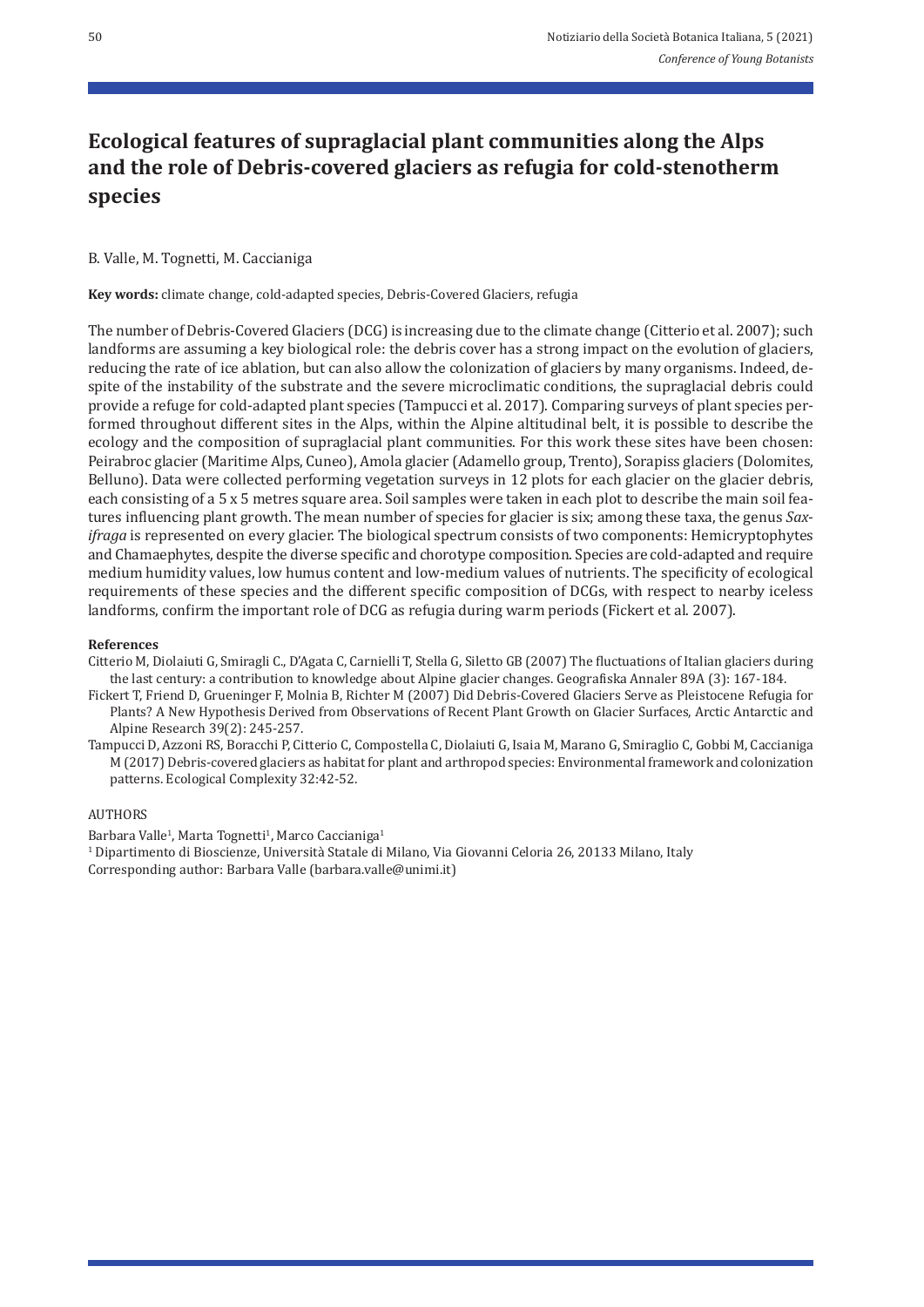# **Quantifying habitat suitability for narrow endemic alpine plant species in the Dolomites (Italy) under predicted climate change**

## F. Rota, G. Casazza, C. Wellstein

**Key words:** alpine narrow endemic plants; climate change; Dolomites, species distribution models

The Dolomites include nine protected areas and have been declared UNESCO World Heritage. They host unique endemic alpine plants that are threatened by climate change having a narrow geographical and altitudinal dis‐ tribution range because of their eco-evolutionary history. To assess the potential habitat loss under predicted climate change, we forecasted the change in habitat suitability for four narrow endemics (*Campanula morettiana* Rchb., *Rhizobotrya alpina* Tausch, *Saxifraga facchinii* W.D.J. Koch. and *Sempervivum dolomiticum* Facchini). We used 320 occurrences from the available floristic records. First, to test the importance of topography in determining species distribution we built models using climate, topography and the combination of both variables. Then we forecasted future habitat suitability under four different climate change scenarios (rcp 4.5 and 8.5 for 2060 and 2080) based on five different General Circulation Models from the CHELSA climate database at 1 km resolution. No significant difference was found among climate and topography models, suggesting a strong re‐ lationship between climate and topography. The habitat loss will increase over time and it will be more severe in the worst scenario. *S. facchinii* will experience the highest range reduction varying from 44% to 79%, according to year and scenario. *C. morettiana* and *S. dolomiticum* will experience the lowest decrease ranging from 20% and 23% to 62% and 66%, respectively. The suitable habitats will persist in higher elevations reducing connectivity among populations. This study assesses the vulnerability against climate change of these rare and unique species with the aim to foster conservation actions in the Dolomites.

### AUTHORS

Francesco Rota<sup>1</sup>, Gabriele Casazza<sup>2</sup>, Camilla Wellstein<sup>1</sup>

<sup>1</sup> Department of Science and Technology, Free University of Bozen/Libera Università di Bolzano, Italy

2 IMBE, Aix Marseille Université, Avignon Université, CNRS, IRD, IMBE. Technopôle de l'Arbois‐Méditerranée, Aix‐en‐Provence, France

Corresponding author: Francesco Rota (francesco.rota@natec.unibz.it)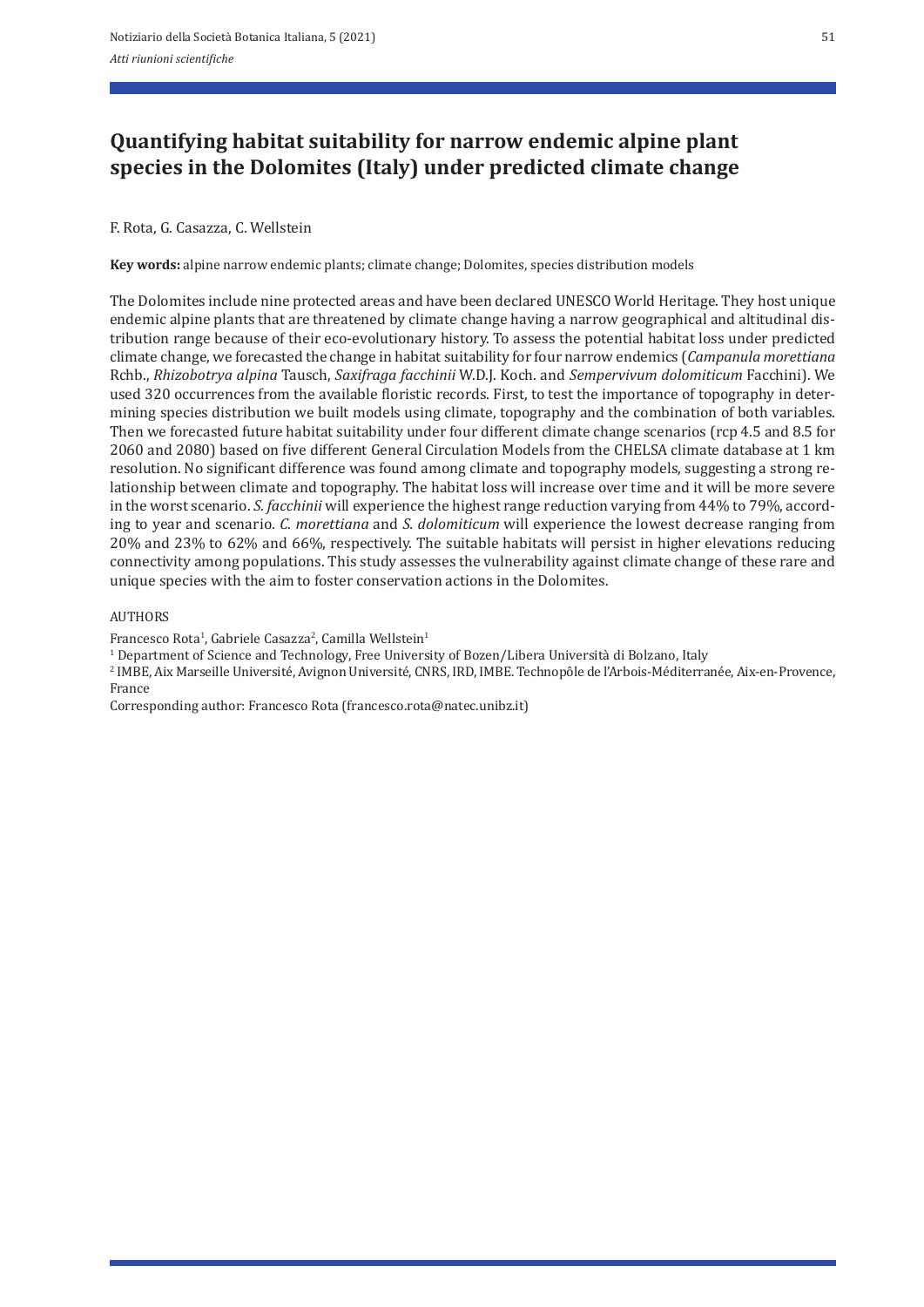# **Sustainable management practices in Mediterranean agroforestry systems using the Adaptive Multi‑Paddock model (project Life Regenerate ‑** *Revitalizing multifunctional Mediterranean agrosilvopastoral systems using dynamic and profitable operational practices* **‑ LIFE16 ENV/ES/000276)**

G. Rivieccio, M.C. Caria, A. Frongia, A. Pulina, P.P. Roggero, G. Seddaiu, S. Bagella

**Key words:** Agenda 2030, grazing, pastoral value, sustainability

Sustainable management of agroforestry systems allows achieving several Sustainable Development Goals (2030 Agenda) as these systems are critical for biodiversity conservation and provisioning of ecosystem services, such as genuine food, cultural aspects, and carbon sequestration (Lee et al. 2019, Niamir‐Fuller, Huber‐Sannwald 2020). In this view, LIFE Regenerate aims to enhance the biodiversity and ecosystem services in Mediterranean agroforestry systems through the application of the Adaptive Multi‐Paddock (AMP) management model. This involves rotational grazing with high instantaneous stocking rates and resting periods long enough to allow an optimal plant regrowth between two successive grazing. The experimental design includes two permanent grass‐ lands, one at low altitudes (PG\_la), one at high altitude (PG\_ha), and a wooded grassland (WG), with 4-8 paddocks each and the same number of control areas. The point quadrat method along permanent transects was applied for vegetation surveys (Bagella et al. 2013). Basing on the specific contribution of presence, according to the experimental design, we compared plant assemblage composition using NMDS, PERMANOVA, and SIMPER analysis and biodiversity indices using ANOVA. To evaluate the primary ecosystem services provided by these systems, e.g., forage provision, we calculated the Pastoral Value (Seddaiu et al. 2018). At baseline time, we found differ‐ ences between the three trials in plant assemblage composition (Pperm=0.001 for all comparisons), richness (PG\_la=63, WG=55, PG\_ha=49) and Pastoral Value (WG= 52.5, PG\_la=40.1, PG\_ha=26.9). In the following years since the start of the trial, the rotational grazing produced diversified effects on vegetation and Pastoral Value. The results are discussed to evaluate possible options for sustainable management tailored for different environmental conditions.

### **References**

- Bagella S, Salis L, Marrosu GM, Rossetti I, Fanni S, Caria MC, Roggero PP (2013) Effects of long‐term management practices on grassland plant assemblages in Mediterranean cork oak silvo‐pastoral systems. Plant Ecology 214(4): 621‐631.
- Lee H, Lautenbach S, Nieto APG, Bondeau A, Cramer W, Geijzendorffer IR (2019) The impact of conservation farming prac‐ tices on Mediterranean agro-ecosystem services provisioning—a meta-analysis. Regional Environmental Change 19(8): 2187‐2202.
- Niamir‐Fuller M, Huber‐Sannwald E (2020) Pastoralism and Achievement of the 2030 Agenda for Sustainable Development: A Missing Piece of the Global Puzzle. In:ç Lucatello S, Huber‐Sannwald E, Espejel I, Martínez‐Tagüeña N (Eds.) Stewardship of Future Drylands and Climate Change in the Global South: 41‐55. Springer, Cham.
- Seddaiu G, Bagella S, Pulina A, Cappai C, Salis L, Rossetti I, Lai R Roggero PP (2018) Mediterranean cork oak wooded grass‐ lands: synergies and trade‐offs between plant diversity, pasture production and soil carbon. Agroforestry Systems 92(4): 893‐908.

#### AUTHORS

Giovanni Rivieccio<sup>1</sup>, Maria Carmela Caria<sup>2</sup>, Antonio Frongia<sup>2,3</sup>, Antonio Pulina<sup>2,3</sup>, Pier Paolo Roggero<sup>2,3</sup>, Giovanna Seddaiu<sup>2,3</sup>, Simonetta Bagella<sup>1,2</sup>

- 1 Dipartimento di Chimica e Farmacia, Università degli Studi di Sassari, Via Francesco Muroni 23, 07100 Sassari, Italy
- 2 Nucleo Ricerca Desertificazione NRD, Università degli Studi di Sassari, Italy
- 3 Dipartimento di Agraria, Università degli Studi di Sassari, Viale Italia 39, 07100 Sassari, Italy

Corresponding author: Giovanni Rivieccio (giorivieccio@gmail.com)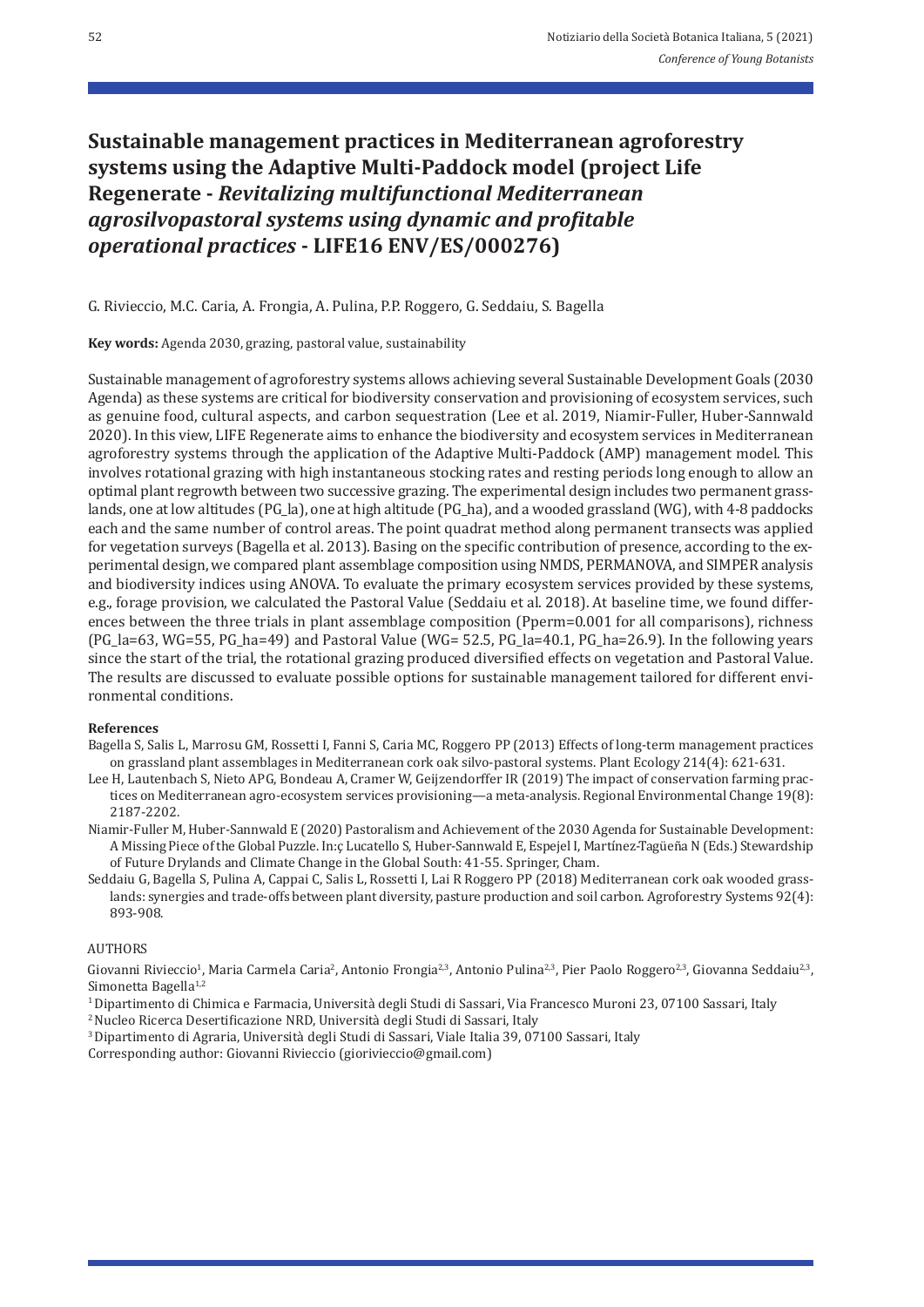# **Functional phytosociology of woody Italian vegetation**

M. Zanzottera, M. Caccianiga, M. Dalle Fratte, B.E.L. Cerabolini

**Key words:** climatic belt, plant functional traits, plant growth form, plant strategies

Vegetation has been traditionally studied through phytosociology, with a taxonomical community approach. Nonetheless, over the last few decades, has been broadly acknowledged that community functions largely de‐ pend on the characteristics of each species, in particular on resources acquisition and use strategy. Such approach relies on plant functional types and traits which have been widely applied in recent plant community research, but a link between phytosociology and functional ecology still has to be investigated. The aim of this study was to characterize main woody communities of the Italian vegetation, from Mediterranean to Alpine climatic belts, in order to identify differences, common features and trends in ecological functionality. We considered about 200 species, measuring leaf traits and collecting data about canopy height and seed mass. We performed Prin‐ cipal Components Analysis and ANOVA with post‐hoc tests. We also calculated Grime's CSR plant strategies with *StrateFy* method(Pierce et al. 2017). The species were displayed along two principal axes of variation, one rep‐ resenting the Leaf Economics Spectrum and the other representing the Size Spectrum. Overall, species of extreme habitats were significantly different from species of temperate environments; trees and shrubs in particular showed smaller, thicker and more conservative leaves with a tendency toward the stress-tolerant (S) strategy, while species of intermediate climatic belts had bigger, but thinner, acquisitive leaves, being in general more competitive (C). This study allowed a preliminary functional analysis of Italian woody vegetation, highlighting convergence in ecological strategies of *syntaxa* of extreme climatic belts.

#### **References**

Pierce S, Negreiros D, Cerabolini BEL, Kattg L., Diaz S, Kleyer M, Shipley B, Wright SJ, Soudzilovskaia NA, Onipchenko VG, van Bodegom PM, Frenette‐Dussault C, Weiher E, Pinho BX, Cornelissen JHC, Grime JP, Thompson K, Hunt R, Wilson PJ, Buffa G, Nyakunga OC, Reich PB, Caccianiga M, Mangili F, Ceriani RM, Luzzaro A, Brusa G, Siefert A, Barbosa NPU, Chapin FS, Cornwell WK, Fang J, Fernande GW, Garnier E, Le Stradic S, Penuelas J, Melo FPL, Slaviero A, Tabarelli M, Tampucci D (2017) A global method for calculating plant CSR ecological strategies applied across biomes world‐wide. Functional Ecology 31: 444‐457.

#### AUTHORS

Magda Zanzottera<sup>1,2</sup>, Marco Caccianiga<sup>2</sup>, Michele Dalle Fratte<sup>1</sup>, Bruno E.L. Cerabolini<sup>1</sup>

1 Dipartimento di Biotecnologie e di Scienze della Vita ‐ DBSV, Università degli Studi dell'Insubria, Via Dunant 3, 21100 Varese, Italy<br><sup>2</sup> Dipartimento di Bioscienze, Università degli Studi di Milano, Via Celoria 26, 20133 Milano, Italy

Corresponding author: Magda Zanzottera (magda.zanzottera@unimi.it)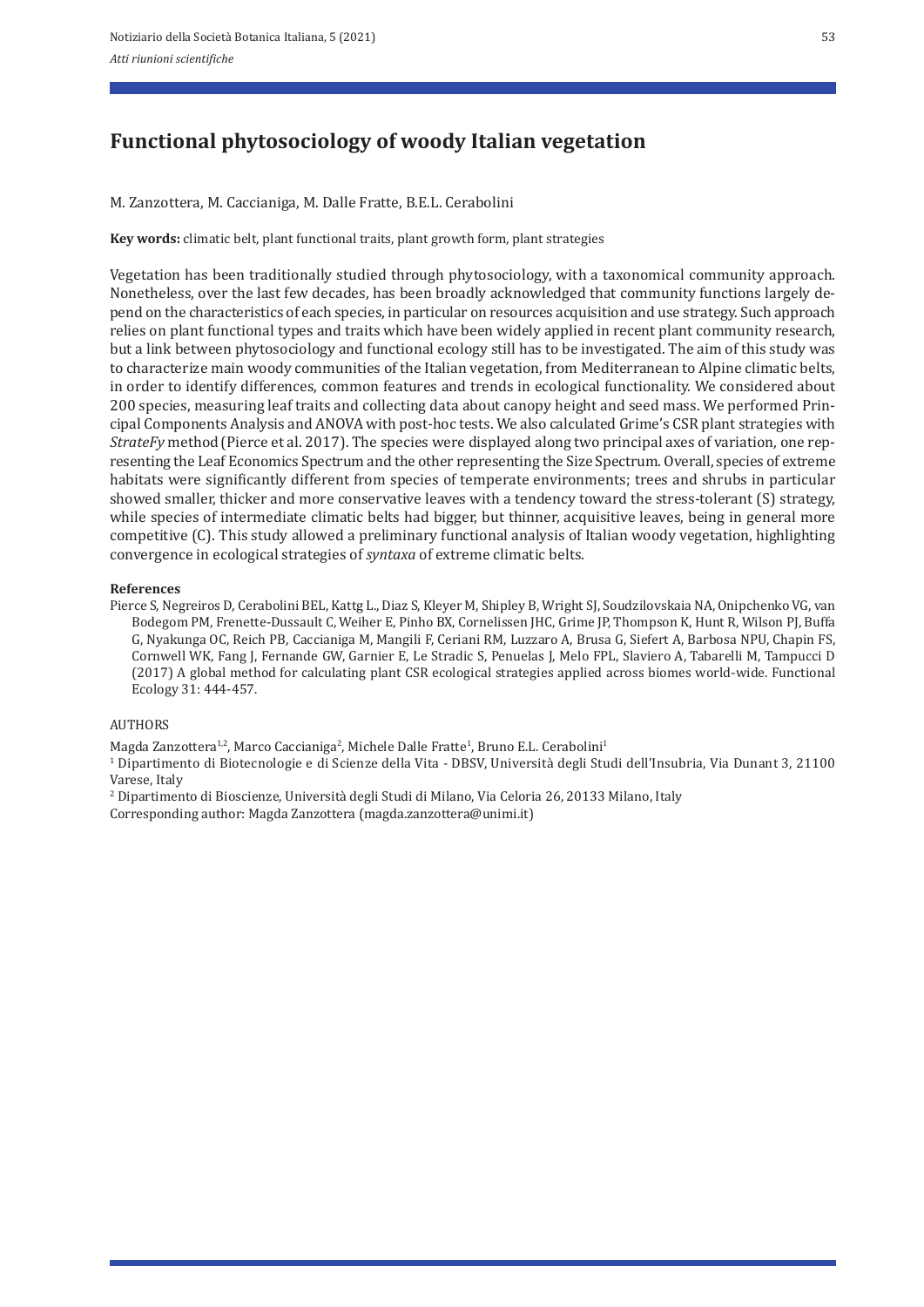# **Palynology to investigate environmental transformations on a long‑term perspective in the Po Plain: the case study of the Terramara S. Rosa di Poviglio**

### E. Clò, E. Furia, P. Torri, G.S. Mariani, A. Zerboni, A.M. Mercuri, M. Cremaschi

**Key words:** climate change, interdisciplinary, long-term perspective, pollen, Po Plain

Palynology is a key science to investigate long‐term environmental transformations. The study of the "Terramara Santa Rosa di Poviglio" (1550–1170 BC) was funded by the project SUCCESSO-TERRA (PRIN-20158KBLNB -Human societies, climate‐environment changes and resource exploitation/sustainability in the Po Plain in the mid‐Holocene: the Terramare culture; PI M. Cremaschi, A. Zerboni ‐ Università degli Studi di Milano; https://www.successoterra.net; Cremaschi et al. 2018). The geoarchaeological‐palynological approach helps to show how climate (dry phase c. 3.6 ka cal. BP) and human actions (over-exploitation of the resources) act in synergy to shape woods and fields during the development and collapse of the Terramara culture. Palynological spectra (pollen, fern and moss spores, non-pollen palynomorphs–NPPs) together with microcharcoal analyses add information to archaeological and geoarchaeological data and radiocarbon dating. Three off‐site cores were collected at different distances north from the site in 2018 (Cremaschi et al. 2018 unpublished) with the aim to verify the presence of a Po River palaeo‐riverbed and to collect data on vegetation and landscape through about 300 pollen samples. Pollen analyses show that land use has been already well‐attested during and after the Bronze Age, and included open areas with synanthropic plants, cereal cultivation and pasture fields. Woods largely consisted of broadleaved oaks and other deciduous trees, while wet environments were quite spread with phases of expansion and reduction. The data from the off-site analyses, compared with the on-site studies (Cremaschi et al. 2016), allow reconstructing regional vegetation changes (Mercuri et al. 2012) and specific adaptive behavior of the Terramare people as a result of the synergy between climate oscillations and human impact over a wide, regional, area.

### **References**

- Cremaschi M, Mercuri AM, Benatti A, Bosi G, Brandolini F, Clo' E, Florenzano A, Furia E, Mariani GS, Mazzanti M, Montecchi MC, Rattighieri E, Rinaldi R, Torri P, Zerboni A (2018) The SUCCESSO‐TERRA Project: a Lesson of Sustainability from the Terramare Culture, Middle Bronze Age of the Po Plain (Northern Italy). IANSA 9(2): 59‐67.
- Cremaschi M, Mercuri AM, Torri P, Florenzano A, Pizzi C, Marchesini M, Zerboni A (2016) Climate change versus land man‐ agement in the Po Plain (Northern Italy) during the Bronze Age: New insights from the VP/VG sequence of the Terramara Santa Rosa di Poviglio. Quaternary Science Reviews 136: 153‐172.
- Mercuri AM, Bandini Mazzanti M, Torri P, Vigliotti L, Bosi G, Florenzano A, Olmi L, Massamba N'siala I (2012) A marine/ter‐ restrial integration for mid‐late Holocene vegetation history and the development of the cultural landscape in the Po valley as a result of human impact and climate change. Vegetation History and Archaeobotany 21: 353‐372.

#### **AUTHORS**

Eleonora Clò<sup>1</sup>, Elisa Furia<sup>1</sup>, Paola Torri<sup>1</sup>, Guido S. Mariani<sup>2</sup>, Andrea Zerboni<sup>3</sup>, Anna Maria Mercuri<sup>1</sup>, Mauro Cremaschi<sup>3</sup> 1 Laboratorio di Palinologia e Paleobotanica, Dipartimento di Scienze della Vita, Università degli Studi di Modena e Reggio Emilia, Modena, Italy

2 Dipartimento di Scienze Chimiche e Geologiche, Università degli Studi di Cagliari, 09042 Monserrato (Cagliari), Italy 3 Dipartimento di Scienze della Terra "A. Desio", Università degli Studi di Milano, Via Luigi Mangiagalli 34, 20133Milano, Italy Corresponding author: Eleonora Clò (eleonora.clo@unimore.it)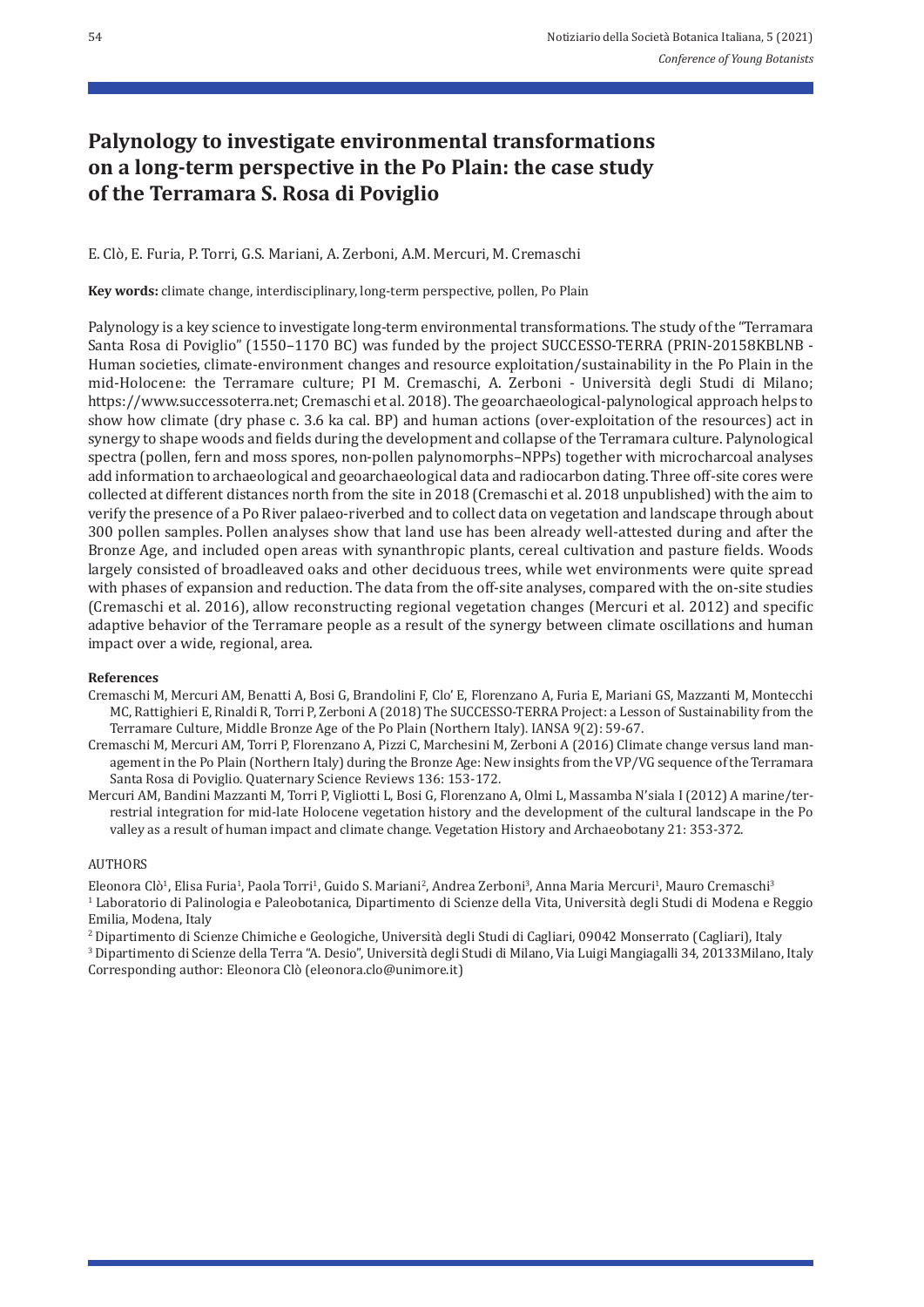# **The pastoral landscapes of arenaceous substrata in the Monti Sibillini National Park (Central Italy)**

T. Panichella, A. Catorci

**Key words:** bioindication, cluster, grasslands, phytosociology, plant community ecology

The "Monti Sibillini National Park", representing and important hotspot for biodiversity in Central Italy, is dis‐ tinguished by calcareous substrates (90% of the surface) in its south-eastern foothills, and arenaceous sediments outcrops (5% of the National park territory). The vegetation of this hilly landscape is mainly composed by forest ecosystems, arable fields and grasslands/meadows. In the last decades the abandonment of mountain farms and the cessation of traditional land‐use led to a huge expansion of woods and scrublands (Mazzoleni et al. 2004, Falcucci et al. 2007); contrariwise fields and, most of all, grasslands suffered a marked reduction of their extension. Because of such considerations it is mandatory a deeper understanding of the ecology and taxonomic composition of the grassland/meadow communities. During the survey campaign (May‐June 2008), we performed 55 phytosociological relevées, using the Braun Blanquet's method. These surveys were then processed to cluster analysis that highlighted the presence of five different clusters reflecting five different plant communities. For each community we defined the phytosociological placement, ecology and structural features, the taxonomic relevance for the flora of the National Park and the status of conservation. Two clusters were represented by mown meadows dominated by *Arrhenatherum elatius* (L.) P.Beauv. ex J. Presl & C.Presl, and *Cynosurus cristatus* L. respectively. The other two clusters were characterized by an acidophilus, semi-mesophilous grassland dominated by *Nardus stricta* L. and a xeric grassland, mostly abandoned, characterized by *Bromopsis erecta* (Huds.) Fourr. and *Achillea tomentosa* L. Finally, the last was dominated by *Calluna vulgaris*, a locally strongly threatened species that in this territory have one of the southernmost populations of the Italian peninsula.

#### **References**

Falcucci A, Maiorano L, Boitani L (2007) Changes in land-use/land-cover patterns in Italy and their implications for biodiversity conservation. Landscape ecology 22(4): 617‐631.

Mazzoleni S, di Pasquale G, Mulligan M, di Martino P, Rego F (Eds.) (2004) Recent dynamics of the Mediterranean vegetation and landscape. John Wiley & Sons. 306pp.

### AUTHORS

Tiziana Panichella<sup>1</sup>, Andrea Catorci<sup>1</sup>

1School of Biosciences and Veterinary Medicine, University of Camerino, Via Pontoni 5, 62032 Camerino (Macerata), Italy Corresponding author: Tiziana Panichella (tiziana.panichella@unicam.it)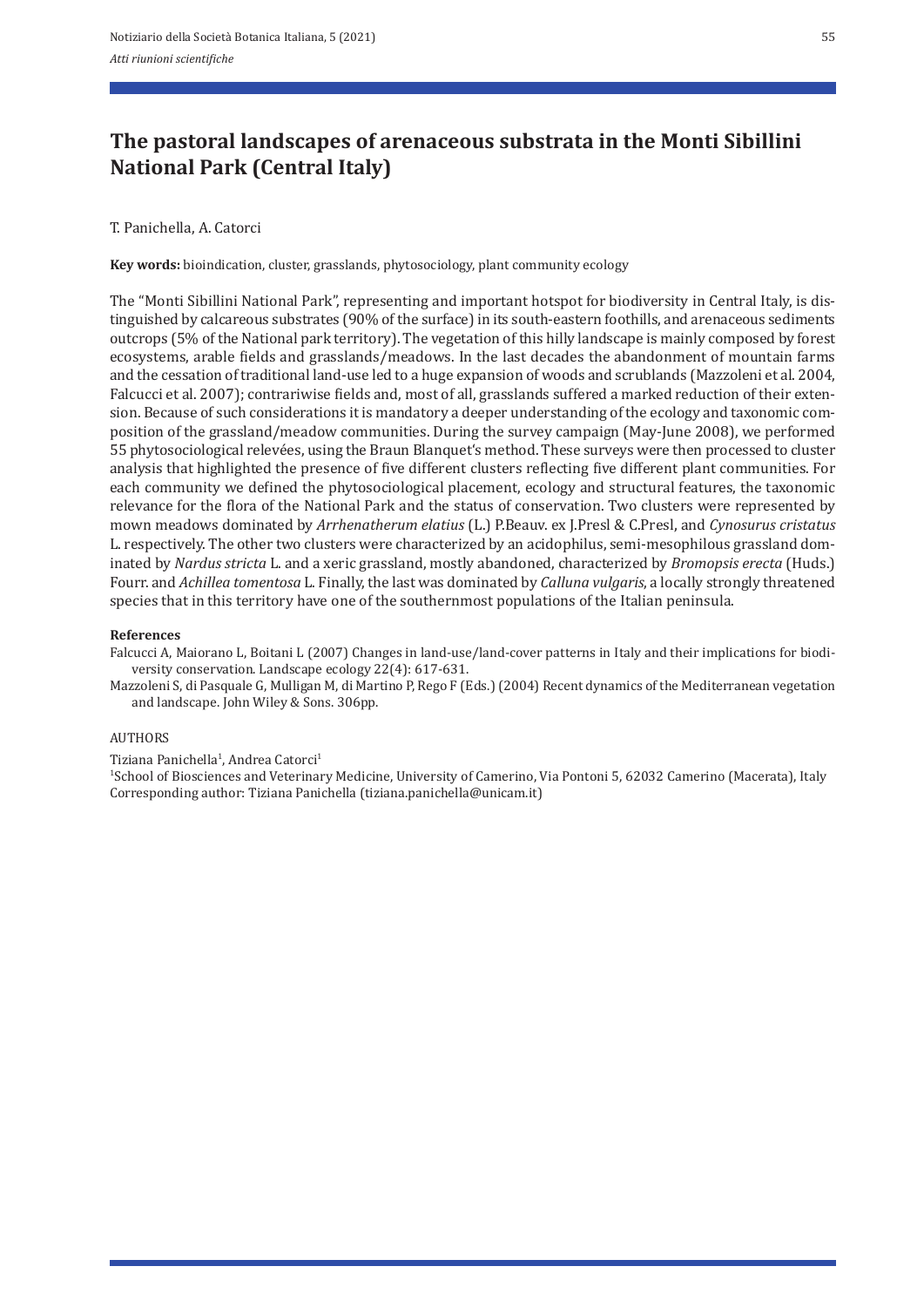# **Cross‑taxon analysis of vascular plants and ants in a Mediterranean agroforestry system: first results from the project "Innovative beef cattle Grazing systems for the Restoration of Abandoned Lands in the Alpine and Mediterranean mountains" (iGRAL‑AGER2)**

## G. Piga, M. Verdinelli, M.C. Caria, M. Marrosu, P.P. Roggero, S. Bagella

**Key words:** biodiversity, grassland management, relate analysis, traits

The characterization of complex biodiversity patterns across ecosystems requires substantial effort, expertise, and financial resources, so choosing surrogates as a shortcut to predict biodiversity changes is essential. Surrogate identification is primarily based on cross‐taxon congruence analysis (Wolters et al. 2006). In this study, we analysed vascular plant and ant assemblage composition and richness in a Mediterranean mountains agroforestry system (Macomer, NU) in order to evaluate and compare their response to different management types. Indeed, ants are successfully used as indicators of land management (Andersen, Majer 2004, Bagella 2014, Mauda et al. 2018) while vascular plants are a focal biodiversity surrogate (Reyes-López et al. 2003). The experimental design includes four different management types along a gradient of land use intensification: total abandonment, improved grazing, ordinary grazing, restoration areas and different vegetation cover (grasslands, clearings, open woodlands, close woodlands). Three replicates were considered for each sampling units. Vegetation surveys were performed using the point quadrat method along permanent transects. Ants were sampled close to the vegetation transects, using a set of four pitfall traps that were buried in the ground and arranged in a square grid of approximately 10 x 10 m. As a whole, 221 plant species and 21 ant species were found. The cross‐taxon analysis shows a significant congruence between vascular plant and ant assemblages (Relate anal‐ ysis, ρ=0.634, p=0.01). Moreover, ant richness was significantly correlated with Legumes cover (R=0.697, p=0.05) and also with Poaceae cover (R=0.796, p=0.01). The results are discussed considering different implications related to plant and ant traits in relationship to land management.

#### **References**

Andersen AN, Majer JD (2004) Ants show the way Down Under: invertebrates as bioindicators in land management. Frontiers in Ecology and the Environment 2(6): 291‐298.

Bagella S (2014) Does cross-taxon analysis show similarity in diversity patterns between vascular plants and bryophytes? Some answers from a literature review. Comptes rendus biologies 337(4): 276‐282.

Mauda EV, Joseph GS, Seymour CL, Munyai TC, Foord SH (2018) Changes in land use alter ant diversity, assemblage compo‐ sition and dominant functional groups in African savannas. Biodiversity and conservation 27(4): 947‐965.

Reyes-López J, Ruiz N, Fernández-Haege J (2003) Community structure of ground-ants: the role of single trees in a Mediterranean pastureland. Acta Oecologica 24(4): 195‐202.

Wolters V, Bengtsson J, Zaitsev AS (2006) Relationship among the species richness of different taxa. Ecology 87: 1886‐1895.

### AUTHORS

Giovanna Piga<sup>1</sup>, Marcello Verdinelli<sup>2</sup>, Maria Carmela Caria<sup>3</sup>, Marco Marrosu<sup>4</sup>, Pier Paolo Roggero <sup>3,5</sup>, Simonetta Bagella<sup>1,3</sup>

1 Dipartimento di Chimica e Farmacia, Università degli Studi di Sassari, Via Francesco Muroni 23, 07100 Sassari, Italy

2 Istituto per la BioEconomia (IBE), Consiglio Nazionale delle Ricerche, Traversa La Crucca 3, Localita' Baldinca – Li Punti, 07100 Sassari, Italy

<sup>3</sup> Nucleo Ricerca Desertificazione NRD, Università degli Studi di Sassari, Italy 4 Agr. Dr. Naturalista, S.C. Platamona, 07100 Sassari, Italy

5 Dipartimento di Agraria, Università degli Studi di Sassari, Viale Italia 39, 07100 Sassari, Italy Corresponding author: Giovanna Piga (gpiga1@uniss.it)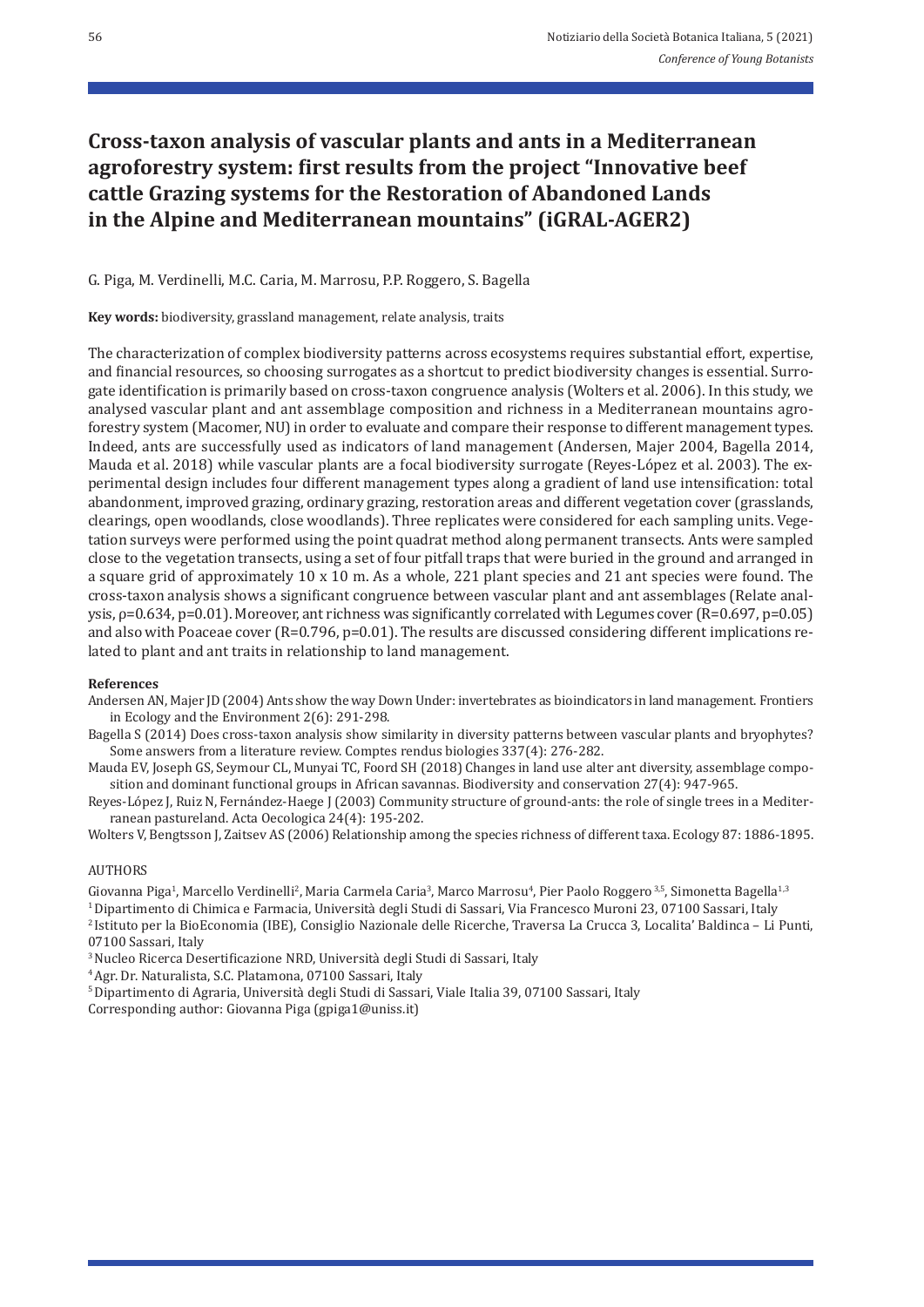## **Plant invasions in the Mediterranean basin**

L. Cao Pinna, I. Axmanová, M. Chytry, M. Malavasi, S. Giulio, A. Acosta, M. Carboni

**Key words:** alien species, "ideal invader", Mediterranean ecoregion

One of the major characteristics of human alteration of the environment is the erosion of biogeographical barriers caused by human mediated dispersal of alien species outside their native range. Many alien species natu‐ ralise and become invasive causing ecological, economic and social damage. However, to date we still have only very gross estimates of invasions in Europe and in particular in the Mediterranean Basin, which is considered a biodiversity hotspot in terms of species, endemisms and ecological functions (Chytrý et al. 2008). We aim to bridge this gap by analysing one of the largest available datasets of vascular plant species occurrences in Europe, obtained from the European Vegetation Archive (EVA). We collated 381741 georeferenced vegetation plots falling within the Mediterranean ecoregion of Europe and identified 522 alien species, which vary in their degree of spread and local success in the area. We quantified invasion trajectories of these species (van Kleunen et al. 2015) and found that other Mediterranean regions of the world have been the main donors of successful alien species to the Mediterranean basin, suggesting that environmental filtering is among the major drivers of invasion in this area. These results are confirmed by further analyses pinpointing the general characteristics of the "ideal invader" in the Mediterranean basin (Richardson, Pyšek 2006). Our results quantify for the first time the extent of alien plant naturalizations in the Mediterranean basin, and illustrate the urgent need to control, manage and understand the spread of alien species in this vulnerable area.

#### **References**

- Chytrý M, Maskell LC, Pino J, Pyšek P, Vilà M, Font X, Smart SM (2008) Habitat invasions by alien plants: a quantitative comparison among Mediterranean, subcontinental and oceanic regions of Europe. Journal of Applied Ecology. 45(2): 448‐458.
- Richardson DM, Pyšek P (2006) Plant invasions: merging the concepts of species invasiveness and community invasibility. Progress in Physical Geography 30(3): 409‐431.
- van Kleunen M, Dawson W, Essl F, Pergl J, Winter M, Weber E, Kreft H, Weigelt P, Kartesz J, Nishino M, Antonova LA, Barcelona JF, Cabezas FJ, Cárdenas D, Cárdenas‐Toro J, Castaño N, Chacón E, Chatelain C, Ebel AL, Figueiredo E, Fuentes N, Groom QJ, Henderson L, Inderjit, Kupriyanov A, Masciadri S, Meerman J, Morozova O, Moser D, Nickrent DL, Patzelt A, Pelser PB, Baptiste MP, Poopath M, Schulze M, Seebens H, Shu W, Thomas J, Velayos M, Wieringa JJ, Pyšek P (2015) Global exchange and accumulation of non‐native plants. Nature 525(7567): 100‐103.

#### AUTHORS

Luigi Cao Pinna<sup>1</sup>, Irena Axmanová<sup>2</sup>, Milan Chytry<sup>2</sup>, Marco Malavasi<sup>3</sup>, Silvia Giulio<sup>1</sup>, Alicia Acosta<sup>1</sup>, Marta Carboni<sup>1</sup><br><sup>1</sup> Department of science, Roma Tre University, Viale Marconi 446, 00146 Roma, Italy

- 
- 2 Institute of Botany and Zoology, Masaryk University, Kotlárská 2, CZ‐61137 Brno, Czech Republic 3
- Department of Applied Geoinformatics and Spatial Planning, Czech University of Life Sciences, Kamycka 129, 165 21 Prague 6, Czech Republic

Corresponding author: Luigi Cao Pinna (luigi.caopinna@uniroma3.it)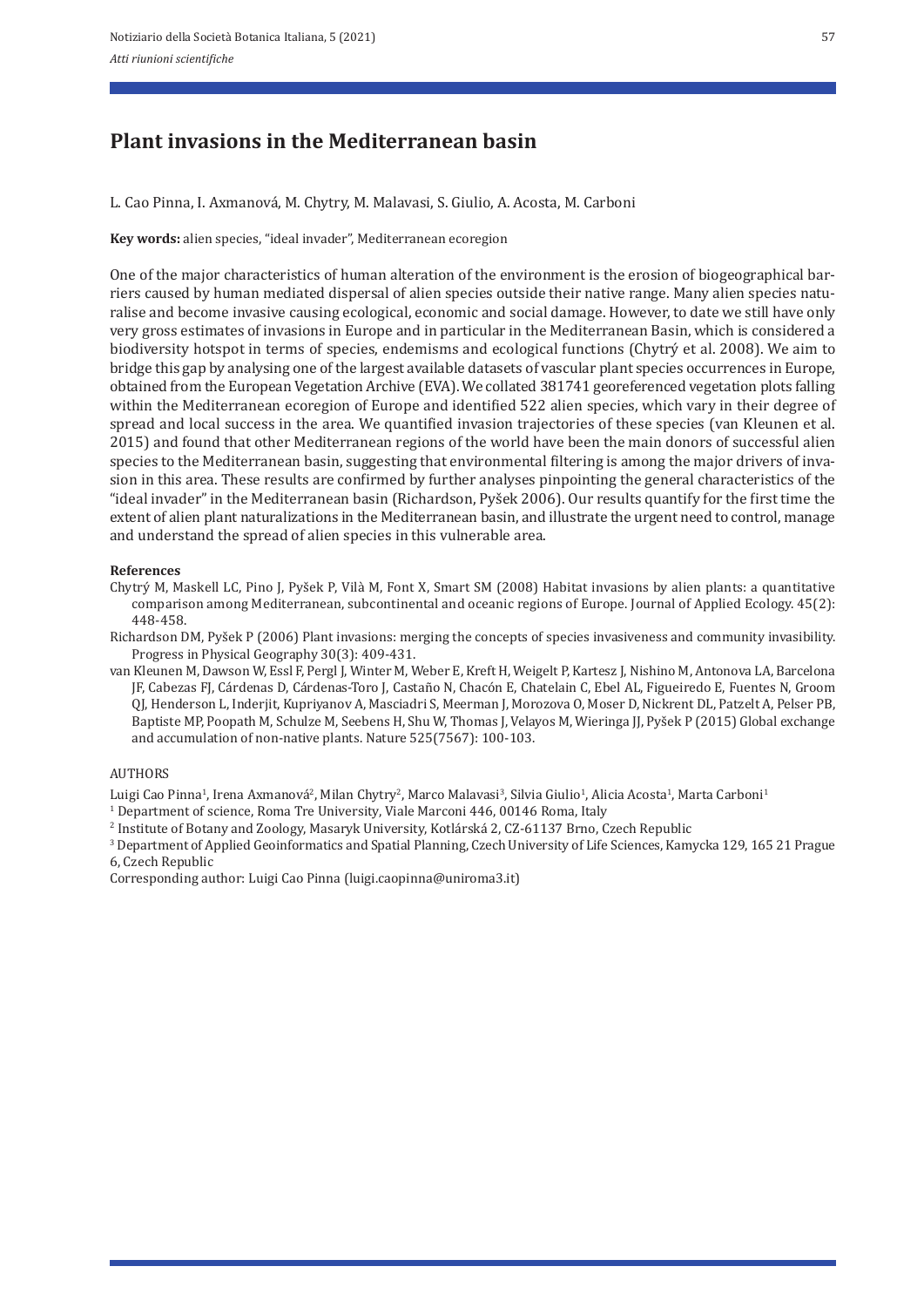## **Exploring dynamics of high elevation vegetation under changing climate**

C. Vallese, P. Giordani, R. Benesperi, A. Chiarucci, V. Di Cecco, L. Di Martino, L. Di Nuzzo, C. Lelli, P. Mair, D. Spitale, J. Nascimbene

High elevation ecosystems are among the most threatened by climate change and will experience remarkable species range shifts, loss, and community composition change, with great concern for their rich and peculiar biota (Gobiet et al. 2015, Pepin et al. 2015). In this scenario, improving the prediction on the biotic effects of climate change is crucial (Marini et al. 2011, Nascimbene, Spitale 2017). According to a multitaxon-approach including vascular plants, bryophytes, and lichens, this study aims at exploring the dynamics of the photoautotrophic biota of high‐elevation environments that are triggered by climate change, as well as by local factors. Our sampling design is based on elevational transects that have been established both in the Alps (on calcareous and siliceous substrates) and in the central Apennines (Majella massif). The methodological frame‐ work integrates species functional traits with community diversity analyses mainly focused on species richness and beta diversity. Our preliminary results suggest an evident effect of the elevational gradient in determining the pattern of lichen communities (vascular plants and bryophytes are still under identification). Moreover, in the Majella massif we have found some arctic-alpine species that are restricted to the highest part of the elevational gradient and that are at their southernmost European distributional range. These species have a typical disjoint distributional pattern with the nearest localities of occurrence located in the Alps.

### **References**

Gobiet A, Kotlarski S, Beniston M, Heinrich G, Rajczak J, Stoffel M (2015) 21st century climate change in the European Alps-A review. Science of Total Environment 493: 1138‐1151.

Marini L, Bona E, Kunin KE, Gaston KJ (2011) Exploring anthropogenic and natural processes shaping fern species richness along elevational gradients. Journal of Biogeography 38 (1): 78‐88.

Nascimbene J, Spitale D (2017) Patterns of beta-diversity along elevational gradients inform epiphyte conservation in alpine forests under a climate change scenario. Biological Conservation 216: 26‐32.

Pepin N, Bradley RS, Diaz HF, Baraer M, Caceres EB, Forsythe N, Fowler H, Greenwood G, Hashmi MZ, Liu XD, Miller JR, Ning L, Ohmura A, Palazzi E, Rangwala I, Schöner W, Severskiy I, Shahgedanova M, Wang MB, Williamson SN, Yang DQ (2015) Elevation‐dependent warming in mountain regions of the world. Nature Climate Change 5 (5): 424‐430.

### AUTHORS

Chiara Vallese<sup>1</sup>, Paolo Giordani<sup>2</sup>, Renato Benesperi<sup>3</sup>, Alessandro Chiarucci<sup>1</sup>, Valter Di Cecco<sup>4</sup>, Luciano Di Martino<sup>4</sup>, Luca Di Nuzzo<sup>3</sup>, Chiara Lelli<sup>1</sup>, Petra Mair<sup>5</sup>, Daniel Spitale<sup>5</sup>, Juri Nascimbene<sup>1</sup>

1 Department of Biological Geological and Environmental Sciences, University of Bologna, Via Zamboni 33, 40126 Bologna, Italy

2 Dipartimento di Farmacia (DIFAR), Università di Genova, Viale Benedetto XV 3, 16132 Genova, Italy

3 Dipartimento di Biologia, University of Florence, Via La Pira 4, 50121 Firenze, Italy

<sup>4</sup> Majella National Park, Office for Monitoring and Conservation of Plant Biodiversity - Majella Seed Bank, Sulmona, Italy 5 Museum of Nature South Tyrol, Bolzano, Italy

Corresponding author: Chiara Vallese (chiara.vallese2@unibo.it)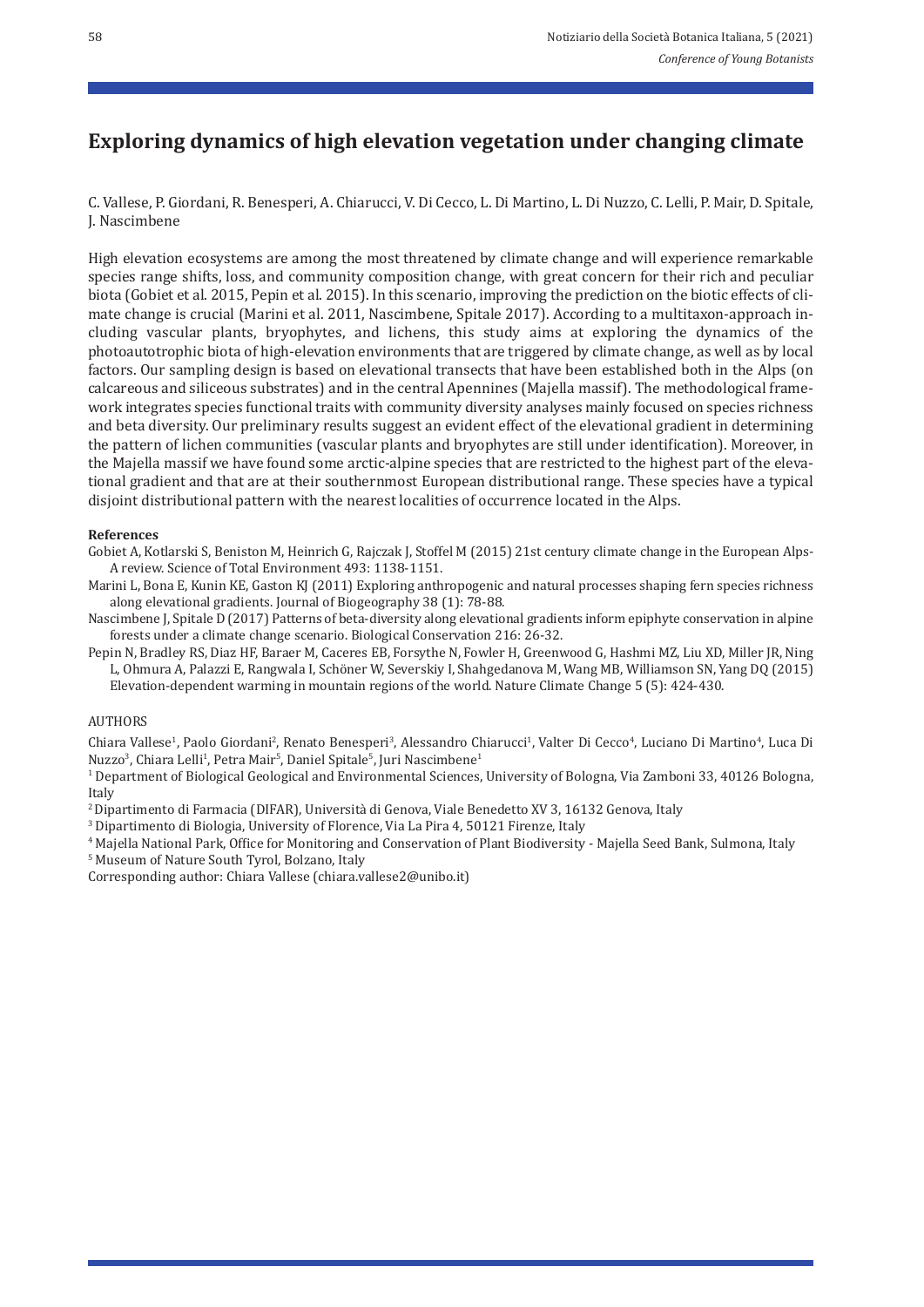# **Beach litter ecological effects along the Central Adriatic coast of Italy**

F.P. Tozzi, M. Varricchione, M. L. Carranza, A. Stanisci

**Key words:** beach litter, coastal habitats, dune ecosystems, plastic waste

The presence of macro litter on sandy beaches and dunes represents a widespread and serious environmental problem, which threatens coastal dunes integrity across the world. The study provides new insights on the accumulation of beach waste in the coastal environment and its impact in coastal dune habitats of European Con‐ cern (EC) in southern Abruzzo and Molise. We collected data in April and May 2018, using square plots (2x2m) randomly distributed in the EC habitats occurring along the dune vegetation zonation (Stanisci et al. 2014, Sperandii et al. 2017). The waste was classified according to the type of material and origin(OSPAR Commission 2010) and the entity of its accumulation in each EC coastal habitat was evaluated. The collected data were pro‐ cessed by applying the Mann Whitney test (Past Statistic software). Plastic and polystyrene are the most abun‐ dant materials and the litter associated with fishing and boating activities represent half of the waste sampled. The EC habitats most affected by beach litter are the foredunes and the river mouths, however the most volatile waste, like polystyrene, also reaches Mediterranean scrub, juniper and back dune pine forests (de Francesco et al. 2019). Recent studies have shown that, once incorporated into sediments, plastic bags and compostable poly‐ mers can reduce the success of sexual recruitment and the growth of new settlements of native dune species seedlings (Menicagli et al. 2019). In perspective, the following step of our research will focus on exploring the ecological impact of polystyrene on the germination ecology of native and alien species.

#### **References**

- de Francesco MC, Carranza ML, Varricchione M, Tozzi FP, Stanisci A (2019) Natural Protected Areas as Special Sentinels of Littering on Coastal Dune Vegetation. Sustainability 11(19): 5446.
- Menicagli V, Balestri E, Vallerini F, Castelli A, Lardicci C (2019) Adverse effects of non‐biodegradable and compostable plastic bags on the establishment of coastal dune vegetation: First experimental evidences. Environmental Pollution 252: 188‐195.
- OSPAR Commission (2010) Guideline for Monitoring Marine Litter on the Beaches in the OSPAR Maritime Area. Agreement number 2010‐02. ISBN 90 3631 973
- Sperandii MG, Prisco I, Stanisci A, Acosta ATR (2017) RanVegDunes ‐ A random plot database of Italian coastal dunes. Phy‐ tocoenologia 47(2): 231‐232.
- Stanisci A, Acosta ATR, Carranza ML, de Chiro M, Del Vecchio S, Di Martino L, Frattaroli AR, Fusco S, Izzi CF, Pirone G, Prisco I (2014) EU habitats monitoring along the coastaldunes of the LTER sites of Abruzzo and Molise (Italy). Plant Sociology 2(1): 51‐56.

#### AUTHORS

Francesco Pio Tozzi<sup>1</sup>, Marco Varricchione<sup>1</sup>, Maria Laura Carranza<sup>1</sup>, Angela Stanisci<sup>1</sup>

1 Department of Biosciences and Territory, University of Molise, Via Duca degli Abruzzi s.n.c., 86039 Termoli, Italy Corresponding author: Francesco Pio Tozzi (f.tozzi@studenti.unimol.it)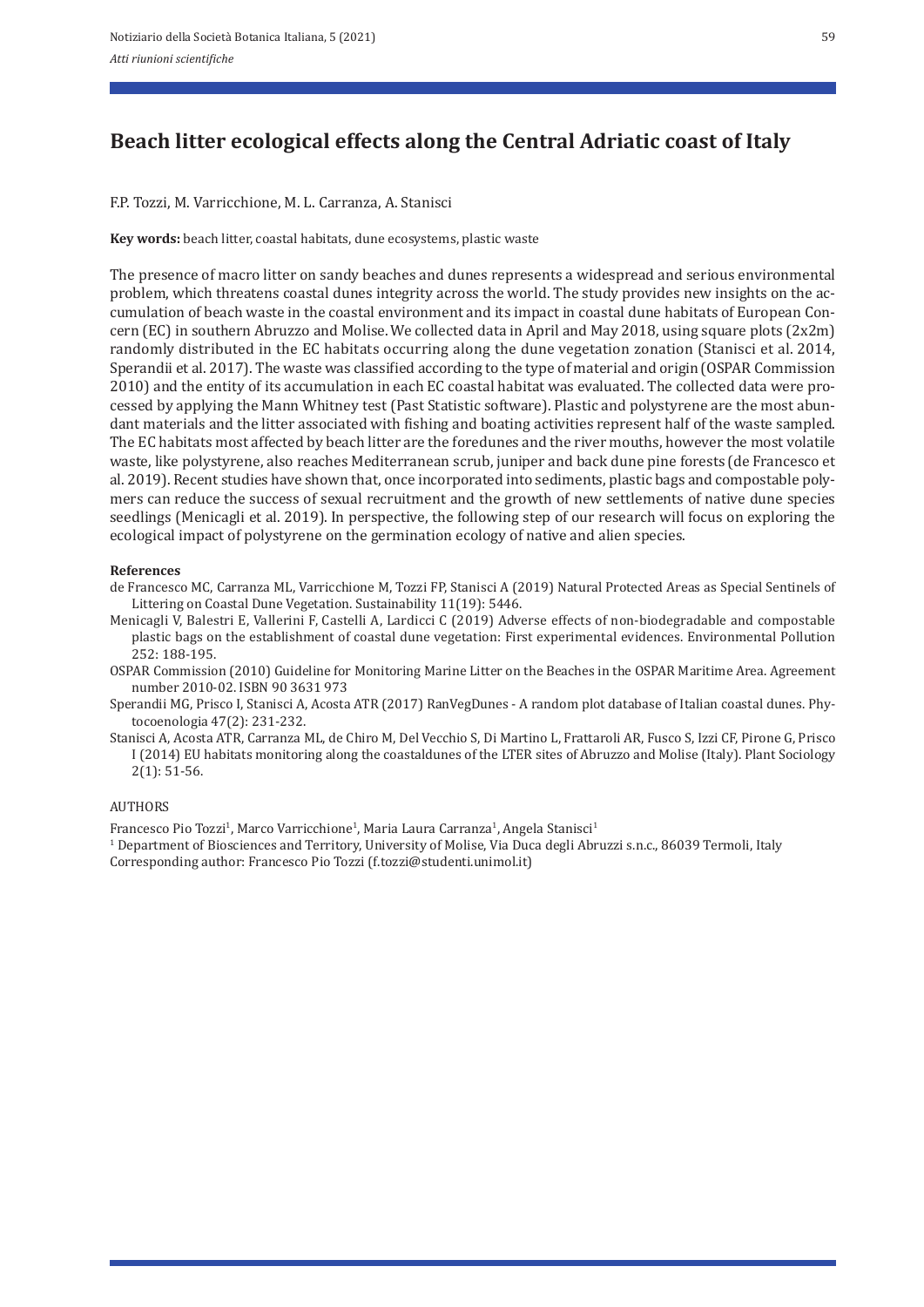# **Alpine shrub encroachment in the central Appenines: current patterns and temporal trends**

A. De Toma, M. Carboni, M. Malavasi, M. Cutini

**Key words:** alpine vegetation, landscaped dynamics, shrubs encroachment

Since the end of the 2nd World War, European mountain areas have been increasingly abandoned, resulting in grazing declines and often in dwarf‐shrub encroachment within alpine and sub‐alpine belts (Komac et al. 2013). Apennine mountains are characterized by relatively low altitudes and affected by Mediterranean summer drought that makes vegetation particularly vulnerable to climate change (Lionello et al. 2006). According to IPCC reports, drier summers are expected to occur in the Apennine area with 30‐40% less precipitation by 2100. In this work, we aimed to describe current patterns and encroachment trends of shrubs in the context of the ongoing changes in climate and land use. The study focuses on Central Apennines (Reatini, Duchessa and Ernici mountains) where we mapped the shrubs cover on current aerial photos and on historical photos (1954). We then related current shrub cover and encroachment trends to factors related to geomorphology, primary pro‐ ductivity (NDVI), climate (including snow cover), and grazing pressure. Preliminary results show the current spatial distribution of shrubs is mainly negatively related to primary productivity and grazing pressure. There has been significant shrub encroachment in the area, mainly by *Juniperus communis* L. Grazing abandonment, next to climate change, is an important driver of this trend. These results are in line with the ecological characteristics of *Juniperus* as a frost and drought tolerant species and light demanding invader (Thomas et al. 2007) who encroaches mainly in unfertile habitats (such as rocky outcrops and screes). Against this background, future results will help shed light on the role of soil characteristics for potentially mitigating or exacerbating these pat‐ terns.

### **References**

Komac B, Kéfi S, Nuche P, Escós J, Alados L (2013) Modeling shrub encroachment in subalpine grasslands under different environmental and management scenarios. Journal of environmental management 121: 160-169.

Lionello P, Malanotte‐Rizzoli P, Boscolo R, Alpert P, Artale V, Li L, Luterbacher J, May W, Trigo R, Tsimplis M, Ulbrich U, Xoplaki E (2006) The Mediterranean climate: an overview of the main characteristics and issues. Developments in Earth and En‐ vironmental Sciences 4: 1‐26.

Thomas PA, El‐Barghathi M, Polwart A (2007) Biological flora of the British Isles: *Juniperus communis* L. Journal of Ecology 95(6): 1404‐1440.

#### AUTHORS

Andrea De Toma<sup>1</sup>, Marta Carboni<sup>1</sup>, Marco Malavasi<sup>2</sup>, Maurizio Cutini<sup>1</sup>

<sup>1</sup> Department of Science, Roma Tre University, Viale Marconi 446, 00146 Roma, Italy

2 Department of Applied Geoinformatics and Spatial Planning, Czech University of Life Sciences, Kamycka 129, 165 21 Prague 6, Czech Republic

Corresponding author Andrea De Toma (andrea.detoma@uniroma3.it)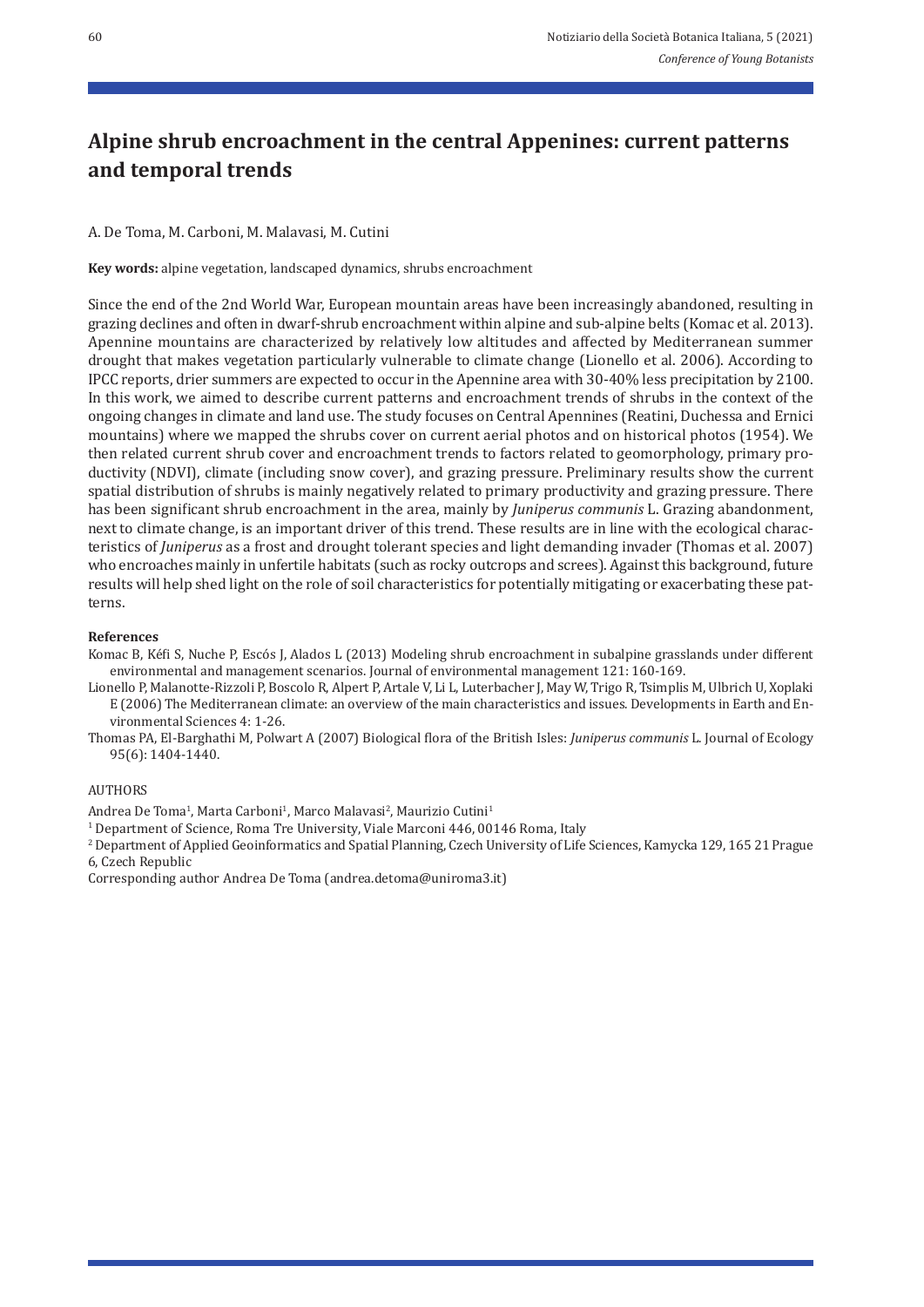# **Pollinator diversity and efficiency in Apple orchards in Emilia‑Romagna**

L. Lenzi, M. Galloni, F.V. Grillenzoni, F. Corvucci

**Key words:** apple, biodiversity, organic management, palynological analysis, pollinator

Apple (*Malus domestica* Borkh) is one of the most important and widespread fruit crops pollinated by insects globally. The majority of cultivars are self‐incompatible and rely on insects (mainly bees) for cross pollination (Garratt et al. 2014, Földesi et al. 2015). The present study investigates the pollinating role of taxonomically dis‐ tinct insects visiting apple flowers and describe the guilds of pollinators in four apple orchards managed with different agricultural systems (IPM and Organic). Pollinators have been monitored to assess their diversity and visitation frequency, and the pollen they carried has been identified to estimate their fidelity to *M. domestica*. A "pollinator importance" index (PI) was calculated as an estimation of the efficiency of each pollinating taxon. Pollinator taxonomic richness was similar between the orchards, while diversity indices highlighted some dif‐ ferences. In general, *Apis mellifera* L. was the most abundant bee, followed by bumblebees (*Bombus* spp.) and mining bees (*Andrena*), while the mason bees (*Osmia*) were the less one represented. These genera showed also the higher PI values (Ballantyne et al. 2017). Alongside, the palynological analysis allowed to estimate the "bee‐ plant" diversity within the orchards and their surroundings: the highest number of flowering species was found on the organic orchard system, supporting the positive correlation between organic management and biodiver‐ sity (Porcel et al. 2018).

### **References**

Ballantyne G, Baldock K, Rendell L, Willmer P (2017) Pollinator importance networks illustrate the crucial value of bees in a highly speciose plant community. Scientific Reports 7: 8389 DOI:10.1038/s41598‐017‐08798‐x

Földesi R, Kovács‐Hostyánszki A, Korösi Á, Somay L, Elek Z, Markó V, Sárospataki M, Bakos R, Varga Á, Nyisztor K, Báldi A (2015) Relationships between wild bees, hoverflies and pollination success in apple orchards with different landscape contexts. Agricultural and Forest Entomology. DOI: 10.1111/afe.12135

Garratt M, Breeze T, Jenner N, Polce C, Biesmeijer J, Potts S (2014) Avoiding a bad apple: Insect pollination enhances fruit quality and economic value. Agriculture, Ecosystems & Environment 184: 34‐40.

Porcel M, Andersson G, Pålsson J, Tasin M (2018) Organic management in apple orchards: Higher impacts on biological control than on pollination. Journal of Applied Ecology 55: 2779‐2789.

### AUTHORS

Lucia Lenzi<sup>1</sup>, Marta Galloni<sup>1</sup>, Francesca Vittoria Grillenzoni<sup>2</sup>, Francesca Corvucci<sup>2</sup>

<sup>1</sup> Department of Biological, Geological and Environmental Sciences, University of Bologna, Via Irnerio 42, 40126 Bologna, Italy

² Consiglio per la ricerca in agricoltura e l'analisi dell'economia agraria, Centro di Ricerca Agricoltura e Ambiente (CREA‐ AA), Via di Saliceto 80, 40128 Bologna, Italy

Corresponding author: Lucia Lenzi (lucia.lenzi2@studio.unibo.it)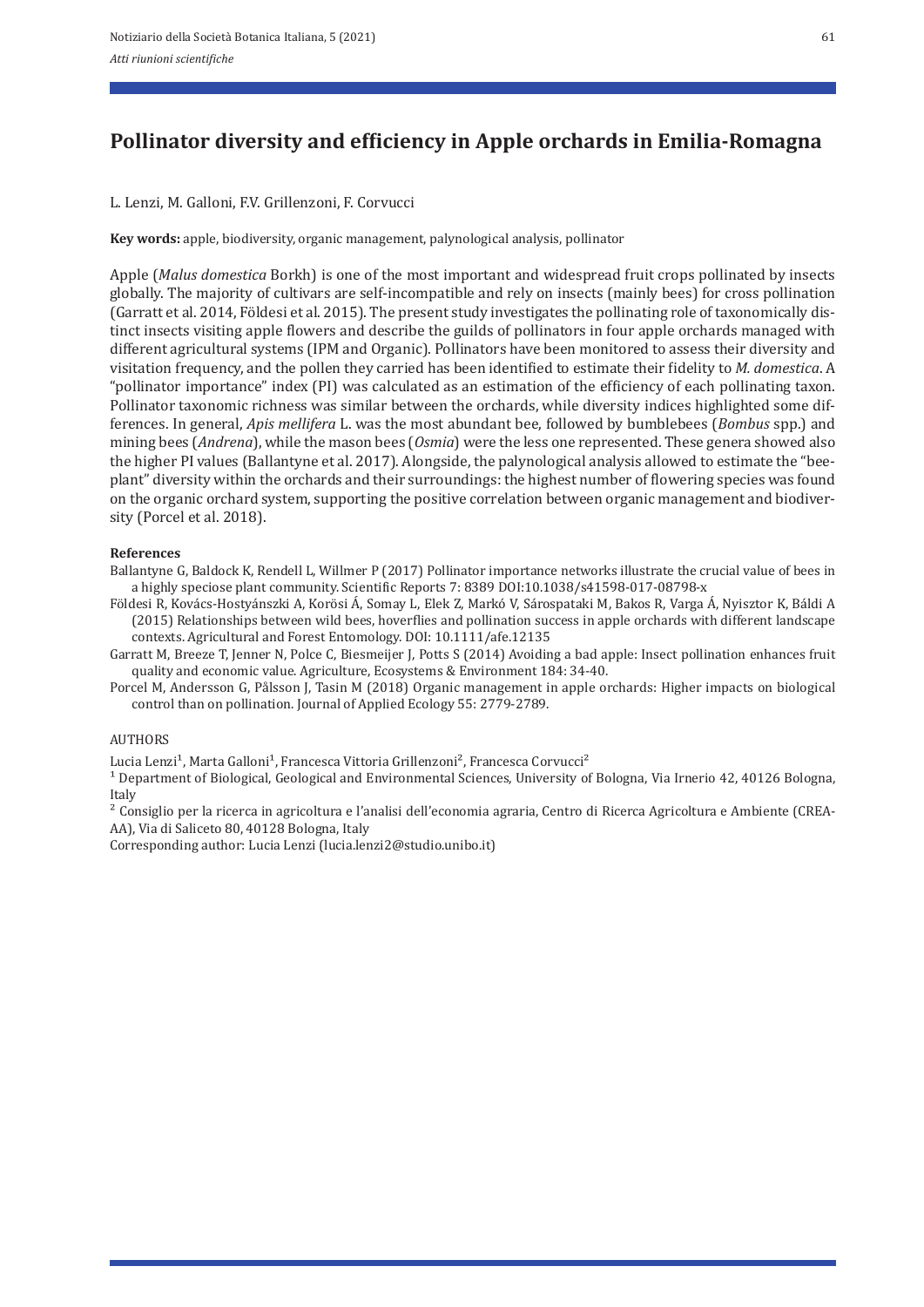## **Patterns of vegetation succession at broad geographical scales: the time is ripe for comparative studies and meta‑analyses**

K. Prach, K. Řehounková, P. Janečková, M. Ballesteros, O.K. Prach, A. Müllerová, L. Šebelíková, K. Vítovcová, L. Tichý, C. Toffolo

**Key words:** disturbances, Europe, restoration, succession

Current successional theory lacks an integration across broad geographical scales. Most successional research addresses site or process specific questions, but extrapolation of the findings to broader spatial and temporal scales is rare. Comparative studies of either many seres or one sere over a broad geographical scale are really scarce. In this project we would like to analyse vegetation succession across broad geographical scales with a focus on the latitudinal gradient in Europe. For this purpose, we are preparing the European Database of Suc‐ cessional Series (EDaSS), using our own and literary data and, moreover, data that will be provided by re‐ searchers all over Europe that kindly will contribute to our Database. We aim to compile successional data of changes in vegetation following disturbance (mining, abandonment from agriculture, forest clearing, fire, land‐ slides, dunes, emerged bottoms, glacial retreat). We will test hypotheses especially concerning the probability a succession reaches a target stage, rate of succession, type of trajectory, trends in species number and the num‐ ber of target and invasive species, all in relationships to latitude, climate, and biomes. Besides contributions to the theory of ecological succession, we expect implications to ecological restoration, and nature conservancy across the continent.

#### AUTHORS

Karel Prach<sup>12</sup>, Klara Řehounková<sup>1</sup>, Petra Janečková<sup>1</sup>, Miguel Ballesteros<sup>1</sup>, Ondrej Mudrák<sup>2</sup>, Anna Müllerová<sup>1</sup>, Lenka Šebelíková<sup>1</sup>, Kamila Vítovcová<sup>1</sup>, Lubomir Tichý<sup>3</sup>, Chiara Toffolo<sup>1</sup>

<sup>1</sup> Department of Botany, Faculty of Science, University of South Bohemia

2 Institute of Botany, Academy of Sciences of the Czech Republic

3 Masaryk University, Brno, Czech Republic

Corresponding author: Karel Prach (prach@prf.jcu.cz)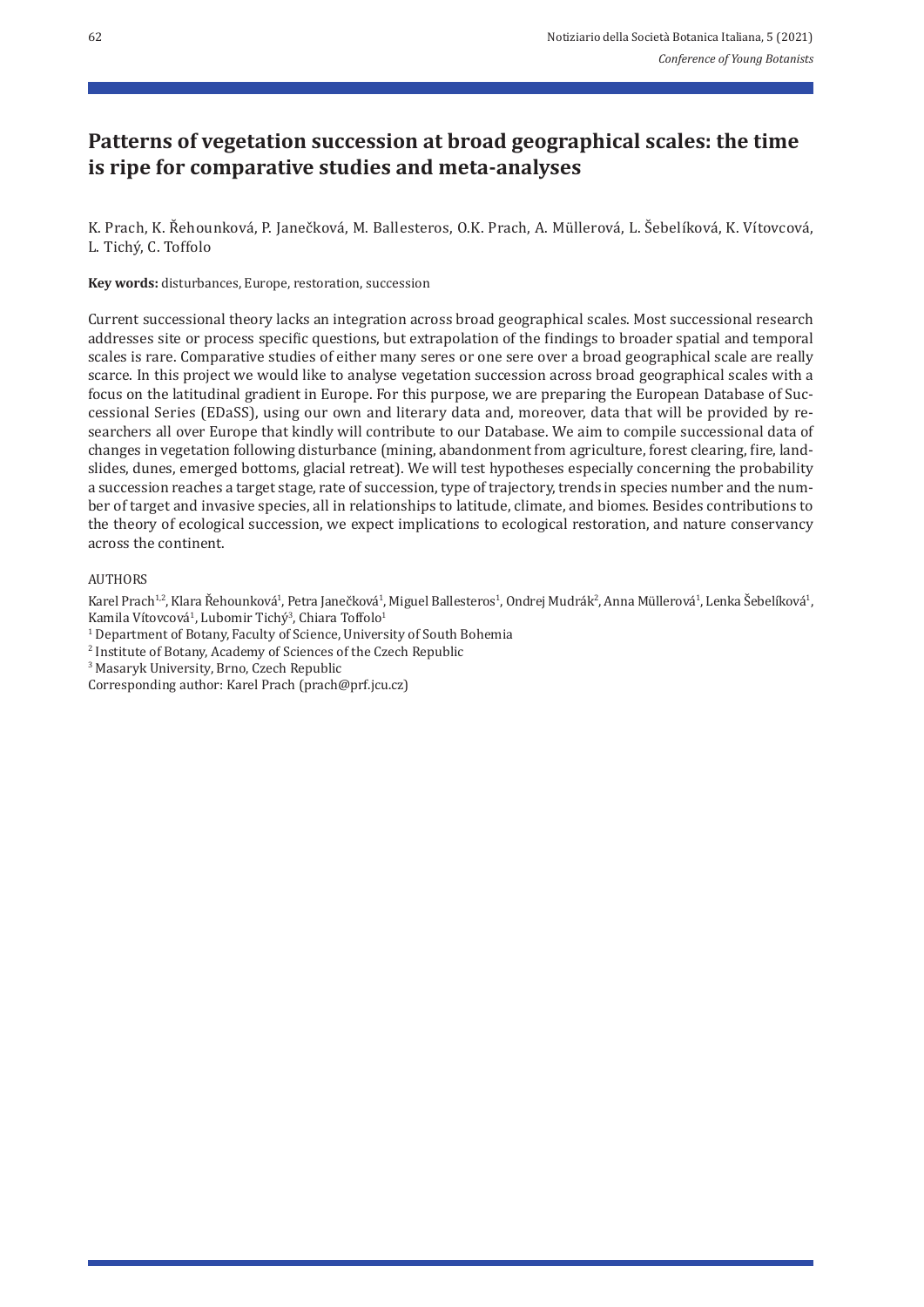## **Long‑term changes in** *Carex curvula* **community composition; preliminary results on Orobian Alps**

D. Sciandra, F. Mangili, M. Caccianiga

**Key words:** climate change, Landolt indices, phytosociological relevés

Climate change is supposed to heavily affect climate‐limited communities such as Alpine grasslands. The occur‐ rence of phytosociological relevés performed during the last century provides the opportunity of monitoring floristic and structural changes occurred in the last decades. The present study aims to investigate how *Carex curvula* All. communities changed during a time span of c. 30 years. We compared 22 published and unpublished phytosociological relevés collected during the 1990s (Andreis 1996, Andreis et al. 1996, Caccianiga et al. 2000) with new data collected during 2019 in the same sites, identified through the original station data. Relevés were selected considering late successional communities of the alpine belt, mainly *C. curvula*-dominated grasslands. All the relevés were analysed with multivariate analysis; the ecological profile of each relevé was assessed with Landolt's ecological indices (Landolt et al. 2010). Cluster analysis identified seven main clusters, from dry to snowbed communities. Landolt indices showed an overall increase temperature value in the new relevés. The humidity values showed a slight reduction, while the nutrient values increased. Humus values showed a consistent increase, especially concerning dry communities. Light values decreased in almost all the observed communities. This suggests an upward shift of shadow-requiring species as a consequence of temperature increase. In general, we observed a deterioration of pure *C. curvula* communities, the decrease of cold-demanding species and the appearance of species linked to human impact, like *Nardus stricta* L. The following step of our research is to extend the analysis to all the other relevés taken during the 1990s in the whole area.

#### **References**

- Andreis C (a cura di) (1996) Parco Regionale delle Orobie Bergamasche. Indagine floristico-vegetazionale e faunistica finalizzata alla stesura del Piano territoriale di Coordinamento. Provincia di Bergamo, Regione Lombardia. Rapporto inedito.
- Andreis C, Armiraglio S, Caccianiga M, Cerabolini B, Gubertini A, Ravazzi C (1996) Elemento Boreale e Vegetazione di Vacci‐ nio‐Piceetea sul Versante Meridionale delle Alpi Orobie. Giornale botanico italiano 130: 1, 480, DOI: 10.1080/ 11263509609439700
- Caccianiga M, Armiraglio S, Andreis C (2000) Le formazioni con Carex curvula ed i microarbusteti a Loiseleuria procumbens del versante meridionale delle Alpi Orobie. Fitosociologia 37.1: 21‐38.
- Landolt E, Bäumler B, Ehrhardt A, Hegg O, Klötzli F, Lämmler W, Nobis M, Rudmann‐Maurer K, Schweingruber FH, Theurillat JP, Urmi E, Vust M, Wohlgemuth T (2010) Flora indicativa: Okologische Zeigerwerte und biologische Kennzeichen zur Flora der Schweiz und der Alpen. Bern, Haupt.

#### **AUTHORS**

Diana Sciandra<sup>1</sup>, Federico Mangili<sup>2</sup>, Marco Caccianiga<sup>1</sup>

<sup>1</sup> Department of Life Sciences, University of Milan, Via Celoria 26, 20133 Milano, Italy

2 FAB, Gruppo Flora Alpina Bergamasca, Via Crescenzi 82, 24123 Bergamo, Italy

Corresponding author: Diana Sciandra (diana.sciandra@studenti.unimi.it)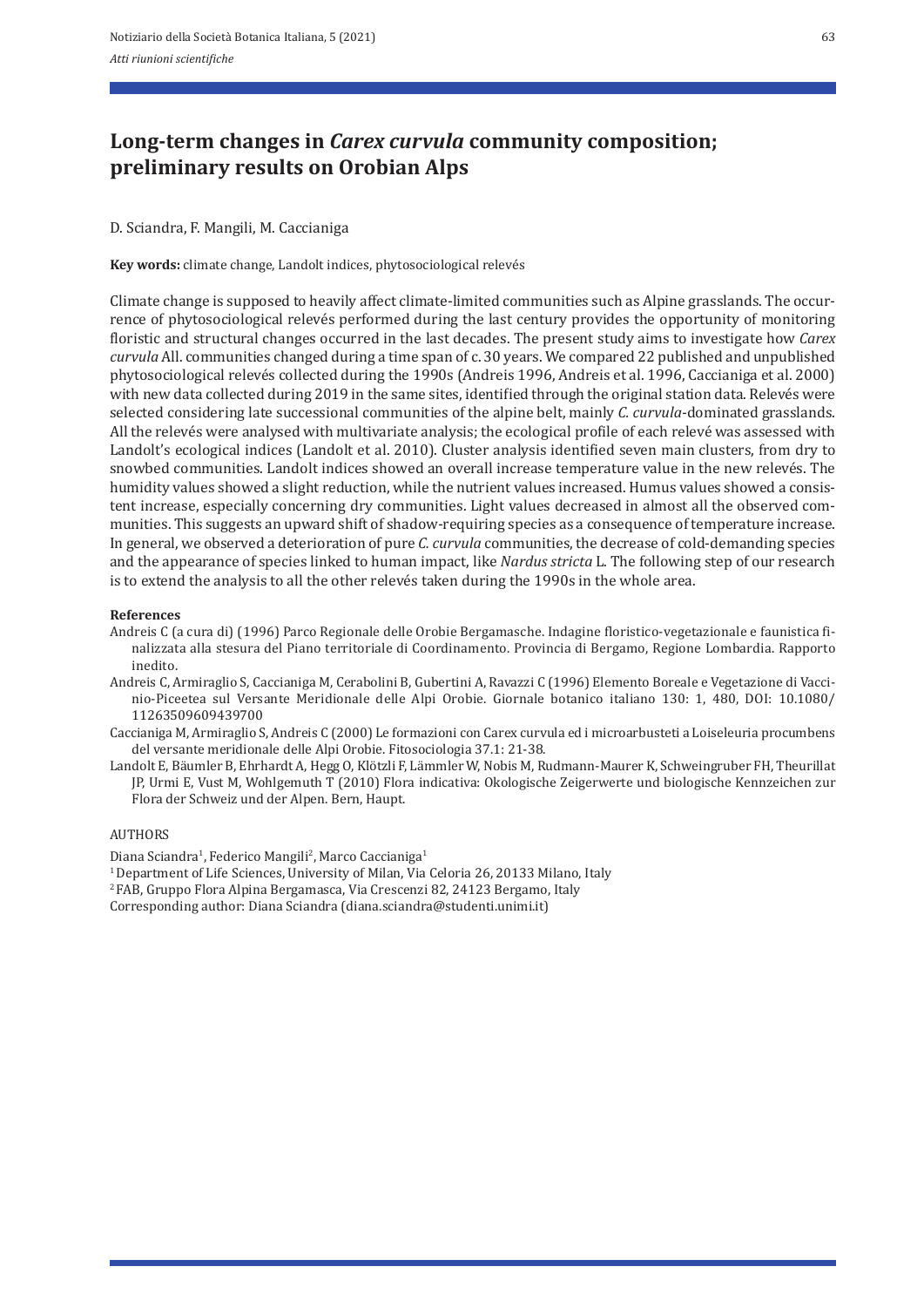# **Nectar trait variability in** *Buglossoides purpurocaerulea* **(L.) I.M.Johnst.**

M. Barberis, G. Bogo, G. Ghisbain, M. Alessandrini, M. Nepi, M. Galloni

**Key words:** *Buglossoides purpurocaerulea,* nectar composition, nectar variability, pollination ecology

Floral nectar is the main reward offered to pollinators. The behaviour and efficacy of the pollinators themselves are affected by nectar traits, but the latter may vary within the same plant and even the same flower, depending on intrinsic and extrinsic factors (Schaeffer et al. 2016, Palmer‐Young et al. 2019). In this study, we investigated whether the nectar of *Buglossoides purpurocaerulae* (L.) I.M.Johnst. (Boraginaceae, Lithospermae) changed through functionally different floral stages and after insect visits. *B. purpurocaerulea* is a self-incompatible plant relying on pollinators for its sexual reproduction. Flowers show incomplete proterogyny and no hercogamy, thus self‐pollination could potentially occur. The studied population is situated close to Bologna, in the protected area SIC‐ZPS IT4050001. Nectar samples were collected from different floral stages and from both bagged and unbagged flowers. HPLC analyses were performed to investigate amino acid and sugar composition.We found that nectar volume and sugar abundance are affected by floral phenology as well as by insect visitation. When visits are prevented, the older flowers contain more nectar but lower sugar concentration. These results suggest nectar sugar reabsorption in unvisited flowers. At the female stage, nectar shows a lower sugar content but as concentrated as in the other phenological stages. In contrast, the amino acid profile does not change during the flower lifespan, being relatively rich already in the bud. In particular, the high concentration of β‐alanine, which is likely to affect pollinator preference because of its involvement in functional flight muscles, possibly explains why the female stage is already attractive to insects (Bogo et al. 2019).

### **References**

Bogo G, Bortolotti L, Sagona S, Felicioli A, Galloni M, Barberis M, Nepi M (2019) Effects of Non‐Protein Amino Acids in Nectar on Bee Survival and Behavior. Journal of Chemical Ecology 45: 278‐285. DOI: 10.1007/s10886‐018‐01044‐2

Palmer‐Young EC, Farrell IW, Adler LS, Milano NJ, Egan PA, Junker RR, Irwin RE, Stevenson PC (2019) Chemistry of floral re‐ wards: intra‐ and interspecific variability of nectar and pollen secondary metabolites across taxa. Ecological monographs 89(1): e01335. DOI: 10.1002/ecm.1335

Schaeffer RN, Zhu Mei Y, Andicoechea J, Manson JS, Irwin RE (2016) Consequences of a nectar yeast for pollinator preference and performance. Functional Ecology 31: 613‐621. DOI: 10.1111/1365‐2435.12762

### AUTHORS

Marta Barberis<sup>1</sup>, Gherardo Bogo<sup>1</sup>, Guillaume Ghisbain<sup>2</sup>, Mattia Alessandrini<sup>1,3</sup>, Massimo Nepi<sup>4</sup>, Marta Galloni<sup>1</sup>

1 Department of Biological, Geological and Environmental Sciences, University of Bologna, Via Irnerio 42, 40126 Bologna, Italy

2 Research Institute of Biosciences, University of Mons, Avenue du Champ de Mars 6, 7000 Mons, Belgio

3 Department of Biochemistry of Plant Secondary Metabolism, University of Hohenheim, Garbenstr. 30, D‐ 70599 Stuttgart, Germania

4 Department of Life Sciences, University of Siena, Via Pier Andrea Mattioli 4, 53100 Siena, Italy Corresponding author: Marta Barberis (marta.barberis2@unibo.it)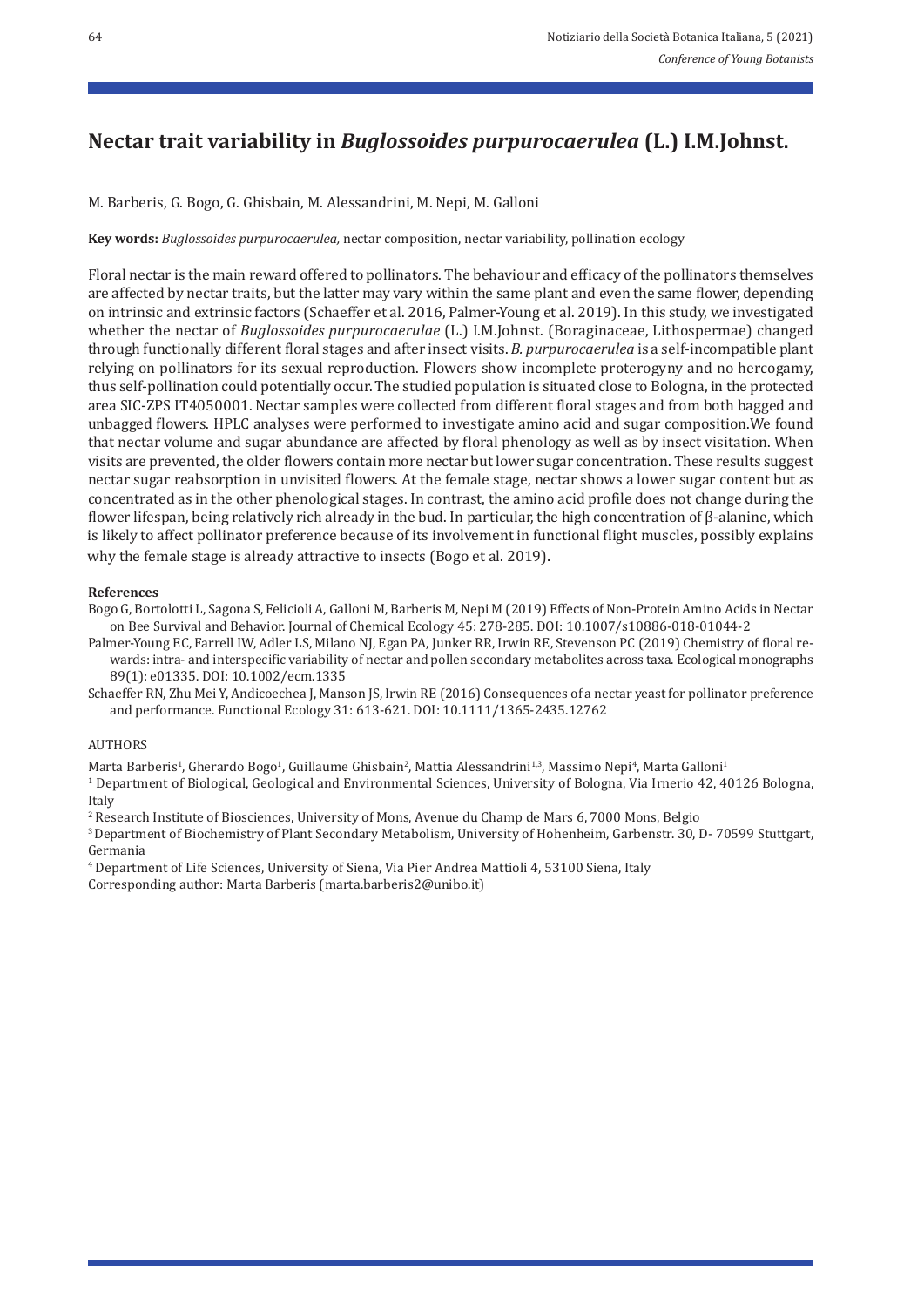## **Experimental evidence of the consumption of the invasive alien duckweed** *Lemna minuta* **by herbivorous larvae of** *Cataclysta lemnata***. Are we facing a potential biocontroller?**

#### F. Mariani, S. Ceschin

**Key words:** aquatic weed management, biocontrol, biological invasion, free-floating macrophyte

Alien plant invasion is a serious threat for biodiversity conservation. One worrying example in Europe is the American duckweed *Lemna minuta* Kunth (Araceae: Lemnoidae) that, since its arrival in the 1940s, has become widespread throughout many countries (Ceschin et al. 2018). Controlling its growth has become a pressing issue and, since chemical and physical methods for its removal are as risky for the aquatic environment health (Rzymski et al. 2013) as ineffective (Ceschin et al. 2016), we focused our study on the biocontrol of this species, searching for a native insect that could consume *L. minuta*. We chose the moth *Cataclysta lemnata* L. (Lepidoptera: Cram‐ bidae, Acentropinae) as a potential biocontroller, since it is an herbivore with a diet including preferentially duckweeds, such as the native *L. minor*. We tested the effectiveness of larvae at three different instars in consuming *L. minuta* under laboratory conditions. Larval preference for the alien *L. minuta* and the native *L. minor* was also investigated. In this study it is shown for the first time that larvae of *C. lemnata* can feed on *L. minuta* (Mariani et al. 2020). Moreover, they feed effectively, and seemingly without preference, on both the native and the alien species, contrary to the Enemy Release Hypothesis (Keane, Crawley 2002), which assumes that native consumers are better adapted to consume native species than alien ones. *C. lemnata* late-instar larvae were more efficient in *Lemna* consumption. This study suggests that *C. lemnata* could be a potential candidate to be adopted as biocontrol agent of *L. minuta*.

#### **References**

- Ceschin S, Abati S, Ellwood N, Zuccarello V (2018) Riding invasion waves: spatial and temporal patterns of the invasive macro‐ phyte *Lemna minuta* arrival and spread across Europe. Aquatic Botany 150: 1‐8. https://doi.org/10.1016/j. aquabot. 2018.06.002
- Ceschin S, Della Bella V, Piccari F, Abati S (2016) Colonization dynamics of the alien macrophyte *Lemna minu*ta Kunth: a case study from a semi‐natural pond in Appia Antica Regional Park (Rome, Italy). Fundamental and Applied Limnology 188(2): 93‐101. https://doi.org/10.1127/fal/2016/0870
- Keane RM, Crawley MJ (2002) Exotic plant invasions and the enemy release hypothesis. Trends in Ecology & Evolution 17: 164‐170. https://doi.org/10.1016/S01695347(02)02499‐0
- Mariani F, Di Giulio A, Fattorini S, Ceschin S (2020) Experimental evidence of the consumption of the invasive alien duckweed *Lemna minuta* by herbivorous larvae of the moth *Cataclysta lemnata* in Italy. Aquatic Botany 161: 1‐6. https://doi. org/10.1016/j.aquabot.2019.103172
- Rzymski P, Klimaszyk P, Kubacki T, Poniedziałek B (2013) The effect of glyphosate‐based herbicide on aquatic organisms ‐ a case study. Limnological Review 13(4): 215‐220. https://doi.org/10.2478/limre‐2013‐0024

### AUTHORS

Flaminia Mariani<sup>1</sup>, Simona Ceschin<sup>1</sup>

<sup>1</sup> Department of Sciences, Roma Tre University, Viale G. Marconi 446, 00146 Roma, Italy Corresponding author: Flaminia Mariani (flaminia.mariani@uniroma3.it)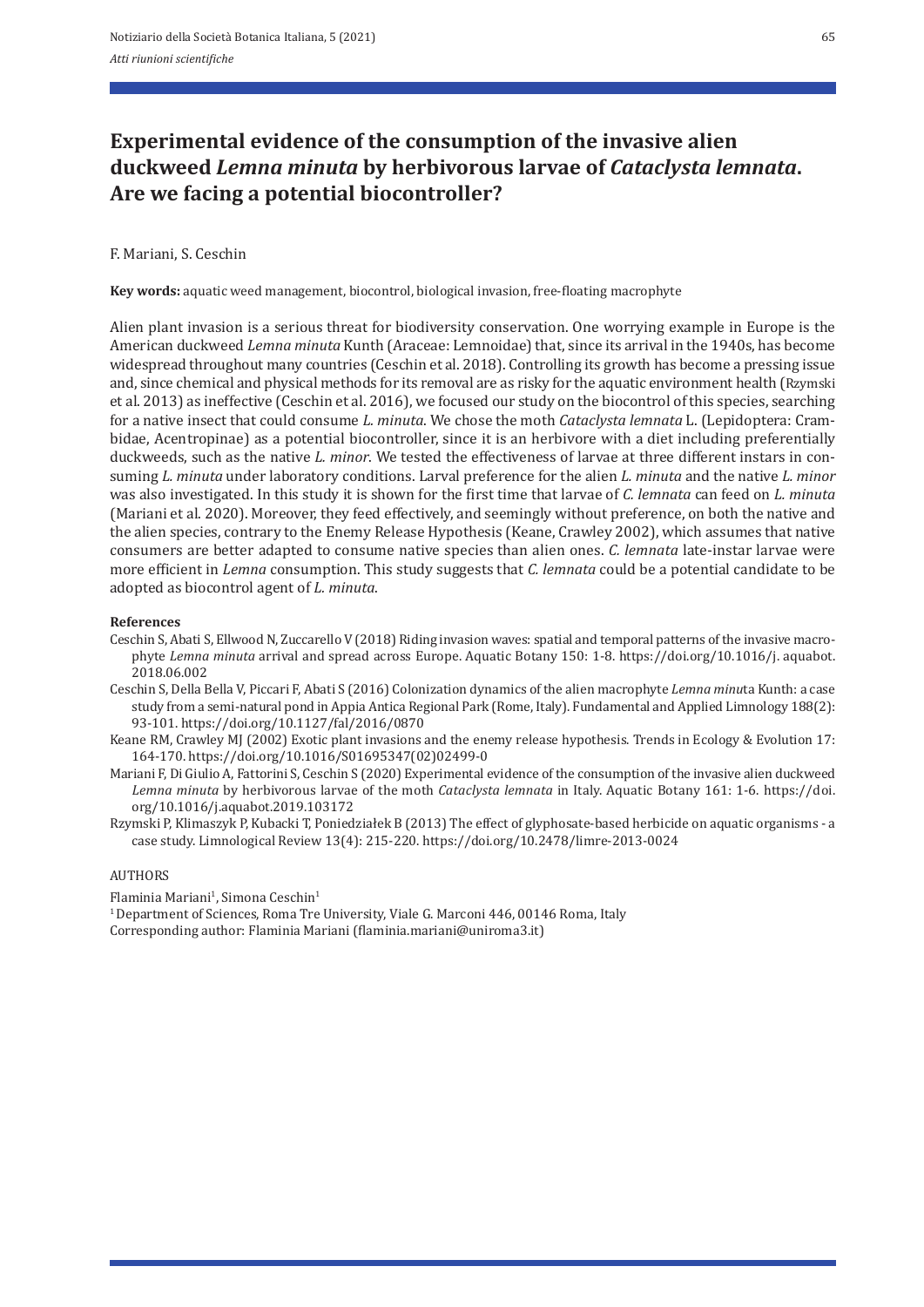## **Effect of grassland's mosaic structure and dynamism on the habitat suitability for the** *Alectoris graeca* **singer male in a central Apennine pastoral landscape**

### V. Iesari, F.M. Tardella, P. Scocco, A. Catorci

**Key words:** *Brachypodium genuense* (DC.) Roem. & Schult.*,* grazing cessation, habitat suitability, rock partridge, singer male

Over the last several decades, the Mediterranean region has been subjected to mountain abandonment and farming cessation (leading to vegetation changes and grassland coenological features) contextually to the strong decline of the rock partridge (*Alectoris graeca* Meisner) (Bracchetti et al. 2012). To investigate the interplay of the presence/absence of singer males and the composition and dynamism of the vegetation mosaics, the sampling design consisted in two phases, aimed to define the suitable sites of spring territorial singer males (Angelici et al. 2001), and to characterize the vegetation mosaic of such sites. We defined the presence/absence of spring territorial singing males in seven sites (1,250‐2,400 m a.s.l.), by the census in 74 playback stations, distributed along 15 transects. We characterized the topography and the vegetation mosaic of such sites according to the collected topographic and vegetation cover data in 59 randomly selected plots (100 m  $\times$  100 m) along the transects. Our results emphasized the marked overlap between the general environmental condition proved to define the habitat suitability for *A. graeca* and the characteristics of the site chosen by the singer male for starting the reproductive activities. Tall grass‐dominated communities and thick‐turf grasslands exert their negative effect decreasing the habitat suitability for singer male starting from very low cover values (Catorci et al. 2011). Therefore, the singer male's suitable habitat will be dramatically restricted to the steepest aspects of the south‐facing slopes, where topographic and soil conditions do not allow the spread of closed vegetation and the invasive/dominant tall grasses expansion.

#### **References**

Angelici FM, Luiselli L, (2001) Strategie Di Gestione E Conservazione Per La Vertebratofauna Nell'Area Prenestina Come Ri‐ sorsa Economica Sostenibile. In: Angelici FM (Ed.) "Aspetti naturalistici dei Monti Prenestini", Associazione Naturalistica "Orchidea" Regione Lazio Assessorato Ambiente, Genazzano: 223‐231.

Bracchetti L, Carotenuto L, Catorci A (2012) Land-cover changes in a remote area of central Apennines (Italy) and management directions. Landscape and Urban Planning 104: 157‐170.

Catorci A, Ottaviani G, Cesaretti S (2011) Functional and coenological changes under different long-term management conditions in Apennine meadows (central Italy). Phytocoenologia 41: 45‐58.

#### AUTHORS

Valentina Iesari<sup>1</sup>, Federico Maria Tardella<sup>2</sup>, Paola Scocco<sup>3</sup>, Andrea Catorci<sup>4</sup>

1 School of Biosciences and Veterinary Medicine, University of Camerino, Via Pontoni 5, 62032 Camerino (Macerata), Italy

2 Herbarium Universitatis Camerinensis, School of Biosciences and Veterinary Medicine, University of Camerino, Via Pontoni 5, 62032 Camerino (Macerata), Italy

3 Department of Migration and Immunoecology, Max‐Planck for Ornithology, Radolfzell, Germany

Corresponding author: Valentina Iesari (valentina.iesari@unicam.it)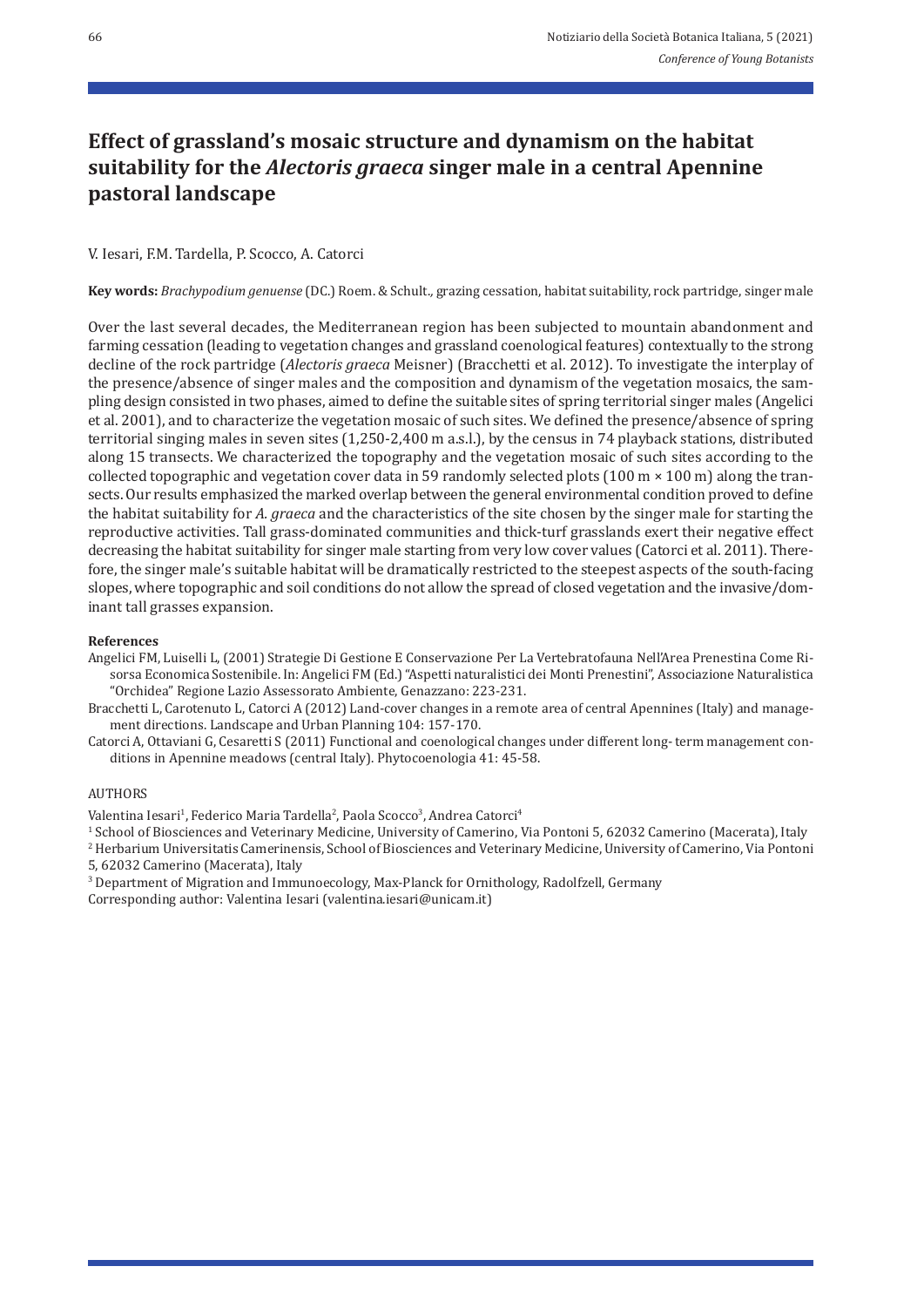# **Diversity of succulent species in the native flora of Sicily**

D. Azzaro, S. Cambria, G. Giusso del Galdo

**Key words:** convergent evolution, ecology, Mediterranean

The succulent syndrome represents a significant example of convergent evolution across several families of vascular plants determined by ecological conditions with a remarkable water stress (Griffiths, Males 2017). The occurrence of succulent tissues is not the only character used to define succulence, since it is often associated with a peculiar kind of photosynthesis, called Crassulacean Acid Metabolism (CAM). In any case the definition is not univocal and varies according to the authors. The greater biodiversity of these species is found in centralsouthern America, South Africa and Madagascar. As regards concerns the Mediterranean area and Sicily in par‐ ticular, the succulent species represent just a minor fraction of the whole native flora, chiefly (Fici et al. 1997) belonging to few families, such as Crassulaceae, Amaranthaceae and Apocynaceae (Fici et al. 1997, Guglielmone et al. 2009). Main aim of our study is to realize an inventory of succulent species in Sicily, provided with some relevant data related to their morphological diversification and ecological requirements.

### **References**

Fici S, Sajeva M (1997) Provisional list of succulent species of the Mediterranean Region. Provisional list of succulent species of the Mediterranean Region. In: Cactus and Succulent Plants‐Status Survey and Conservation Action Plan: 166‐170. Chapter: 4 ‐ Annex 5, Sara Oldfield (Ed.).

Griffiths H, Males J (2017) Succulent plants. Current Biology 27(17): 890‐896.

Guglielmone L, Gallo L, Guiggi A (2009) The Italian "Succulent Flora": a taxonomical, choro‐logical and historical approach. Bocconea 23: 345‐352.

### AUTHORS

Dario Azzaro<sup>1</sup>, Salvatore Cambria<sup>1</sup>, Gianpietro Giusso del Galdo<sup>1</sup>

1 Dipartimento di Scienze Biologiche, Geologiche e Ambientali, sez. Biologia Vegetale, Via A. Longo 18, 95125 Catania, Italy Corresponding author: Dario Azzaro (azzaro.dario@gmail.com)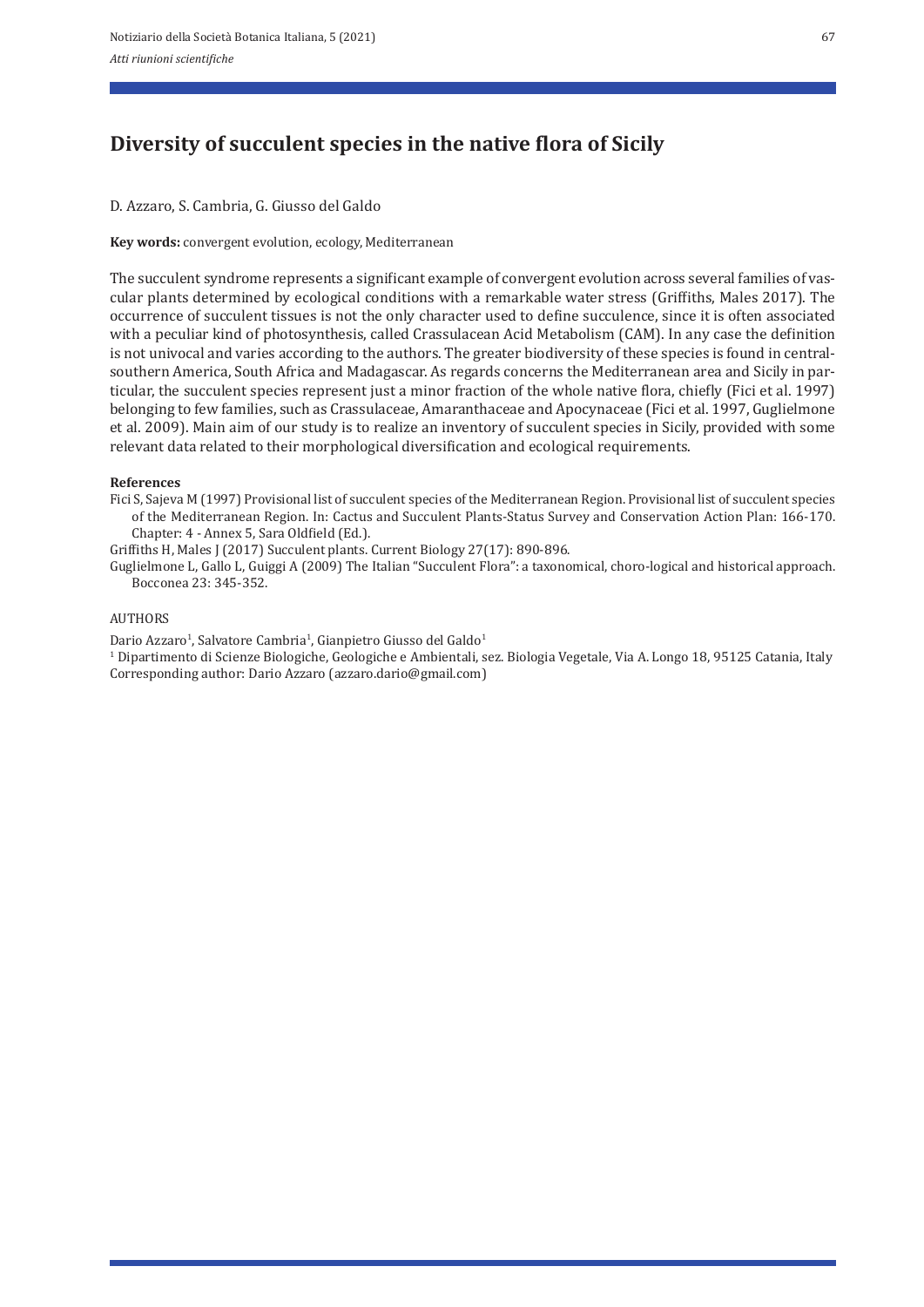## **A morphological and phytosociological comparison between**  *Jacobaea persoonii* **e** *Jacobaea incana* **in the Ligurian Alps**

### C. Calise, D. Dagnino, G. Casazza, L. Minuto

**Key words:** *J. incana, J. persoonia,* morphological, narrow‐range, phytosociological, variability

In a center of endemism, like SW‐Alps, narrow‐range endemics often occur in parapatry with their wide‐range congeners. The relationships between such closely related species might help to clarify speciation processes and pattern of endemism. Nevertheless, detailed morphological and ecological comparative analyses often lack. We compared *Jacobaea persoonii* (De Not.) Pelser. (endemic to Ligurian Alps) and *J. incana* (L.) Veldkamp, (widespread in W‐Alps), using morphological and phytosociological features of populations occurring along their contact-zone. We defined the distribution of *J. persoonii* through bibliography, herbaria and field observations. Phytosociological surveys were performed on five populations for each species. We collected vegetative and reproductive morphometric data, considering also individuals showing an intermediate appearance (putative hybrids), occurring in one site where the species are sympatric. Morphometric data were analyzed through Principal Component Analysis. Our surveys confirmed that distributional ranges of the two species are not over‐ lapped. Despite its narrow range, *J. persoonii* occurs in a wider variety of vegetations (from the heaths of *Loise‑ leurio‑Vaccinion* to the calcifuge vegetation of *Asplenietea trichomanis*) than *J. incana*, which mainly occurs in acidophilic prairies (*Caricetea curvulae*). According to morphometric analysis, the two species are distinct, and the putative hybrids are mainly included in the variability of *J. incana*, that showed the highest morphological variability. Overall, despite the lack of geographic isolation, the species are differentiated from both morpho‐ logical and vegetational perspectives. Surprisingly, the narrow-range *J. persoonii* colonizes a wider range of vegetation types, suggesting that the differences in ecological requirements are probably important to maintain species boundaries.

## AUTHORS

Chiara Calise<sup>1</sup>, Davide Dagnino<sup>1</sup>, Gabriele Casazza<sup>2</sup>, Luigi Minuto<sup>1</sup>

1 Università di Genova, Dipartimento di Scienze della terra, Ambiente e Vita, Corso Europa 26, 16132 Genova, Italy

2 Aix Marseille Université, Avignon Université, CNRS, IRD, IMBE. Technopôle de l'Arbois‐Méditerranée, BP 80, 13545 Aix‐en‐ Provence cedex 4, France

Corresponding author: Chiara Calise (chiaracalise@gmail.com)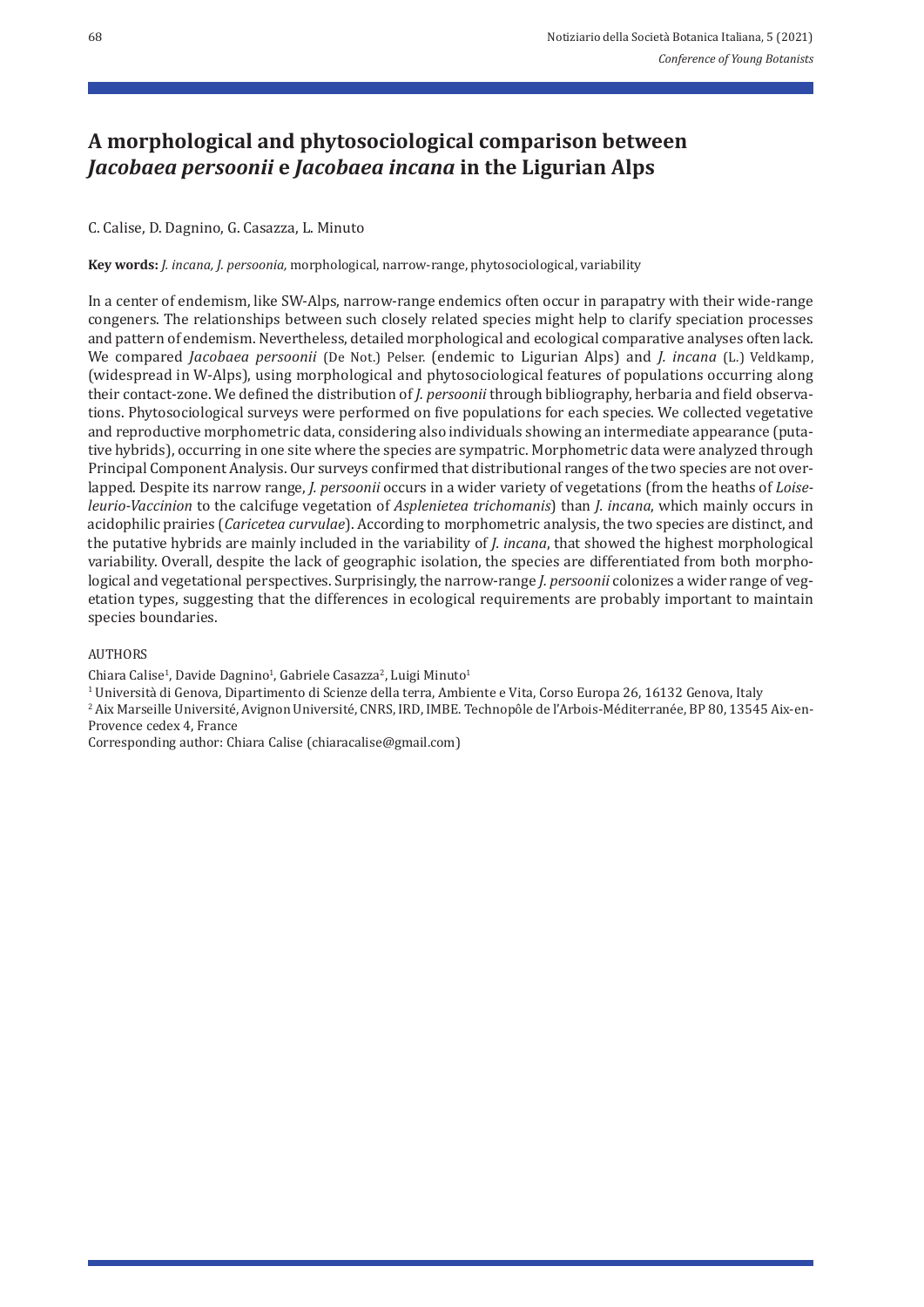## **Investigations on ecology and distribution of** *Senecio inaequidens* **DC. in Tuscany**

A. Misuri, G. Ferretti, L. Lazzaro, M. Mugnai, L. Dell'Olmo, D. Viciani

Biological invasions are today an important component of human-induced global environmental change (Vitousek et al. 1997, Parmesan et al. 2003) and a serious threat to native species and biodiversity (Weber 2003, DAISIE 2009, Bellard et al. 2016). They lead to the alteration of ecosystem function (Vilà et al. 2011), economic losses and relative control costs (Scalera 2010, Pyšek et al. 2012, Vilà et al. 2015). *Senecio inaequidens* DC. is an alien species with one of the fastest expansion rate. In Tuscany, before the results of the present study, literature data were scarce and it was considered (Galasso et al. 2019) as naturalized. Our aim is to define the current distribution of *S. inaequidens* in Tuscany, investigating the biological characteristics and verifying its occurrence in sites historically recorded and in other ones with ecological conditions suitable for it. In particular, we followed a large portion of Tuscany's railway lines, which proved to be effective dispersion corridors (Lachmuth et al. 2010), due to the bio‐ecological characteristics of *S. inaequidens.* Indeed, it exploits the air currents, due to pass‐ ing transport, for the dispersion of seeds (Blanchet et al. 2015). Data collected in the field were georeferenced in GIS environment, allowing to produce a map of the current distribution of this species and an estimation of its current population size. Its distribution in Tuscany can be generally considered to date not alarming, since the plant spreads mainly in secondary anthropogenic environments, particularly along railways and roadsides. However, the current extent of *S. inaequidens* in Tuscany is considerably larger, compared to past bibliographical reports, and thanks to our survey its status changed from naturalized to invasive. Moreover, four sites are re‐ ported as hosting large populations with risk of further spreading, for which monitoring programs are recommended.

#### **References**

Bellard C, Cassey P, Blackburn TM (2016) Alien species as a driver of recent extinctions. Biology Letters 12: 20150623.

- Blanchet E, Penone C, Maurel N, Billot C, Rivallan R, Risterucci A, Maurice S, Justy F, Machon N, Noël F (2015) Multivariate analysis of polyploid data reveals the role of railways in the spread of the invasive South African Ragwort (*Senecio inae‑ quidens*). Conservation Genetics 16: 523‐533.
- DAISIE (2009) Handbook of Alien Species in Europe. Springer. Dordrecht, The Netherlands. 400pp.

Galasso G et al. (2019) Notulae to the Italian alien vascular flora: 8. Italian Botanist 8: 63‐93.

- Lachmuth S, Durka W, Schurr FM (2010) The making of a rapid plant invader: genetic diversity and differentiation in the na‐ tive and invaded range of *Senecio inaequidens*. Molecular Ecology 19(18): 3952‐3967.
- Parmesan C, Yohe G (2003) A globally coherent fingerprint of climate change impacts across natural systems. Nature 421(6918): 37.
- Pyšek P, Jarošík V, Hulme PE, Pergl J, Hejda M, Schaffner U, Vilà M (2012) A global assessment of invasive plant impacts on resident species, communities and ecosystems: the interaction of impact measures, invading species' traits and environment. Global Change Biology 18(5): 1725‐1737.

Scalera R (2010) How much is Europe spending on invasive alien species? Biological Invasions 12(1): 173‐177.

- Vilà M, Espinar JL, Hejda M, Hulme PE, Jarošík V, Maron JL, Pergl J, Schaffner U, Sun Y, Pyšek P (2011) Ecological impacts of invasive alien plants: a meta-analysis of their effects on species, communities and ecosystems. Ecology letters 14(7): 702‐708.
- Vilà M, Rohr RP, Espinar JL, Hulme PE, Pergl J, Le Roux JJ, Schaffner U, Pyšek P (2015) Explaining the variation in impacts of non‐native plants on local‐scale species richness: the role of phylogenetic relatedness. Global Ecology and Biogeography 24(2): 139‐146.
- Vitousek PM, D'antonio CM, Loope LL, Rejmanek M, Westbrooks R (1997) Introduced species: a significant component of human‐caused global change. New Zealand Journal of Ecology 21(1): 1‐16.
- Weber E (2003) Invasive plant species of the world: a reference guide to environmental weeds. CAB International Publ., Wallingford.

### AUTHORS

Alice Misuri<sup>1</sup>, Giulio Ferretti<sup>1</sup>, Lorenzo Lazzaro<sup>1</sup>, Michele Mugnai<sup>1</sup>, Lorella Dell'Olmo<sup>1</sup>, Daniele Viciani<sup>1</sup>

<sup>1</sup> Department of Biology, University of Florence, Via La Pira 4, 50121 Firenze, Italy

Corresponding author: Alice Misuri (alice.misuri@stud.unifi.it)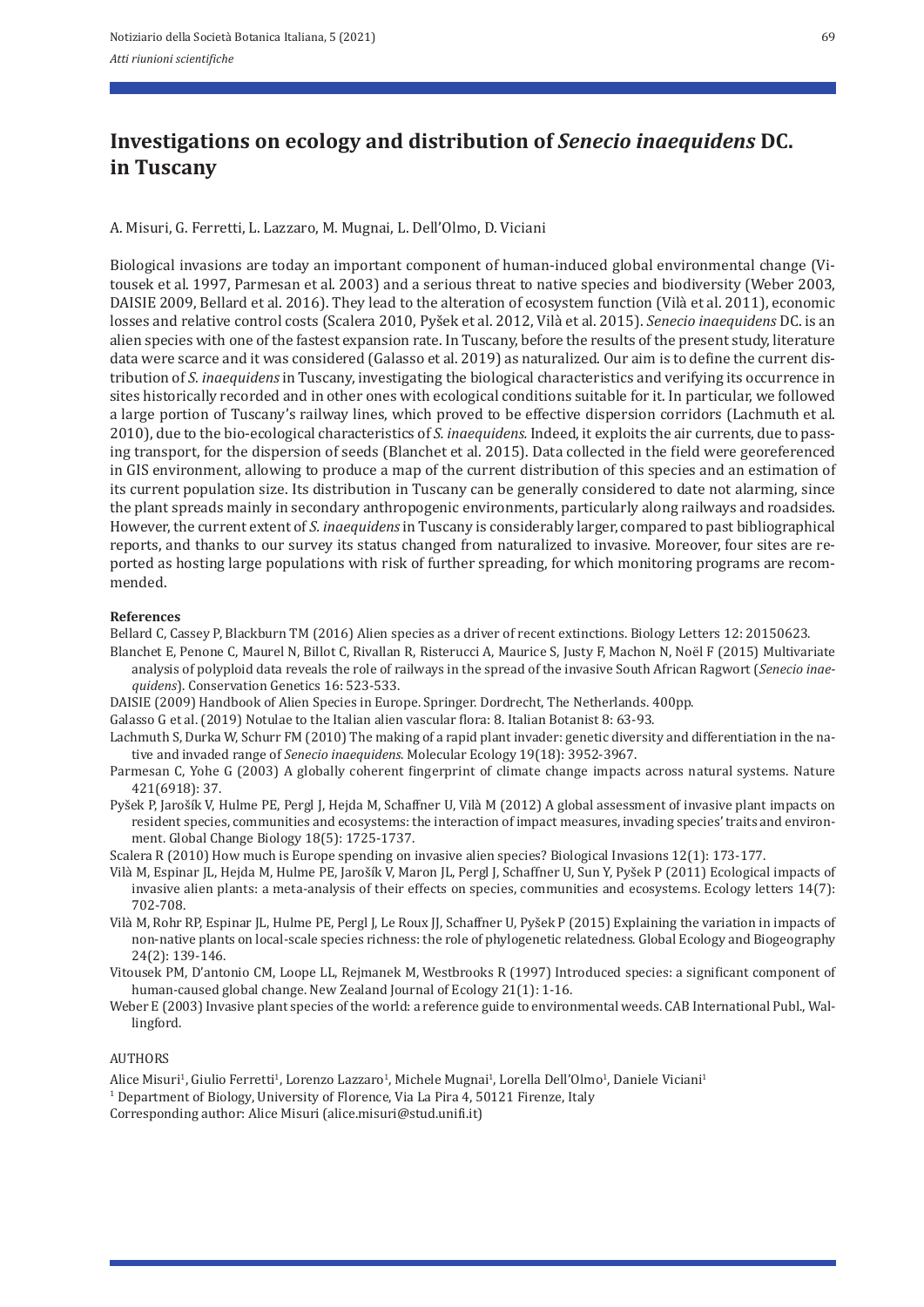# **Strengths and weaknesses of the use of functional traits in recent studies on macrophytes**

A. Dalla Vecchia, M. Bartoli, P. Villa, R. Bolpagni

**Key words:** aquatic environment, functional traits, macroDIVERSITY, macrophytes

Macrophytes are getting increasing attention because of their multiple roles in aquatic ecosystems (Bakker et al. 2013). However, eutrophication and habitat degradation are threatening macrophytes globally (O'Hare et al. 2018). In this context, the use of functional traits (FTs), i.e. specific features measured at species/individual level, can give more quantitatively translatable information than the traditionally adopted taxonomic approach about their ecosystem functions (Phillips et al. 2016). This research aims to elucidate the use of FTs in recent macrophyte studies and is preparatory to the macroDIVERSITY project (PRIN 2017), which uses spectral and phylogenetic diversity to map functional diversity in macrophyte communities. A systematic literature review focused on aquatic plants and functional traits was carried out on SCOPUS database (www.scopus.com). The latest 53 papers, published in 2019, were examined. The main topics emerging from these works on macrophyte FTs relate to: 1) the role of FTs in shaping communities; 2) macrophyte responses to environmental gradients; 3) application in monitoring anthropic pressure; and 4) how FTs mediate biotic interactions. We recorded that 27 studies involve only single or few species and therefore results are hardly exportable at the ecosystem level. The most used FTs include leaf economic and morphology traits. We noticed a lack of attention on root traits and an extended use of physiological traits that are difficult to measure in the field and on larger scales. We therefore advise to promote collection and processing of root traits, and to push forward the integration of remote sensing and classical approaches to clarify the role of macrophytes at multiple scales.

### **References**

Bakker ES, Sarneel JM, Gulati RD, Liu Z, van Donk E (2013) Restoring macrophyte diversity in shallow temperate lakes: biotic versus abiotic constraints. Hydrobiologia 710: 23–37. https://doi.org/10.1007/s10750‐012‐1142‐9

O'Hare MT, Aguiar FC, Asaeda T, Bakker ES, Chambers PA, Clayton JS, Elger A, Ferreira TM, Gross EM, Gunn IDM, Gurnell AM, Hellsten S, Hofstra DE, Li W, Mohr S, Puijalon S, Szoszkiewicz K, Willby NJ, Wood KA (2018) Plants in aquatic ecosystems: current trends and future directions. Hydrobiologia 812: 1–11. https://doi.org/10.1007/s10750‐017‐3190‐7

Phillips G, Willby N, Moss B (2016) Submerged macrophyte decline in shallow lakes: What have we learnt in the last forty years? Aquatic Botany 135: 37–45. https://doi.org/10.1016/j.aquabot.2016.04.004

### **AUTHORS**

Alice Dalla Vecchia<sup>1</sup>, Marco Bartoli<sup>1</sup>, Paolo Villa<sup>2</sup>, Rossano Bolpagni<sup>1</sup>

1 Department of Chemistry, Life Sciences, and Environmental Sustainability, University of Parma, Parco Area delle Scienze 11/a, 43124 Parma, Italy

2 Institute for Electromagnetic Sensing of the Environment, National Research Council, Milan, Via Bassini 15, 20133 Milano, Italy

Corresponding author: Alice Dalla Vecchia (alice.dallavecchia@unipr.it)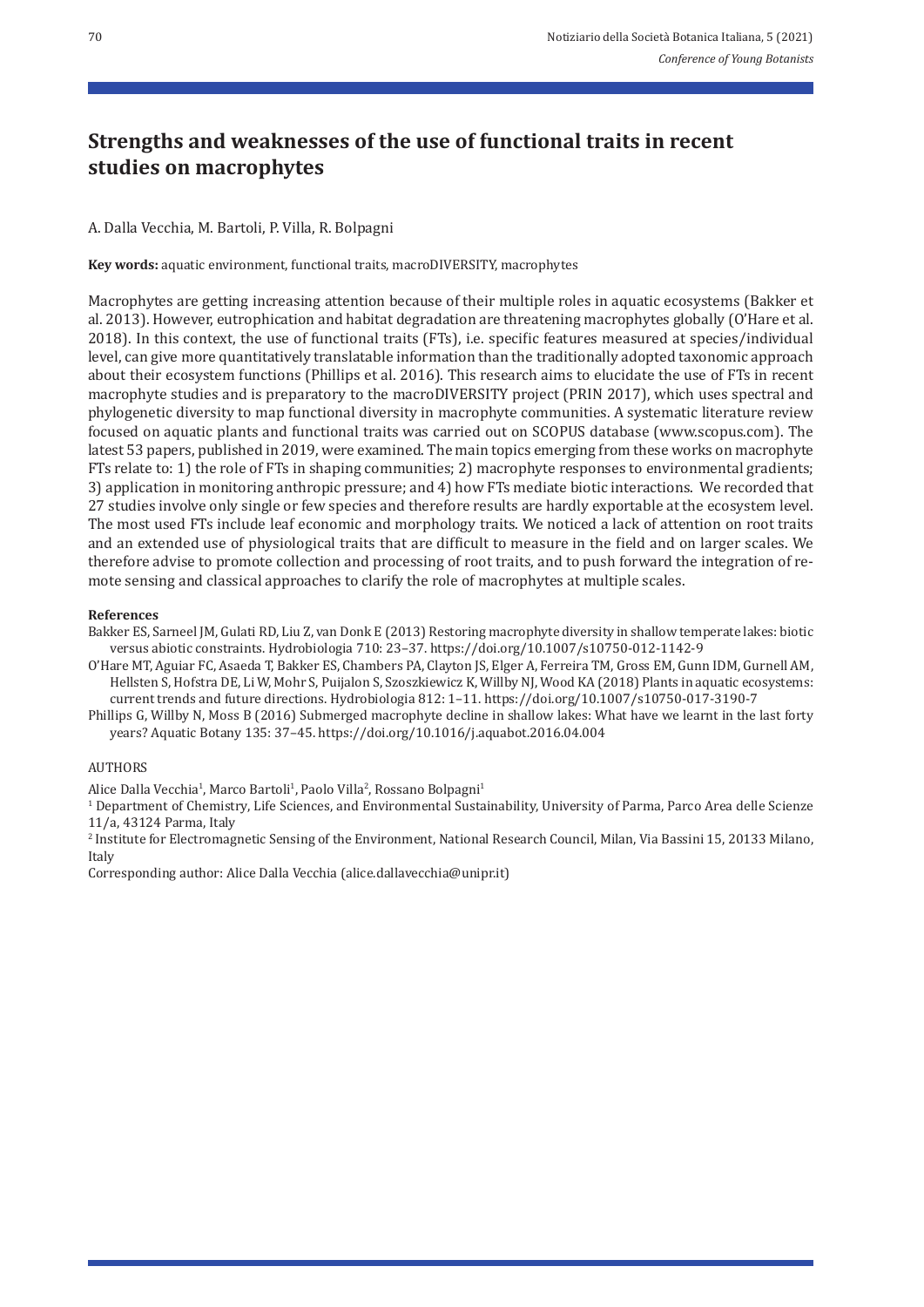# **Ecology and germination of orofite endemo‑vicariants of Sicily**

C. Pappalardo, C. Blandino, G. Giusso del Galdo

**Key words: e**nvironmental, geographical and taxonomic vicariates, germination, high‐mountain, regeneration niche, seeds

Vegetal vicarious species, geographical or taxonomical, have a very similar ecology: the ones examined in this study are mountain species that grow on rocky soils at high altitude on Mount Etna and Madonie range, the highest mountains in Sicily. In this study, we examined their regeneration niche, focusing on their seed germination ecology. We verified if there are differences between our pairs of species and vicarious populations, in the response to different levels of pH, water availability and temperature, and if there is a correlation between our results and the environmental characteristics of the collection sites of seeds. The species examined are: *An‑ themis aetnensis* Schouw ex Spreng. ‐ *Anthemis cupaniana* Tod. ex Nyman. and *Erysimum etnense* Jord. ‐ *Erysymum bonannianum* C. Presl pairs (different species within the same genus) and *Berberis aetnensis* C. Presl and *Cerastium tomentosum* L. (populations of the same species growing in two different sites). We used 1% Agar at 20 °C as control. The two taxonomic vicariates have the ability to adapt to a wide range of pH. The high pH negatively influenced the seed germination rate of some species. Regarding temperatures, all species have reflected the environmental conditions of the area where they live. The germination of the two taxonomic and geograph‐ ical vicariates was inhibited by low osmotic potentials. The different seed germination responses of the studied species depend both on the species and on the ecological conditions of their growing sites.

### AUTHORS

Carla Pappalardo<sup>1</sup>, Cristina Blandino<sup>1</sup>, Gianpietro Giusso Del Galdo<sup>1</sup>

1Department of Biological, Geological and Environmental Sciences, University of Catania, Via A. Longo 19, 95125 Catania, Italy

Corresponding author: Carla Pappalardo (carla‐pappalardo@virgilio.it)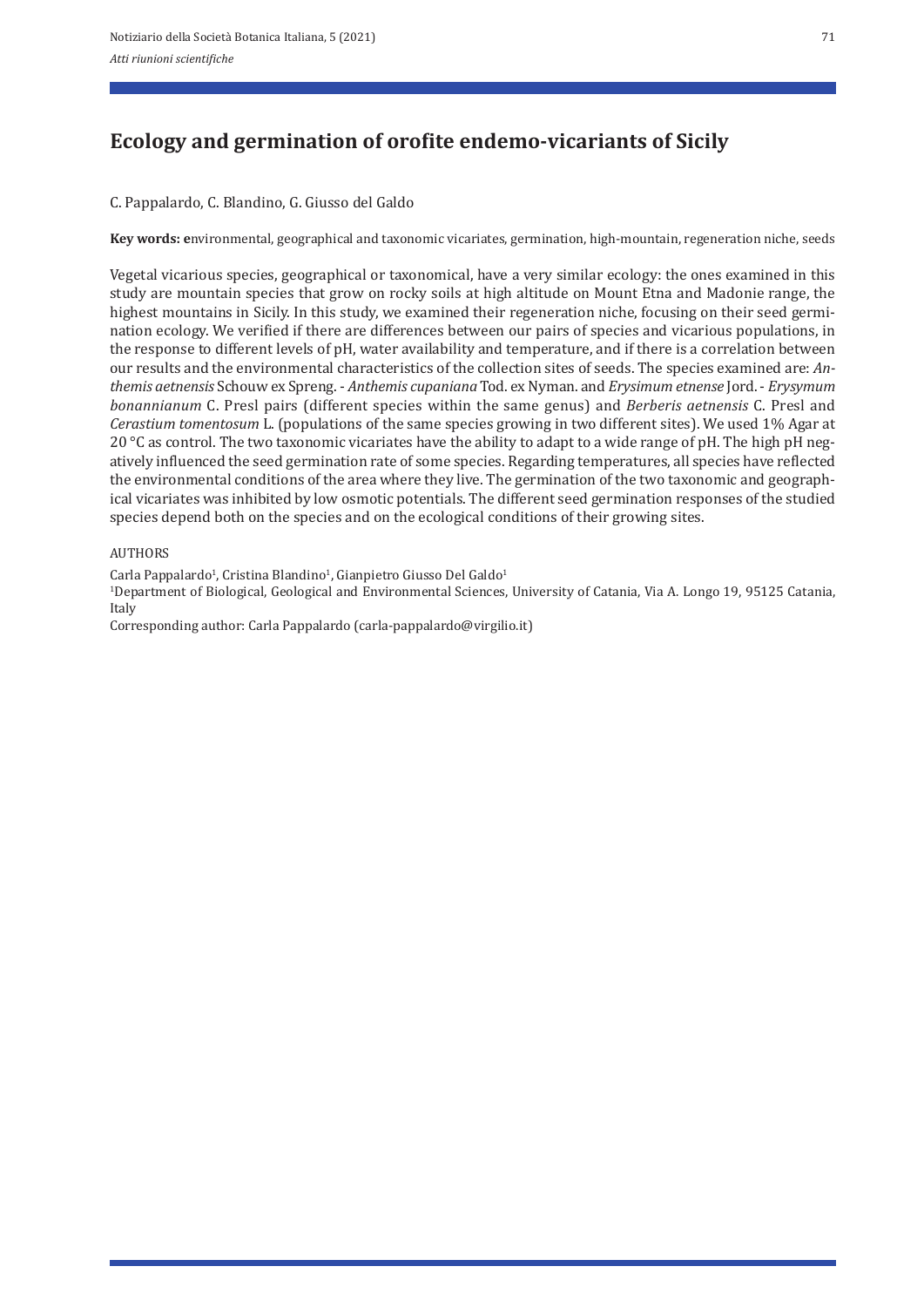# **Ethnobotanic Survey In Valmalenco (Sondrio). Research experience told through difficulties, human relationships and funny moments**

M. Bottoni, C. Giuliani, L. Colombo, F. Milani, K. Nallio, P. Sira Colombo, P. Bruschi, G. Fico

**Key words:** ethnobotany, Open Science, sustainable research, traditional uses

This ethnobotanic survey is underway in Valmalenco (SO) and is part of the Interreg V‐A Italy‐Switzerland project *B‑ICE* (ID. 63143) (Bernina Terra Glacialis Project), which aims to create a new management model for the on‐ going climate change and reach new sources for the local enhancement. In this context, a precious heritage is represented by the knowledge on the uses of spontaneous plant species. The survey is ongoing in the municipalities of Chiesa in Valmalenco, Caspoggio, Lanzada, Spriana and Torre di Santa Maria through the proposal of semi-structured interviews to the local communities. To date, 276 interviews were collected. These data highlighted that the most cited species were *Achillea erba‑rotta* All. subsp. *moschata* (Wulfen) I. Richardson, *Malva sylvestris* L. and *Vaccinium myrtyllus* L., used in the therapeutic and food fields. The main forms of preparation were digestive infusions, liqueurs, smoothing baths and anti-inflammatory mouthwashes. The collected data were statistically analyzed using ethnobotanic indexes (ICF – Trotter, Logan 1986, FL, JI). Our investigation showed that traditional knowledge is still quite rich and alive in Valmalenco and that plants have an important role in the life of the local communities. Moreover, what is generally omitted are the difficulties encountered in human relationships: the wall of initial distrust that collapsed with a smile, the problems of communication, overcome with patience, the trouble of sharing spaces and managing everyday life among the members of a young research group. These aspects together account for an experience that combines traditional knowledge, science and humans, in a sustainable research perspective and in an *Open Science* context.

#### **References**

- Bernina Terra Glacialis. Study and enhancement of a precious natural and cultural heritage in an open Alpine region, with innovative approaches to the future. Valmalenco (SO): study and enhancement of the plant and cultural biodiversity through an ethnobotanical survey, December 2018 – December 2021.
- Trotter RT, Logan MH (1986) Informant consensus: a new approach for identifying potentially effective medicinal plants. In: Etkin NL (Ed.) (1986) Plants in Indigenous Medicine & Diet. Biobehavioral Approaches: 91‐112. Redgrave Publishing Company: Bedford Hills, New York.

### **AUTHORS**

Martina Bottoni<sup>1,2</sup>, Claudia Giuliani<sup>1,2</sup>, Lorenzo Colombo<sup>1,2</sup>, Fabrizia Milani<sup>1,2</sup>, Kevin Nallio<sup>1,2</sup>, Paola Sira Colombo<sup>1,2</sup>, Piero Bruschi<sup>3</sup>, Gelsomina Fico<sup>1,2</sup>

1 Department of Pharmaceutical Sciences, University of Milan, Via Mangiagalli 25, 20133 Milano, Italy

<sup>2</sup> Ghirardi Botanic Garden, Department of Pharmaceutical Sciences, University of Milan, Via Religione 25, 25088 Toscolano Maderno (Brescia), Italy

3 Department of AgriFood Production and Environmental Sciences, University of Florence, Piazzale delle Cascine 18, 50144 Firenze, Italy

Corresponding author: Martina Bottoni (martina.bottoni@unimi.it)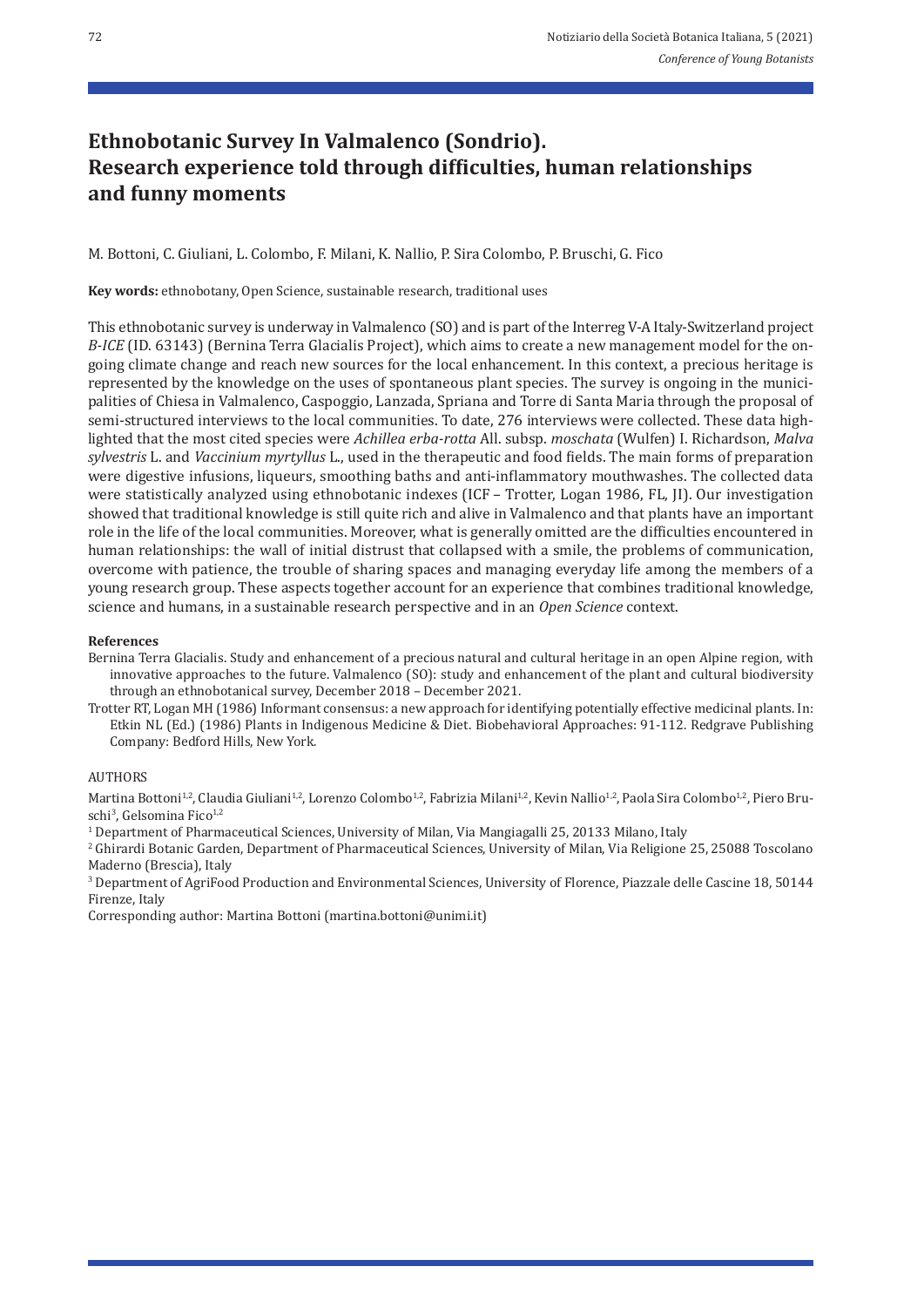# **A multidisciplinary molecular approach for the conservation of the endangered** *Orchis patens*

J. Calevo, R. Gargiulo, J. Viruel, S. Voyron, M.F. Fay, M. Girlanda

**Key words:** Orchidaceae orchid conservation, orchid mycorrhiza, plastomes, population genetics, *Rhizoctonia*

Effective conservation science relies on species-relevant knowledge obtained from multidisciplinary research such as population genetics, mycorrhizal associations and pollinator interactions (Fay 2018). The Mediterranean *Orchis patens* Desf. (Orsenigo et al. 2016) is the flagship species of the European LIFE project LIFEorchids (LIFE17NAT/IT/000586, a project on the conservation of orchids and their habitats) because of an alarming decrease in the number of individuals in its natural populations. In this work, we used a molecular approach to study the causes of its rarity and its interaction with the other organisms of the ecosystem by means of the genetic diversity and structure with microsatellite markers and plastomes, and metabarcoding and isolation of mycorrhizal fungi. Our results are extremely important for the conservation of this species; the genetic data of *O. patens* suggest that subsp. *canariensis* should be considered a different species, therefore calling into question the global Red List Assessment. Furthermore, fungal metabarcoding results show the fungal specificity ("appar‐ ent generalism") that was already observed with closely related *Orchis* spp. (Jacquemyn et al. 2010), suggesting a high phylogenetic conservativism in the symbiotic interaction.

### **References**

Fay MF (2018) Orchid conservation: how can we meet the challenges in the twenty‐first century? Botanical Studies 59 (1): 16.

Jacquemyn H, Honnay O, Cammue BP, Brys R, Lievens B (2010) Low specificity and nested subset structure characterize my‐ corrhizal associations in five closely related species of the genus *Orchis*. Molecular Ecology 19: 4086‐4095. doi:10.1111/j.1365‐294X.2010.04785.x

Orsenigo S, Bacchetta G, Calevo J, Castello M, Cogoni D, Gennai M, Licht W, Montagnani C, Perrino EV, Pinna SM, Silletti GN, Vela E, Viciani D, Vidali M, Wagensommer RP, Zappa E, Fenu G (2016) Global and regional IUCN Red List assessments: 1. Italian Botanist 1: 61‐85.

### AUTHORS

Jacopo Calevo<sup>1</sup>, Roberta Gargiulo<sup>2</sup>, Juan Viruel<sup>2</sup>, Samuele Voyron<sup>1</sup>, Michael F. Fay<sup>2</sup>, Mariangela Girlanda<sup>1</sup>

1 Department of Life Sciences and Systems Biology, University of Torino, Viale Mattioli 25, 10125 Torino, Italy

2 Jodrell Laboratory, Royal Botanic Gardens, Kew, Richmond, Surrey, UK

Corresponding author: Jacopo Calevo (jacopo.calevo@unito.it)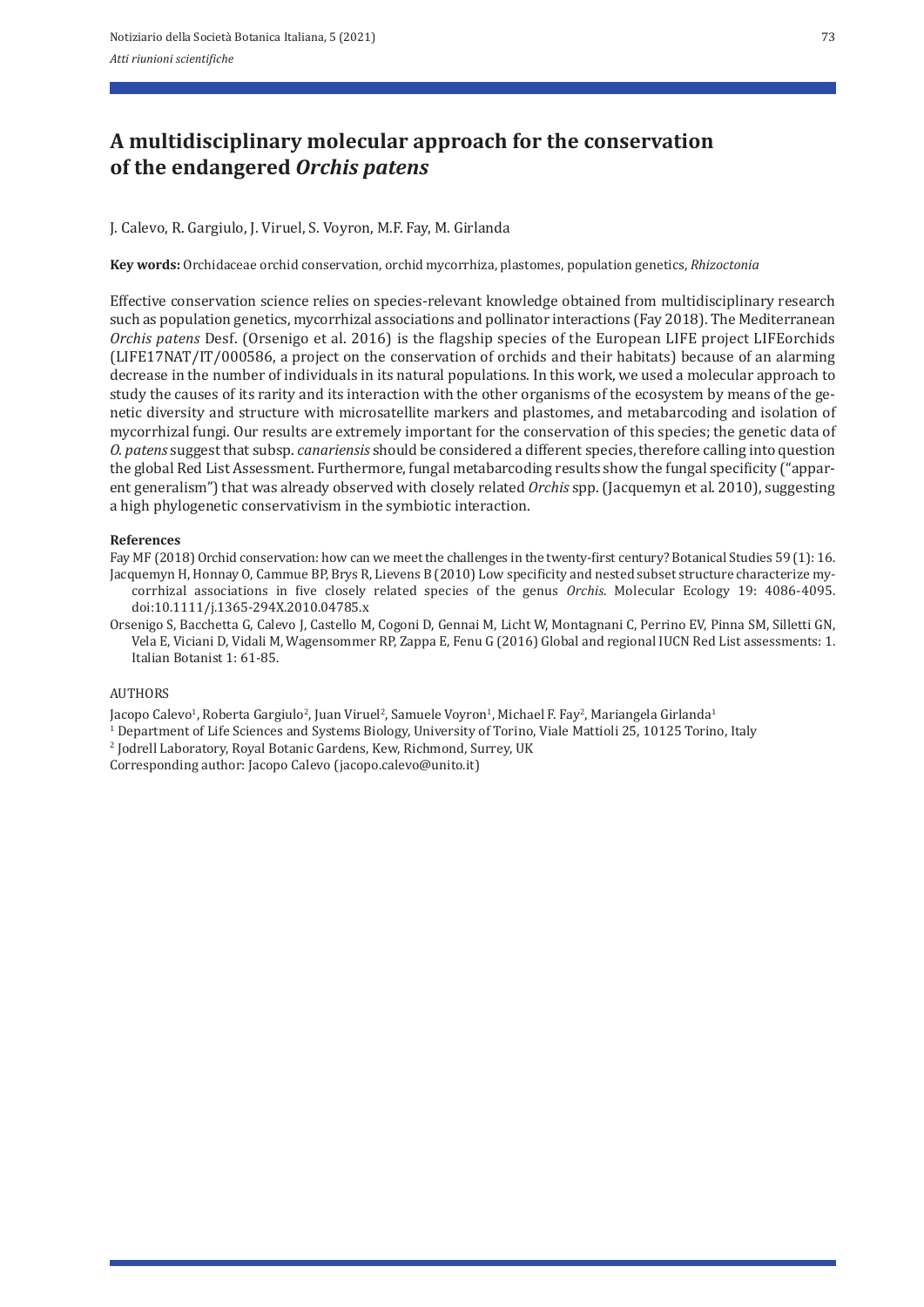# **Orchids of Sardinia (Italy) as a model for biogeographic studies in insular conditions. A synopsis**

### M. Lussu, M. Marignani, M.C. Loi, A. Cogoni, P. Cortis

**Key words: c**ontinental island, evolution, geographic isolation, Mediterranean basin, Orchidaceae, Sardinia

Biological and ecological investigations of islands are crucial to explain ecosystems functioning. Many studies on island biodiversity are carried out in oceanic islands. In contrast, information on continental islands such as those in the Mediterranean sea, are very often fragmented in space and time. Here, a synopsis of the Orchidaceae of Sardinia is presented, based on literature research and recent botanical explorations. Our final list comprises 62 species and 14 genera: thirteen species are recognized as endemic, three new species are recorded for the flora of the island and one was no longer found. This orchid richness reflects the geological history of the island that was linked to the mainland several times, facing long periods of isolation. We also discuss a critical point‐ of‐view of the biodiversity shortfalls still problematic for orchids in island conditions. Indeed, within the Mediter‐ ranean basin, the greatest amount of endemism occurs mainly in large islands and, despite the long botanical tradition of European countries, many of them are scarcely investigated. This annotated synopsis shows the po‐ tential of continental islands to understand trends in ecology and evolution. Further studies are required to complete our knowledge of the orchid diversity on continental islands in order to propose scientific-based conservation programs to preserve these unique life-forms.

### AUTHORS

Michele Lussu<sup>1</sup>, Michela Marignani<sup>1</sup>, Maria Cecilia Loi<sup>1</sup>, Annalena Cogoni<sup>1</sup>, Pierluigi Cortis<sup>1</sup>

1 Dipartimento di Scienze della Vita e dell'Ambiente, Università degli Studi di Cagliari, Viale S. Ignazio 13, 09130 Cagliari, Italy

Correspondin author: Michele Lussu (michelelussu86@gmail.com)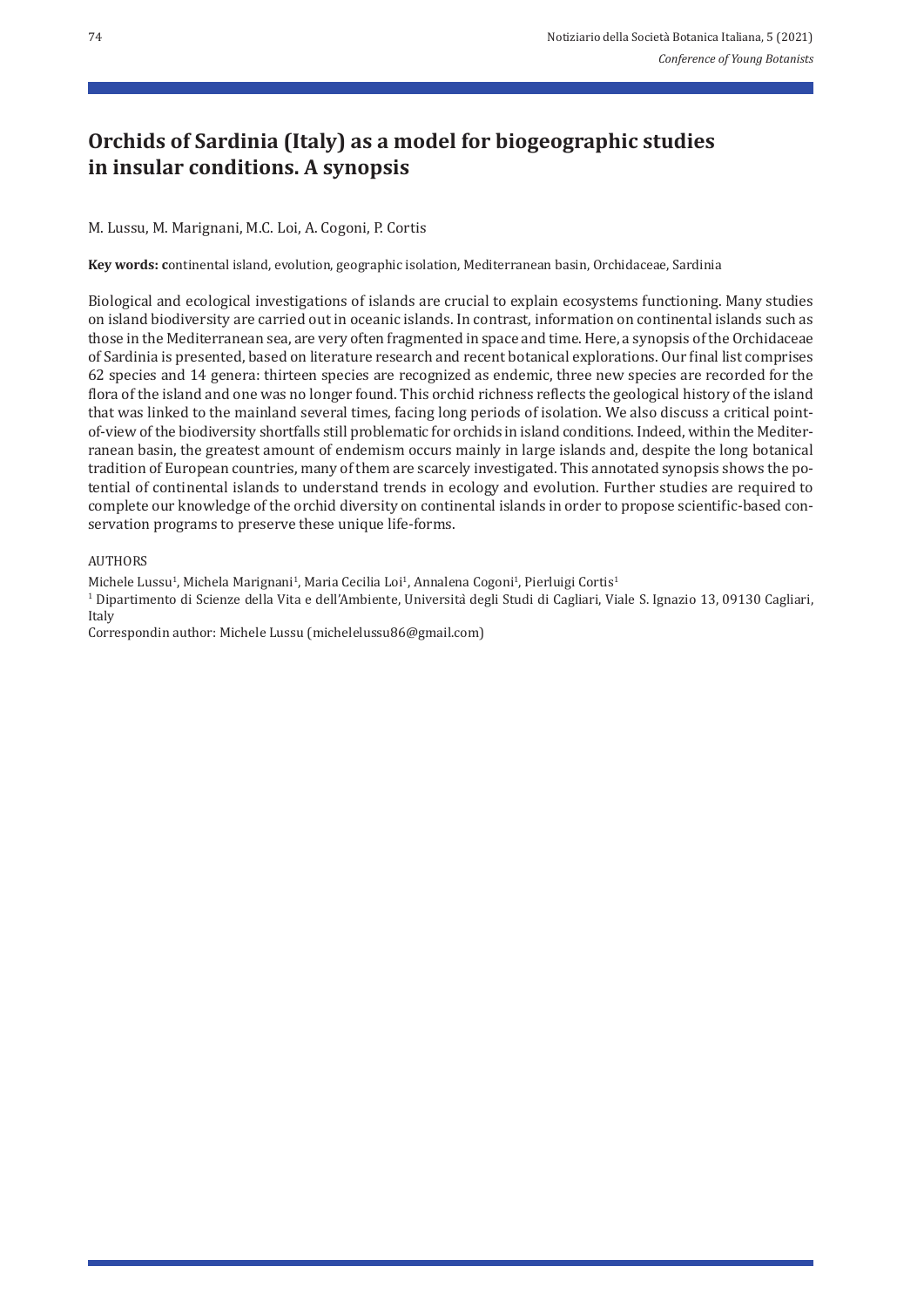## *Betula aetnensis***: thermal and water potential thresholds of regeneration by seed for a narrow endemic high mountain Mediterranean birch**

### V. Ranno, C. Blandino, G. Giusso del Galdo

**Key words:** *Betula aetnensis,* climate change, endemic, germination, seedling development, thermal thresholds, water po‐ tential

*Betula aetnensis* Rafin. (Betulaceae) is an endemic tree of Mt. Etna (eastern Sicily), belonging to the *Betula pen‑ dula* Roth group. Nowadays, there are only two populations of *B. aetnensis* and their natural regeneration is severely declining (Strano 2010). Thus, it is important to understand its regeneration ecology in order to predict the plant response to changing climatic conditions. The influence of temperature and water potential on germination and seedling emergence has been widely demonstrated (Dürr et al. 2015). To verify if there is a difference in the temperature and water potential thresholds for germination among Mediterranean birches and the continental silver birch (*Betula pendula* Roth), we compared *B. aetnensis* with six populations of *B. pendula* sampled along a north‐south gradient in Europe and a population of *Betula fontqueri* (Rothm.) G.Moreno & Peinado sam‐ pled in Spain. The thermal thresholds were calculated before and after 2 months of cold stratification treatment at 5 °C. Tests were conducted at six constant temperatures: 5, 10, 15, 20, 25 and 30 °C. The osmotic potential tested were ‐0.1, ‐0.2, ‐0.4, ‐0.6, ‐0.8, ‐1 and ‐1.5 MPa. It seems that both the base temperature and the base water potential for germination are more influenced by the local climatic variables then by the geographic distribution of the population sampled.

### **References**

Dürr C, Dickie JB, Yang XY, Pritchard HW (2015) Ranges of critical temperature and water potential values for the germination of species worldwide: contribution to a seed trait database. Agricultural and forest meteorology 200: 222‐232.

Strano F (2010) *Betula aetnensis* Raf. nel Parco Naturale dell'Etna: analisi vegetazionale ed ecologica. Università degli studi di Catania, Catania.

### AUTHORS

Veronica Ranno<sup>1</sup>, Cristina Blandino<sup>1</sup>, Gianpietro Giusso del Galdo<sup>1</sup>

1 Department of Biological, Geological and Environmental Sciences, University of Catania, Via A. Longo 19, 95125 Catania, Italy

Corresponding author: Veronica Ranno (veronicaranno@gmail.com)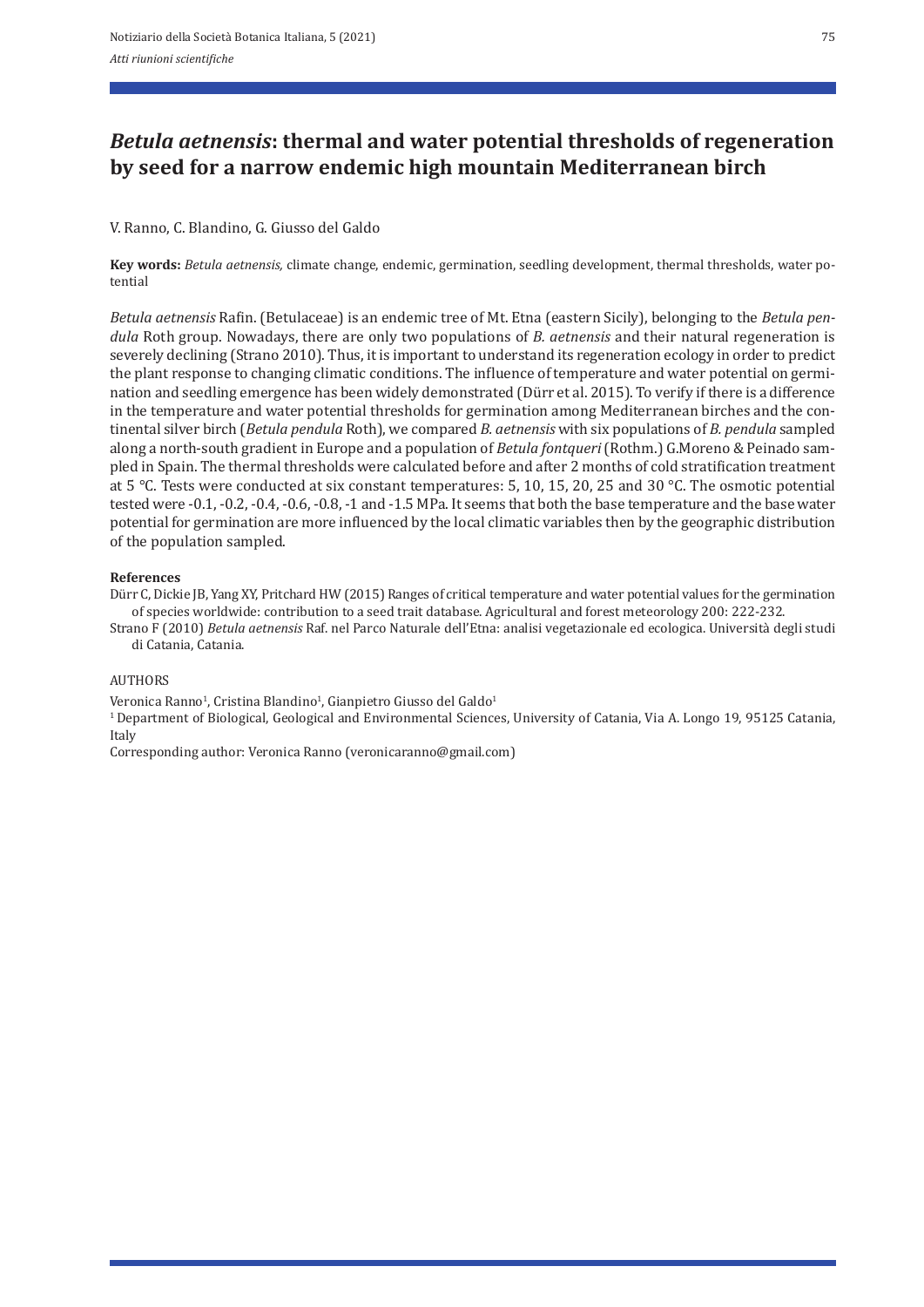## **The role of protected areas and translocations in preserving Italian endemic species in the face of future climate change**

L. Varaldo, G. Casazza, T. Abeli, G. Bacchetta, D. Dagnino, G. Fenu, D. Gargano, L. Minuto, C. Montagnini, L. Peruzzi, S. Orsenigo, G. Rossi

**Key words: c**onservation, endemic species, species distribution model

In the Mediterranean Basin, narrow ranges and specific ecological needs make most endemics prone to climate change. Consequently, translocations have become increasingly important in conservation worldwide for recovery of rare species and restoration purpose. Protected areas (PAs) are an essential tool for plant biodiversity conservation, preventing additional stress to plant populations and thus potentially buffering the effects of cli‐ mate change, and may provide suitable sites for reintroductions. Nevertheless, their current boundaries will not necessarily be effective in the future. We performed Species Distribution Models (SDM) on 188 plants en‐ demic to Italy and we calculated the future habitat suitability of their current populations under both an optimistic and a pessimistic scenario. Then we quantified the future suitable areas within PAs. SDMs forecasted that all the species will loss less than 30% of their current populations under the optimistic scenario. Conversely, under the pessimistic scenarios the majority of species will loss more than 50% of their populations; particularly 14 species will likely become extinct (i.e., populations loss higher than 80%). In around half of species, the ma‐ jority of future populations will be outside PAs under both scenarios. Nevertheless, considering habitat suitability within PAs almost all species will potentially counterbalance the loss of populations through migrations. These results suggest that the current boundaries of PAs are poorly effective in mitigating the effects of climate change on Italian endemics. Nevertheless, they may be important sites for translocations to reduce the risk of extinction of endemic plants.

#### AUTHORS

Lucia Varaldo<sup>1</sup>, Gabriele Casazza<sup>2</sup>, Thomas Abeli<sup>3</sup>, Gianluigi Bacchetta<sup>4</sup>, Davide Dagnino<sup>1</sup>, Giuseppe Fenu<sup>4</sup>, Domenico Gargano<sup>5</sup>, Luigi Minuto<sup>1</sup>, Chiara Montagnani<sup>6</sup>, Lorenzo Peruzzi<sup>7</sup>, Simone Orsenigo<sup>8</sup>, Graziano Rossi<sup>8</sup>

<sup>1</sup> DISTAV, University of Genova, Corso Europa 26, 16132 Genova, Italy

2 Institut méditerranéen de biodiversité et d'écologie marine et continentale (IMBE), Aix Marseille Université, Aix‐en‐Pro‐ vence, France

3 Department of Sciences, Roma Tre University, Viale G. Marconi 446, 00146 Roma, Italy

4 Centre for the Conservation of Biodiversity (CCB), Department of Life and Environmental Sciences, University of Cagliari, V.le Sant'Ignazio da Laconi 13, 09130 Cagliari, Italy

5 Department of Biology, Ecology and Earth Sciences, University of Calabria, 87036 Arcavacata di Rend (Cosenza), Italy

 $6$  Department of Earth and Environmental Sciences, University of Milano-Bicocca, Piazza della Scienza 1, 20126 Milano, Italy  $7$  Department of Biology, University of Pisa, Via Derna 1, 50126 Pisa, Italy

8 Department of Earth and Environmental Sciences, University of Pavia, Via Ferrata 1, 27100 Pavia, Italy Corresponding author: Lucia Varaldo (lucia.varaldo@libero.it)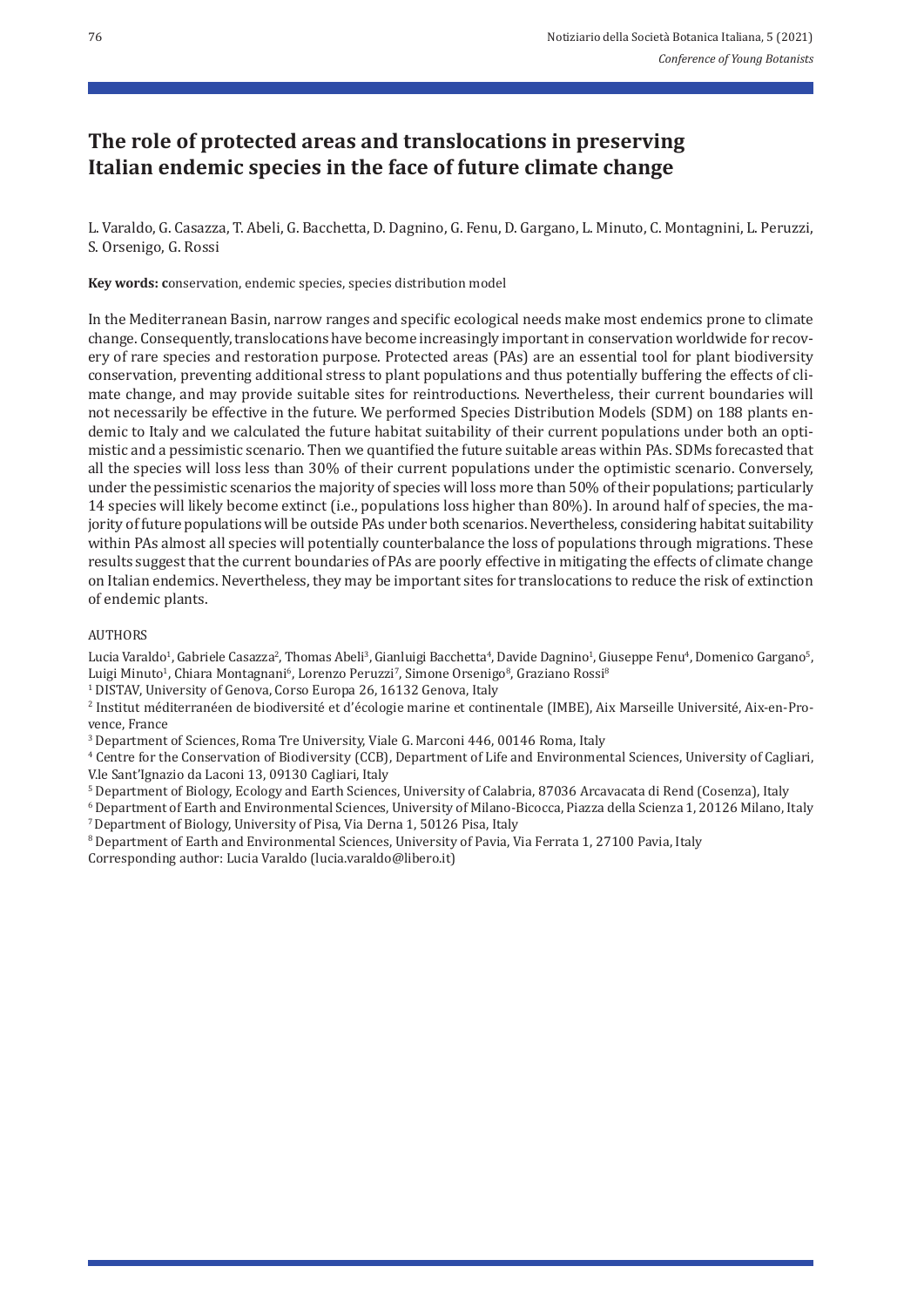# **Management and conservation of Show caves: study of microbial biodiversity to evaluate the anthropic impact**

### F. Biagioli, C. Coleine, L. Selbmann

**Key words:** biodiversity conservation, fungi, management, show caves

The Show caves in Italy, in particular Karst-origin caves, represent an important naturalistic heritage. These hypogeum sites are peculiar and fragile ecosystems, due to their habitat conditions, spatial confinement, climatic stability and the conservation value of their cultural, geological and biological diversity. The impressive numbers of visitors (up to 500,000/year/cave) and the profits deriving from such activities have recently acquired im‐ portance at global scale, resulting in an increasing interest for the underground karst environments. Tourist flow and the associated transformations contribute significantly to alter the natural stability of the cave ecosystems. Despite the increasing interest, ecological consequences of the human-associated threats were mainly studied at local level, focusing on single biological components. In this frame, the PRIN "Showcave" project aims to assess the effects of anthropic impact, generated by tourists. The impact of cave tourism will be evaluated analyzing native and alien fungal biota in sediments and on speleothem surfaces, considering a gradient along the touristic paths. Fungal diversity will be assessed by both culture‐dependent and ‐independent approaches, including cultivation, qPCR and metabarcoding sequencing. Expected results, such as identification of new taxa and indicator species of anthropogenic impact and pristine conditions, will expand our knowledge on mycobiota of karts caves and give us insights to preserve and manage integrity of these fragile ecosystems.

### AUTHORS

Federico Biagioli<sup>1</sup>, Claudia Coleine<sup>1</sup>, Laura Selbmann<sup>1,2</sup>

1 Department of Ecological and Biological Sciences, University of Tuscia, Via S. Camillo de Lellis 44, 01100 Viterbo, Italy

2 Italian National Antarctic Museum (MNA), Mycological Section, Corso Europa, 16166 Genova, Italy

Corresponding author: Federico Biagioli (fbiagioli@unitu.it)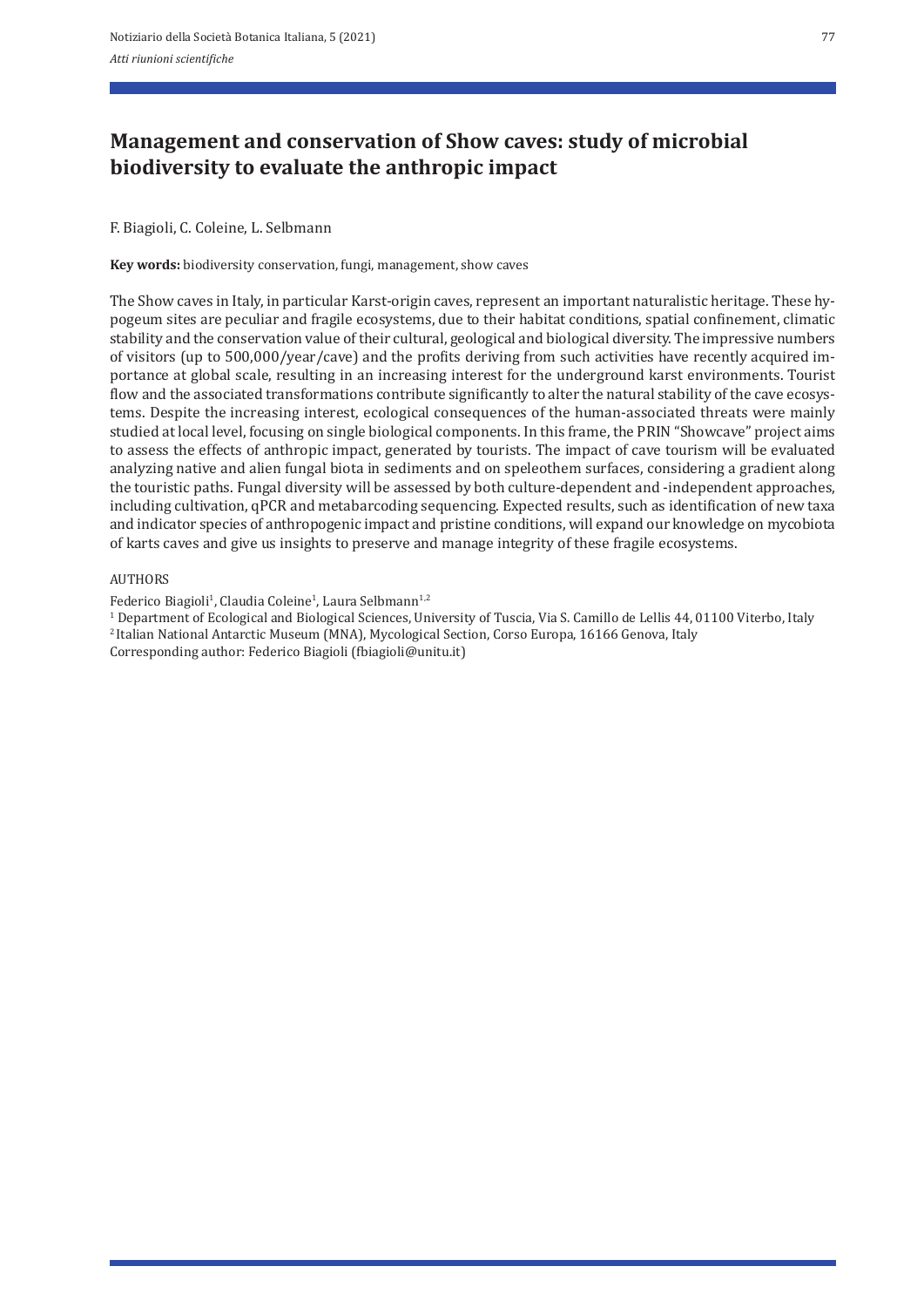## **Conservation of endemic and rare vascular flora in the areas around Messina: current status and protection proposals**

### G. Tavilla, S. Cambria

**Key words:** biodiversity, conservation, Messina, Peloritani

The Peloritani floristic district, located in the North‐Eastern part of Sicily, can be considered as one of the main biodiversity hot spots in the island, representing an important centre of speciation and plants refuge, due to its paleogeographic, geological, and bioclimatic features (Picone et al. 2003, Sciandrello et al. 2014). The municipal territory of Messina extends from the sea level (facing both the Tyrrhenian and Ionian seas) to Mount Dinnam‐ mare (1128 m a.s.l.), hosting a considerable environmental variety. The aim of this contribution is to provide an updated regional assessment on the conservation status of the rare and vulnerable flora of this area and at the same time to propose management measures for its preservation. The data concerning these species are presented: *Adenocarpus commutatus* Guss., *Anthemis messanensis* Brullo, *Anthemis peregrina* L. subsp. *peregrina*, *Artemisia campestris* L. subsp. *variabilis* (Ten.) Greuter, *Centaurea deusta* Ten. subsp. *divaricata* (Guss.) Matthäs, *Cistus crispus* L., *Fritillaria messanensis* Raf., *Hypecoum procumbens* L., *Linaria multicaulis* (L.) Mill. subsp. *mul‑ ticaulis* var. *messanensis* Giardina & Zizza, *Osmunda regalis* L., *Tuberaria lignosa* (Sweet) Samp., *Viola messanensis* (W. Becker) Brullo, *Tricholaena teneriffae* (L. f.) Link. In particular, the areas located around Messina shows a particular floristic richness, including some very rare narrow endemic species. So, for example, *A. messanensis* was evaluated as critically endangered (CR). Instead, taxa that have here their only Sicilian or Italian population as *C. crispus* and *T. teneriffae* were evaluated endangered (EN).

### **References**

Picone RM, Crisafulli A, Zaccone S, Damino R (2003) The flora of Peloritan District (Sicily): contribution to the knowledge of endangered entities distribution. Bocconea 16(2): 831‐838.

Sciandrello S, Guarino R, Minissale P, Spampinato G (2014) The endemic vascular flora of Peloritani Mountains (NE Sicily): Plant functional traits and phytogeographical relationships in the most isolated and fragmentary microplate of the Alpine orogeny. Plant Biosystems 149(5): 838‐854.

### AUTHORS

Gianmarco Tavilla<sup>1</sup>, Salvatore Cambria<sup>1</sup>

1 Department of Biological, Geological and Environmental Sciences, University of Catania, Via A. Longo 19, 95125 Catania, Italy

Corresponding author: Gianmarco Tavilla (gianmarco.tavilla@gmail.com)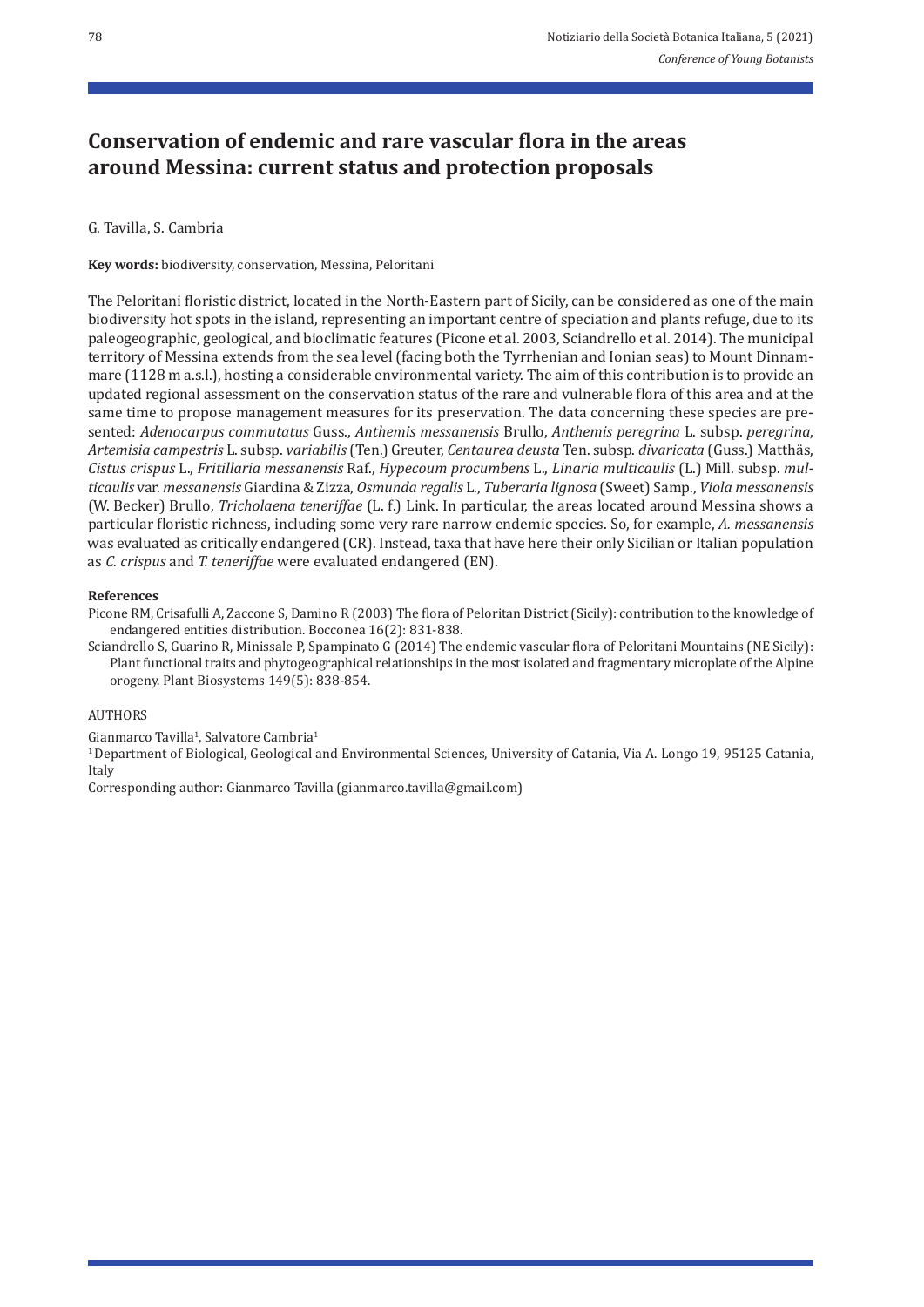# **Exploring the Diversity of** *Psychotria* **(Rubiaceae) in Lowland and Montane Rainforests in Papua New Guinea.**

T. Jimbo, S. Sohmer, J. Wen

**Key words:** *Diospyros,* Momase, Papua New Guinea, *Psychotria, Saurauia* 

The north eastern part of Papua New Guinea (especially Momase region) has a rich diverse flora that is still poorly known. We initiated a proposal to the National Geographic Society to explore forest of Papua New Guinea and establish the foundation for a molecular data in elucidating the evolutionary pattern and taxonomy of Papua New Guinea *Psychotria* L. (Rubiaceae). We conducted a short expedition into lowland forest of West Sepik (Kilifas, Utai, Finamui, Punda, Wamuru, Wutung) and montane forest of Morobe Province (Wagau) in 11th March – 6th April 2018, mainly focusing on the genus *Psychotria* and related taxa. A total of 218 collections (62 genera and 128 species) were made. Fifty‐nine of that total collections are *Psychotria*, with eleven species identified to be endemic to Papua New Guinea. Some collections of *Psychotria* likely represents undescribed species. We found at least two possible new species, *Diospyros* sp. *nov.* (Ebenaceae) and *Saurauia* sp. *nov.* (Actinidiaceae). Our work suggests that many more new plant species and new records await discovery in Papua New Guinea. We submitted a report on this expedition to the National Geographic, and this paper is based on that Report.

### AUTHORS

Tiberius Jimbo<sup>1</sup>, Seymour Sohmer<sup>2</sup>, Jun Wen<sup>3</sup>

<sup>1</sup> Forest Biology Program, Papua New Guinea Forest Research Institute, P.O. Box 314, Lae 411, Morobe Province, Papua New Guinea

<sup>2</sup> Faculty Affiliate, George Mason University, Fairfax, Virginia<br><sup>3</sup> Department of Botany, Smithsonian Institute, Natural History National Museum, DC., USA

Corresponding author: Tiberius Jimbo (tjimbo2@gmail.com)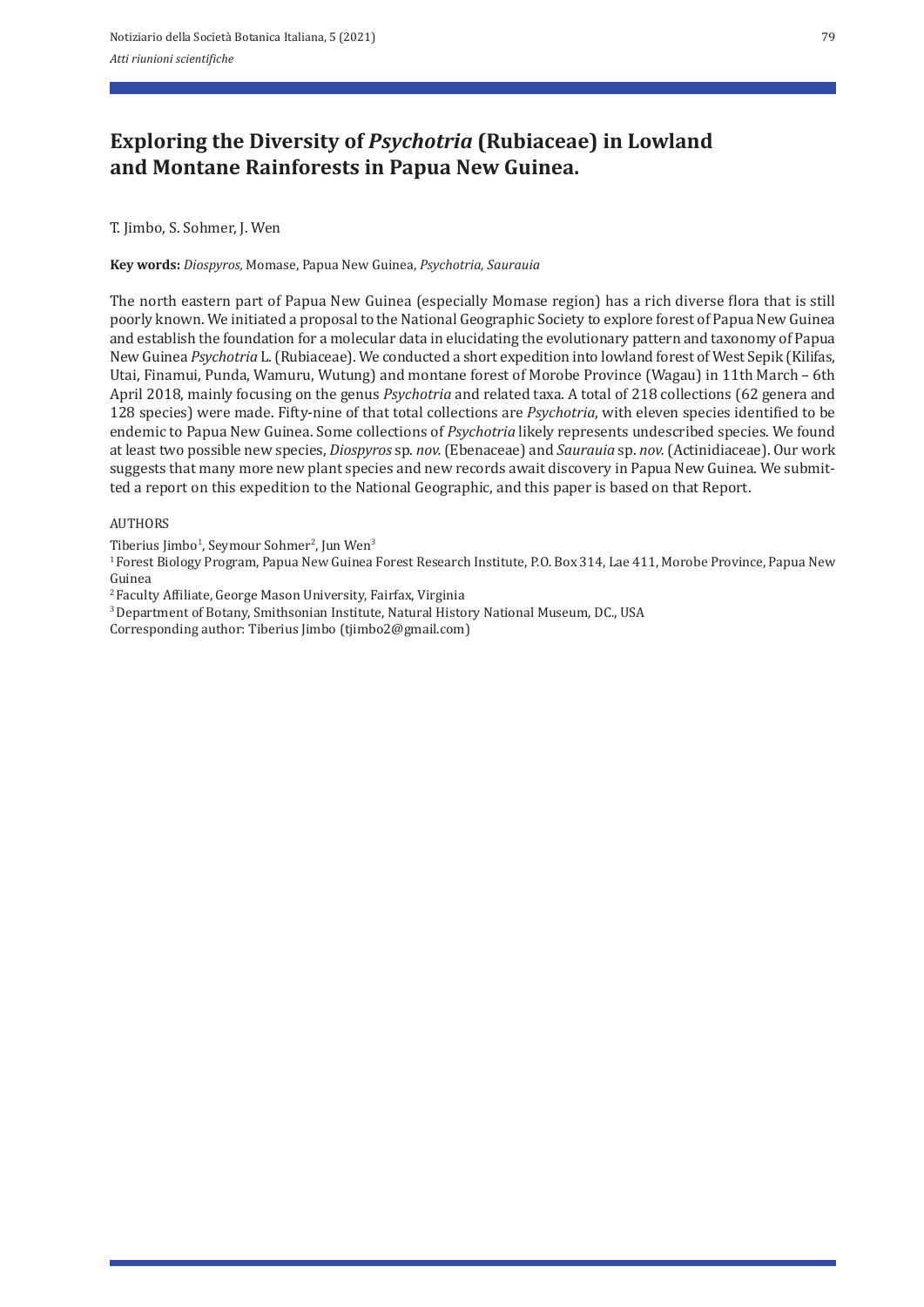# **Cryptoendolithic eukaryotic diversity of Helliwell Hills, Victoria Land (Continental Antarctica)**

M. Inglisa, C. Coleine, L. Selbmann

**Key words:** Antarctica, cryptoendolithic communities, eukaryotic diversity, metabarcoding

In both cold and hot arid and hyper-arid environments such as the Antarctic ice-free areas, where epilithic colonization is not possible, microorganisms can find refuge inside rocks, forming the so-called cryptoendolithic communities, as last chance for survival. Previous studies revealed that these ecosystems, dominated by lichenforming fungi and black yeasts, are extremely adapted but particularly sensitive to any external perturbation (Selbmann et al. 2017, Coleine et al. 2018 a,b). Aim of this study was to analyze, for the first time, rock samples collected from three sites of Helliwell Hills (in the northernmost part of the Northern Victoria Land). Metabar‐ coding sequencing approach, targeting 18S region, was used to study eukaryotic diversity. 18S dataset was pro‐ cessed by AMPtk bioinformatic tool and global singletons and rare taxa were discarded; a 97% sequence similarity clustering threshold was utilized to identify the Operational Taxonomic Units (OTUs) using VSEARCH and SINTAX database. Preliminary results show a large predominance of *Ascomycota* in all samples, where Class *Dothideomycetes* prevailed, while *Lecanoromycetes, Eurotiomycetes* and *Saccharomycetes* were present in low abundance. *Chlorophyta* were mostly represented by algal species *Trebouxia decolorans* Ahmadjian. All the bio‐ diversity indexes (Richness, Shannon and Simpson) confirmed that these ecosystems were composed of highly specialized microorganisms. This study revealed a significant difference between samples collected in Helliwell Hills and those from other localities previously analyzed in Victoria Land, suggesting that geographic distance and isolation influence diversity and community composition.

#### **References**

- Selbmann L, Onofri S, Coleine C, Buzzini P, Canini F Zucconi L (2017) Effect of environmental parameters on biodiversity of the fungal component in the lithic Antarctic communities. Extremophiles 21: 1069‐1080.
- Coleine C, Stajich JE, Zucconi L, Onofri S, Pombubpa N, Egidi E, Frank A, Buzzini P, Selbmann L (2018a) Antarctic cryptoen‐ dolithic fungal communities are highly adapted and dominated by *Lecanoromycetes* and *Dothideomycetes*. Frontiers in Microbiology 9: 1392.
- Coleine C, Zucconi L, Onofri S, Pombubpa N, Stajich JE, Selbmann L (2018b) Sun exposure shapes functional grouping of fungi cryptoendolithic Antarctic communities. Life 8: 19.

### AUTHORS

Marta Inglisa<sup>1</sup>, Claudia Coleine<sup>1</sup>, Laura Selbmann<sup>1,2</sup>

1 Department of Ecological and Biological Sciences, University of Tuscia, Via S. Camillo de Lellis 44, 01100 Viterbo, Italy

2 Italian National Antarctic Museum (MNA), Mycological Section, Corso Europa, 16166 Genova, Italy

Corresponding author: Marta Inglisa (marta.inglisa@gmail.com)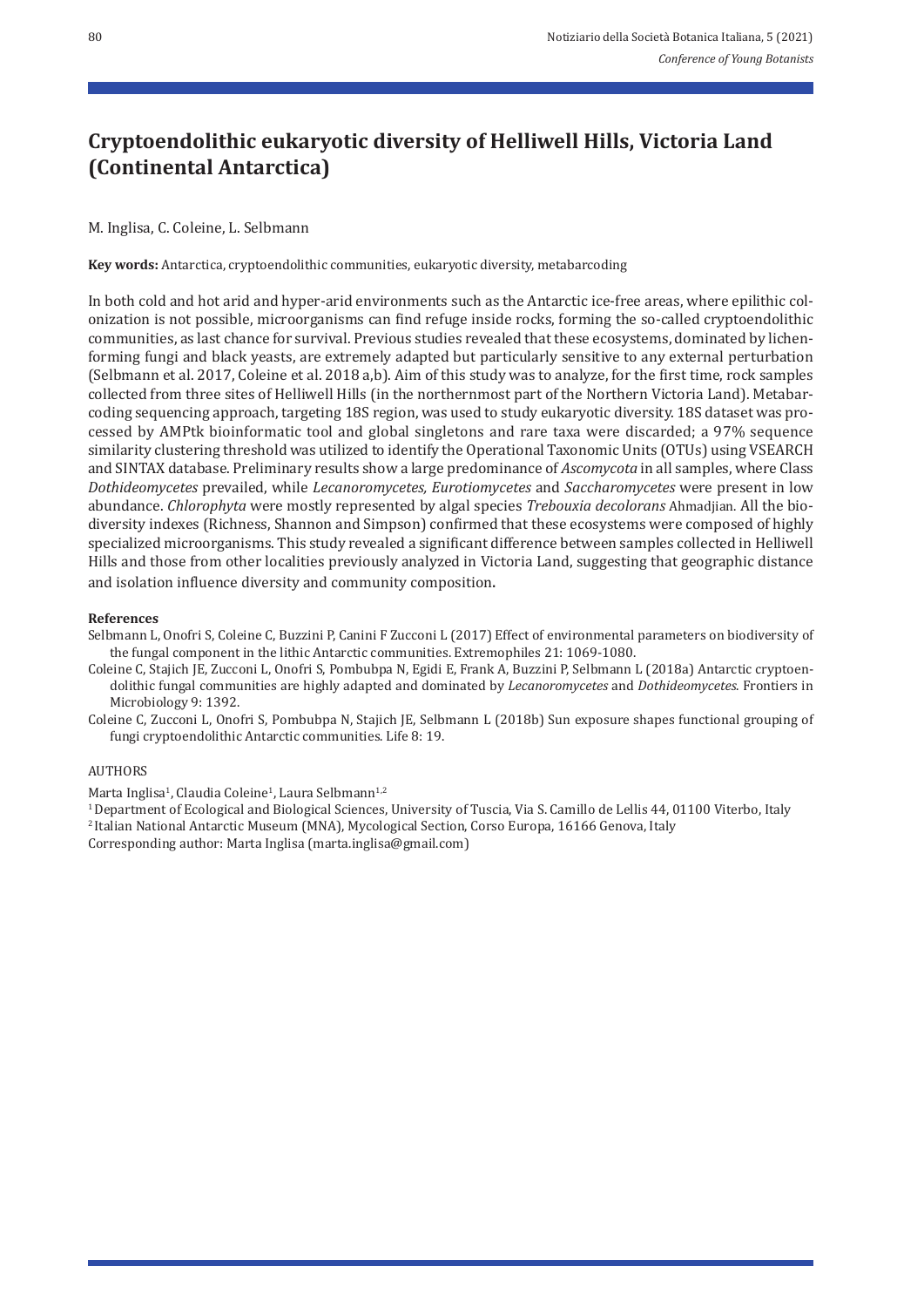# **Molecular characterization and taxonomic revision of types of the genera** *Xylaria* **and** *Rosellinia* **belonging to the Pier Andrea Saccardo mycological collection**

### N. Forin, F. Fainelli, A. Vizzini, B. Baldan

**Key words:** DNA barcoding, Illumina sequencing, ITS, *Rosellinia,* type specimens, *Xylaria*

The fungaria represent a source of molecular information that can be exploited to enlarge the coverage of species-level DNA sequence information deposited in public databases (Osmundson et al. 2013). However, they are an underused resource for this purpose because obtaining DNA data from ancient biological material is extremely difficult (Pääbo et al. 2004). The Botanical Garden of Padova conserves the mycological collection of one of the most important mycologists lived in the 19<sup>th</sup> century: Pier Andrea Saccardo. This collection, dated 1874, is composed of 70,000 samples, but its scientific value is due to the presence of 4,000 types. These spec‐ imens have been borrowed by mycologists from all over the world for morphological revisions and consequent taxonomic reclassifications, but they have never been involved in sequencing projects. An Illumina sequencing was applied to obtain ITS (internal transcribed spacer) sequences, the barcode for the identification of fungal species (Schoch et al. 2012), from types of the genera *Xylaria* Hill ex Schrank and *Rosellinia* De Not. stored in the collection. This method was chosen to overcome the problems of the DNA fragmentation of the fungal samples and the presence of exogenous DNA contaminations (Forin et al. 2018). The molecular analyses not only have confirmed the current classification of many types, but they have also suggested that there is a need to reclassify others, demonstrating that in fungi the morphology does not always lead to a correct fungal systematic evalua‐ tion. These results show that, by applying modern molecular techniques, it is possible to obtain important in‐ formation from ancient types useful to bring order in the fungal taxonomy.

#### **References**

- Forin N, Nigris S, Voyron S, Girlanda M, Vizzini A, Casadoro G, Baldan B (2018) Next generation sequencing of ancient fungal specimens: the case of the Saccardo Mycological Herbarium. Frontiers in Ecology and Evolution 6: 129.
- Osmundson TW, Robert VA, Schoch CL, Baker LJ, Smith A, Robich G, Mizzan L, Garbelotto MM (2013) Filling gaps in biodi‐ versity knowledge for macrofungi: contributions and assessment of an herbarium collection DNA barcode sequencing project. PLOS ONE 8(4). e62419
- Pääbo S, Poinar H, Serre D, Jaenicke‐Després V, Hebler J, Rohland N, et al. (2004) Genetic analyses from ancient DNA. Annual Review of Genetics 38: 645‐679.
- Schoch CL, Seifert KA, Huhndorf S, Robert V, Spouge JL, Levesque CA, Chen W, Fungal Barcoding Consortium (2012) Nuclear ribosomal internal transcribed spacer (ITS) region as a universal DNA barcode marker for Fungi. Proceedings of the Na‐ tional Academy of Sciences 109(16): 6241‐6246.

### AUTHORS

Niccolò Forin<sup>1,2</sup>, Federico Fainelli<sup>1</sup>, Alfredo Vizzini<sup>3</sup>, Barbara Baldan<sup>1,2</sup>

- <sup>1</sup> Botanical Garden, University of Padova, Via Orto Botanico 15, 35123 Padova, Italy
- <sup>2</sup> Department of Biology, University of Padova, Via Ugo Bassi 58/B, 35131 Padova, Italy
- 3 Department of Life Sciences and System Biology, University of Torino, Viale P.A. Mattioli 25, 10125 Torino, Italy

Corresponding author: Niccolò Forin (niccolo.forin@unipd.it)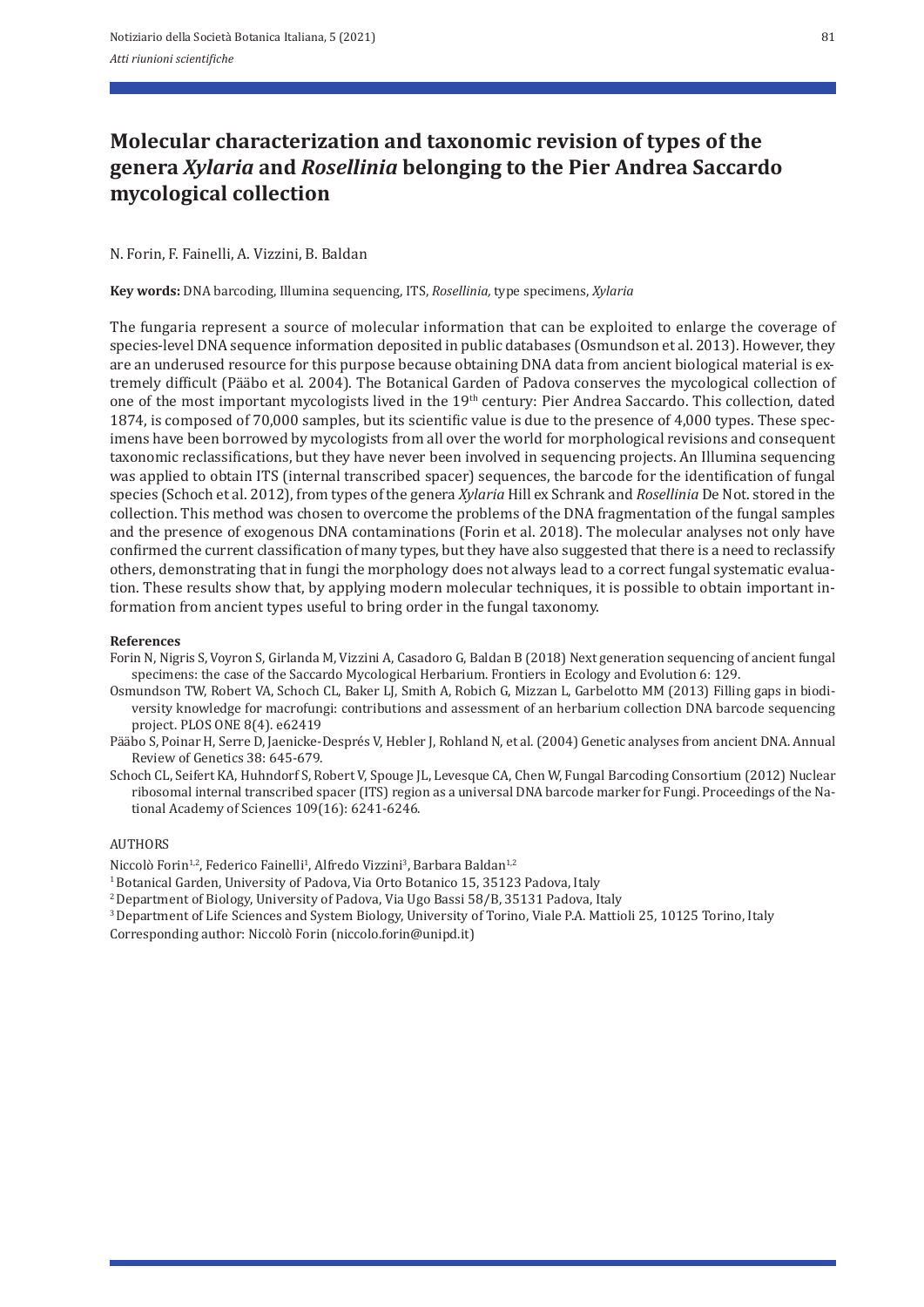## **Culture collection of Italian wood decay fungal strains for the development of mycelium‑based materials**

R.M. Baiguera, M. Cartabia, C.E. Girometta, S. Buratti, E. Savino

Key words: culture collection, myco-materials, strains, wood decay Fungi

Myco-materials can be distinguished in two main big families: bio-composites (eg. building materials) and pure materials (eg. eco-leather). Mycelium in bio-composites is coupled almost exclusively with other (non-fossil) materials derived from biological processes, such as vegetable fibres, to exploit the natural growth of the fungal organism on these substrates. Fungi are able to give cohesion to incoherent materials due to the production of a mass of mycelium. The properties of myco-materials depend on substrate, type of fungus, its growth conditions and post-processing (Girometta et al. 2019). Mycelia of wood decay fungi (WDF) are now being explored for the production of this kind of materials. Up to now, only few species of WDF have been tested for bio-fabricated materials: *Ganoderma lucidum* (Curtis) P. Karst.*, Pleurotus ostreatus* (Jacq.) P. Kumm., *Schyzophillum commune* Fr.*, Trametes versicolor* (L.:Fr.)Pil. and *Fomes fomentarius* (L.) J.Kickx.f. A doctoral project at the University of Pavia is underway on this topic. The PhD project aims to select and characterize performing fungal strains with properties useful to one of the two families of myco-materials, so white mycelium (selected to obtain a dyeable final product) and rapid growth in relation to the cultural conditions will be preferred (Girometta et al. 2020a). During the first PhD year, about 130 WDF strains were obtained so the Fungal Research Culture Collection (MicUNIPV) of Pavia University (Italy) maintained up to now about 500 WDF strains. These strains were isolated from sporophores growing in different habitats and some of them are also useful for taxonomic and/or ecological studies (eg. *Cellulariella warnieri* (Durieu & Mont.) Zmitr. & V. Malysheva*, Fomitiporia mediterranea* M.Fisch.*, Fomitopsis iberica* Melo & Ryvarden and *F.* officinalis (Vill.: Fr.) Bond. & Sing.*, Perenniporia ochroleuca* (Berk.) Ryvarden) (Girometta et al. 2020b).

### **References**

- Girometta CE, Bernicchia A, Baiguera RM, Bracco F, Buratti S, Cartabia M, Picco AM, Savino E (2020b) An Italian research culture collection of wood decay fungi. Diversity 12 (2): 58.
- Girometta C, Dondi D, Baiguera RM, Bracco F, Branciforti DS, Buratti S, Lazzaroni S, Savino E (2020a) Characterization of mycelia from wood‐decay species by TGA and IR spectroscopy. Cellulose 27: 6133‐6148.
- Girometta C, Picco AM, Baiguera RM, Dondi D, Babbini S, Cartabia M, Pellegrini M, Savino E (2019) Physico-mechanical and thermodynamic properties of mycelium‐based biocomposites: a review. Sustainability 11 (1): 281.

#### AUTHORS

Rebecca Michela Baiguera<sup>1</sup>, Marco Cartabia<sup>1,2</sup>, Carolina Elena Girometta<sup>1</sup>, Simone Buratti<sup>1</sup>, Elena Savino<sup>1</sup>

<sup>1</sup> Laboratory of Mycology, Department of Earth and Environmental Sciences (DSTA), University of Pavia, Via S. Epifanio 14, 27100 Pavia, Italy

2 MOGU S.r.l. Via San Francesco d'Assisi 62, 21020 Inarzo (Varese), Italy

Corresponding author: Rebecca Michela Baiguera (rebeccamichela.baiguera01@universitadipavia.it)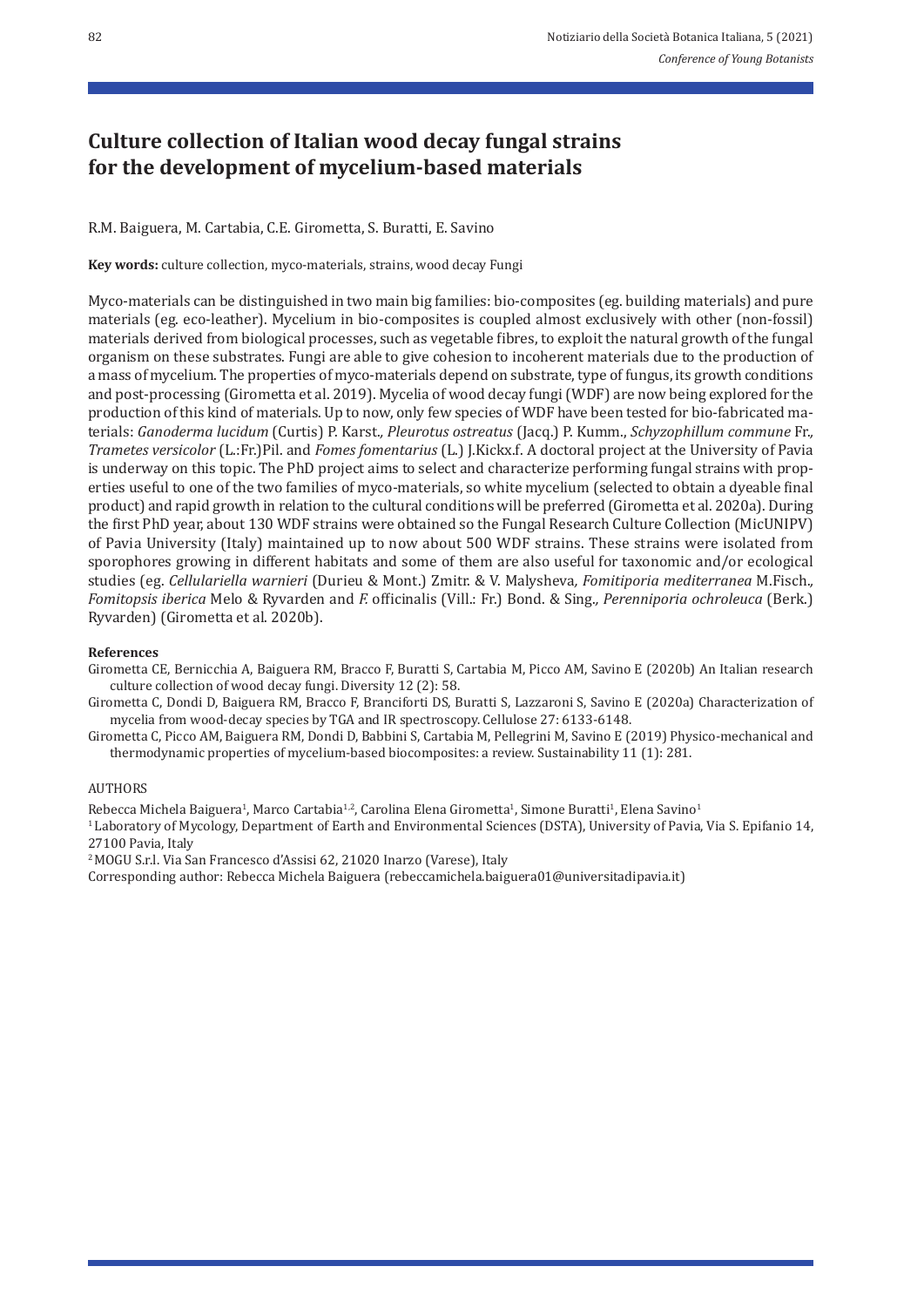## **Differences in taxonomic and ecological traits between**  *Ehrharta erecta* **Lam. and** *Ehrharta delicatula* **Stapf (Poaceae)**

### G. Mei, A. Stinca

**Key words:** alien species, biodiversity, herbarium, invasiveness, vascular flora

*Ehrharta* Thunb. (Poaceae) is an African genus ranging from South Africa to Ethiopia and Yemen that includes approximately 35 species (Fish et al. 2015). Some species are alien in Australia, China, Indonesia, Mediterranean Basin, New Zealand, North and South America. Given their ecological and physiological characteristics, the species belonging to this genus are considered among the most invasive in the world. In the Euro-Mediterranean area four species are recorded (Valdés, Scholz 2018): *Ehrharta calycina* Sm. (Spain and Tunisia), *Ehrharta deli‑ catula* Stapf (Italian peninsula), *Ehrharta erecta* Lam. (France, Israel, Italian Peninsula, Morocco, Netherlands, Portugal, Sardinia and Spain) and *Ehrharta longiflora* Sm. (Canary Islands and Spain). All these species show a high relative growth rate which has probably facilitated their naturalization outside their native ranges. Given that *E. delicatula* and *E. erecta* are reported for the Italian territory in the specialized literature (e.g., Pignatti 1982, Galasso et al. 2018), the aim of the work, based on bibliographic, herbarium and field research, is to high‐ light the differences between the two taxa in terms of taxonomic traits and ecological characteristics. On the basis of the herbarium samples analyzed, the morphometric measurements carried out, the analysis of the ecological characteristics and the analysis of the adaptive strategies adopted by the two species described in literature (Tilman 1988, Verboom 2000,, Grime 2001), we proceeded to provide new observations in order to correct the data present in the bibliography and thus allow the updating of the distribution map of the two species in Italy. The results of the study led to highlight some key features of the difference between the two species with consequent exclusion of *E. delicatula* from the Italian territory and therefore from the Euro-Mediterranean area.

#### **References**

- Fish L, Mashau AC, Moeaha MJ, Nembudani MT (2015) Identification guide to southern African grasses. An identification manual with keys, descriptions and distributions. South African National Biodiversity Institute, Pretoria, 2015. ix + 798 pp.
- Galasso G, Conti F, Peruzzi L, Ardenghi NMG, Banfi E, Celesti‐Grapow L, Albano A, Alessandrini A, Bacchetta G, Ballelli S, Ban‐ dini Mazzanti M, Barberis G, Bernardo L, Blasi C, Bouvet D, Bovio M, Cecchi L, Del Guacchio E, Domina G, Fascetti S, Gallo L, Gubellini L, Guiggi A, Iamonico D, Iberite M, Jiménez‐Mejías P, Lattanzi E, Marchetti D, Martinetto E, Masin RR, Medagli P, Passalacqua NG, Peccenini S, Pennesi R, Pierini B, Podda L, Poldini L, Prosser F, Raimondo FM, Roma‐Marzio F, Rosati L, Santangelo A, Scoppola A, Scortegagna A, Selvaggi A, Selvi F, Soldano A, Stinca A, Wagensommer RP, Wilhalm T, Barto‐ lucci F (2018) An updated checklist of the vascular flora alien to Italy. PlantBiosystems 152: 556‐592. https://doi.org/10.1080/11263504.2018.1441197
- Grime JP (2001) Plant Strategies, Vegetation Processes, and Ecosystem Properties, 2nd edn. John Wiley & Sons Ltd, Chichester. 293 pp.
- Pignatti S (1982) Flora d'Italia 3. Edagricole, Bologna. 605 pp.
- Tilman D (1988) Plant Strategies and the Dynamics and Function of Plant Communities. Princeton University Press, Prince‐ ton. 360 pp.
- Valdés B, Scholz H (2018) Poaceae (pro parte majore). Euro+MedPlantbase the information resource for Euro-Mediterranean plant diversity. http://ww2.bgbm.org/EuroPlusMed/PTaxonDetail.asp?NameCache=Ehrharta&PTRefFk=7100000 (accessed 10 February 2019)
- Verboom G (2000) Phylogenetic and functional growth from diversification in the Cape grass genus *Ehrharta* Thunb. Uni‐ versity of Cape Town. PhD thesis.

#### **AUTHORS**

Giacomo Mei<sup>1</sup>, Adriano Stinca<sup>2</sup>

1 Department of Agricultural, Food and Environmental Sciences, Marche Polytechnic University, Via Brecce Bianche 10, 60131 Ancona, Italy

2 Department of Environmental, Biological and Pharmaceutical Sciences and Technologies, University of Campania Luigi Vanvitelli, Via Vivaldi 43, 81100 Caserta, Italy

Corresponding author: Giacomo Mei (g.mei@pm.univpm.it)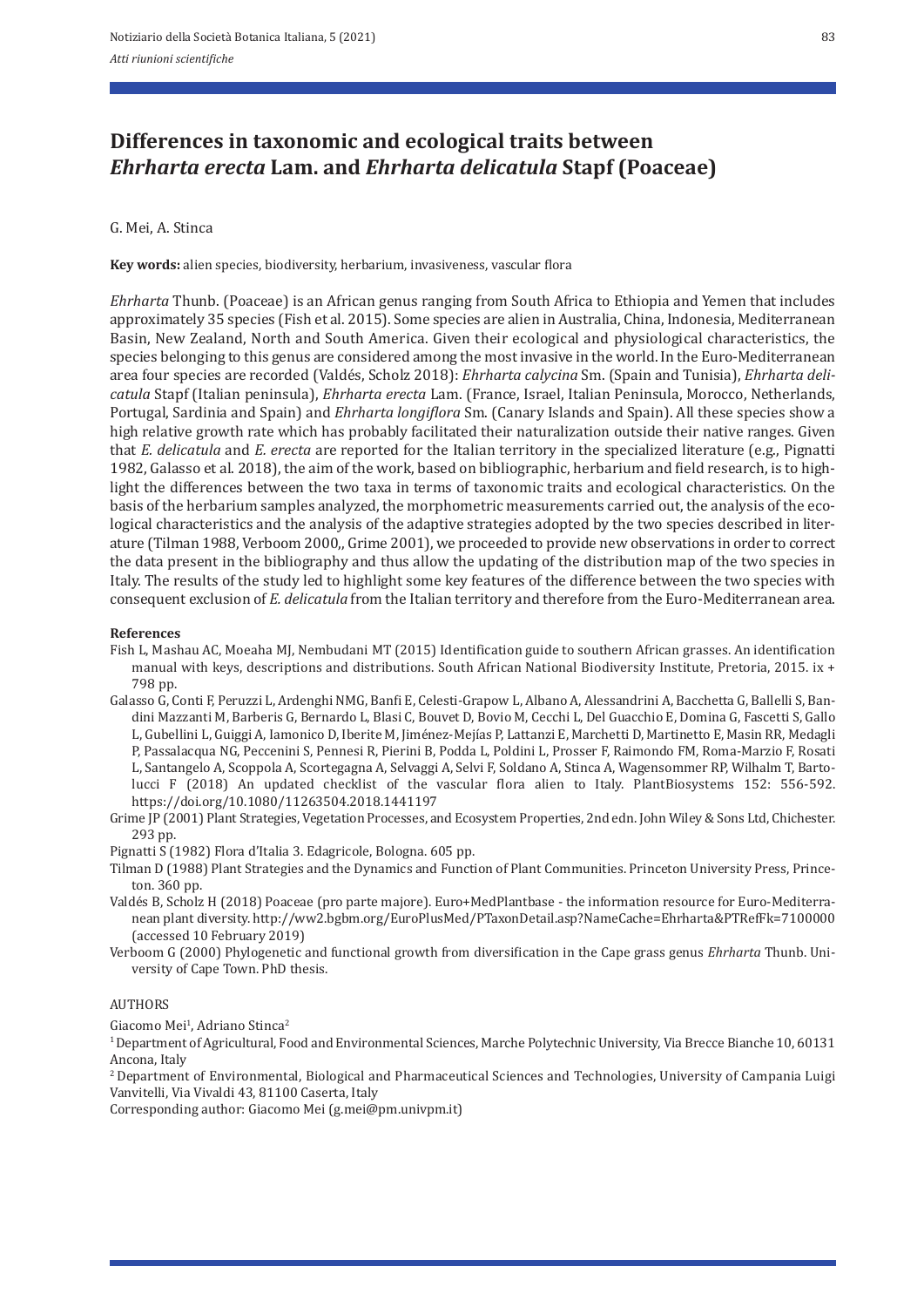# **Application of IUCN Red Listing Criteria at the Regional Levels: A Case Study with** *Boletales* **in Umbria (Central Italy)**

G. Angeles, R. Wagensommer, C. Perini, G. Bistocchi, A. Arcangeli, P. Angelini, R. Venanzoni

**Key words:** conservation, ITS1‐ITS4, IUCN assessment, threats

The *Boletales* E.‐J. Gilbert (Agaricomycetidae, *Basidiomycota*) is one of the major groups of mushroom‐forming fungi that is represented in most forest ecosystems worldwide. Recently the intensive use of molecular tools applied to the study of the systematics of boletoid mushrooms and related groups has upset the traditional clas‐ sifications based on morphological characters (Gelardi et al. 2019). At present, the *Boletales* has been divided into six suborders, about 19 families and 70 genera, grouping taxa with different morphology of fruiting bodies including poroid, gilled, resupinate, hypogeous and epigeous gasteroid forms (Gelardi et al. 2019). In this work, a Red List of all the *Boletales* recorded in Umbrian region (i.e., 79 species belonging to 36 genera and 11 families) is provided (Angelini et al. 2017). The conservation status was assessed according to the IUCN categories and criteria, adapted for sub‐global level assessments (IUCN 2012a, b, c; IUCN 2017). The majority of species (72.12%) are classified as threatened, whereas 20.25% are Near Threatened (NT), 3.8% Least Concerned (LC) and 3.8% Data Deficient (DD). Inside the group of threatened species, no species are classified as Critically En‐ dangered (CR), while 35.09% are Endangered (EN) and 64.91% are Vulnerable (VU). Conservation status varies among families and genera and some appear to be more vulnerable than others. For example, all the four species belonging to the Paxillaceae family are classed as threatened (100%); in the Suillaceae, six out of ten species are threatened (60%), a further two are non-threatened (20%) and two are DD (20%); in the Boletaceae, of the 51 species 38 are threatened (75.5%).

### **References**

Angelini P, Arcangeli A, Bistocchi G, Rubini A, Venanzoni R, Perini C (2017) Current knowledge of Umbrian macrofungi (central Italy). Plant Biosystem 151: 915‐923.

Gelardi M, Angelini C, Costanzo F, Dovana F, Ortiz‐Santana B, Vizzini A (2019) *Neoboletus antillanus* sp. nov. (Boletaceae), first report of a red-pored bolete from the Dominican Republic and insights on the genus *Neoboletus*. MycoKey 49: 73‐97.

IUCN (2012 a) IUCN red list categories and criteria: version 3.1. 2nd ed.

IUCN (2012 b) Unified classification of direct threats: version 3.2.

- IUCN (2012 c) Guidelines for application of IUCN red list criteria at regional and national levels: version 4.0.
- IUCN (2017) Guidelines for using the IUCN red list categories and criteria.

### **AUTHORS**

Giancarlo Angeles<sup>1</sup>, Robert Wagensommer<sup>1</sup>, Claudia Perini<sup>2</sup>, Giancarlo Bistocchi<sup>1</sup>, Andrea Arcangeli<sup>1</sup>, Paola Angelini<sup>1</sup>, Roberto Venanzoni<sup>1</sup>

1 Department of Chemistry, Biology and Biotechnology, University of Perugia, Via del Giochetto, 06123 Perugia, Italy 2 Department of Life Sciences, BIOCONNET, University of Siena, Via P.A. Mattioli 4, 53100 Siena, Italy Corresponding author: Giancarlo Angeles (giancarlo\_1993@hotmail.it)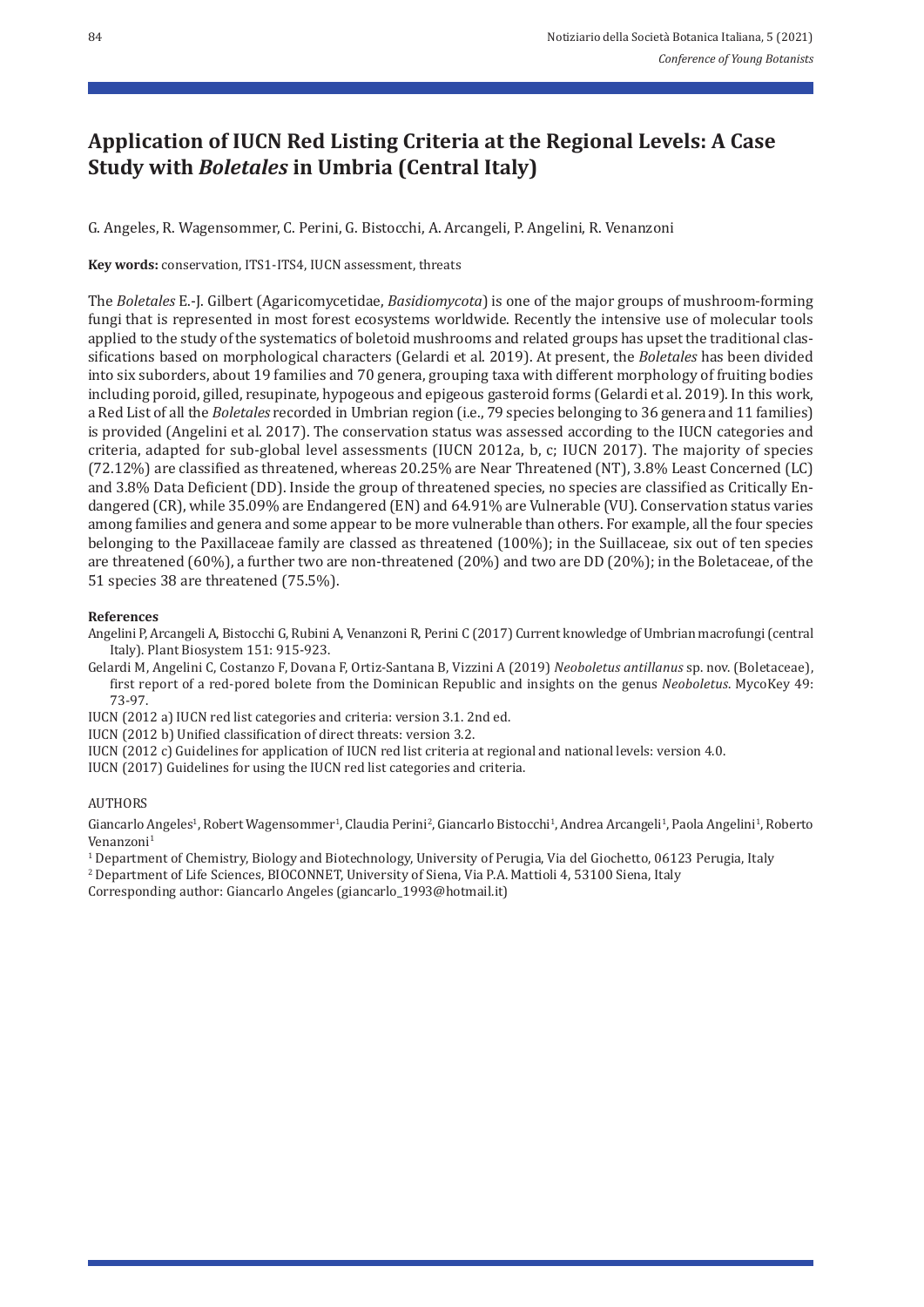# **Critical issues in the compilation of a check‑list of macrofungi**

D. Gisotti, F. Boccardo, S. Di Piazza, G. Cecchi, M. Zotti

**Key words:** check‐list, fungal biodiversity, fungal taxonomy, Fungi

The study of macro‐fungal diversity has undergone huge changes in the last decade, and the recent developments in molecular systematics have led to revolutions in taxonomy and to a proliferation of new taxa that are often not identifiable by morphology. Assembling accurate regional check‐lists of macro‐fungi is a task that can be crucial for red‐lists and biogeographic studies; this requires to keep up with these fast taxonomic developments, applying new techniques to identify and separate the taxa occurring in the selected area, and it also requires to be able to re-evaluate the old data of occurrence under this new light. A new check-list of macro-fungi is currently being compiled for Liguria, a region of NW Italy notable for the richness of highly diverse habitats. Over 1000 new species are being recorded in Liguria, raising the total number of known occurring macro-fungal species to over 3000. This huge work gives us a chance to explore the critical issues and the new approaches to the compilation of check‐lists of macro‐fungi.

### AUTHORS

Dario Gisotti<sup>1</sup>, Fabrizio Boccardo, Simone Di Piazza<sup>1</sup>, Grazia Cecchi<sup>1</sup>, Mirca Zotti<sup>1</sup> 1 Department of Earth, Environment and Life Sciences, University of Genova, Corso Europa 26, 16132 Genova, Italy Corresponding author: Dario Gisotti (dario.gisotti@yahoo.it)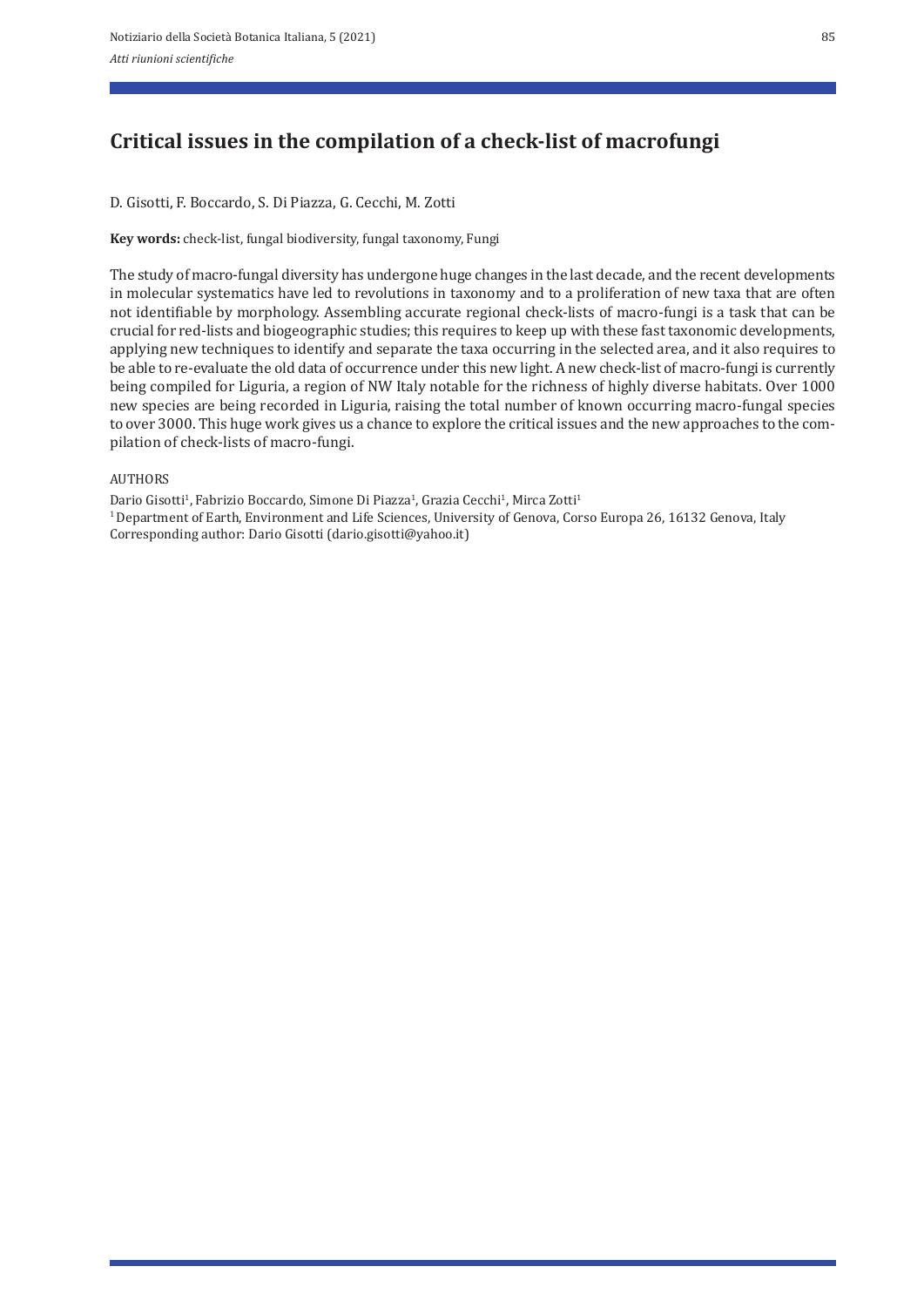## **Influence of ants on lichens beta‑diversity and functional traits**

R. Benesperi, L. Di Nuzzo, P. Balzani, E. Bianchi, M.B. Castellani, F. Frizzi, A. Masoni, F. Morandi, Y. Sozzi, C. Vallese, G. Santini

The *Formica rufa* L. group comprises several ant species which are very important components of forest ecosystems. In fact, they are considered as natural engineers that may influence the structure and dynamics of the habitats they colonise. Due to their capacity to act as biological control agent, some *Formica paralugubris* Seifert nests, collected in the Alps, were transplanted to various sites along the Italian peninsula where they were for‐ merly absent. It is well known how their capacity to control pests could influence other organisms like inverte brates (Frizzi et al. 2018) and cryptogams (Heinken et al. 2007). Nevertheless, information about the possible influence of *F. paralugubris* on lichens communities out of its native range, are not yet available. To fill this gap, we randomly selected six nests of *F. paralugubris* from the introduced populations as the center of six plot of 20 m of radius: three in the Campigna Biogenetic Nature Reserve and three in the locality of Abetone (Tuscany). In each plot six *Abies alba* Mill. located at increasing distance from each nest were chosen. On each tree trunk, 12 grids (one for cardinal point and at three different heights) of 10 x 50 cm were vertically attached and used to survey lichen. As control, we randomly sampled six plots of the same dimension (three in each location) in nonoccupied areas. The presence of the ants seems not to affect lichens species richness but seems to influence some lichen functional traits, like the growth form. We also observed different pattern of beta-diversity among the colonized and not colonized sites.

### **References**

Frizzi F, Masoni A, Quilghini G, Ciampelli P, Santini G (2018) Chronicle of an impact foretold: the fate and effect of the intro‐ duced *Formica paralugubris* ant. Biological Invasions 20: 3575‐3589.

Heinken T, Rohner M‐S, Hoppert M (2007) Red wood ants (*Formica rufa* group) disperse bryophyte and lichen fragments on a local scale. Nova Hedwigia 131: 147‐163.

### AUTHORS

Renato Benesperi<sup>1</sup>, Luca Di Nuzzo<sup>1</sup>, Paride Balzani<sup>1</sup>, Elisabetta Bianchi<sup>1</sup>, Maria Beatrice Castellani<sup>1</sup>, Filippo Frizzi<sup>1</sup>, Alberto Masoni<sup>1</sup>, Federica Morandi<sup>1</sup>, Ylenia Sozzi<sup>1</sup>, Chiara Vallese<sup>1</sup>, Giacomo Santini<sup>1</sup> <sup>1</sup> Department of Biology, University of Florence, Via La Pira 4, 50121 Firenze, Italy

Corresponding author: Renato Benesperi (renato.benesperi@unifi.it)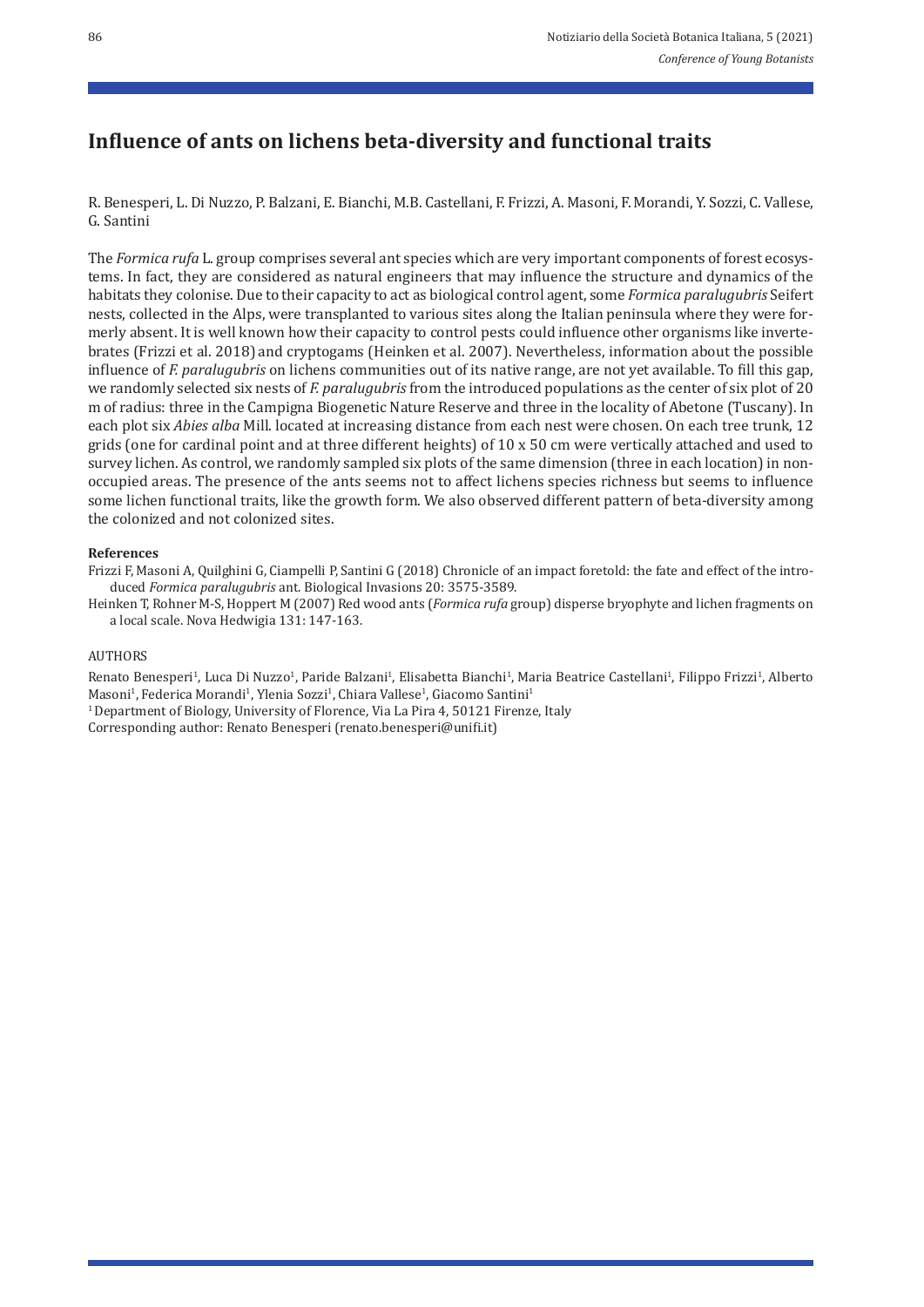# **Survey of culturable fungi in Antarctic cryptoendolithic communities in Victoria Land**

### F. Mostardi, C. Coleine, L. Selbmann

**Key words:** Antarctica, black fungi, extremophiles, Fungi, phylogeny

Endolithism represents a borderline adaptation for microorganisms under the most extreme conditions of both cold and hot deserts (Selbmann et al. 2017). In the ice-free areas of continental Antarctica, where the conditions approach the limits to support life, self‐supporting microbial endolithic ecosystems represent the main life‐form living in a weak balance between life and extinction (Frieddmann 1982, Zucconi et al. 2016, Selbmann et al. 2017). Fungi are invariably present in these ecosystems that represent a reservoir of new and extremely adapted taxa. This work is based on a comprehensive sampling of sandstones collected in 26 localities in the Victoria Land (Continental Antarctica), ranging from 834 to 3100 m a.s.l., in order to investigate variation in biodiversity and composition of cryptoendolithic fungi. Culture‐dependent analysis revealed *Friedmanniomyces endolithicus* Onofri and *Extremus antarcticus* (Selbmann & de Hoog) as the most abundant species among black fungi, known as an ecological group, specialized in the extremes; in particular, the Antarctic endemic genus *Friedmanniomyces* spp. was found in almost all rock samples analyzed. Lichenized fungi were mostly represented by species belonging to the genera *Acarospora*, *Lecanora* and *Lecidea* (*Lecanoromycetes*). Molecular phylogeny based on ITS region revealed the presence of three new species in the genus *Friedmanniomyces*, one new *Rachicladosporium* species, one new *Cryomyces* species; two new genera and four new species were found in in the Teratosphaeriaceae.

### **References**

Friedmann EI (1982) Endolithic microorganisms in the Antarctic cold desert. Science 215: 1045‐1053.

Selbmann L, Onofri S, Coleine C, Buzzini P, Canini F, Zucconi L (2017) Effect of environmental parameters on biodiversity of the fungal component in the lithic Antarctic communities. Extremophiles 21: 1069‐1080.

Zucconi L, Onofri S, Cecchini C, Isola D, Ripa C, Fenice M, Madonna S, Reboleiro‐Rivas P, Selbmann L (2016) Mapping the lithic colonization at the boundaries of life in Northern Victoria Land, Antarctica. Polar Biology 39: 91‐102.

### AUTHORS

Federica Mostardi<sup>1</sup>, Claudia Coleine<sup>1</sup>, Laura Selbmann<sup>1,2</sup>

1 Department of Ecological and Biological Sciences, University of Tuscia, Via S. Camillo de Lellis 44, 01100 Viterbo, Italy

2 Italian National Antarctic Museum (MNA), Mycological Section, Corso Europa, 16166 Genova**,** Italy

Corresponding author: Federica Mostardi (mostardif@unitus.it)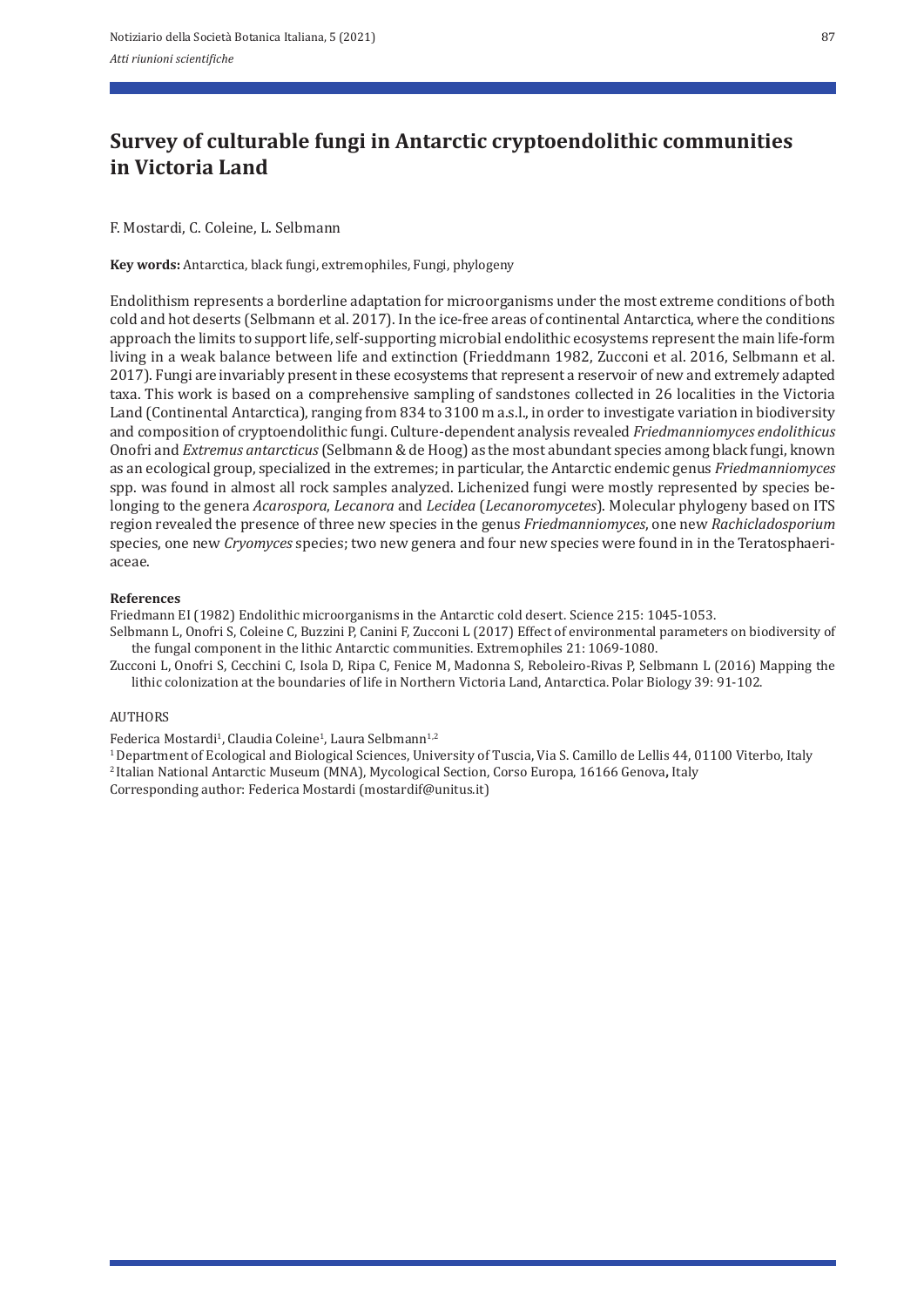# **Coexistence of intensive rice production and** *Marsilea quadrifolia*  **in the organic rice farms of the Po Valley**

## A. Corli, S. Orsenigo, G. Rossi, R. Gerdol, L. Brancaleoni, T. Abeli

**Key words:** *Marsilea quadrifolia,* rice production, translocation

Agricultural activities are one of the main factors driving biodiversity loss (Thorn 2016). Among these, rice cultivation caused considerable environmental impacts (Fusi et al. 2014), mainly because of water eutrophication and massive herbicides use (Capri, Karpouzas 2007). However, the recent introduction of sustainable cultivation practices has improved the environmental conditions of paddy fields, suggesting the reintroduction and survival of threatened species in agricultural areas. We tested whether rice production and plant conservation can coexist in the Province of Pavia, one of the most important areas for rice production in Italy. We focused on *Marsilea quadrifolia* L., an aquatic pteridophyte previously considered a weed in paddy fields and currently listed as "En‐ dangered" in the Italian Red Lists (Rossi et al. 2016) and protected at EU level (Bruni et al. 2013) because of intensive agronomic techniques (e.g., use of herbicides, simplified rotation). Interestingly, recent occurrences were found in organic paddy fields, likely as a consequence of improved environmental conditions. Aiming to under‐ stand what environmental conditions may affect the species performance, an experimental cultivation was conducted in 2017 and in 2018 in eight rice paddies with different farming systems (organic, in transition and conventional farms). Six 20 × 20 cm potted swards of *M. quadrifolia* were placed along a transect in each field. The species best performed in organic farms, reporting the highest biomass in both years, whereas in conventional farms plants did not survived. These results will help us to identify the most suitable conditions favoring survival and spread of the species in rice fields, suggesting its future recover in agricultural areas.

### **References**

Bruni I, Gentili R, De Mattia F, Cortis P, Rossi G, Labra M (2013) A multi-level analysis to evaluate the extinction risk of and conservation strategy for the aquatic fern *Marsilea quadrifolia* L. in Europe. Aquatic Botany 111: 35‐42.

Capri E, Karpouzas D (2007) Pesticide Risk Assessment in Rice Paddies: Theory and Practice. Elsevier. 266 pp.

Fusi A, Bacenetti J, González‐García S, Vercesi A, Bocchi S, Fiala M (2014) Environmental profile of paddy rice cultivation with different straw management. Science of the Total Environment 494‐495:119‐128.

Rossi G, Orsenigo S, Montagnani C, Fenu G, Gargano D, Peruzzi L, Wagensommer RP, Foggi B, Bacchetta G, Domina G, Conti F, Bartolucci F, Gennai M, Ravera S, Cogoni A, Magrini S, Gentili R, Castello M, Blasi C, Abeli T (2016) Is legal protection sufficient to ensure plant conservation? The Italian red list of policy species as a case study. Oryx 50(3):431‐436.

Thorn JPR (2016) State of the World's Plants report. Royal Botanical Gardens, Kew.

### AUTHORS

Anna Corli<sup>1</sup>, Simone Orsenigo<sup>1</sup>, Graziano Rossi<sup>1</sup>, Renato Gerdol<sup>2</sup>, Lisa Brancaleoni<sup>3</sup>, Thomas Abeli<sup>4</sup>

1 Department of Earth and Environmental Sciences, University of Pavia, Via S. Epifanio 14, 27100 Pavia, Italy

2 Department of Life Sciences and Biotechnology, University of Ferrara, Via L. Borsari 46, 44121 Ferrara, Italy

3 Botanical Garden, University of Ferrara, Corso Porta Mare 2, 44121 Ferrara, Italy

4 Department of Science, University of Roma Tre, Viale Guglielmo Marconi 446, 00146 Roma, Italy Corresponding author: Anna Corli (anna.corli01@universitadipavia.it)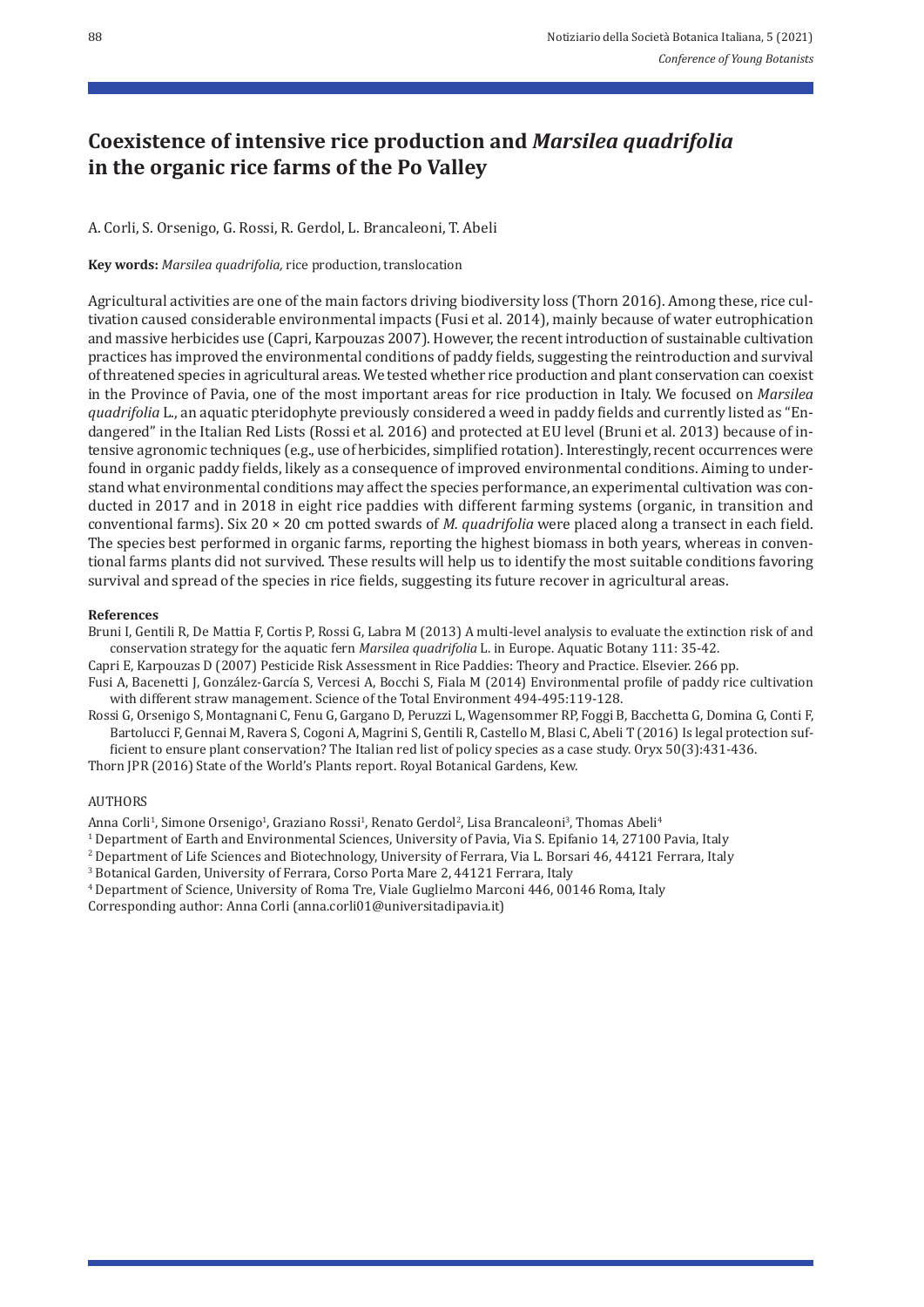# **Proposal of Pest Risk Analysis (PRA) application within limited territories**

C.M. Cusaro, O.G. Gialdini, E. Patrizio, M. Brusoni

**Key words:** conservation of Natura 2000 sites, invasive alien species, PRA

Invasive alien plants (IAS) are non-native species, generally introduced by man, able to spread quickly over extended areas by vegetative propagation and by seed, threating biodiversity, landscape structure, ecosystem functions, economy and human health (Szymura et al. 2016). The European Union adopted regulations aimed at listing, preventing and managing IAS introduction and spread, while the EPPO developed the *Pest Risk Analysis* (PRA), a protocol addressed to assess IAS potential risk and phytosanitary measures to mitigate them, commonly applied in EU member states or in the EPPO region (FAO 2007, EPPO 2012, EU 2014, 2016, 2017, 2019). However, this approach may underestimate the potential risk at local level. Therefore, we tested the application of PRA in *Riserva San Massimo* (462 ha~), SCI IT2080015 (Gropello Cairoli, PV ‐ Italy), that hosts a black alder wood (habitat 91E0\*) in which populations of *Solidago gigantea* Aiton and *Amorpha fruticosa* L. have been sur‐ veyed. IAS population density and coverage were detected according to a stratified-random method (Huebner 2007). Results confirm that *S.gigantea* and *A.fruticosa* mostly invade the habitats where native species compe‐ tition is lower and anthropic disturbance intense. The high naturalness and biodiversity of the habitat 91E0\* effectively counteracts IAS spread within itself, where vegetation is thicker and anthropic disturbance low. IAS population density is medium limited in wood clearings and at its edges. However, *Riserva San Massimo* plant biodiversity is seriously threaten by *S.gigantea.* PRA application in a limited area represents a valid tool to de‐ termine the level of risk of invasion associated with alien species and to update the Reserve Management Plan actions against them.

#### **References**

- European and Mediterranean Plant Protection Organization (2012) Decision ‐ support scheme for an Express Pest Risk Anal‐ ysis. Bulletin OEPP/EPPO Bulletin (2012) 42 (3): 457‐462.
- FAO ‐ Food and Agriculture Organization of the United Nations (2007) PRA training course Participant manual.
- Huebner CD (2007) Detection and Monitoring of Invasive Exotic Plants: A Comparison of Four Sampling Methods. North‐ eastern Naturalist 14(2): 183‐206.
- Szymura M, Szymura TH, Wolskii K (2016) Invasive *Solidago* species: how large area do they occupy and what would be the cost of their removal? Polish Journal of Ecology 64: 25‐34.
- UE, Regolamento n.1143/2014 del Parlamento Europeo e del Consiglio, del 22 ottobre 2014, recante disposizioni volte a prevenire e gestire l'introduzione e la diffusione delle specie esotiche invasive.
- UE, Regolamento di esecuzione 2016/1141 della Commissione del 13 luglio 2016, che adotta un elenco delle specie esotiche invasive di rilevanza unionale in applicazione del regolamento n. 1143/2014 del Parlamento Europeo e del Consiglio.
- UE, Regolamento di esecuzione 2017/1263 della Commissione del 12 luglio 2017 che aggiorna l'elenco delle specie esotiche invasive di rilevanza unionale istituito dal regolamento d'esecuzione (UE) 2016/1141 in applicazione del regolamento (UE) n. 1143/2014 del Parlamento europeo e del Consiglio.
- UE, Regolamento di esecuzione 2019/1262 della Commissione del 25 luglio 2019 che modifica il regolamento di esecuzione (UE) 2016/1141 per aggiornare l'elenco delle specie esotiche invasive di rilevanza unionale.

#### AUTHORS

Carlo Maria Cusaro<sup>1</sup>, Oscar Giuseppe Gialdini<sup>1</sup>, Elia Patrizio<sup>1</sup>, Maura Brusoni<sup>1</sup>

1 Department of Earth and Environmental Sciences, University of Pavia, Via S. Epifanio 14, 27100 Pavia, Italy Corresponding author: Carlo Maria Cusaro (carlomaria.cusaro01@universitadipavia.it)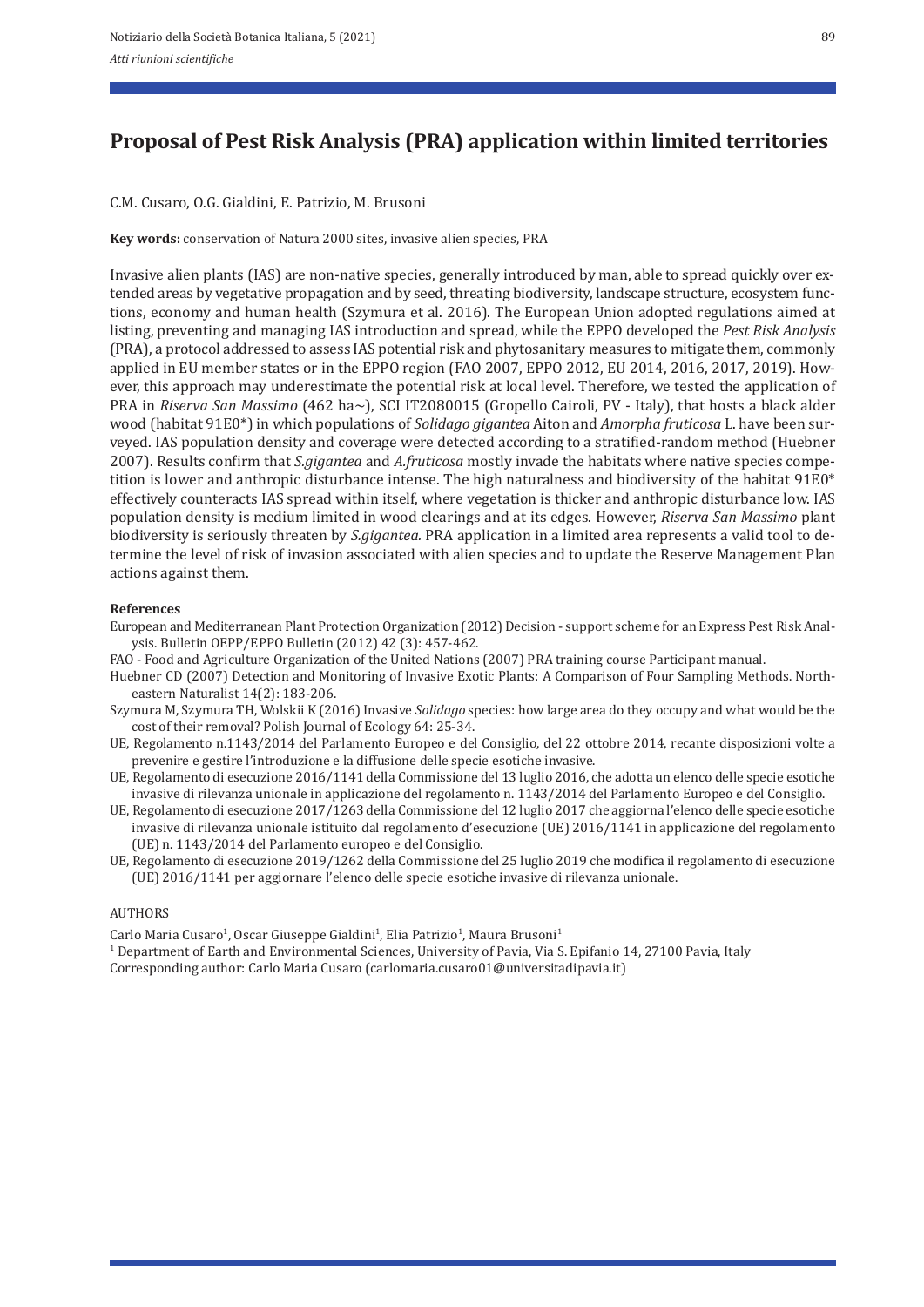# **Discovery and Characterization of** *Pycnoporellus fulgens* **from an unmanaged forest in the Biogenetic Nature Reserve of Vallombrosa within the LIFE MycoRestore Project**

F. Venice, G. Della Rocca, G. Emiliani, R. Danti, A. Vizzini, A. Mello

**Key words:** biocontrol, environmental mycology, LIFE Mycorestore, *Pycnoporellus fulgens*

Unfavorable growth environments generated by climate change can alter the equilibrium between a pathogen's virulence and the number of trees which are able to complete their life cycle without any serious interference from the pathogen. In this context, the LIFE MycoRestore (LIFE18/CCA/ES/001110) project combines forestry practices and mycological resources, aimed at increasing the resilience of Mediterranean forests in selected areas of Italy, Spain and Portugal, by a) identifying mycorrhizal/non-mycorrhizal fungi that characterize healthier environments and which are known biocontrol agents and b) introducing or boosting up them in the environments which are mostly affected by biotic and abiotic stress. In Italy, the forest of the Biogenetic Nature Reserve of Vallombrosa (Tuscan Apennines, Florence province) has been chosen as a demonstrative site for this project. Here, wilting and death of whole chestnut (*Castanea sativa* Mill.) and silver fir (*Abies alba* Mill.) trees is often observed as a consequence of ink disease (*Phytophthora cambivora* (Petri) Buisman and *P. cinnamomic* Rands), and root rot (*Heterobasidion abietinum* Niemelä & Korhonen and *Armillaria ostoyae* (Romagn.) Herink), respec‐ tively. A preliminary, morphology-based screening of sporocarp-producing fungi in soil around healthy and symptomatic trees suggested a reduction in species richness in the latter condition. Further assessments in this direction will be made through metagenomics in soil, wood and leaf samples coming from healthy and diseased plants. A first indication of this hidden fungal diversity comes from the sampling, from an unmanaged sub‐area characterized by tree falls, of *Pycnoporellus fulgens* (Fr.) Donk, a rare polypore. A phylogenetic analysis will clarify whether this isolate relates with samples from other environments.

### AUTHORS

Francesco Venice<sup>1</sup>, Gianni Della Rocca<sup>2</sup>, Giovanni Emiliani<sup>2</sup>, Roberto Danti<sup>2</sup>, Alfredo Vizzini<sup>1,3</sup>, Antonietta Mello<sup>1</sup>

1 Istituto per la Protezione Sostenibile delle Piante – Sede Secondaria Torino, Consiglio Nazionale delle Ricerche, V.le P.A. Mattioli 25, 10125 Torino, Italy

2 Istituto per la Protezione Sostenibile delle Piante ‐ Sede Secondaria Sesto Fiorentino, Consiglio Nazionale delle Ricerche, Via Madonna del Piano 10, 50019 Sesto Fiorentino (Firenze), Italy

3 Dipartimento di Scienze della Vita e Biologia dei Sistemi, Università degli Studi di Torino, V.le P.A. Mattioli 25, 10125 Torino, Italy

Corresponding author: Francesco Venice (francesco.venice@ipsp.cnr.it)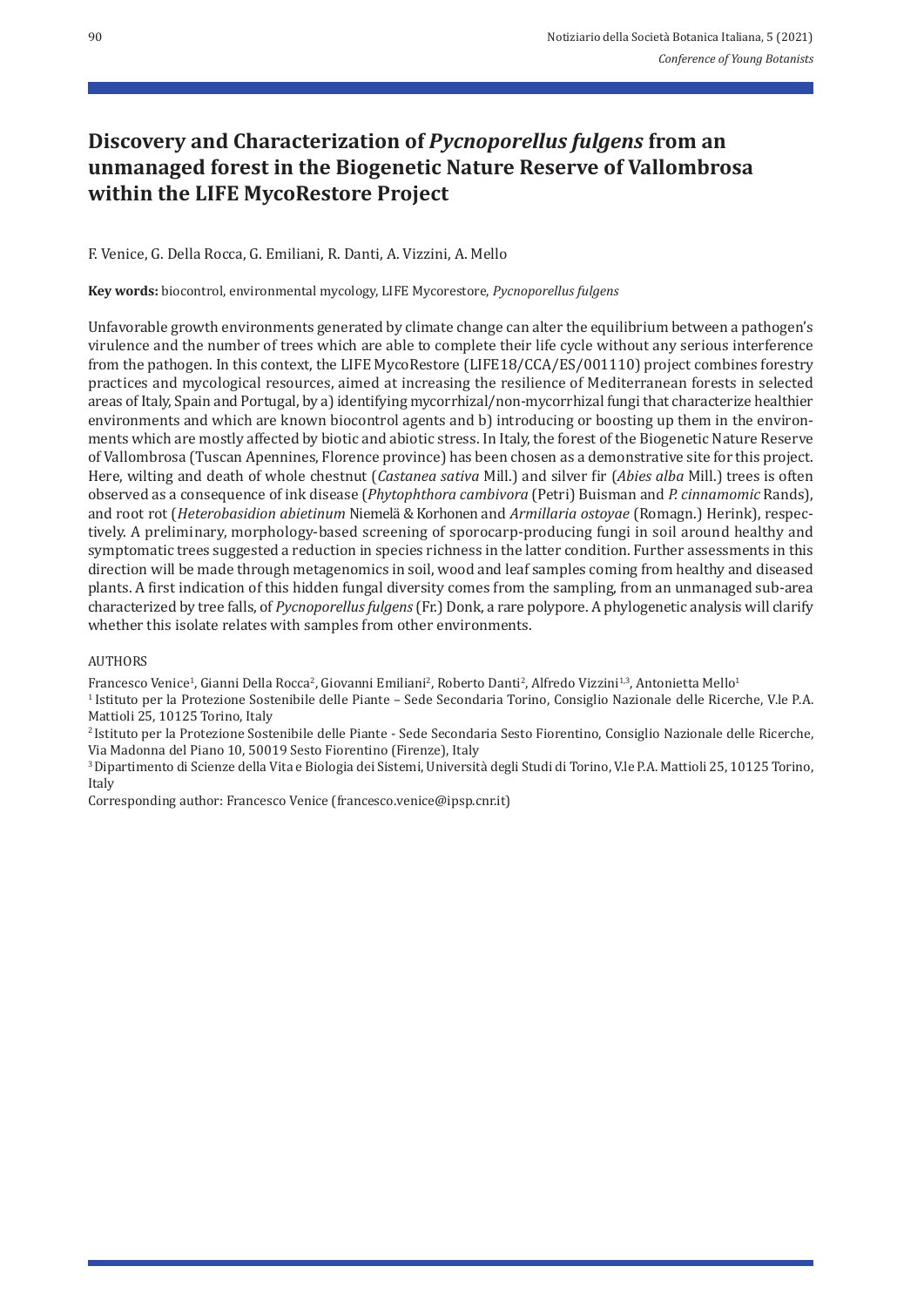# **The biodiversity of soil microfungi in Colombia**

### Á.Y. Landínez‐Torres, L. Nicola, S. Tosi

**Key words:** biological diversity, Colombia, Fungi, soil, South America

Although Colombia is one of the first tropical countries where an effort was made to gather a mycological flora, contributions to the taxonomy, diversity and ecology of soil microfungi are still scarce. In this study, the diversity of soil microfungi was analysed collecting biodiversity data from literature and dividing them into the five natural regions of the country: Andean, Amazonian, Caribbean, Orinoquía, Pacific and Insular. The analysis showed that most data come from the Andean region, while the other regions were much less studied, with the Insular one that was not studied at all. This may be because the Andean region is the most populated one, and thus the most accessible to research activity. No more than 170 species of soil microfungi were recorded for Colombia, belonging to 58 different *genera* and 3 *phyla* (*Ascomycota*, *Zygomycota* and *Glomeromycota*). Referring to the soil fungi of the country, arbuscular mycorrhizae represent the most widely studied group. The data from this review allow to affirm that the most recorded *genus* in Colombian soils was *Glomus* with 38 species, followed by *Acau‑ lospora* with 13 species, *Penicillium* with 12 species, *Aspergillus* and *Fusarium* each with 10 species, *Mortierella*  and *Trichoderma* each with 7 species. The other *genera* were rarer and with less diversity of species in the soil. Therefore, it is evident the need to continue and complement the existing research on microfungi in Colombia to have a better ecological understanding of soil and its properties.

#### AUTHORS

Ángela Yaneth Landínez‐Torres1, Lidia Nicola2, Solveig Tosi2

- 1 Faculty of Agricultural and Environmental Sciences, Juan de Castellanos University, Tunja, Colombia
- <sup>2</sup> Laboratory of Mycology, Department of Earth and Environmental Sciences, University of Pavia Italy, Pavia, Italy

Corresponding author: Lidia Nicola (lidia.nicola01@universitadipavia.it)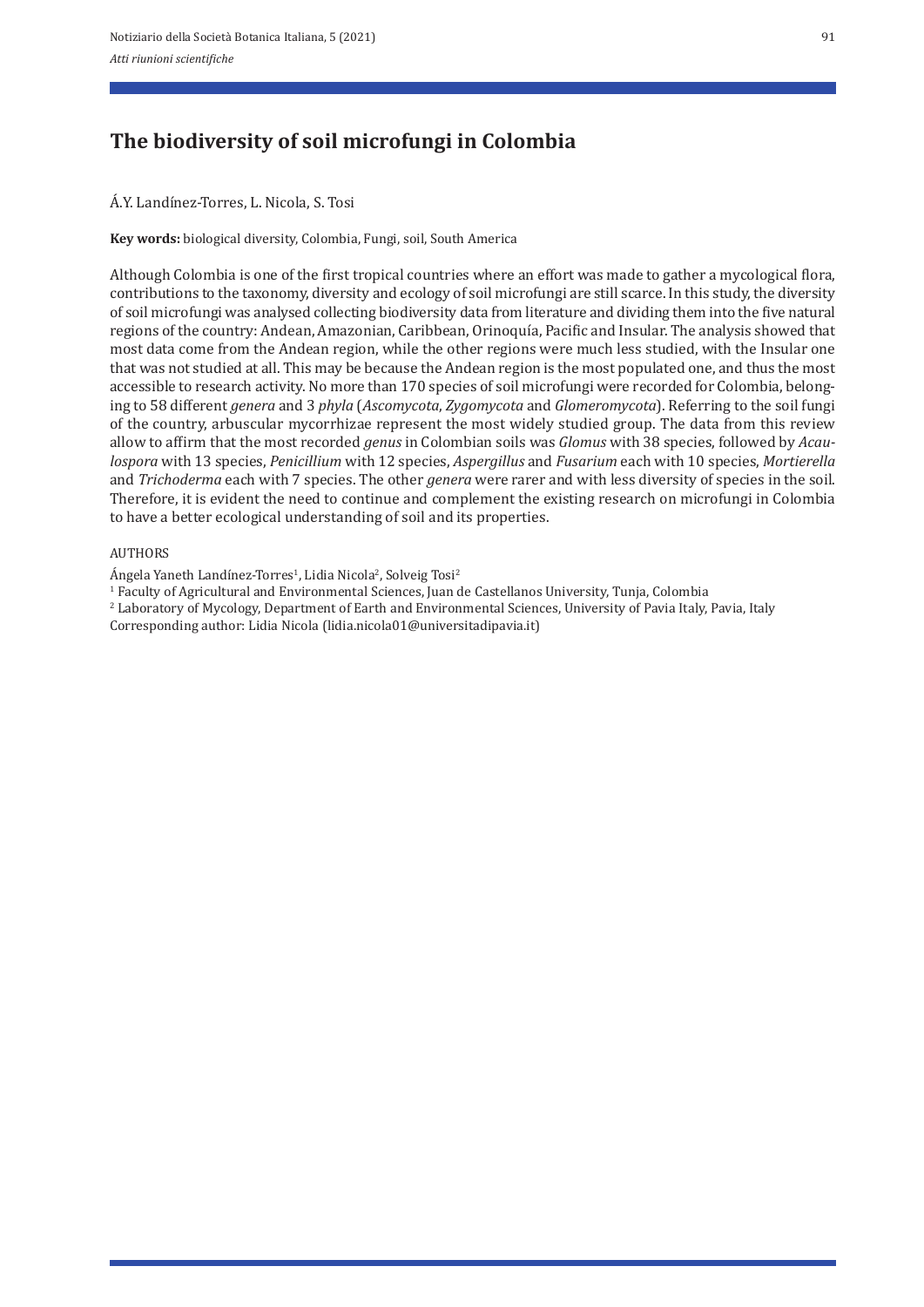## *Ptilostemon casabonae* **(L.) Greuter: phytochemical and biomolecular intra‑ specific variability of a little known endemic Mediterranean plant**

A. Marengo, A. Maxia, C. Sanna, M. Mandrone, C.M. Bertea, C. Bicchi, B. Sgorbini, C. Cagliero, P. Rubiolo

**Key words:** biomolecular analysis, *e*ndemism, HPLC‐PDA‐MS/MS, intra‐species variability, *P. casabonae* (L.) Greuter

*Ptilostemon casabona*e (L.) Greuter is a Mediterranean endemism localized in Sardinia, Corse and Hyères islands (France), where it is traditionally used for its healthy properties. The species is widespread in its natural habitats therefore it is not currently considered an endangered species (Atzei 2003, Marengo et al. 2015). This work aims to add information on *P. casabonae*, through a combined fingerprint based on phytochemical and biomolec‐ ular patterns. Several individuals were collected from three different sites, two from Sardinia (Italy) and one from Corse islands. The hydroalcoholic extracts of *P. casabonae* aerial parts were investigated here for the first time through HPLC-PDA-MS/MS analysis, resulting in flavonoids and phenolic acids as main components. Samples from the three sites showed similar phenolic profiles, although statistical analyses highlighted some quantitative differences for some compounds. The amplification and sequencing of *ITS*, *5S‑rRNA‑NTS,* and *psbA* regions did not reveal nucleotide differences among *P. casabonae* samples from different geographical origins. A comparison with other *Ptilostemon* species sequences, from Genbank, revealed an inter‐species variability of *ITS* and *psbA* regions (Marengo et al. 2019). The stability of both the phenolic and the biomolecular profiles within *P. casabonae* allowed us to identify a set of specialized metabolites that can be adopted as biomarkers and useful specific DNA regions to distinguish it unequivocally. The combination of the phytochemical and biomolecular data provides a useful fingerprint on *P. casabonae*, able to depict this little‐known plant for future investigations.

### **References**

Atzei AD. (2003) Le piante nella tradizione popolare della Sardegna. Carlo Delfino editore. 597 pp.

- Marengo A, Fenu G, Gennai M, Cogoni D, Fois M, Bacchetta G (2015) Schede per una Lista Rossa della Flora vascolare e crit‐ togamica italiana. *Ptilostemon casabonae* (L.) Greuter. Informatore Botanico Italiano 47: 245‐289.
- Marengo A., Maxia A., Sanna C., Mandrone M., Bertea C.M., Bicchi C., Sgorbini B., Cagliero C., Rubiolo P. (2019) Intra‐specific variation in the little‐known Mediterranean plant *Ptilostemon casabonae* (L.) Greuter analysed through phytochemical and biomolecular markers. Phytochemistry 161: 21‐27.

### **AUTHORS**

Arianna Marengo<sup>1</sup>, Andrea Maxia<sup>2</sup>, Cinzia Sanna<sup>2</sup>, Manuela Mandrone<sup>3</sup>, Cinzia M. Bertea<sup>4</sup>, Carlo Bicchi<sup>1</sup>, Barbara Sgorbini<sup>1</sup>, Cecilia Cagliero<sup>1</sup>, Patrizia Rubiolo<sup>1</sup>

1 Dipartimento di Scienza e Tecnologia Del Farmaco, Università di Torino, Via P. Giuria 9, 10125 Torino, Italy

2 Dipartimento di Scienze Della Vita e Dell'Ambiente, Sezione di Botanica, Università di Cagliari, Viale Sant'Ignazio da Laconi 13, 09123 Cagliari, Italy

3 Dipartimento di Farmacia e Biotecnologie, Alma Mater Studiorum ‐ Università di Bologna, Via Irnerio 42, 40126 Bologna, Italy

4 Dipartimento di Scienze Della Vita e Biologia Dei Sistemi, Unità di Fisiologia Vegetale, Università di Torino, Via Quarello 15/A, 10135 Torino, Italy

Corresponding author: Arianna Marengo (arianna.marengo@unito.it)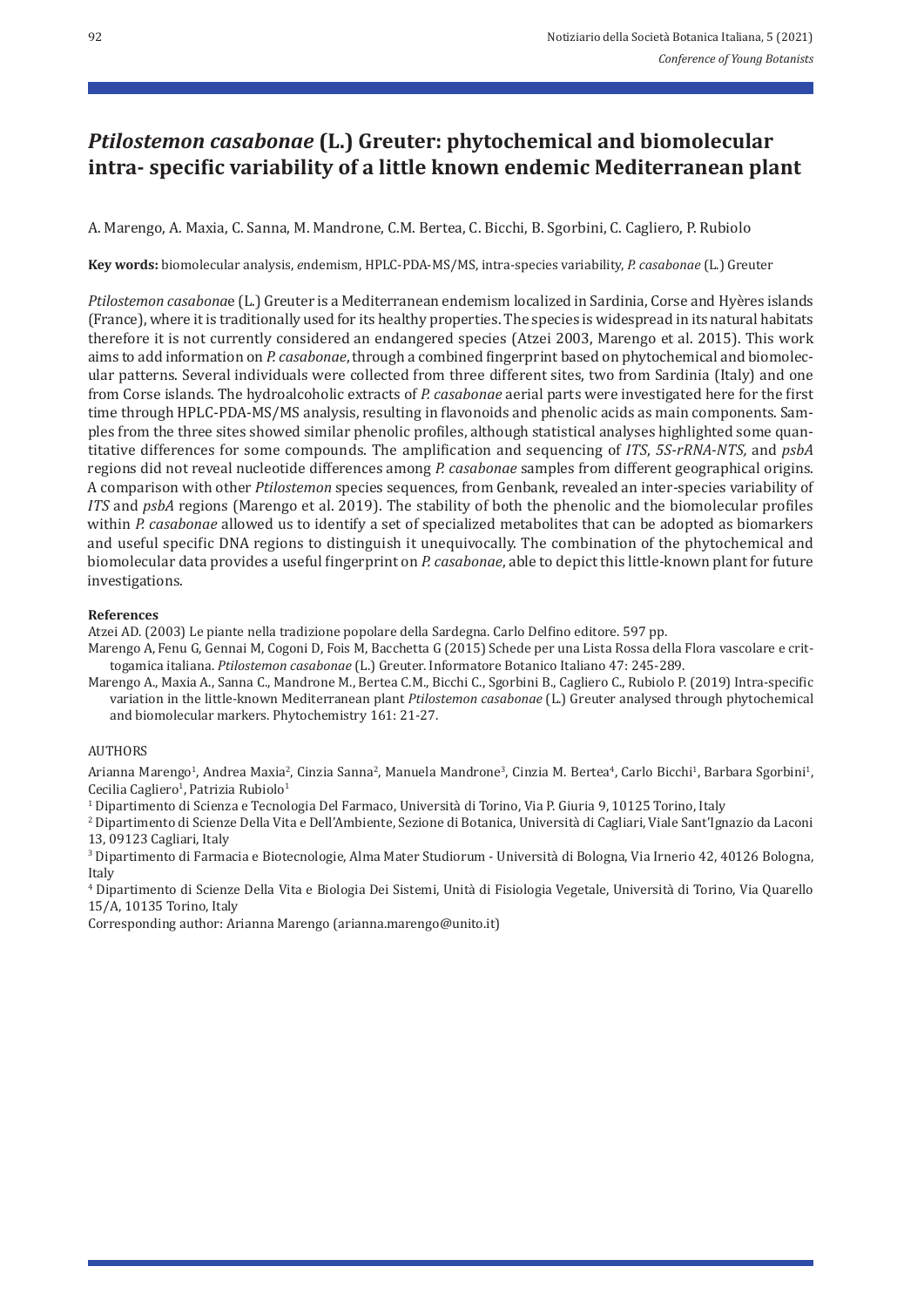A. Infuso, J. Calevo, E. Martino, M. Girlanda

**Key words:** conservation, germination, Orchidaceae, orchids, seeds, social networks

Despite being among the most species-rich plant communities, semi-natural grasslands (such as habitat 6210\*) are among the most threatened in Europe due to their sensibility to land use change. LIFEorchids (LIFE17NAT/IT/000586) is a project on conservation of orchids and on safeguarding of their habitats in North‐ western Italy (www.lifeorchids.eu). Indeed, some orchid species are extremely rare and/or endangered (Dostalova et al. 2011, Rankou 2011, Calevo et al. 2018). The project, involving three research institutes, two managing bodies, and two non-governmental associations committed to environmental protection, aims at conserving orchids and their habitats, i.e. by developing protocols of propagation and reintroduction for the targeted orchid species, but also by implementing public awareness through dissemination and the use of social networks. In this work, we present preliminary results concerning germination trials of selected orchid species targeted by the project as well as isolation of orchid mycorrhizal fungi (OMF); i.e. we isolated the OMF *Tulasnella heli‑ cospora* Raunk. from the roots of *Orchis patens* Desf., flagship species of the project, confirming its compatibility for seed germination. Furthermore, we analysed the public interest on social networks to understand the topic effectiveness and to estimate the suitability of the tools used (i.e. the videos length). Short videos (max. 1.30 mins), as well as photos of plants and people, were the most viewed especially during the morning and late evening. This analysis represents an important starting point for conservationists allowing them to understand how to adequately disseminate conservation outputs in the view of improving public awareness.

#### **References**

Calevo J, Montagnani C, Véla E (2018) *Orchis patens*. The IUCN Red List of Threatened Species 2018: e.T175961A84665334. http://dx.doi.org/10.2305/IUCN.UK.20182.RLTS.T175961A84665334.en‐ Downloaded on 10 December 2019.

Dostalova A, Montagnani C, Hodálová I, Jogan N, Király G, Ferakova V, Bernhardt KG (2011) *Himantoglossum adriaticum*. The IUCN Red List of Threatened Species 2011: e.T162219A5559772. http://dx.doi.org/10.2305/IUCN.UK.2011‐1.RLTS. T162219A5559772.en ‐ Downloaded on 10 December 2019.

Rankou H (2011) *Orchis patens*. The IUCN Red List of Threatened Species 2011: e.T175961A7155352 ‐ Downloaded on 10 December 2019.

www.lifeorchids.eu

### **AUTHORS**

Alessandro Infuso<sup>1</sup>, Jacopo Calevo<sup>1</sup>, Elena Martino<sup>1,2</sup>, Mariangela Girlanda<sup>1,3</sup>

1 Department of Life Sciences and Systems Biology, University of Torino, Viale Mattioli 25, 10125 Torino, Italy

2 INRA, UMR 1136 INRA‐Université de Lorraine 'Interactions Arbres/Microorganismes', Laboratoire d'Excellence ARBRE, Centre INRA--Grand Est, 54280 Champenoux, France<br><sup>3</sup> CNR-Istituto per la Protezione Sostenibile delle Piante, UOS Turin (CNR-IPSP), Viale Mattioli 25, 10125 Torino, Italy

Corresponding author: Alessandro Infuso (alessandro.infuso@edu.unito.it)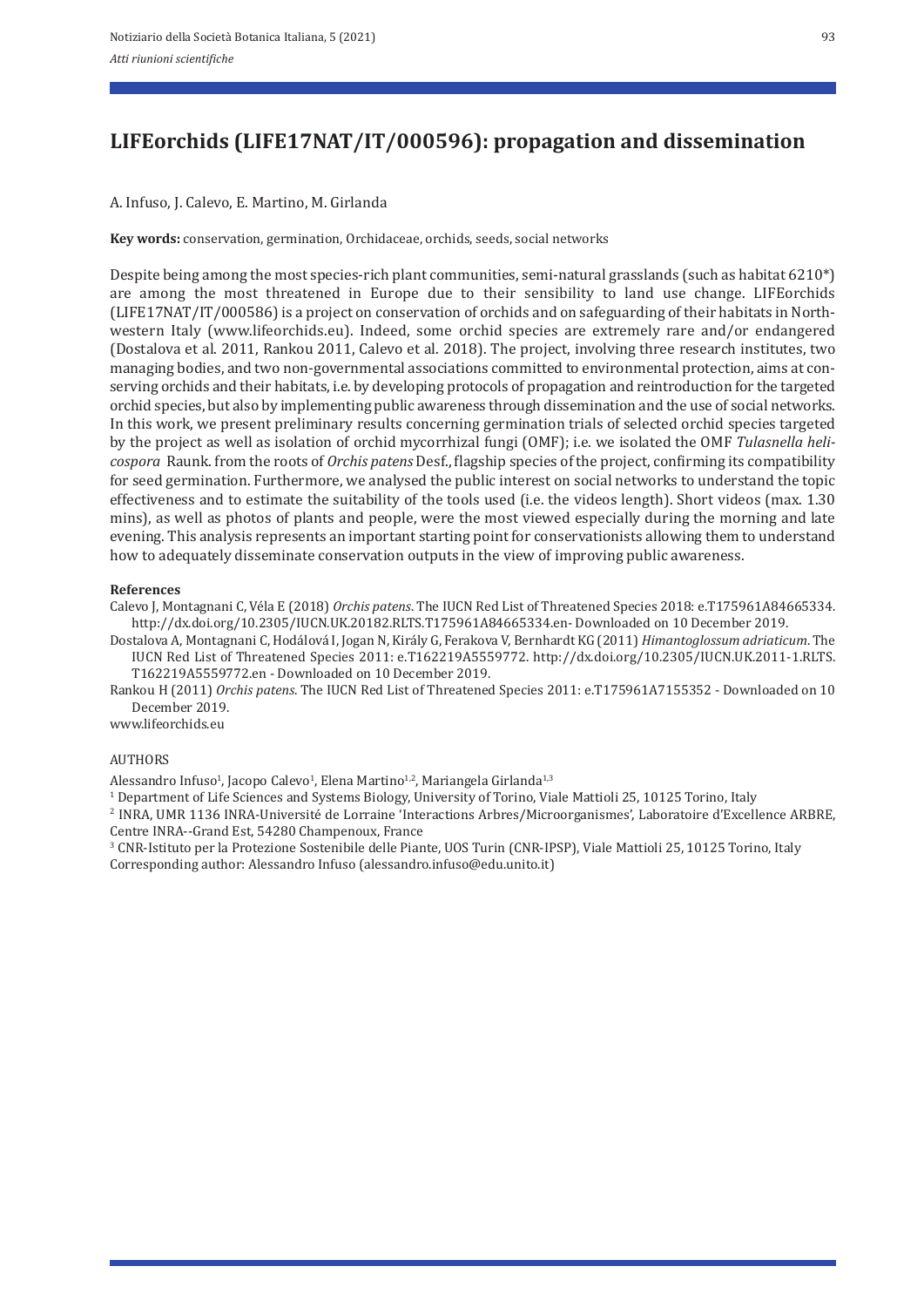# **Drupe development in different plum species**

M. Cerri, M. Bocchini, A. Rosati, E. Albertini, F. Famiani, L. Reale

**Key words:** cell expansion, cell division, drupe, ovary

The mechanisms driving drupe differentiation have been investigated in several plant species. We aimed to in‐ vestigate whether, in three *Prunus* species (*P. salicina* Lindl.*, P. domestica* L.*, P. cerasifera* Ehrh.), fruit size is related to ovary size or whether it depends on post-bloom developmental processes. We used microscope image analyses to evaluate ovary wall thickness at anthesis and fruit mesocarp thickness at ripening. In the same tissues, we also measured cell area and number of cellular layers. Ovary wall thickness did not differ among the species tested, except for *P. cerasifera*, the smallest-fruited genotype, having bigger ovaries. Fruit mesocarp thickness was strongly positively correlated to the number of cell layers, weakly negatively correlated to cell size. No correlation existed between fruit weight and the respective ovary characteristic: bigger fruits did not derive from bigger ovaries. Fruit weight was instead related to the fruit-to-ovary weight and cell layer number ratios, indicating that fruit size in these species is related to processes that occur to a different extent after bloom, particularly to a greater cell division. In Rosaceae, sorbitol and sucrose are major sink‐translocated forms and their metabolism can be responsible of these differences. Thus, we looked for the annotated sequences of seven genes related to their metabolism. They are only available for *P. persica* (L.) Batsch., which has been used to design primers; we sequenced the PCR products and designed new specific primers for our plum species. Aiming to highlight differences in expression extent and transcript localization, real time RT‐PCR and *in situ* hybridization are in progress.

### AUTHORS

Martina Cerri<sup>1</sup>, Marika Bocchini<sup>1</sup>, Adolfo Rosati<sup>2</sup>, Emidio Albertini<sup>1</sup>, Franco Famiani<sup>1</sup>, Lara Reale<sup>1</sup>

1 Department of Agricultural, Food, and Environmental Sciences, University of Perugia, Borgo XX Giugno 74, 06121 Perugia, Italy

<sup>2</sup> CREA, Research Centre for Olive, Citrus and Tree Fruit, Via Nursina 2, 06049 Spoleto (Perugia), Italy Corresponding author: Martina Cerri (martina.cerri@unipg.it)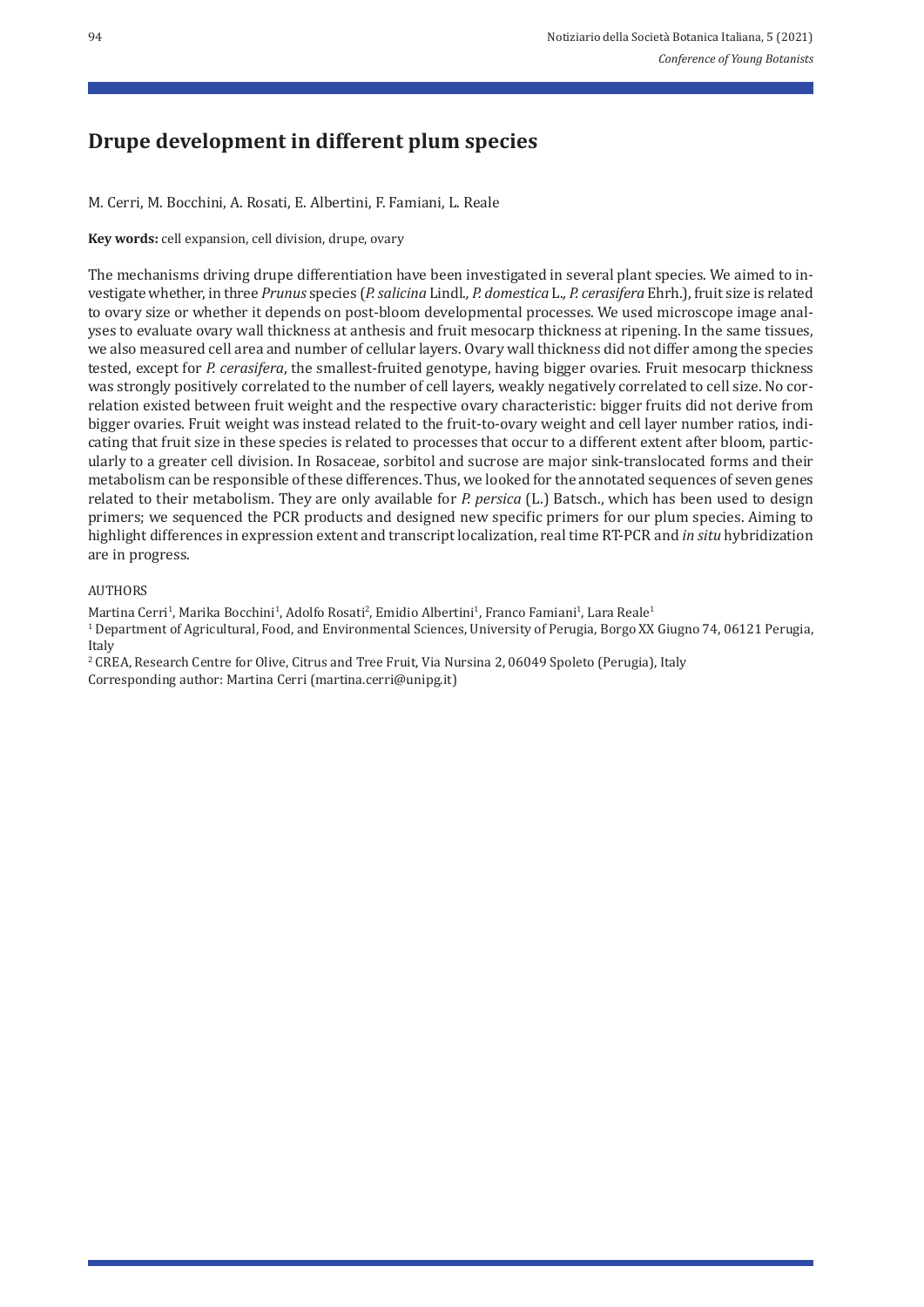## **New molecular insights on the** *Tuber aestivum‑mesentericum* **species‑ complex**

G. Marozzi, G.M.N. Benucci, E. Suriano, N. Sitta, L. Raggi, H. Lancioni, L. Baciarelli Falini, E. Albertini, D. Donnini

**Key words:** aroma, ascocarp, phylogenesis, truffle, *Tuber mesentericum*

*Tuber aestivum* Vittad. is one of the most marketed truffles in the world. It is morphologically similar to *Tuber mesentericum* Vittad., a truffle only locally appreciated (Italy, France). Because *T. aestivum* and *T. mesentericum* have very similar ascocarp features and *T. aestivum* var. *uncinatum* Chatin is collected in similar environments and periods of *T. mesentericum*, they are frequently mistaken with one another. Forty-three *T. aestivum* and *T. mesentericum* ascocarps were collected all over Italy for a morphological and molecular characterization. Ac‐ cording to their morphological features, three samples were classified as *T. mesentericum*, although the aroma of the fresh specimens showed complete absence of the phenolic note. DNA was extracted from 27 samples and the elongation factor  $1-\alpha$  (EF1 $\alpha$ ) locus sequenced. Obtained sequences confirmed the taxonomic association to *T. aestivum* or *T. mesentericum* and were used for building a Maximum Likelihood phylogenetic tree. The tree showed that *T. aestivum* and *T. mesentericum* sequences cluster into different clades, with *T. mesentericum* se‐ quences divided into three different sub‐clades. In particular, sub‐clade III showed the lowest genetic distance from *T. aestivum* clade. This study reveals a high genetic variability of *T. mesentericum* in the EF1α locus. We identified a well-defined *T. mesentericum* sub-clade for the specimens characterized by a pleasant aroma similar to that of *T. aestivum*. Moreover, we confirm that discriminating *T. aestivum* from *T. mesentericum* ascocarps can be difficult, pointing out that the existence of ecomorphs with pleasant aroma can represent an opportunity to improve the market of this truffle.

### AUTHORS

Giorgio Marozzi<sup>1</sup>, Gian Maria Niccolò Benucci<sup>2</sup>, Edoardo Suriano<sup>3</sup>, Nicola Sitta<sup>4</sup>, Lorenzo Raggi<sup>1</sup>, Hovirag Lancioni<sup>5</sup>, Leonardo Baciarelli Falini<sup>1</sup>, Emidio Albertini<sup>1</sup>, Domizia Donnini<sup>1</sup>

 $1$  Department of Agricultural, Food and Environmental Science, University of Perugia, Borgo XX Giugno 74, 06121 Perugia, Italy

2 Department of Plant, Soil and Microbial Sciences, Michigan State University, 48824 East Lansing, Michigan, USA

3 Via F.lli Mazzocchi 23, 00133 Roma, Italy

4 Loc. Farné 32, 40042 Lizzano in Belvedere (Bologna), Italy

5 Department of Chemistry, Biology and Biotechnology, University of Perugia, Via dell' Elce di Sotto 8, 06123 Perugia, Italy Corresponding author: Giorgio Marozzi (giorgio.marozzi@hotmail.com)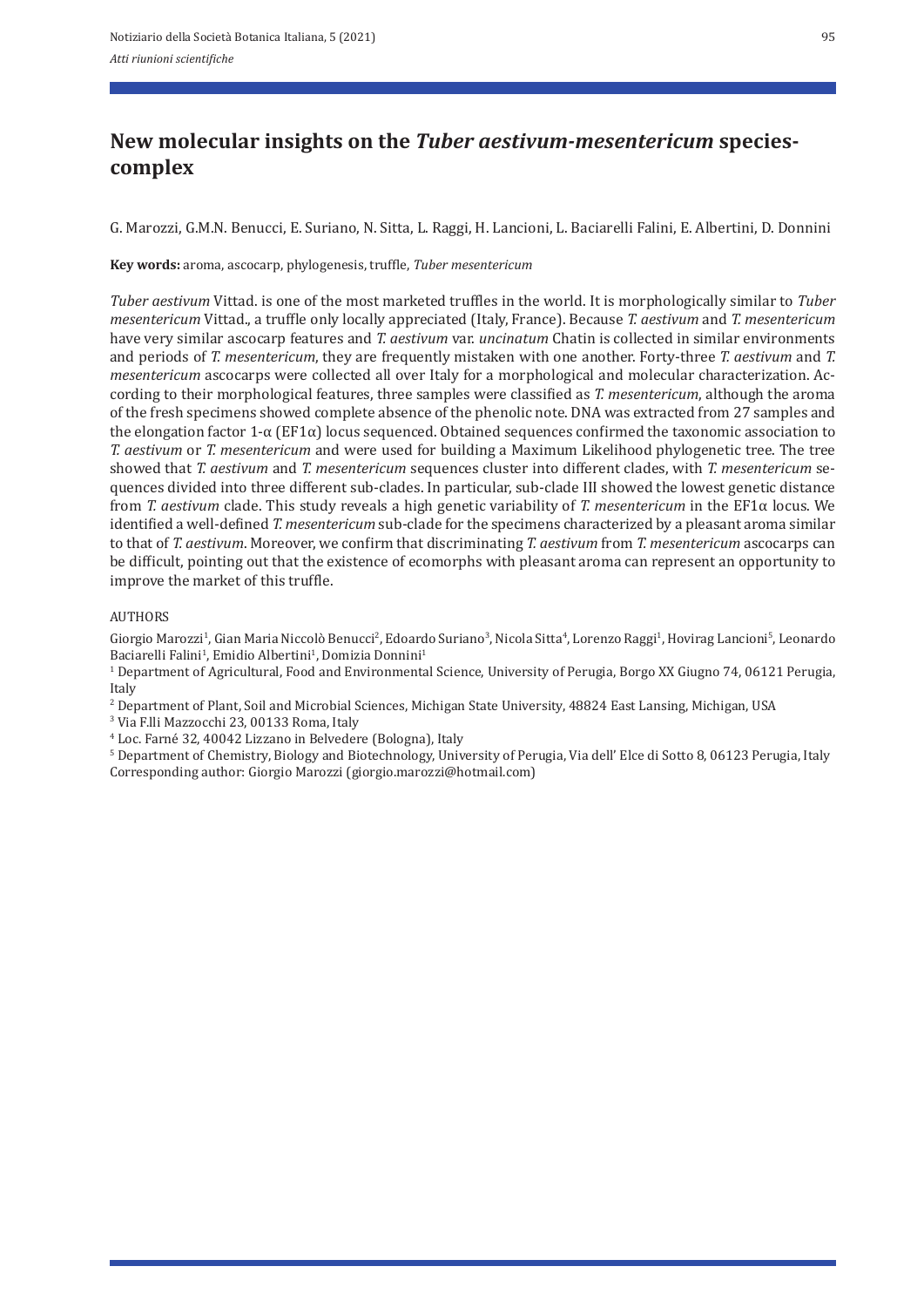## **Mapping coastal dune natural vegetation types using a measurement of phenological features: the potential of Sentinel‑2**

F. Marzialetti, S. Giulio, M. Malavasi, A.T.R. Acosta, M. L. Carranza

**Key words:** coastal monitoring, dune vegetation classification, multi-temporal classification, remote sensed phenology, Sentinel‐2

Coastal dune landscapes are heterogeneous mosaics hosting highly specialized biodiversity which mapping and monitoring represent a challenge. The increasing availability of free remotely sensed data offers good bases for developing effective monitoring tools. We explored the potential of the multitemporal Sentinel 2 imagery for mapping coastal landscapes at two levels of detail: i) main land cover types and ii) vegetation mosaics (sensu 92/43/EEC). We also investigated its potential for mapping an invasive alien species (*Acacia saligna* (Labill.) H. Wendl.). The test area includes representative tracts of the Adriatic (Molise) and Tyrrhenian (Lazio) coasts in central Italy. Using Sentinel 2 imagery (years 2016‐19) we analyzed the monthly behavior throughout the year of: Normalized Difference Vegetation Index (NDVI), Modified Soil‐Adjusted Vegetation Index 2 (MSAVI2) and Normalized Difference Water Index (NDWI), as proxies of vegetation phenological proprieties and water sea‐ sonality. Images were analyzed using free software made available by the European Spatial Agency (ESA). We preprocessed images using sen2cor processor and implemented a hierarchical classification using random forests algorithm (Sentinel Application Platform‐SNAP). We performed accuracy analysis using aerial photos and field surveys. The obtained classification adequately describes coastal dune mosaic, with high accuracy for the higher level of detail (land cover) and intermediate for fine scale vegetation mosaics. The attempt of mapping the *A. saligna* invaded patches also presented good levels of accuracy. Multitemporal Sentinel classification seems an effective approach for mapping coastal dune mosaics. Our results suggest the possibility of extending the proposed procedures for mapping wider coastal areas and for mapping other heterogeneous landscapes.

AUTHORS

Flavio Marzialetti<sup>1</sup>, Silvia Giulio<sup>2</sup>, Marco Malavasi<sup>3</sup>, Alicia Teresa Rosario Acosta<sup>2</sup>, Maria Laura Carranza<sup>3</sup>

1 Envix‐Lab, Department of Bioscience and Territory, University of Molise, Contrada Fonte Lappone, 86090 Pesche (Isernia), Italy

2 Department of Sciences, University of Roma Tre, Viale G. Marconi 446, 00146 Roma, Italy

<sup>3</sup> Department of Applied Geoinformatics and Spatial Planning, Faculty of Environmental Sciences, Czech University of Life Sciences, Kamycka 129, 165 00 Prague 6, Czech Republic

Corresponding author: Flavio Marzialetti (flavio.marzialetti@unimol.it)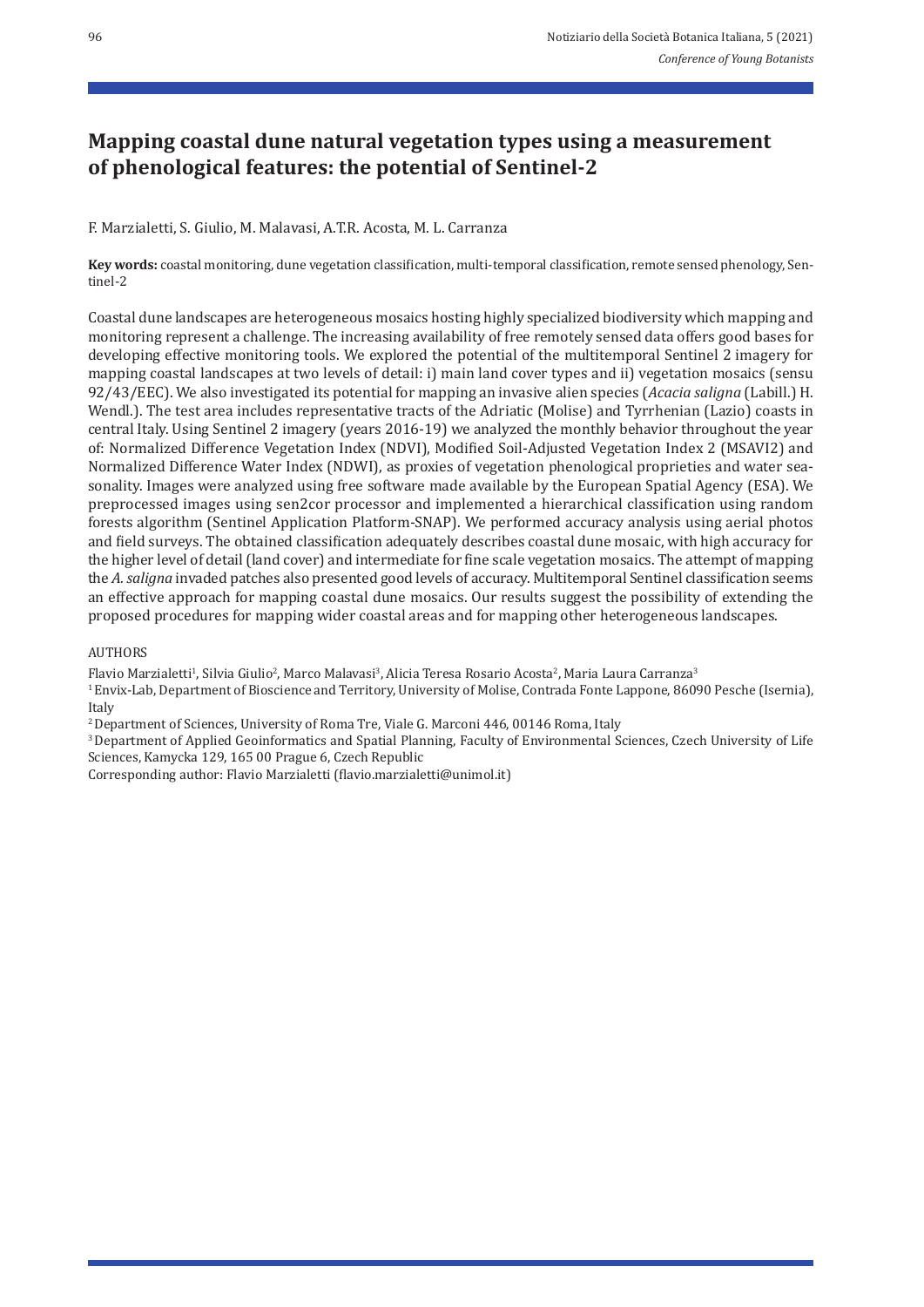# **An updated checklist of the vascular flora of Montagna di Torricchio State Nature Reserve (Marche, Italy)**

S. Ballelli, R. Pennesi, G. Campetella, M. Cervellini, S. Chelli, D. Lucarini, F.M. Tardella, A. Catorci, R. Canullo

**Key words:** alien plants, Central Apennines, endemisms, floristic diversity, Herbarium CAME, nature conservation

This study aims to increase the floristic knowledge of the Marche Region by means of a floristic investigation conducted in the State Nature Reserve "Montagna di Torricchio" (Marche, Italy). The Reserve is located in the Central Apennines, it is extended for about 320 hectares and ranges from 820 to 1,491 m a.s.l. It is owned and managed as a strict reserve by the University of Camerino since 1970: all the anthropic activities (agriculture, semi-extensive breeding and forest cutting) ceased about 50 years ago, except for a very small area, where mowing and cow grazing are still allowed (Ballelli, Francalancia 1982, 1987). The present floristic checklist is composed of 789 taxa at the species and subspecies level (352 Genera, 81 Families), 127 taxa more than the previous floristic surveys (1987). Two taxa were found to be new for Italy (*Taraxacum calocarpum* Sonck. and *Taraxacum pulchrifolium* Markl.) and 14 for the Marche Region, 46 were endemic to Italy while only 11 species were alien. With respect to the previous survey allowed (Ballelli, Francalancia 1982, 1987), we showed a stability in the life‐form spectrum, suggesting limited effects of dynamic processes related to climate and land use changes. In particular, the negligible number of alien species is probably related to the weak impact of the anthropic influence, mainly ceased 50 years ago. Additionally, the new species reported for Italy and for the Marche Region highlight the importance of the Reserve for species conservation in the context of Central Apennines.

### **References**

Ballelli S, Francalancia C (1982) La flora della Riserva naturale di Torricchio. La Riserva Naturale di Torricchio 5: 3‐73. Ballelli S, Francalancia C (1987) Dati aggiuntivi alla flora di Torricchio. La Riserva Naturale di Torricchio 7: 3‐13.

### AUTHORS

Sandro Ballelli<sup>1</sup>, Riccardo Pennesi<sup>1</sup>, Giandiego Campetella<sup>2</sup>, Marco Cervellini<sup>2,3</sup>, Stefano Chelli<sup>2</sup>, Domenico Lucarini (†)<sup>1</sup>, Federico Maria Tardella<sup>1</sup>, Andrea Catorci<sup>1</sup>, Roberto Canullo<sup>2</sup>

1 Herbarium Universitatis Camerinensis (CAME), Unit of Plant Diversity and Ecosystems Management, School of Biosciences and Veterinary Medicine, University of Camerino, Via Pontoni 5, 62032 Camerino (Macerata), Italy

2 Unit of Plant Diversity and Ecosystems Management, School of Biosciences and Veterinary Medicine, University of Camerino, Via Pontoni 5, 62032 Camerino (Macerata), Italy

3 Department of Biological, Geological and Environmental Sciences, University of Bologna, Via Zamboni 33, 40126 Bologna, Italy

Corresponding author: Riccardo Pennesi (riccardo.pennesi@unicam.it)